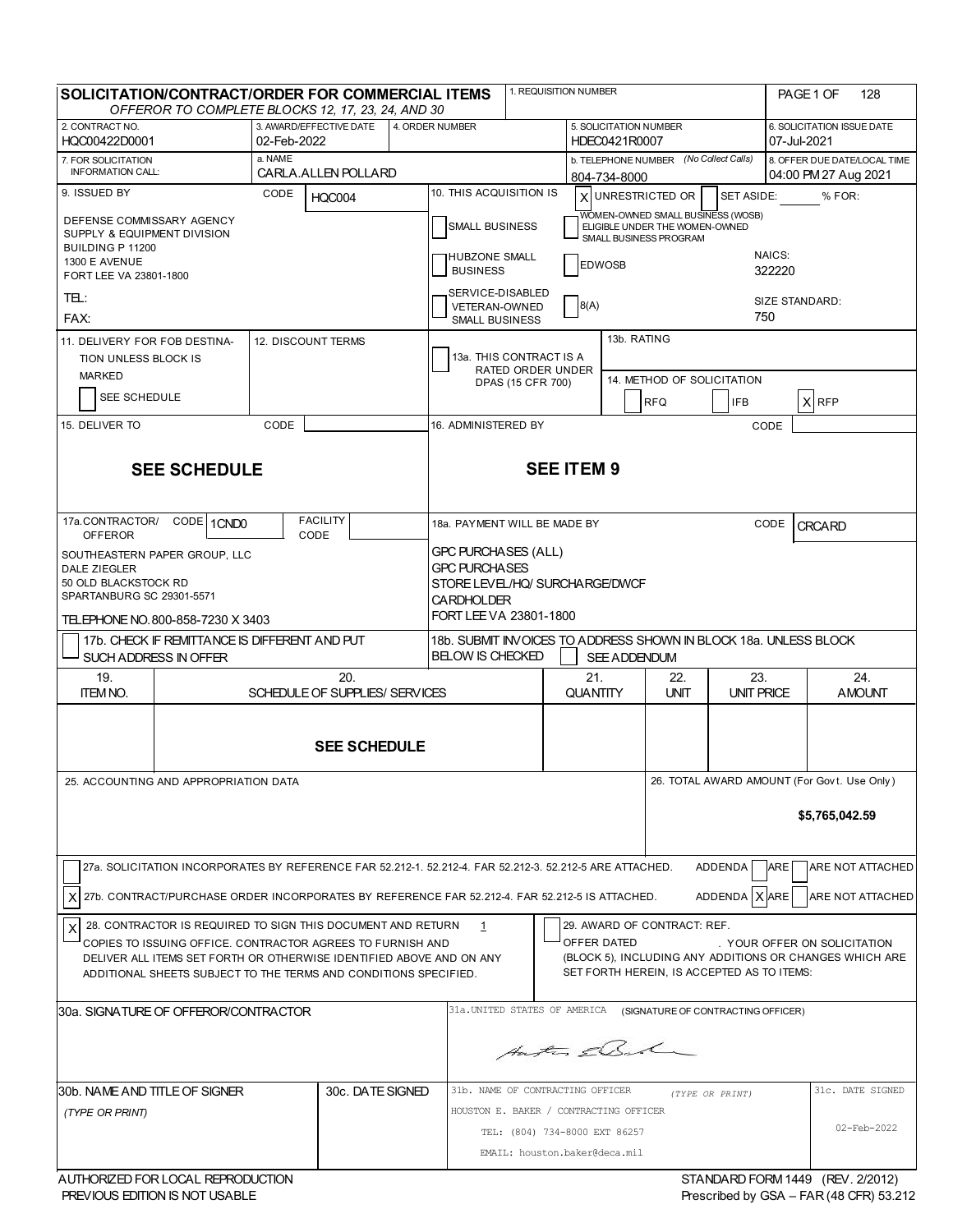|                                                           | SOLICITATION/CONTRACT/ORDER FOR COMMERCIAL ITEMS<br>(CONTINUED) |  |                                                               |                                           |                             |                                                                                                                                           |                                                               |  |                       | PAGE 2 OF 128            |                      |
|-----------------------------------------------------------|-----------------------------------------------------------------|--|---------------------------------------------------------------|-------------------------------------------|-----------------------------|-------------------------------------------------------------------------------------------------------------------------------------------|---------------------------------------------------------------|--|-----------------------|--------------------------|----------------------|
| 19.<br><b>ITEM NO.</b>                                    |                                                                 |  | 20.<br>SCHEDULE OF SUPPLIES/ SERVICES                         |                                           |                             |                                                                                                                                           | 21.<br><b>QUANTITY</b>                                        |  | 22.<br><b>UNIT</b>    | 23.<br><b>UNIT PRICE</b> | 24.<br><b>AMOUNT</b> |
|                                                           |                                                                 |  | <b>SEE SCHEDULE</b>                                           |                                           |                             |                                                                                                                                           |                                                               |  |                       |                          |                      |
|                                                           |                                                                 |  |                                                               |                                           |                             |                                                                                                                                           |                                                               |  |                       |                          |                      |
| 32a. QUANTITY IN COLUMN 21 HAS BEEN<br>RECEIVED           | <b>INSPECTED</b>                                                |  |                                                               |                                           |                             |                                                                                                                                           |                                                               |  |                       |                          |                      |
| 32b. SIGNATURE OF AUTHORIZED GOVERNMENT<br>REPRESENTATIVE |                                                                 |  |                                                               | 32c. DATE                                 |                             | ACCEPTED, AND CONFORMS TO THE CONTRACT, EXCEPT AS NOTED:<br>32d. PRINTED NAME AND TITLE OF AUTHORIZED GOVERNMENT<br><b>REPRESENTATIVE</b> |                                                               |  |                       |                          |                      |
|                                                           |                                                                 |  | 32e. MAILING ADDRESS OF AUTHORIZED GOVERNMENT REPRESENTATIVE  |                                           |                             |                                                                                                                                           | 32f. TELEPHONE NUMBER OF AUTHORIZED GOVERNMENT REPRESENTATIVE |  |                       |                          |                      |
|                                                           |                                                                 |  |                                                               |                                           |                             |                                                                                                                                           | 32g. E-MAIL OF AUTHORIZED GOVERNMENT REPRESENTATIVE           |  |                       |                          |                      |
| 33. SHIP NUMBER<br>PARTIAL                                | <b>FINAL</b>                                                    |  | 34. VOUCHER NUMBER                                            | 35. AMOUNT VERIFIED<br><b>CORRECT FOR</b> |                             |                                                                                                                                           | 36. PAYMENT<br>COMPLETE                                       |  | PARTIAL               | FINAL                    | 37. CHECK NUMBER     |
| 38. S/R ACCOUNT NUMBER                                    |                                                                 |  | 39. S/R VOUCHER NUMBER                                        | 40. PAID BY                               |                             |                                                                                                                                           |                                                               |  |                       |                          |                      |
|                                                           |                                                                 |  | 41a. I CERTIFY THIS ACCOUNT IS CORRECT AND PROPER FOR PAYMENT | 41c. DATE                                 |                             | 42a. RECEIVED BY (Print)                                                                                                                  |                                                               |  |                       |                          |                      |
| 41b. SIGNATURE AND TITLE OF CERTIFYING OFFICER            |                                                                 |  |                                                               |                                           | 42b. RECEIVED AT (Location) |                                                                                                                                           |                                                               |  |                       |                          |                      |
|                                                           |                                                                 |  |                                                               |                                           |                             | 42c. DATE REC'D (YY/MM/DD)                                                                                                                |                                                               |  | 42d. TOTAL CONTAINERS |                          |                      |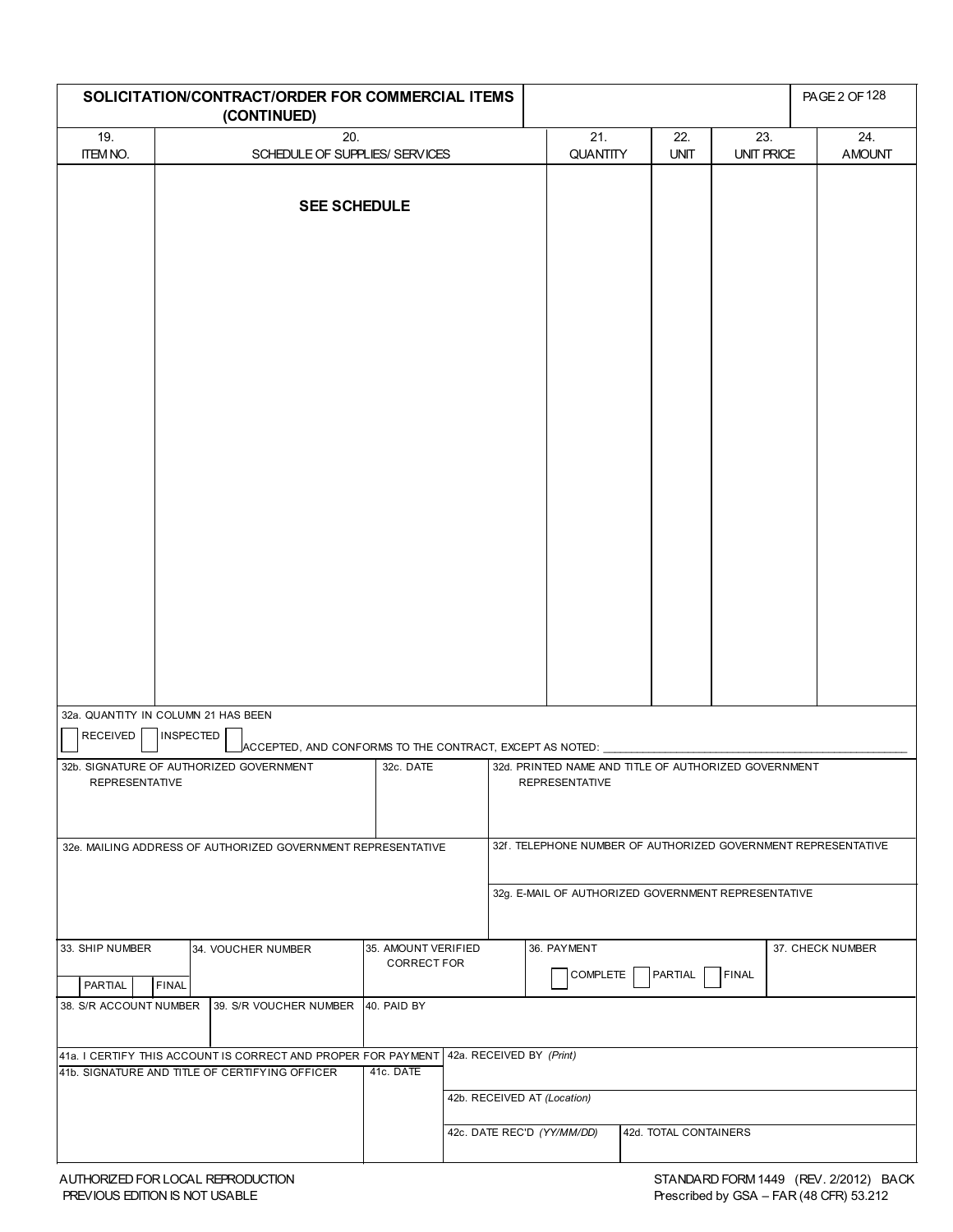## Section SF 1449 - CONTINUATION SHEET

| <b>ITEM NO</b> | SUPPLIES/SERVICES                            | EST.<br><b>QUANTITY</b> | <b>UNIT</b> | <b>UNIT PRICE</b> | EST. AMOUNT    |
|----------------|----------------------------------------------|-------------------------|-------------|-------------------|----------------|
| 0001           |                                              | 1,088,098.44            | Each        | \$1.00            | \$1,088,098.44 |
|                | MOS Cluster C - Supplies                     |                         |             |                   |                |
|                | FP-EPA                                       |                         |             |                   |                |
|                | Miscellaneous Operating Supplies             |                         |             |                   |                |
|                | See Ordering Guide for items in this cluster |                         |             |                   |                |
|                | March 1, 2022 through February 28, 2023      |                         |             |                   |                |
|                | Contract Cluster C                           |                         |             |                   |                |
|                | Buckley AFB, CO                              |                         |             |                   |                |
|                | Ellsworth AFB, SD                            |                         |             |                   |                |
|                | F. E. Warren AFB, WY                         |                         |             |                   |                |
|                | Fort Carson, CO                              |                         |             |                   |                |
|                | Fort Leavenworth, KS                         |                         |             |                   |                |
|                | Fort Leonard Wood, MO                        |                         |             |                   |                |
|                | Fort McCoy, WI                               |                         |             |                   |                |
|                | Fort Riley, KS                               |                         |             |                   |                |
|                | Grand Forks AFB, ND                          |                         |             |                   |                |
|                | Great Lakes NS, IL                           |                         |             |                   |                |
|                | McConnell AFB, KS                            |                         |             |                   |                |
|                | Minot AFB, ND                                |                         |             |                   |                |
|                | Offutt AFB,                                  |                         |             |                   |                |
|                | NE Peterson AFB,                             |                         |             |                   |                |
|                | CO Richards-Gebaur, MO                       |                         |             |                   |                |
|                | Rock Island Arsenal, IL                      |                         |             |                   |                |
|                | Scott AFB, IL                                |                         |             |                   |                |
|                | USAF Academy, CO                             |                         |             |                   |                |
|                | Whiteman AFB, MO                             |                         |             |                   |                |
|                |                                              |                         |             |                   |                |

FOB: Destination MODEL: MOSPB

EST. NET AMT \$1,088,098.44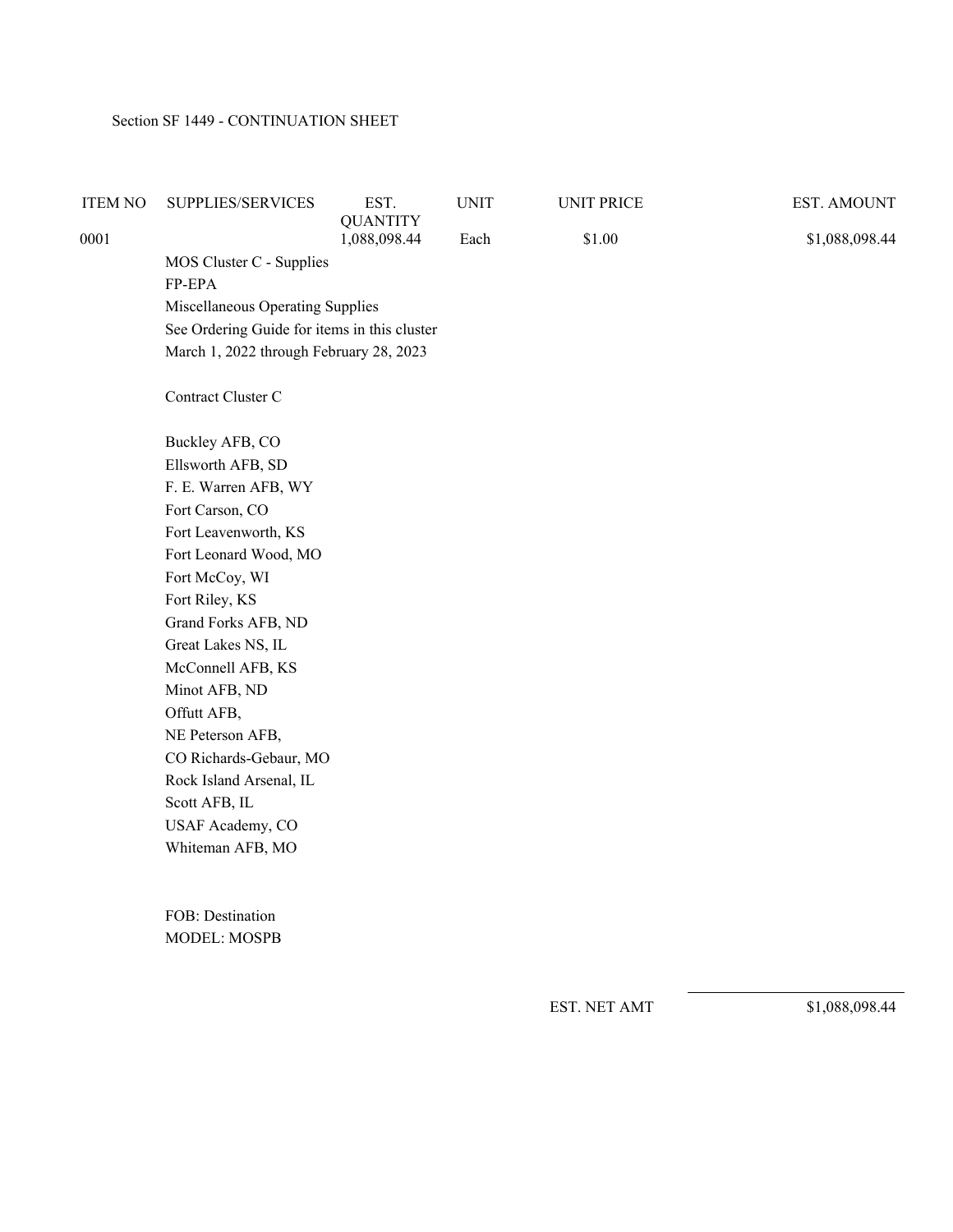| <b>ITEM NO</b> | SUPPLIES/SERVICES                             | EST.<br><b>QUANTITY</b> | <b>UNIT</b> | <b>UNIT PRICE</b>   | EST. AMOUNT  |  |  |  |  |  |
|----------------|-----------------------------------------------|-------------------------|-------------|---------------------|--------------|--|--|--|--|--|
| 0002           |                                               | 426, 481.24             | Each        | \$1.00              | \$426,481.24 |  |  |  |  |  |
|                | MOS Cluster C - Paper Bags                    |                         |             |                     |              |  |  |  |  |  |
|                | FP-EPA                                        |                         |             |                     |              |  |  |  |  |  |
|                | Miscellaneous Operating Supplies & Paper Bags |                         |             |                     |              |  |  |  |  |  |
|                | See Ordering Guide for items in this cluster  |                         |             |                     |              |  |  |  |  |  |
|                | March 1, 2022 through February 28, 2023       |                         |             |                     |              |  |  |  |  |  |
|                | Cluster C (Store Locations)                   |                         |             |                     |              |  |  |  |  |  |
|                | Buckley AFB, CO                               |                         |             |                     |              |  |  |  |  |  |
|                | Ellsworth AFB, SD                             |                         |             |                     |              |  |  |  |  |  |
|                | F. E. Warren AFB, WY                          |                         |             |                     |              |  |  |  |  |  |
|                | Fort Carson, CO                               |                         |             |                     |              |  |  |  |  |  |
|                | Fort Leavenworth, KS                          |                         |             |                     |              |  |  |  |  |  |
|                | Fort Leonard Wood, MO                         |                         |             |                     |              |  |  |  |  |  |
|                | Fort McCoy, WI                                |                         |             |                     |              |  |  |  |  |  |
|                | Fort Riley, KS                                |                         |             |                     |              |  |  |  |  |  |
|                | Grand Forks AFB, ND                           |                         |             |                     |              |  |  |  |  |  |
|                | Great Lakes NS, IL                            |                         |             |                     |              |  |  |  |  |  |
|                | McConnell AFB, KS                             |                         |             |                     |              |  |  |  |  |  |
|                | Minot AFB, ND                                 |                         |             |                     |              |  |  |  |  |  |
|                | Offutt AFB,                                   |                         |             |                     |              |  |  |  |  |  |
|                | NE Peterson AFB,                              |                         |             |                     |              |  |  |  |  |  |
|                | CO Richards-Gebaur, MO                        |                         |             |                     |              |  |  |  |  |  |
|                | Rock Island Arsenal, IL                       |                         |             |                     |              |  |  |  |  |  |
|                | Scott AFB, IL                                 |                         |             |                     |              |  |  |  |  |  |
|                | USAF Academy, CO                              |                         |             |                     |              |  |  |  |  |  |
|                | Whiteman AFB, MO                              |                         |             |                     |              |  |  |  |  |  |
|                | FOB: Destination                              |                         |             |                     |              |  |  |  |  |  |
|                | <b>MODEL: MOSPB</b>                           |                         |             |                     |              |  |  |  |  |  |
|                | 8135                                          |                         |             |                     |              |  |  |  |  |  |
|                |                                               |                         |             | <b>EST. NET AMT</b> | \$426,481.24 |  |  |  |  |  |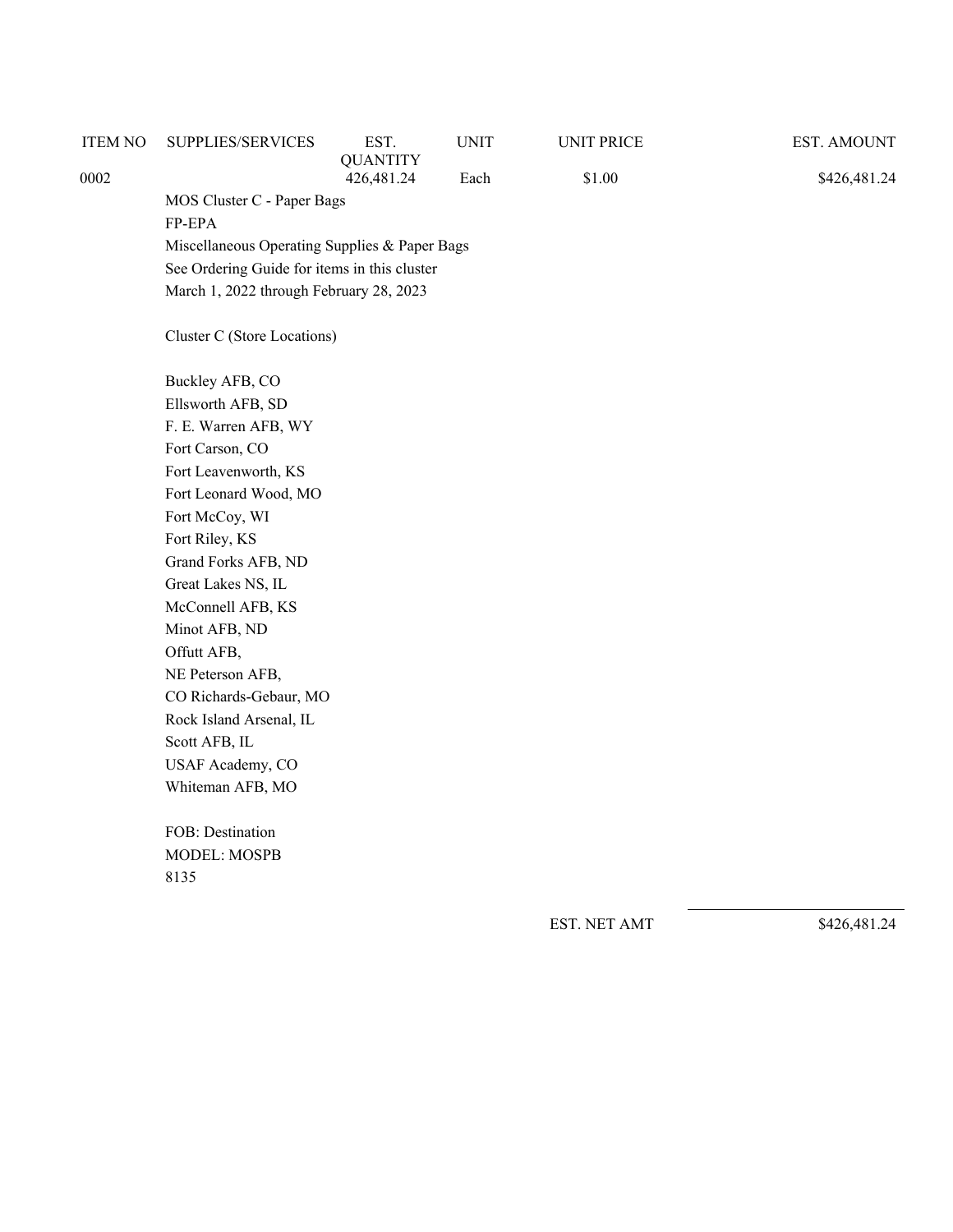| <b>ITEM NO</b> | SUPPLIES/SERVICES                            | EST.            | <b>UNIT</b> | <b>UNIT PRICE</b> | EST. AMOUNT  |  |  |  |
|----------------|----------------------------------------------|-----------------|-------------|-------------------|--------------|--|--|--|
|                |                                              | <b>QUANTITY</b> |             |                   |              |  |  |  |
| 0003           |                                              | 633,519.21      | Each        | \$1.00            | \$633,519.21 |  |  |  |
|                | MOS Cluster E - Supplies                     |                 |             |                   |              |  |  |  |
|                | FP-EPA                                       |                 |             |                   |              |  |  |  |
|                | See Ordering Guide for items in this cluster |                 |             |                   |              |  |  |  |
|                | March 1, 2022 through February 28, 2023      |                 |             |                   |              |  |  |  |
|                | Cluster E (Store Locations)                  |                 |             |                   |              |  |  |  |
|                | Bangor NBK, WA                               |                 |             |                   |              |  |  |  |
|                | Bremerton NBK, WA                            |                 |             |                   |              |  |  |  |
|                | Fairchild AFB, WA                            |                 |             |                   |              |  |  |  |
|                | Fort Lewis, WA                               |                 |             |                   |              |  |  |  |
|                | Malmstrom AFB, MT                            |                 |             |                   |              |  |  |  |
|                | McChord AFB, WA                              |                 |             |                   |              |  |  |  |
|                | Mountain Home AFB, ID                        |                 |             |                   |              |  |  |  |
|                | Smokey Point, WA                             |                 |             |                   |              |  |  |  |
|                | Whidbey Island NAS, WA                       |                 |             |                   |              |  |  |  |
|                |                                              |                 |             |                   |              |  |  |  |
|                |                                              |                 |             |                   |              |  |  |  |

FOB: Destination MODEL: MOSPB

EST. NET AMT \$633,519.21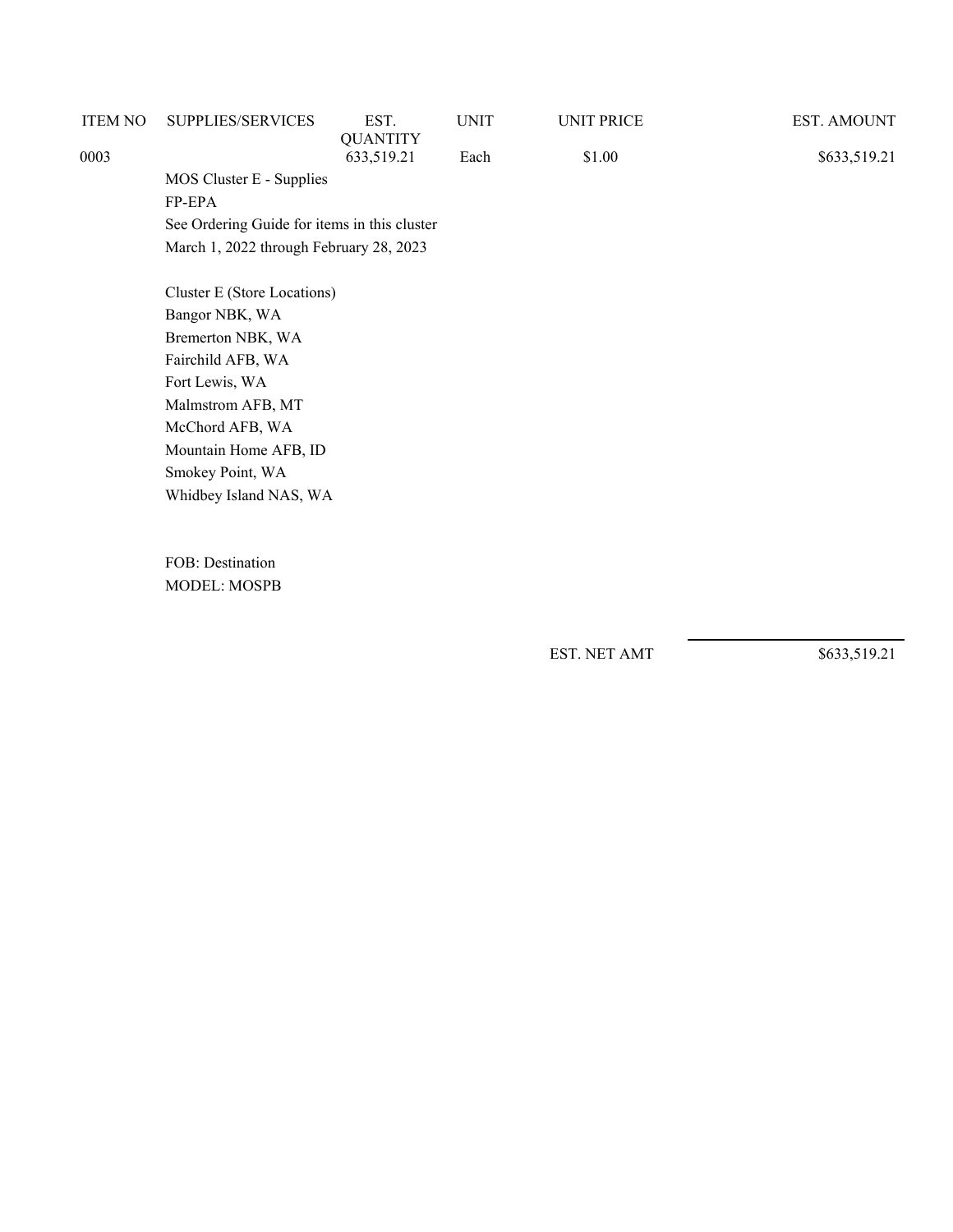| <b>ITEM NO</b> | SUPPLIES/SERVICES                            | EST.                                    | <b>UNIT</b> | <b>UNIT PRICE</b> | EST. AMOUNT  |  |  |  |  |  |
|----------------|----------------------------------------------|-----------------------------------------|-------------|-------------------|--------------|--|--|--|--|--|
| 0004           |                                              | <b>QUANTITY</b><br>296,340.02           | Each        | \$1.00            | \$296,340.02 |  |  |  |  |  |
|                | MOS Cluster E - Paper Bags                   |                                         |             |                   |              |  |  |  |  |  |
|                | FP-EPA                                       |                                         |             |                   |              |  |  |  |  |  |
|                | See Ordering Guide for items in this cluster |                                         |             |                   |              |  |  |  |  |  |
|                |                                              | March 1, 2022 through February 28, 2023 |             |                   |              |  |  |  |  |  |
|                | Cluster E (Store Locations)                  |                                         |             |                   |              |  |  |  |  |  |
|                | Bangor NBK, WA                               |                                         |             |                   |              |  |  |  |  |  |
|                | Bremerton NBK, WA                            |                                         |             |                   |              |  |  |  |  |  |
|                | Fairchild AFB, WA                            |                                         |             |                   |              |  |  |  |  |  |
|                | Fort Lewis, WA                               |                                         |             |                   |              |  |  |  |  |  |
|                | Malmstrom AFB, MT                            |                                         |             |                   |              |  |  |  |  |  |
|                | McChord AFB, WA                              |                                         |             |                   |              |  |  |  |  |  |
|                | Mountain Home AFB, ID                        |                                         |             |                   |              |  |  |  |  |  |
|                | Smokey Point, WA                             |                                         |             |                   |              |  |  |  |  |  |
|                | Whidbey Island NAS, WA                       |                                         |             |                   |              |  |  |  |  |  |
|                | FOB: Destination                             |                                         |             |                   |              |  |  |  |  |  |
|                | MODEL: MOSPB                                 |                                         |             |                   |              |  |  |  |  |  |
|                | 8135                                         |                                         |             |                   |              |  |  |  |  |  |
|                |                                              |                                         |             |                   |              |  |  |  |  |  |

EST. NET AMT \$296,340.02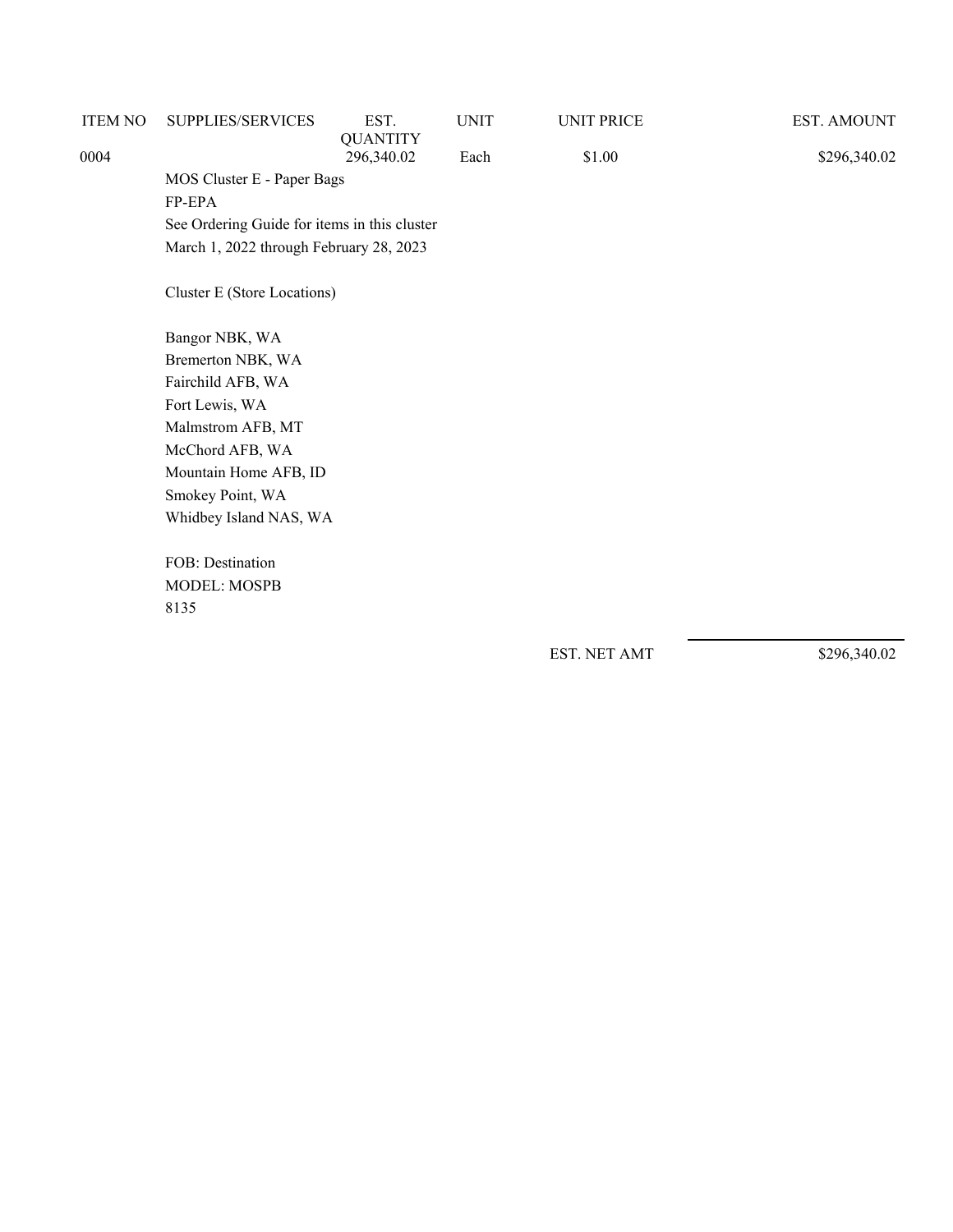|      | ITEM NO SUPPLIES/SERVICES | <b>EST</b>      | INIT | <b>UNIT PRICE</b> | EST. AMOUNT    |
|------|---------------------------|-----------------|------|-------------------|----------------|
|      |                           | <b>OUANTITY</b> |      |                   |                |
| 0005 |                           | 1.554.318.14    | Each | \$1.00            | \$1,554,318.14 |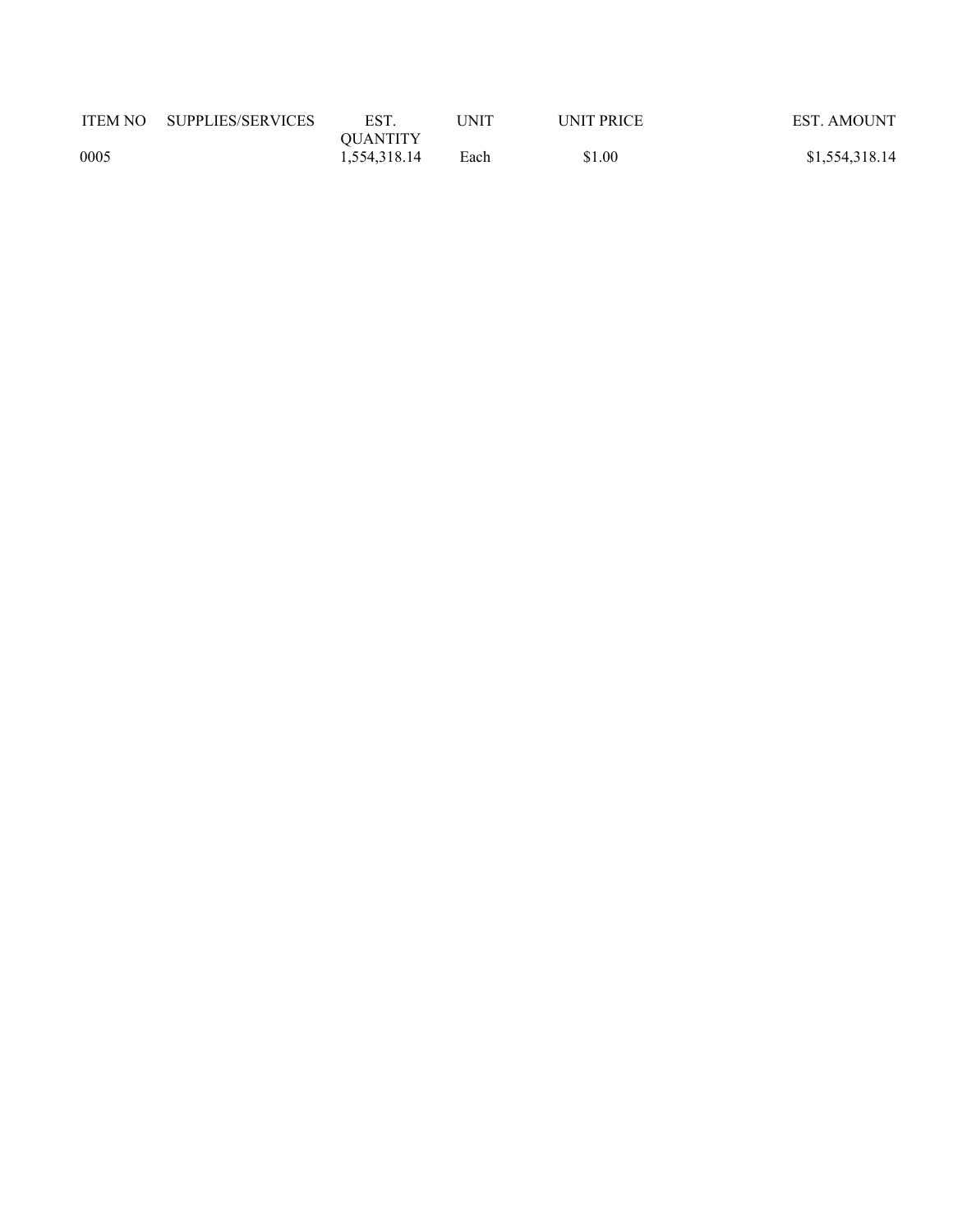MOS Cluster F - Supplies FP-EPA See Ordering Guide for items in this cluster March 1, 2022 through February 28, 2023

Contract Cluster F (Store Locations)

Barstow MCLB, CA Beale AFB, CA Bridgeport MCMWTC, CA Camp Pendleton MCB, CA China Lake NAWS, CA Davis-Monthan AFB, AZ Dugway PG, UT Edwards AFB, CA EL Centro NAF, CA Fallon NAS, NV Fort Huachuca, AZ Fort Hunter-Liggett, CA Fort Irwin, CA Hill AFB, UT Imperial Beach NOLF, CA Lemoore NAS, CA Los Angeles AFB, CA Luke AFB, AZ March ARB, CA McClellan, CA Miramar MCAS, CA Moffett Field, CA Nellis AFB, NV North Island NAS, CA Ord Community, CA Port Hueneme NBVC, CA San Diego NB, CA San Onofre, CA Travis AFB, CA Twentynine Palms, CA Vandenberg AFB, CA Yuma MCAS, AZ

FOB: Destination MODEL: MOSPB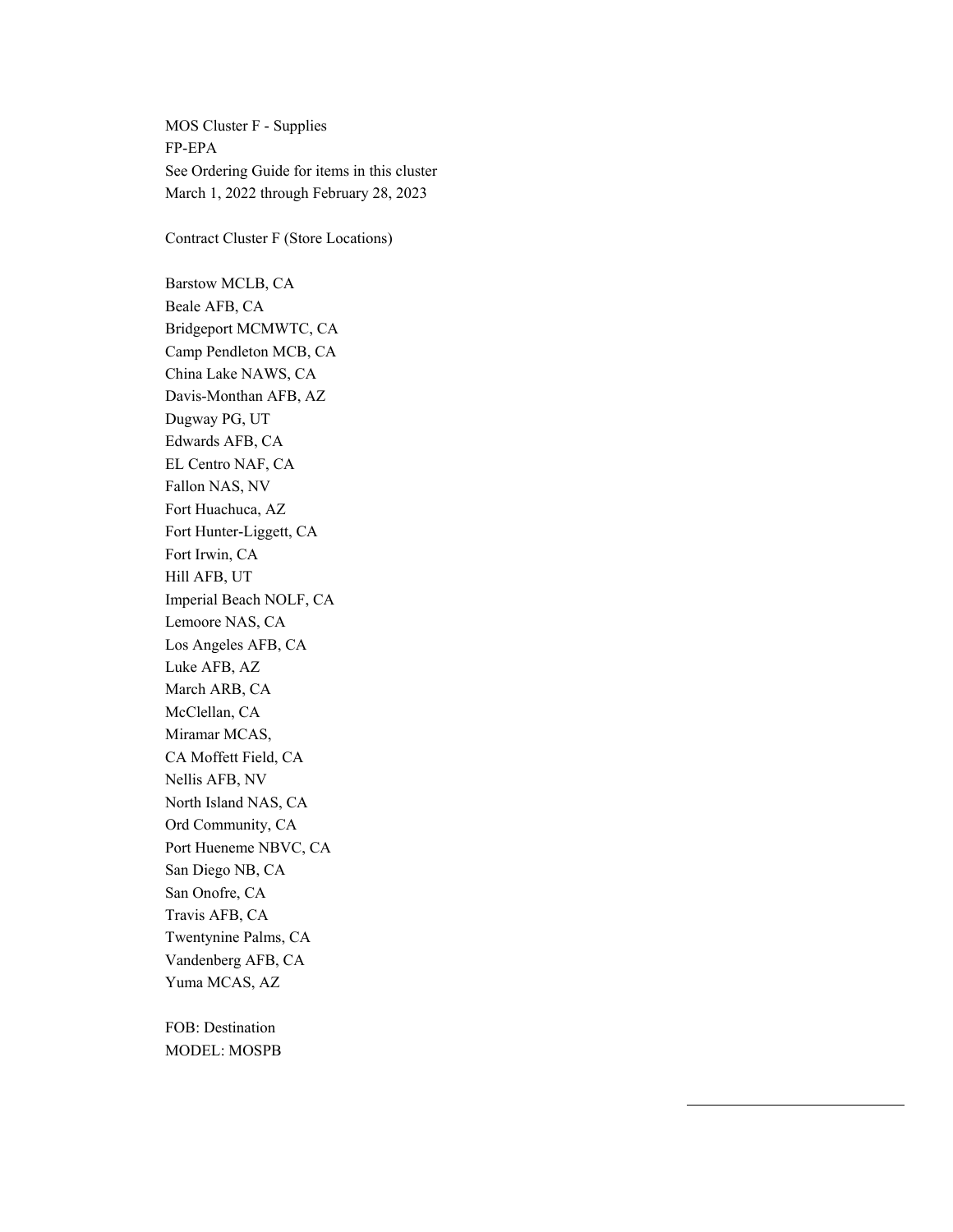EST. NET AMT \$1,554,318.14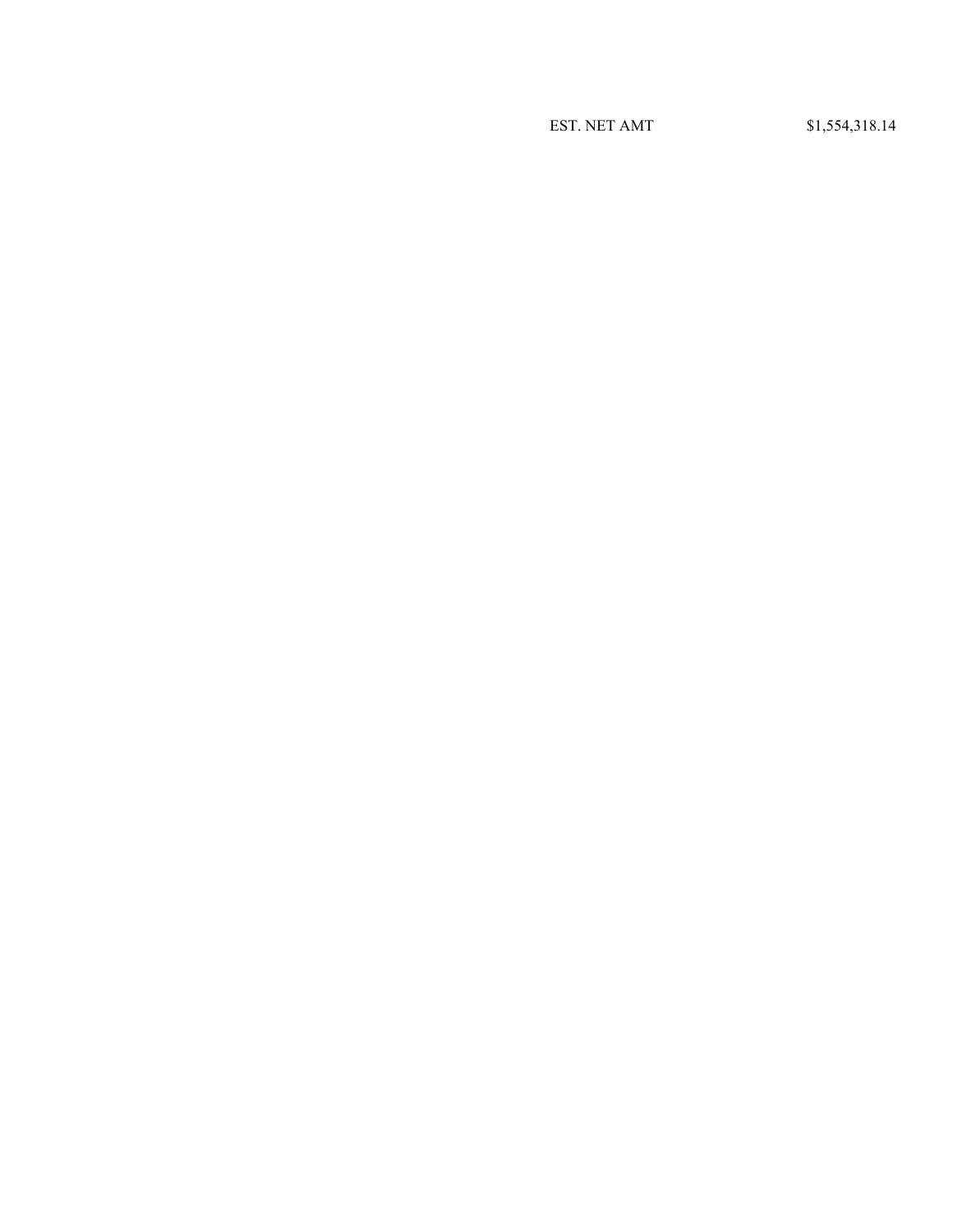|      | ITEM NO SUPPLIES/SERVICES | EST             | JNIT | <b>UNIT PRICE</b> | <b>EST. AMOUNT</b> |
|------|---------------------------|-----------------|------|-------------------|--------------------|
|      |                           | <b>OUANTITY</b> |      |                   |                    |
| 0006 |                           | 839,634.95      | Each | \$1.00            | \$839,634.95       |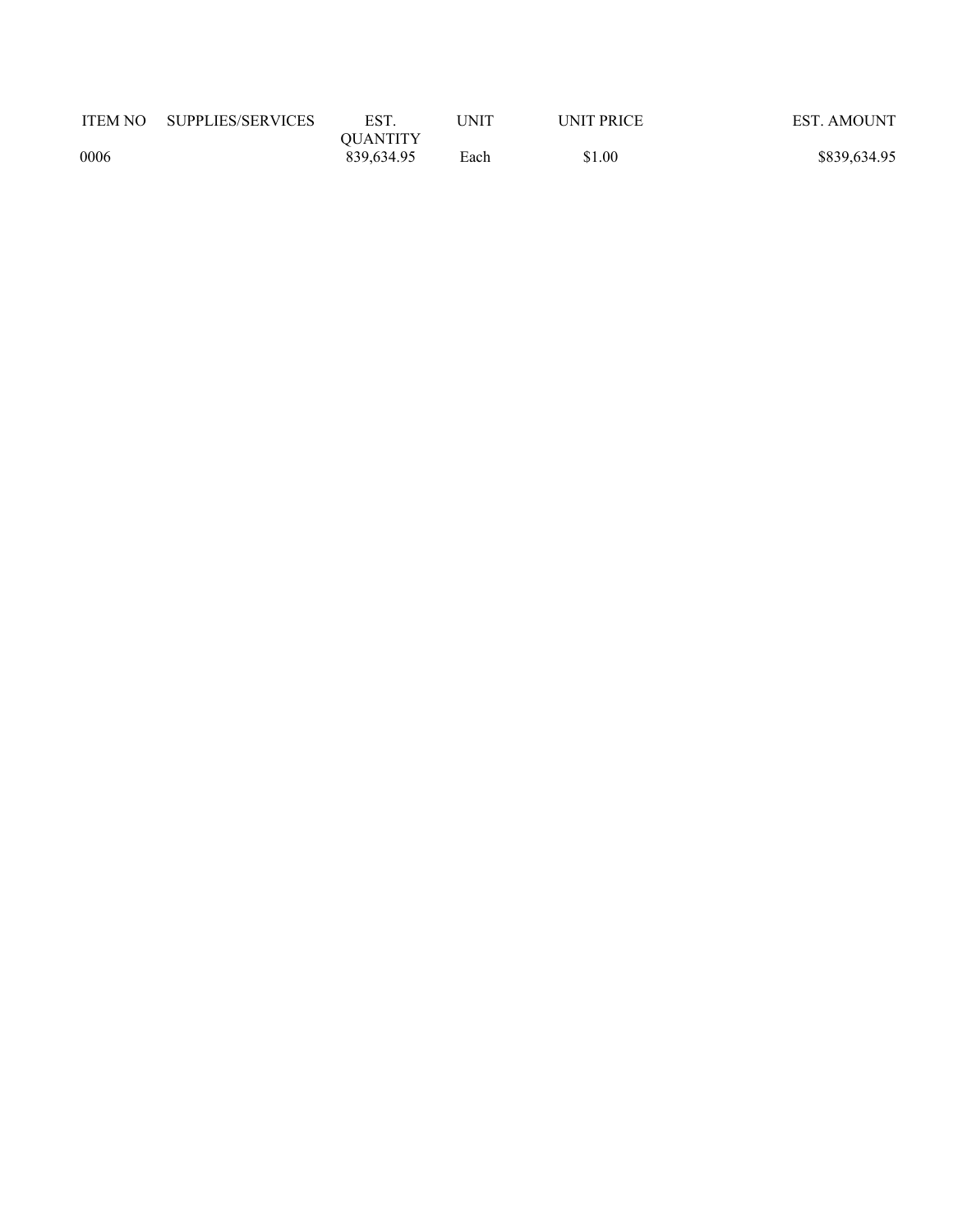MOS Cluster F - Paper Bags FP-EPA See Ordering Guide for items in this cluster March 1, 2022 through February 28, 2023

Contract Cluster F (Store Locations)

Barstow MCLB, CA Beale AFB, CA Bridgeport MCMWTC, CA Camp Pendleton MCB, CA China Lake NAWS, CA Davis-Monthan AFB, AZ Dugway PG, UT Edwards AFB, CA EL Centro NAF, CA Fallon NAS, NV Fort Huachuca, AZ Fort Hunter-Liggett, CA Fort Irwin, CA Hill AFB, UT Imperial Beach NOLF, CA Lemoore NAS, CA Los Angeles AFB, CA Luke AFB, AZ March ARB, CA McClellan, CA Miramar MCAS, CA Moffett Field, CA Nellis AFB, NV North Island NAS, CA Ord Community, CA Port Hueneme NBVC, CA San Diego NB, CA San Onofre, CA Travis AFB, CA Twentynine Palms, CA Vandenberg AFB, CA Yuma MCAS, AZ

FOB: Destination MODEL: MOSPB 8135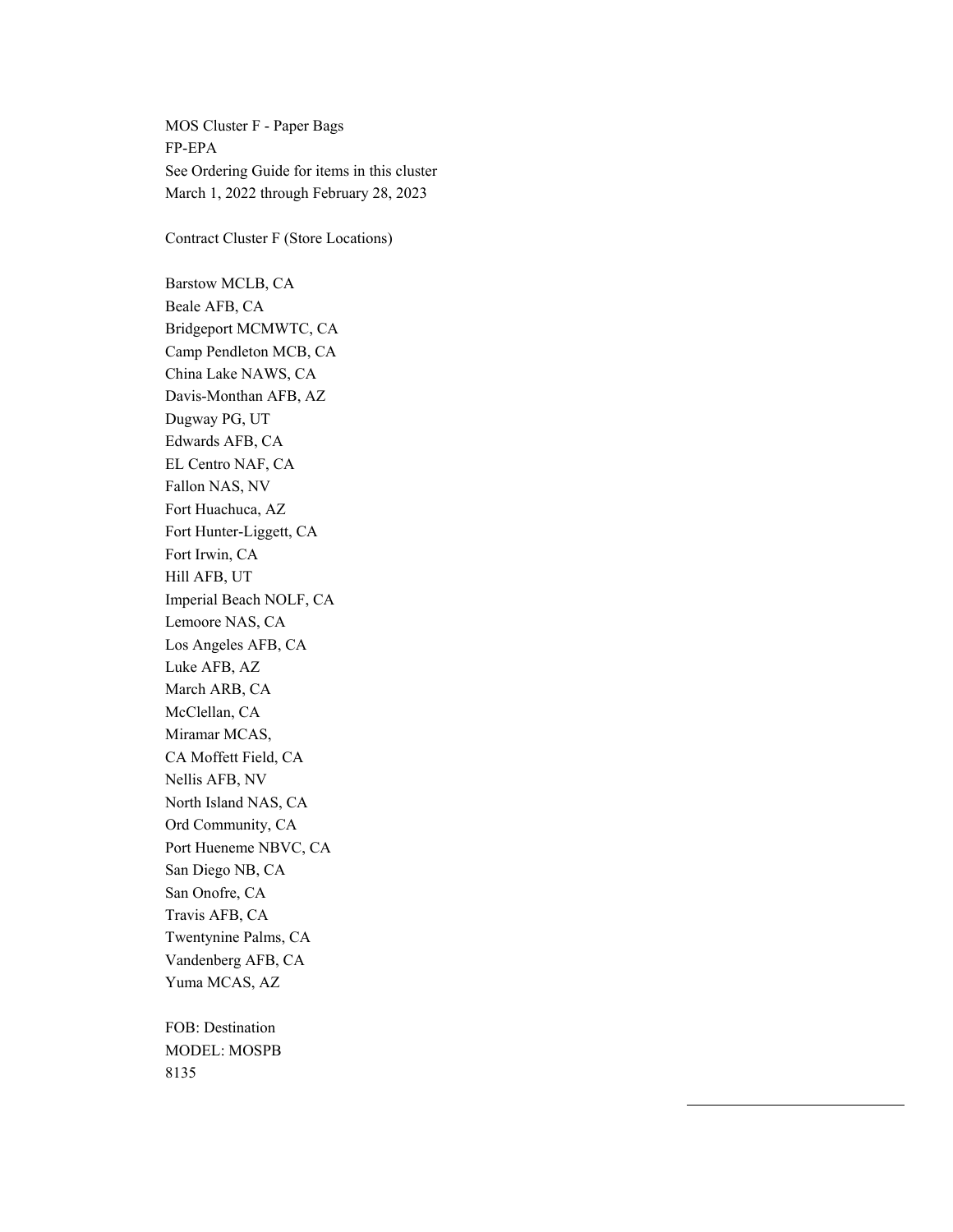| <b>ITEM NO</b> | SUPPLIES/SERVICES                            | EST.            | <b>UNIT</b> | <b>UNIT PRICE</b> | EST. AMOUNT  |  |  |  |  |
|----------------|----------------------------------------------|-----------------|-------------|-------------------|--------------|--|--|--|--|
|                |                                              | <b>QUANTITY</b> |             |                   |              |  |  |  |  |
| 0007           |                                              | 250,852.26      | Each        | \$1.00            | \$250,852.26 |  |  |  |  |
|                | MOS Cluster G - Supplies                     |                 |             |                   |              |  |  |  |  |
|                | FP-EPA                                       |                 |             |                   |              |  |  |  |  |
|                | See Ordering Guide for items in this cluster |                 |             |                   |              |  |  |  |  |
|                | March 1, 2022 through February 28, 2023      |                 |             |                   |              |  |  |  |  |
|                | Cluster G (Store Locations)                  |                 |             |                   |              |  |  |  |  |
|                | Anchorage Area, AK                           |                 |             |                   |              |  |  |  |  |
|                | Eielson AFB, AK                              |                 |             |                   |              |  |  |  |  |
|                | Fort Greely, AK                              |                 |             |                   |              |  |  |  |  |
|                | Fort Wainwright, AK                          |                 |             |                   |              |  |  |  |  |
|                | Kodiak CGBSU, AK                             |                 |             |                   |              |  |  |  |  |
|                | FOB: Destination                             |                 |             |                   |              |  |  |  |  |
|                | <b>MODEL: MOSPB</b>                          |                 |             |                   |              |  |  |  |  |

EST. NET AMT \$250,852.26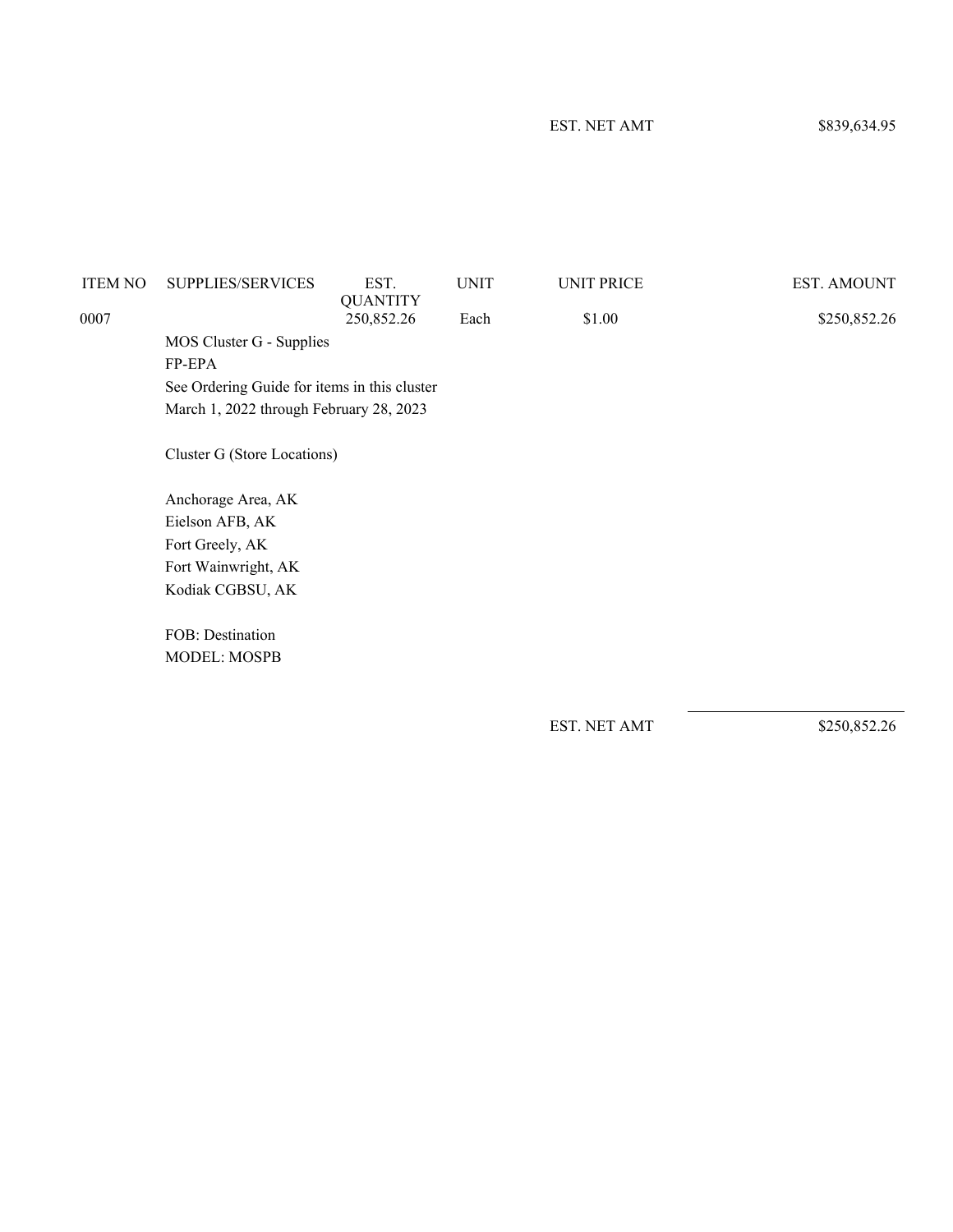| <b>ITEM NO</b> | SUPPLIES/SERVICES                            | EST.            | <b>UNIT</b> | UNIT PRICE | EST. AMOUNT |  |  |  |  |
|----------------|----------------------------------------------|-----------------|-------------|------------|-------------|--|--|--|--|
|                |                                              | <b>QUANTITY</b> |             |            |             |  |  |  |  |
| 0008           |                                              | 96,076.80       | Each        | \$1.00     | \$96,076.80 |  |  |  |  |
|                | MOS Cluster G - Paper Bags                   |                 |             |            |             |  |  |  |  |
|                | FP-EPA                                       |                 |             |            |             |  |  |  |  |
|                | See Ordering Guide for items in this cluster |                 |             |            |             |  |  |  |  |
|                | March 1, 2022 through February 28, 2023      |                 |             |            |             |  |  |  |  |
|                |                                              |                 |             |            |             |  |  |  |  |
|                | Cluster G (Store Locations)                  |                 |             |            |             |  |  |  |  |
|                | Anchorage Area, AK                           |                 |             |            |             |  |  |  |  |
|                | Eielson AFB, AK                              |                 |             |            |             |  |  |  |  |
|                | Fort Greely, AK                              |                 |             |            |             |  |  |  |  |
|                | Fort Wainwright, AK                          |                 |             |            |             |  |  |  |  |
|                | Kodiak CGBSU, AK                             |                 |             |            |             |  |  |  |  |
|                | FOB: Destination                             |                 |             |            |             |  |  |  |  |
|                | <b>MODEL: MOSPB</b>                          |                 |             |            |             |  |  |  |  |
|                | 8135                                         |                 |             |            |             |  |  |  |  |
|                |                                              |                 |             |            |             |  |  |  |  |

EST. NET AMT \$96,076.80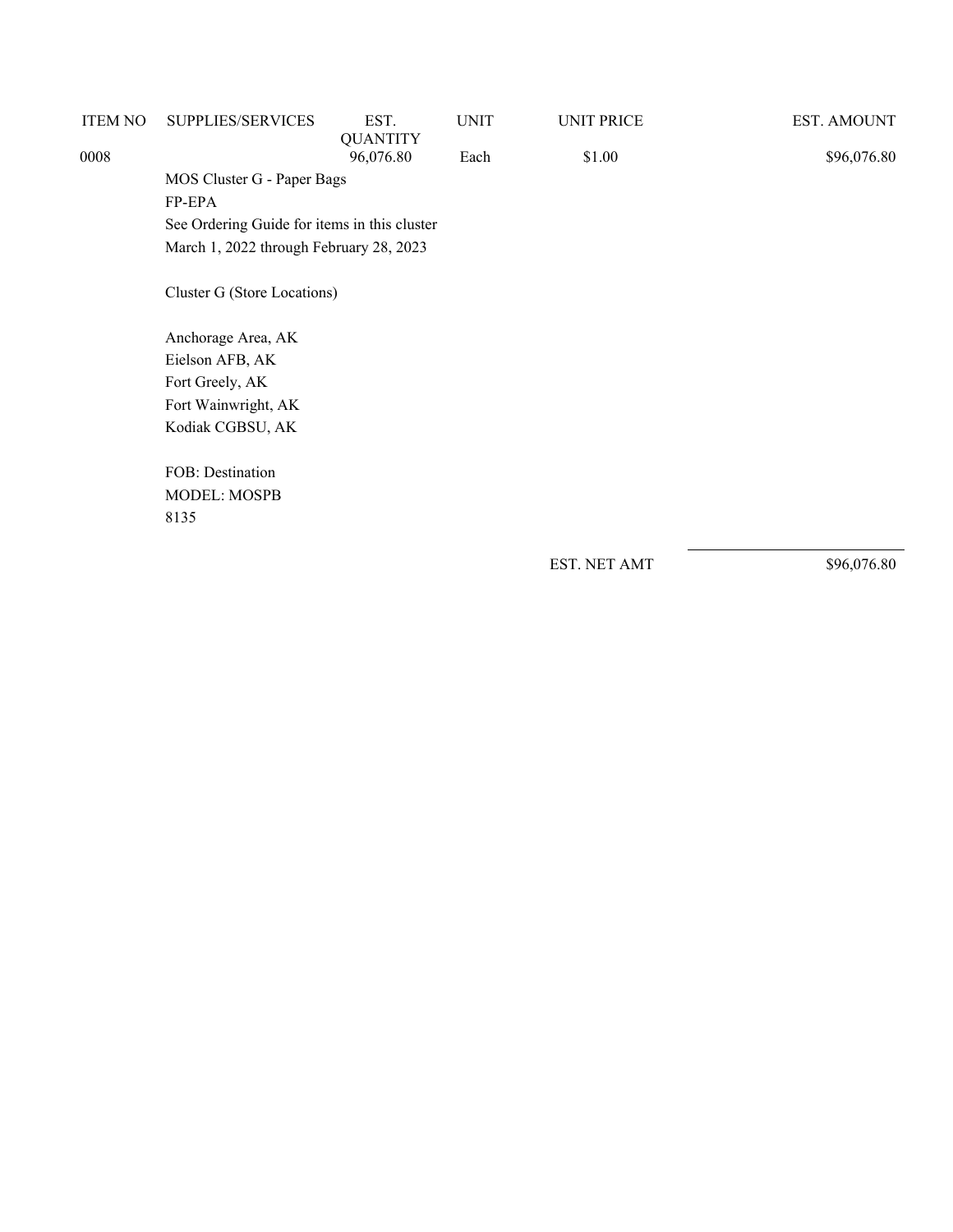| <b>ITEM NO</b> | SUPPLIES/SERVICES                            | EST.            | <b>UNIT</b> | UNIT PRICE | EST. AMOUNT  |  |  |  |  |
|----------------|----------------------------------------------|-----------------|-------------|------------|--------------|--|--|--|--|
|                |                                              | <b>QUANTITY</b> |             |            |              |  |  |  |  |
| 0009           |                                              | 540,745.78      | Each        | \$1.00     | \$540,745.78 |  |  |  |  |
|                | MOS Cluster H - Supplies                     |                 |             |            |              |  |  |  |  |
|                | FP-EPA                                       |                 |             |            |              |  |  |  |  |
|                | See Ordering Guide for items in this cluster |                 |             |            |              |  |  |  |  |
|                | March 1, 2022 through February 28, 2023      |                 |             |            |              |  |  |  |  |
|                | Cluster H (Store Locations)                  |                 |             |            |              |  |  |  |  |
|                | Hickam AFB, HI                               |                 |             |            |              |  |  |  |  |
|                | Kaneohe Bay MCBH, HI                         |                 |             |            |              |  |  |  |  |
|                | Pearl Harbor NS, HI                          |                 |             |            |              |  |  |  |  |
|                | Schofield Barracks, HI                       |                 |             |            |              |  |  |  |  |
|                | FOB: Destination                             |                 |             |            |              |  |  |  |  |
|                | <b>MODEL: MOSPB</b>                          |                 |             |            |              |  |  |  |  |

EST. NET AMT \$540,745.78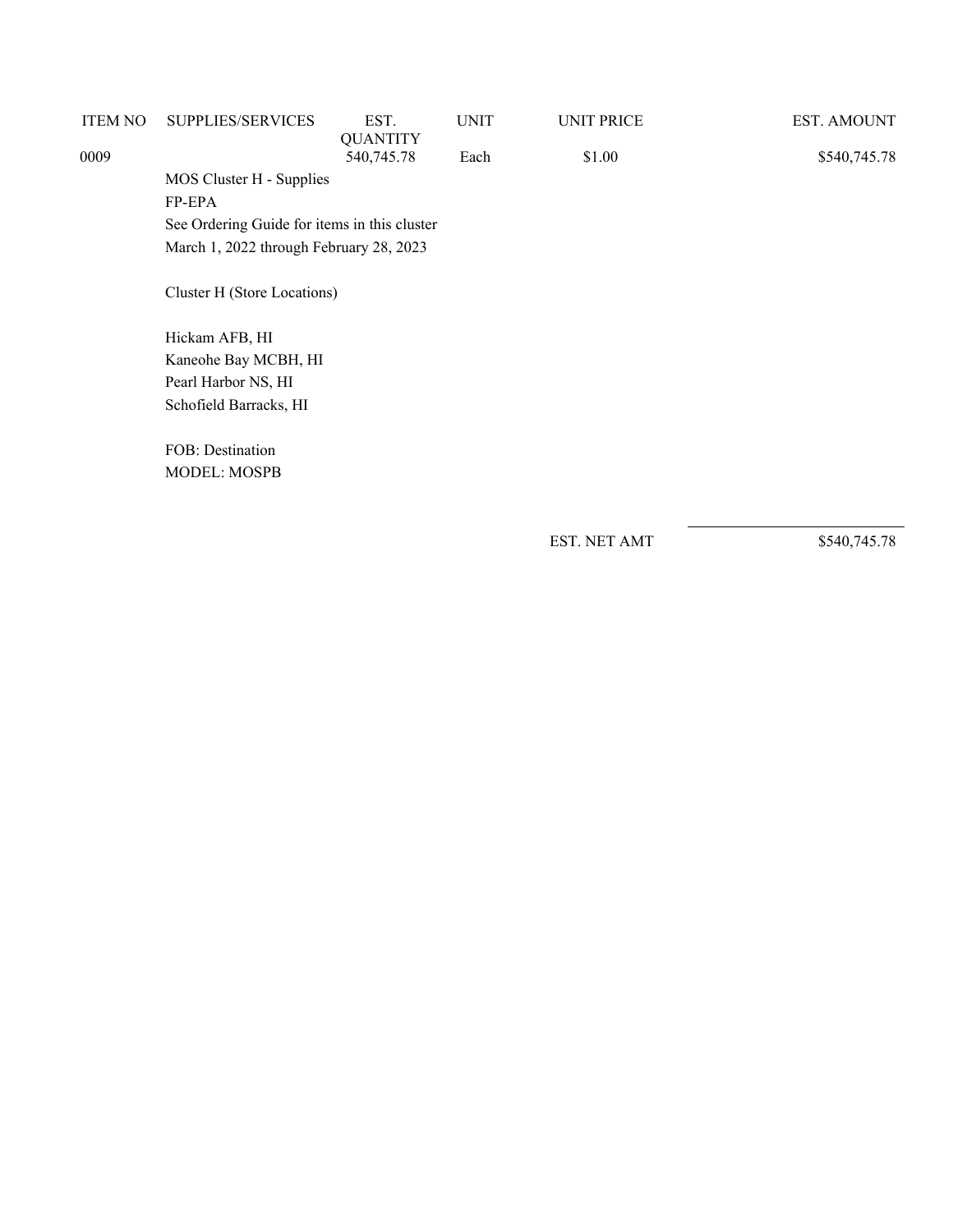| <b>ITEM NO</b> | SUPPLIES/SERVICES                            | EST.            | <b>UNIT</b> | <b>UNIT PRICE</b> | EST. AMOUNT |  |  |  |  |
|----------------|----------------------------------------------|-----------------|-------------|-------------------|-------------|--|--|--|--|
|                |                                              | <b>QUANTITY</b> |             |                   |             |  |  |  |  |
| 0010           |                                              | 38,975.75       | Each        | \$1.00            | \$38,975.75 |  |  |  |  |
|                | MOS Cluster H - Paper Bags                   |                 |             |                   |             |  |  |  |  |
|                | FP-EPA                                       |                 |             |                   |             |  |  |  |  |
|                | See Ordering Guide for items in this cluster |                 |             |                   |             |  |  |  |  |
|                | March 1, 2022 through February 28, 2023      |                 |             |                   |             |  |  |  |  |
|                | Cluster H (Store Locations)                  |                 |             |                   |             |  |  |  |  |
|                | Hickam AFB, HI                               |                 |             |                   |             |  |  |  |  |
|                | Kaneohe Bay MCBH, HI                         |                 |             |                   |             |  |  |  |  |
|                | Pearl Harbor NS, HI                          |                 |             |                   |             |  |  |  |  |
|                | Schofield Barracks, HI                       |                 |             |                   |             |  |  |  |  |
|                | FOB: Destination                             |                 |             |                   |             |  |  |  |  |
|                | <b>MODEL: MOSPB</b>                          |                 |             |                   |             |  |  |  |  |
|                | 8135                                         |                 |             |                   |             |  |  |  |  |
|                |                                              |                 |             |                   |             |  |  |  |  |

EST. NET AMT \$38,975.75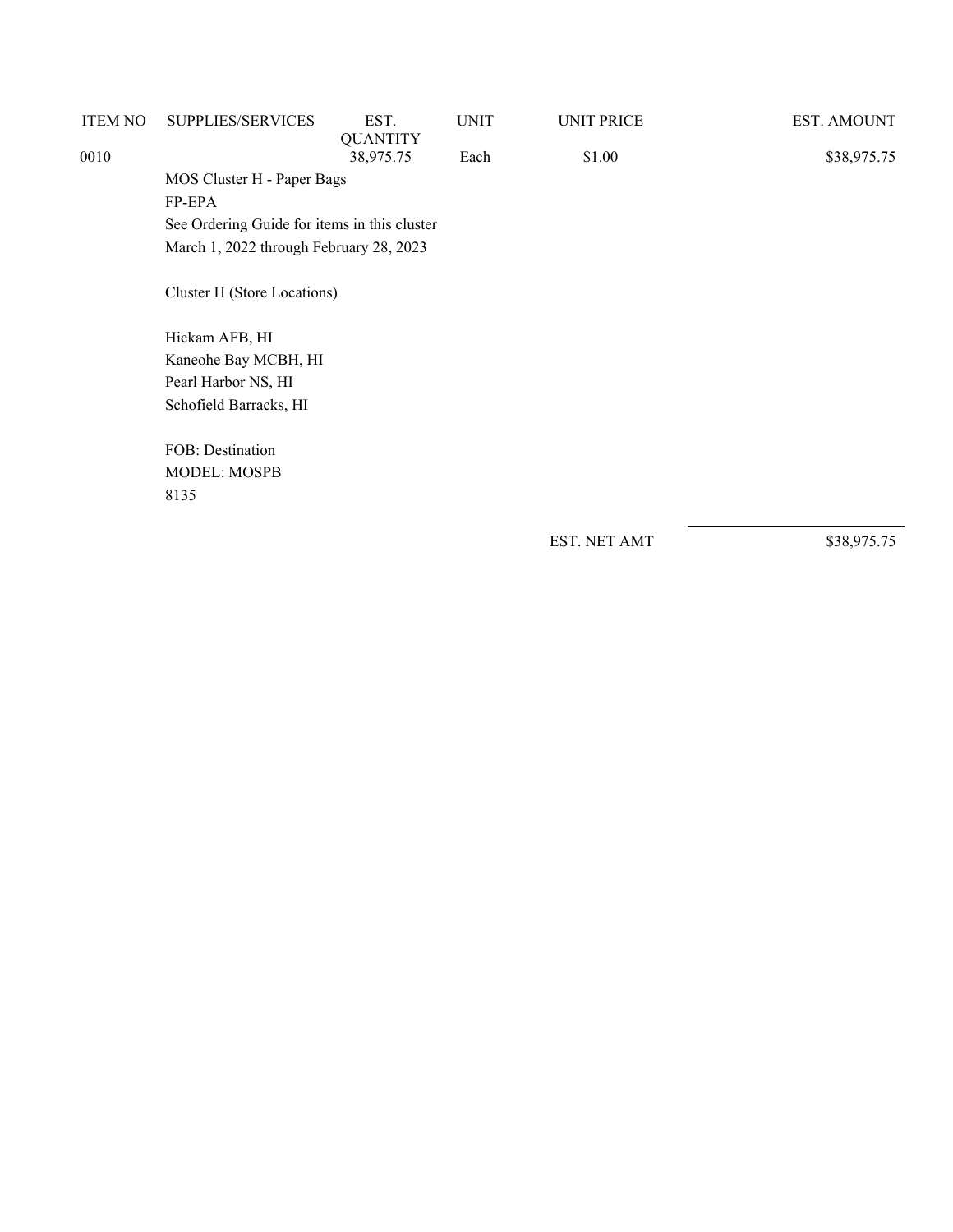| <b>ITEM NO</b> | SUPPLIES/SERVICES                            | EST.<br><b>QUANTITY</b> | <b>UNIT</b> | <b>UNIT PRICE</b> | EST. AMOUNT    |  |  |  |  |
|----------------|----------------------------------------------|-------------------------|-------------|-------------------|----------------|--|--|--|--|
| 1001           |                                              | 1,091,156.98            | Each        | \$1.00            | \$1,091,156.98 |  |  |  |  |
| <b>OPTION</b>  | MOS Cluster C - Supplies                     |                         |             |                   |                |  |  |  |  |
|                | FP-EPA                                       |                         |             |                   |                |  |  |  |  |
|                | See Ordering Guide for items in this cluster |                         |             |                   |                |  |  |  |  |
|                | March 1, 2023 through February 29, 2024      |                         |             |                   |                |  |  |  |  |
|                | Cluster C                                    |                         |             |                   |                |  |  |  |  |
|                | Buckley AFB, CO                              |                         |             |                   |                |  |  |  |  |
|                | Ellsworth AFB, SD                            |                         |             |                   |                |  |  |  |  |
|                | F. E. Warren AFB, WY                         |                         |             |                   |                |  |  |  |  |
|                | Fort Carson, CO                              |                         |             |                   |                |  |  |  |  |
|                | Fort Leavenworth, KS                         |                         |             |                   |                |  |  |  |  |
|                | Fort Leonard Wood, MO                        |                         |             |                   |                |  |  |  |  |
|                | Fort McCoy, WI                               |                         |             |                   |                |  |  |  |  |
|                | Fort Riley, KS                               |                         |             |                   |                |  |  |  |  |
|                | Grand Forks AFB, ND                          |                         |             |                   |                |  |  |  |  |
|                | Great Lakes NS, IL                           |                         |             |                   |                |  |  |  |  |
|                | McConnell AFB, KS                            |                         |             |                   |                |  |  |  |  |
|                | Minot AFB, ND                                |                         |             |                   |                |  |  |  |  |
|                | Offutt AFB,                                  |                         |             |                   |                |  |  |  |  |
|                | NE Peterson AFB,                             |                         |             |                   |                |  |  |  |  |
|                | CO Richards-Gebaur, MO                       |                         |             |                   |                |  |  |  |  |
|                | Rock Island Arsenal, IL                      |                         |             |                   |                |  |  |  |  |
|                | Scott AFB, IL                                |                         |             |                   |                |  |  |  |  |
|                | USAF Academy, CO                             |                         |             |                   |                |  |  |  |  |
|                | Whiteman AFB, MO                             |                         |             |                   |                |  |  |  |  |
|                | FOB: Destination                             |                         |             |                   |                |  |  |  |  |
|                | <b>MODEL: MOSPB</b>                          |                         |             |                   |                |  |  |  |  |

EST. NET AMT \$1,091,156.98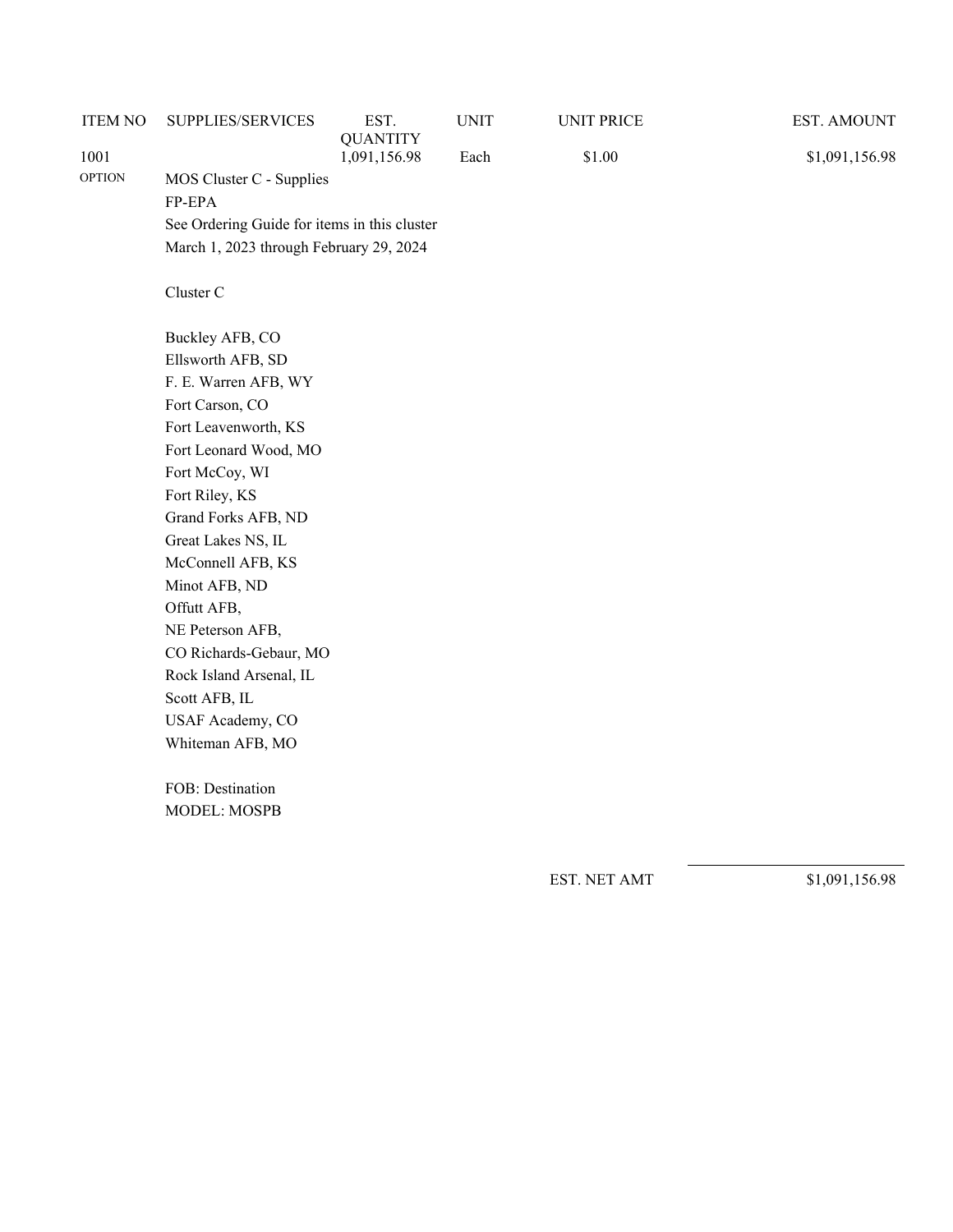| <b>ITEM NO</b> | SUPPLIES/SERVICES                            | EST.<br><b>QUANTITY</b>                 | <b>UNIT</b> | <b>UNIT PRICE</b> | EST. AMOUNT  |  |  |  |  |  |
|----------------|----------------------------------------------|-----------------------------------------|-------------|-------------------|--------------|--|--|--|--|--|
| 1002           |                                              | 426, 481.24                             | Each        | \$1.00            | \$426,481.24 |  |  |  |  |  |
| <b>OPTION</b>  | MOS Cluster C - Paper Bags                   |                                         |             |                   |              |  |  |  |  |  |
|                | FP-EPA                                       |                                         |             |                   |              |  |  |  |  |  |
|                | See Ordering Guide for items in this cluster |                                         |             |                   |              |  |  |  |  |  |
|                |                                              | March 1, 2023 through February 29, 2024 |             |                   |              |  |  |  |  |  |
|                | Cluster C (Store Locations)                  |                                         |             |                   |              |  |  |  |  |  |
|                | Contract Cluster C                           |                                         |             |                   |              |  |  |  |  |  |
|                | Buckley AFB, CO                              |                                         |             |                   |              |  |  |  |  |  |
|                | Ellsworth AFB, SD                            |                                         |             |                   |              |  |  |  |  |  |
|                | F. E. Warren AFB, WY                         |                                         |             |                   |              |  |  |  |  |  |
|                | Fort Carson, CO                              |                                         |             |                   |              |  |  |  |  |  |
|                | Fort Leavenworth, KS                         |                                         |             |                   |              |  |  |  |  |  |
|                | Fort Leonard Wood, MO                        |                                         |             |                   |              |  |  |  |  |  |
|                | Fort McCoy, WI                               |                                         |             |                   |              |  |  |  |  |  |
|                | Fort Riley, KS                               |                                         |             |                   |              |  |  |  |  |  |
|                |                                              | Grand Forks AFB, ND                     |             |                   |              |  |  |  |  |  |
|                | Great Lakes NS, IL                           |                                         |             |                   |              |  |  |  |  |  |
|                | McConnell AFB, KS                            |                                         |             |                   |              |  |  |  |  |  |
|                | Minot AFB, ND                                |                                         |             |                   |              |  |  |  |  |  |
|                |                                              | Offutt AFB,                             |             |                   |              |  |  |  |  |  |
|                | NE Peterson AFB,                             |                                         |             |                   |              |  |  |  |  |  |
|                | CO Richards-Gebaur, MO                       |                                         |             |                   |              |  |  |  |  |  |
|                | Rock Island Arsenal, IL                      |                                         |             |                   |              |  |  |  |  |  |
|                | Scott AFB, IL                                |                                         |             |                   |              |  |  |  |  |  |
|                | USAF Academy, CO                             |                                         |             |                   |              |  |  |  |  |  |
|                | Whiteman AFB, MO                             |                                         |             |                   |              |  |  |  |  |  |
|                | FOB: Destination                             |                                         |             |                   |              |  |  |  |  |  |
|                | <b>MODEL: MOSPB</b>                          |                                         |             |                   |              |  |  |  |  |  |
|                | 8135                                         |                                         |             |                   |              |  |  |  |  |  |
|                |                                              |                                         |             |                   |              |  |  |  |  |  |

EST. NET AMT \$426,481.24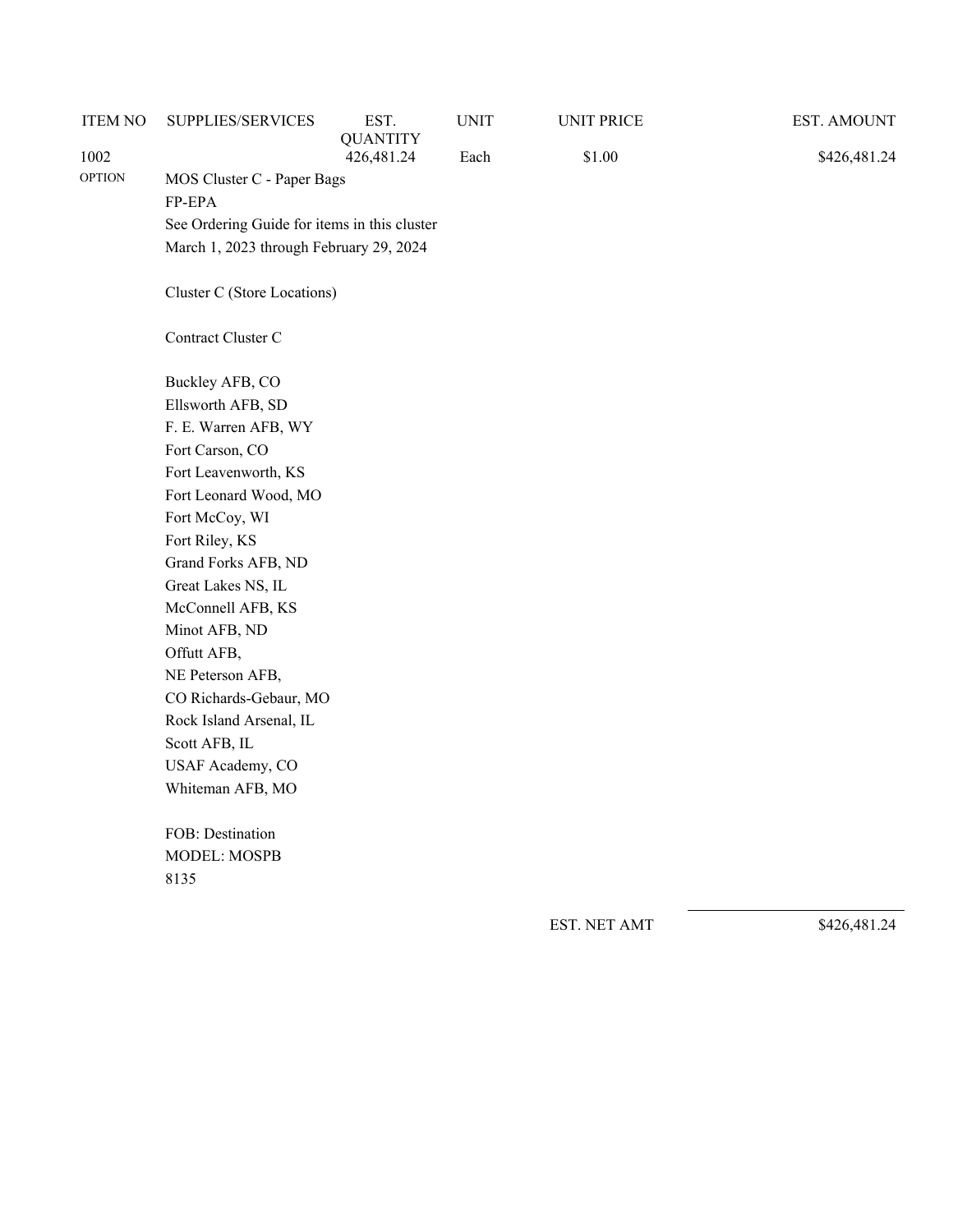| <b>ITEM NO</b>        | SUPPLIES/SERVICES                            | EST.            | <b>UNIT</b> | <b>UNIT PRICE</b> | EST. AMOUNT  |  |  |  |  |  |
|-----------------------|----------------------------------------------|-----------------|-------------|-------------------|--------------|--|--|--|--|--|
|                       |                                              | <b>QUANTITY</b> |             |                   |              |  |  |  |  |  |
| 1003<br><b>OPTION</b> |                                              | 635,274.62      | Each        | \$1.00            | \$635,274.62 |  |  |  |  |  |
|                       | MOS Cluster E - Supplies                     |                 |             |                   |              |  |  |  |  |  |
|                       | FP-EPA                                       |                 |             |                   |              |  |  |  |  |  |
|                       | See Ordering Guide for items in this cluster |                 |             |                   |              |  |  |  |  |  |
|                       | March 1, 2023 through February 29, 2024      |                 |             |                   |              |  |  |  |  |  |
|                       |                                              |                 |             |                   |              |  |  |  |  |  |
|                       | Cluster E (Store Locations)                  |                 |             |                   |              |  |  |  |  |  |
|                       | Bangor NBK, WA                               |                 |             |                   |              |  |  |  |  |  |
|                       | Bremerton NBK, WA                            |                 |             |                   |              |  |  |  |  |  |
|                       | Fairchild AFB, WA                            |                 |             |                   |              |  |  |  |  |  |
|                       | Fort Lewis, WA                               |                 |             |                   |              |  |  |  |  |  |
|                       | Malmstrom AFB, MT                            |                 |             |                   |              |  |  |  |  |  |
|                       | McChord AFB, WA                              |                 |             |                   |              |  |  |  |  |  |
|                       | Mountain Home AFB, ID                        |                 |             |                   |              |  |  |  |  |  |
|                       | Smokey Point, WA                             |                 |             |                   |              |  |  |  |  |  |
|                       | Whidbey Island NAS, WA                       |                 |             |                   |              |  |  |  |  |  |
|                       | FOB: Destination                             |                 |             |                   |              |  |  |  |  |  |
|                       | <b>MODEL: MOSPB</b>                          |                 |             |                   |              |  |  |  |  |  |

EST. NET AMT \$635,274.62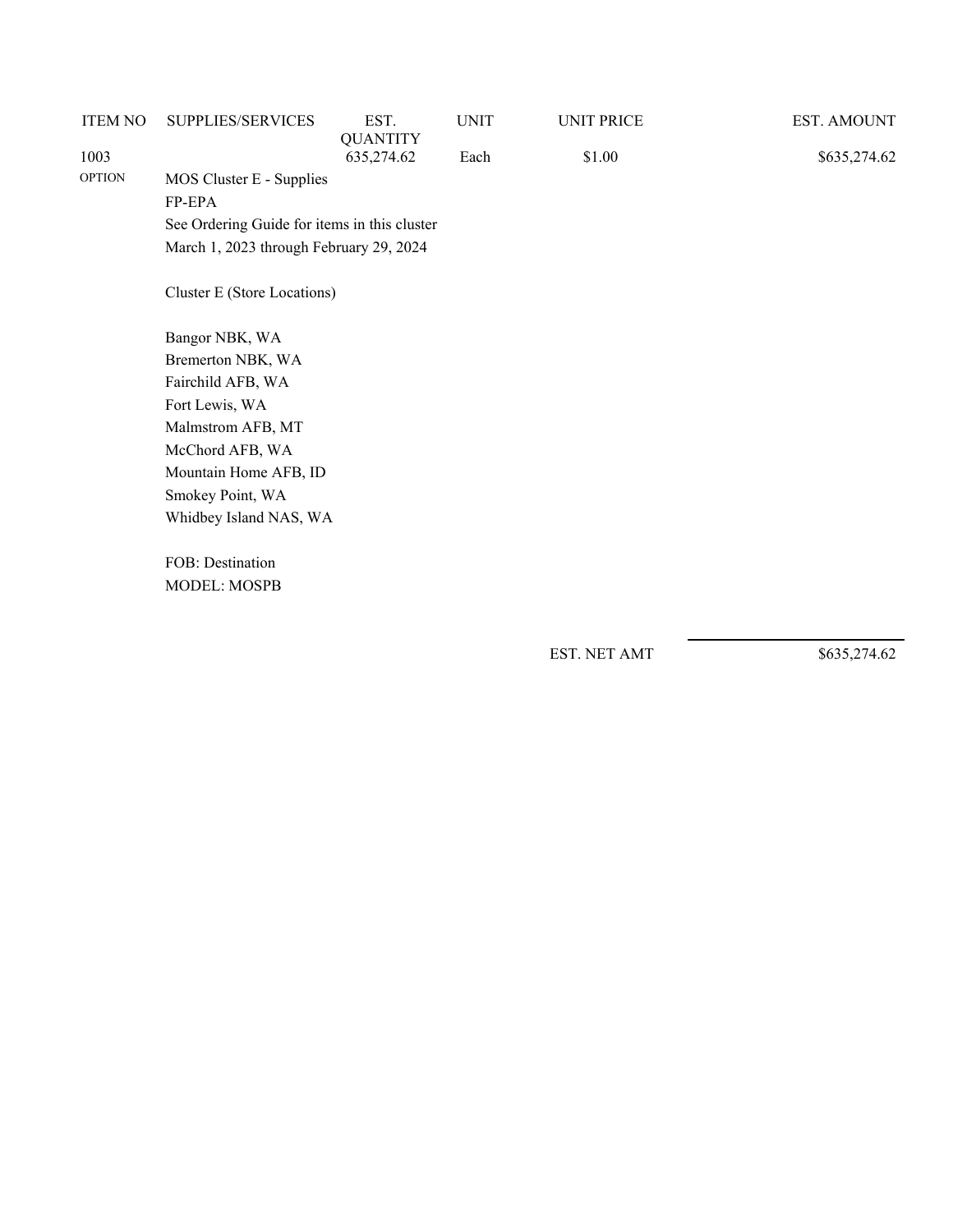| <b>ITEM NO</b> | SUPPLIES/SERVICES                            | EST.<br><b>QUANTITY</b> | <b>UNIT</b> | <b>UNIT PRICE</b> | EST. AMOUNT  |  |  |  |  |  |
|----------------|----------------------------------------------|-------------------------|-------------|-------------------|--------------|--|--|--|--|--|
| 1004           |                                              | 296,341.02              | Each        | \$1.00            | \$296,341.02 |  |  |  |  |  |
| <b>OPTION</b>  | MOS Cluster E - Paper Bags                   |                         |             |                   |              |  |  |  |  |  |
|                | FP-EPA                                       |                         |             |                   |              |  |  |  |  |  |
|                | See Ordering Guide for items in this cluster |                         |             |                   |              |  |  |  |  |  |
|                | March 1, 2023 through February 29, 2024      |                         |             |                   |              |  |  |  |  |  |
|                | Cluster E (Store Locations)                  |                         |             |                   |              |  |  |  |  |  |
|                | Bangor NBK, WA                               |                         |             |                   |              |  |  |  |  |  |
|                | Bremerton NBK, WA                            |                         |             |                   |              |  |  |  |  |  |
|                | Fairchild AFB, WA                            |                         |             |                   |              |  |  |  |  |  |
|                | Fort Lewis, WA                               |                         |             |                   |              |  |  |  |  |  |
|                | Malmstrom AFB, MT                            |                         |             |                   |              |  |  |  |  |  |
|                | McChord AFB, WA                              |                         |             |                   |              |  |  |  |  |  |
|                | Mountain Home AFB, ID                        |                         |             |                   |              |  |  |  |  |  |
|                | Smokey Point, WA                             |                         |             |                   |              |  |  |  |  |  |
|                | Whidbey Island NAS, WA                       |                         |             |                   |              |  |  |  |  |  |
|                | FOB: Destination                             |                         |             |                   |              |  |  |  |  |  |
|                | <b>MODEL: MOSPB</b>                          |                         |             |                   |              |  |  |  |  |  |
|                | 8135                                         |                         |             |                   |              |  |  |  |  |  |
|                |                                              |                         |             |                   |              |  |  |  |  |  |

EST. NET AMT \$296,341.02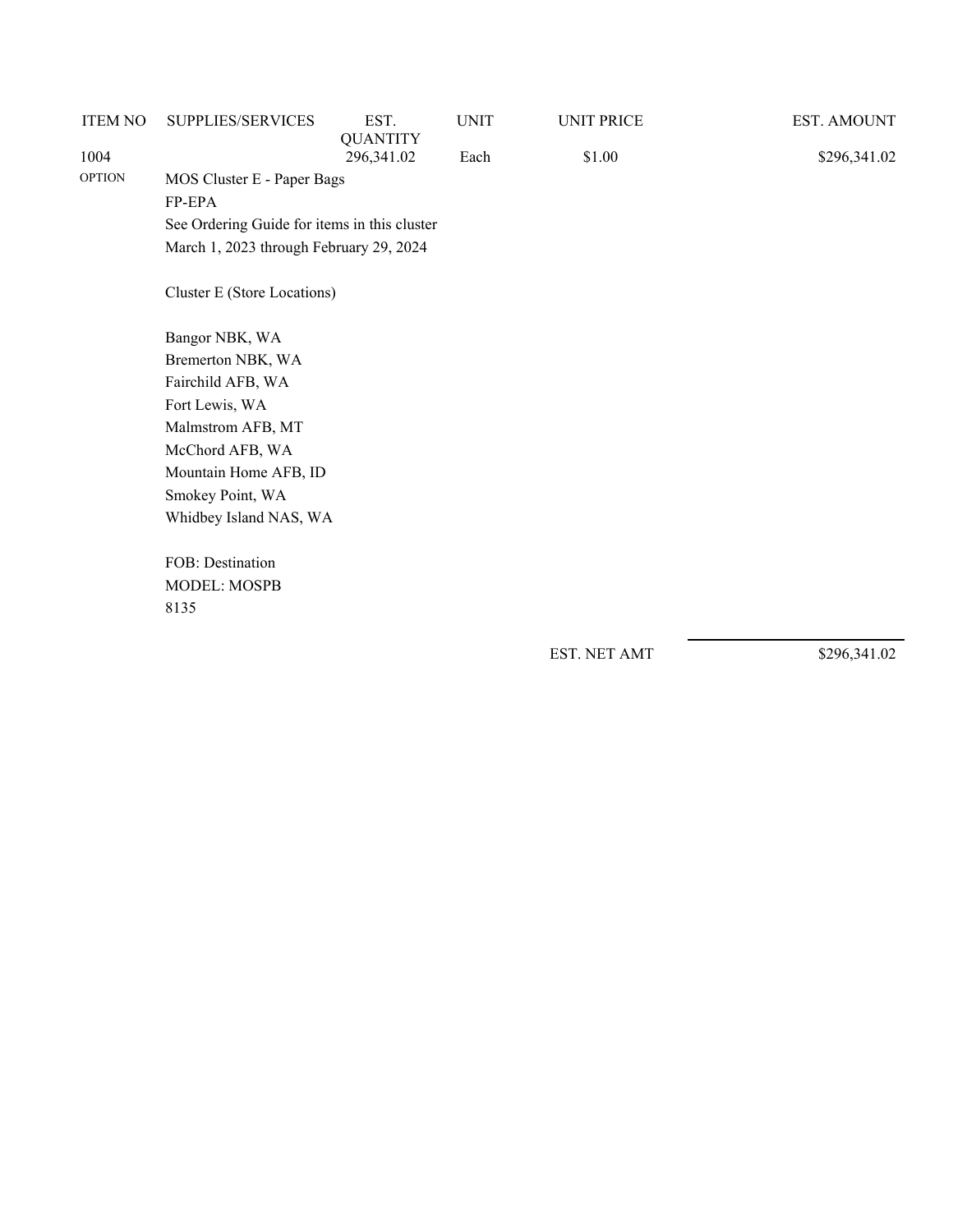|      | <b>ITEM NO SUPPLIES/SERVICES</b> | EST.         | JNIT | <b>UNIT PRICE</b> | EST. AMOUNT    |
|------|----------------------------------|--------------|------|-------------------|----------------|
|      |                                  | OUANTITY     |      |                   |                |
| 1005 |                                  | 1,559,530.12 | Each | \$1.00            | \$1,559,530.12 |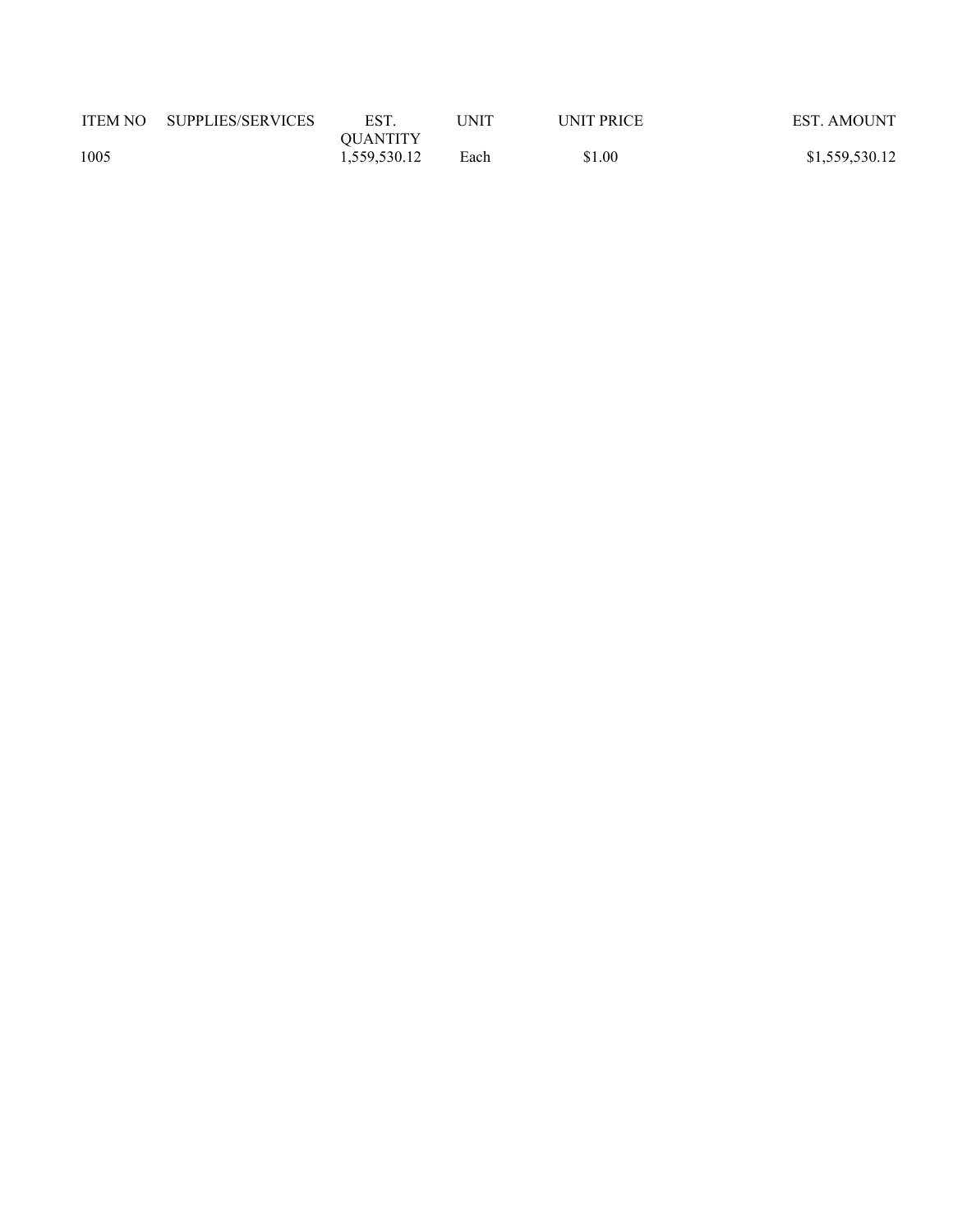OPTION MOS Cluster F - Supplies FP-EPA See Ordering Guide for items in this cluster March 1, 2023 through February 29, 2024

Cluster F (Store Locations)

Barstow MCLB, CA Beale AFB, CA Bridgeport MCMWTC, CA Camp Pendleton MCB, CA China Lake NAWS, CA Davis-Monthan AFB, AZ Dugway PG, UT Edwards AFB, CA EL Centro NAF, CA Fallon NAS, NV Fort Huachuca, AZ Fort Hunter-Liggett, CA Fort Irwin, CA Hill AFB, UT Imperial Beach NOLF, CA Lemoore NAS, CA Los Angeles AFB, CA Luke AFB, AZ March ARB, CA McClellan, CA Miramar MCAS, CA Moffett Field, CA Nellis AFB, NV North Island NAS, CA Ord Community, CA Port Hueneme NBVC, CA San Diego NB, CA San Onofre, CA Travis AFB, CA Twentynine Palms, CA Vandenberg AFB, CA Yuma MCAS, AZ

FOB: Destination MODEL: MOSPB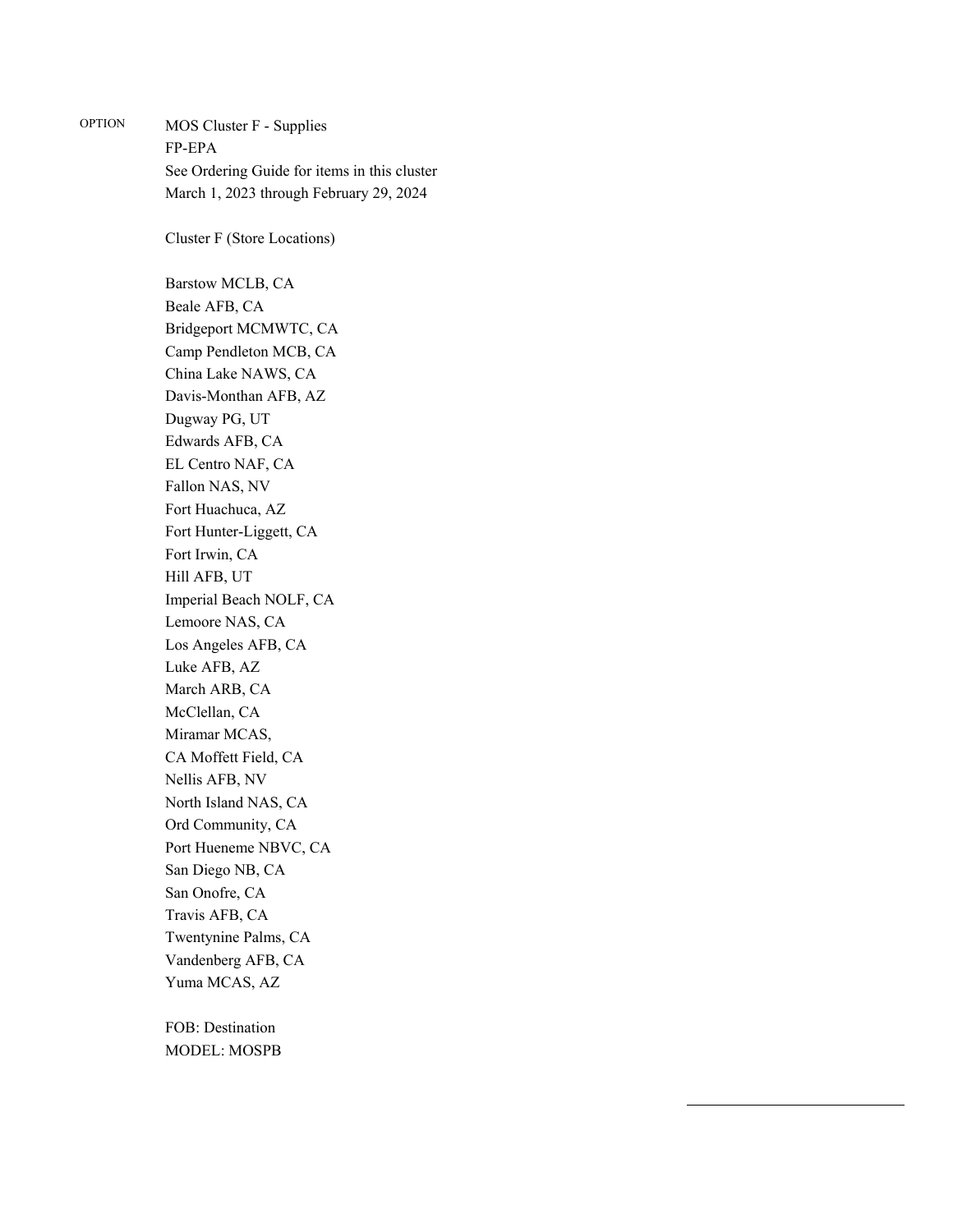EST. NET AMT \$1,559,530.12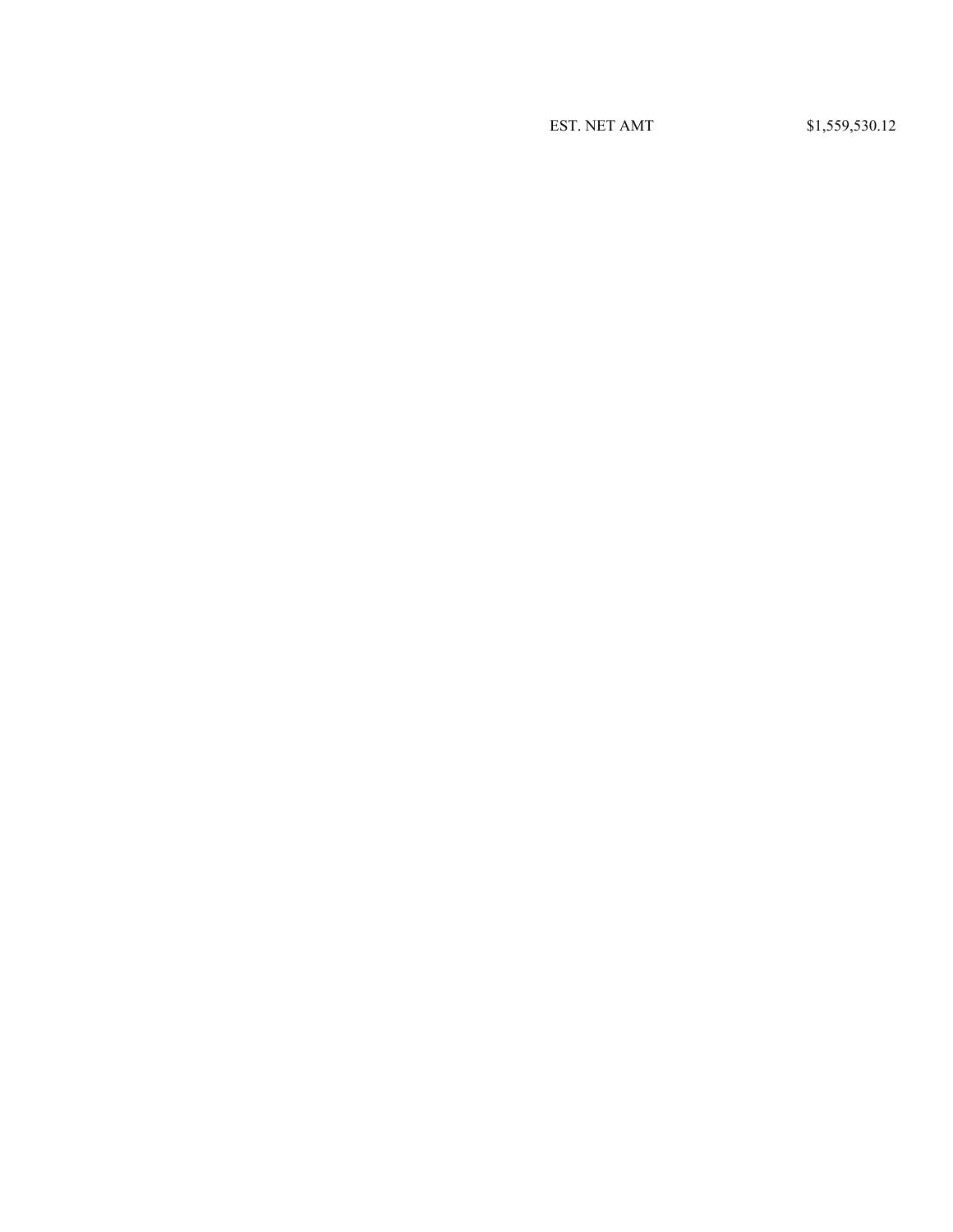|      | <b>ITEM NO SUPPLIES/SERVICES</b> | <b>EST</b>      | <b>INIT</b> | <b>UNIT PRICE</b> | EST. AMOUNT  |
|------|----------------------------------|-----------------|-------------|-------------------|--------------|
|      |                                  | <b>OUANTITY</b> |             |                   |              |
| 1006 |                                  | 839.634.95      | Each        | \$1.00            | \$839,634.95 |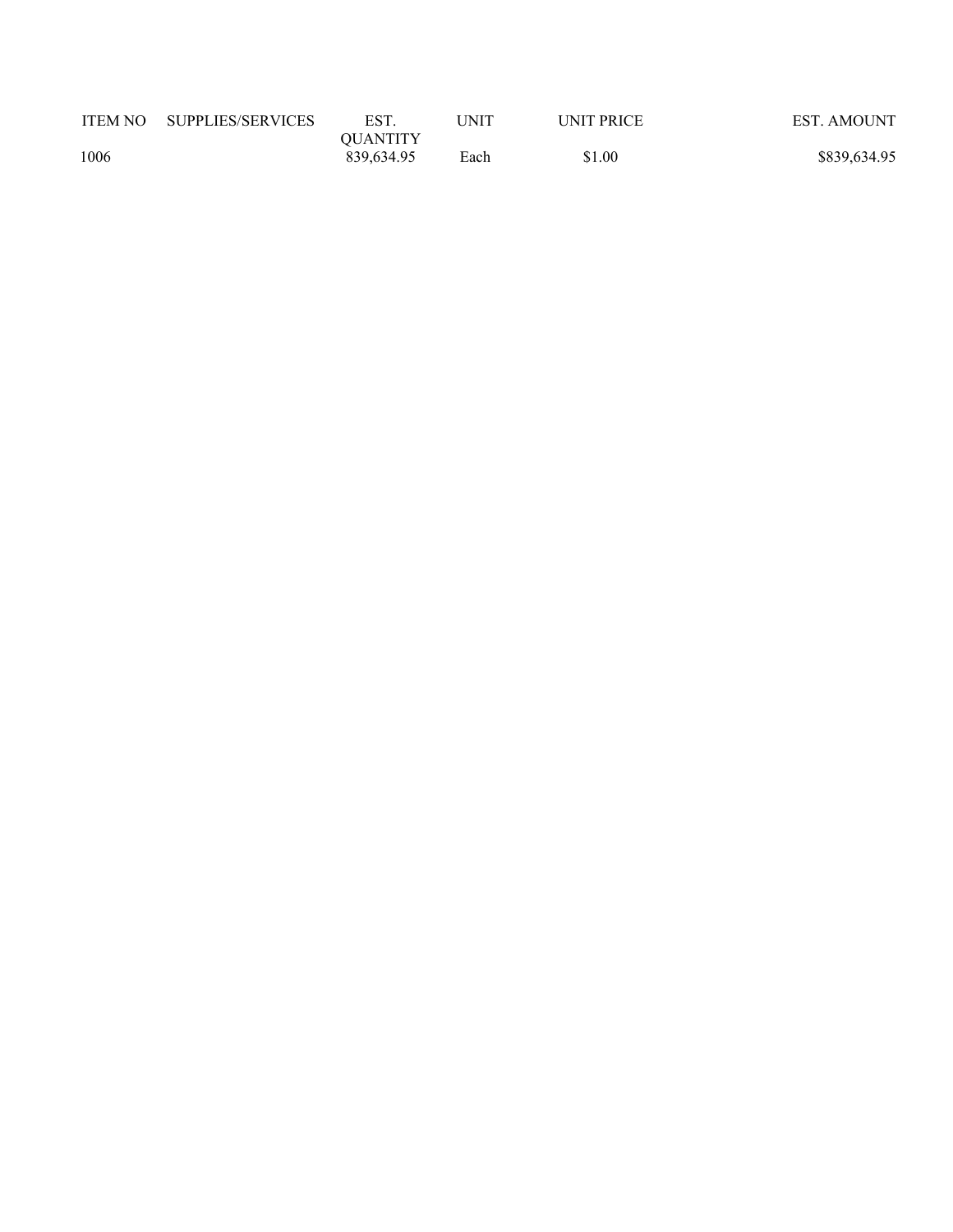OPTION MOS Cluster F - Paper Bags FP-EPA See Ordering Guide for items in this cluster March 1, 2023 through February 29, 2024

Cluster F (Store Locations)

Barstow MCLB, CA Beale AFB, CA Bridgeport MCMWTC, CA Camp Pendleton MCB, CA China Lake NAWS, CA Davis-Monthan AFB, AZ Dugway PG, UT Edwards AFB, CA EL Centro NAF, CA Fallon NAS, NV Fort Huachuca, AZ Fort Hunter-Liggett, CA Fort Irwin, CA Hill AFB, UT Imperial Beach NOLF, CA Lemoore NAS, CA Los Angeles AFB, CA Luke AFB, AZ March ARB, CA McClellan, CA Miramar MCAS, CA Moffett Field, CA Nellis AFB, NV North Island NAS, CA Ord Community, CA Port Hueneme NBVC, CA San Diego NB, CA San Onofre, CA Travis AFB, CA Twentynine Palms, CA Vandenberg AFB, CA Yuma MCAS, AZ

FOB: Destination MODEL: MOSPB 8135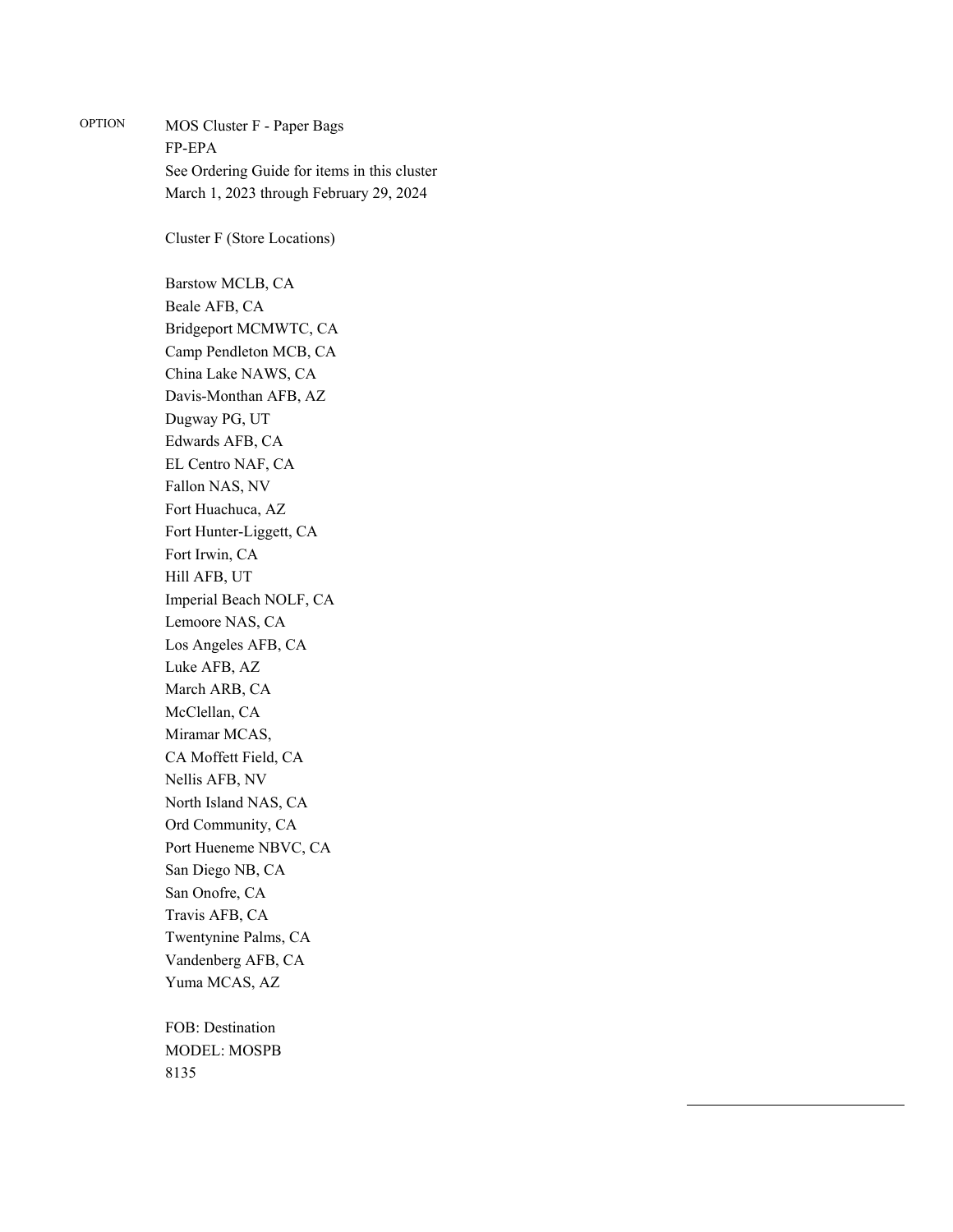| <b>ITEM NO</b> | SUPPLIES/SERVICES                            | EST.            | <b>UNIT</b> | <b>UNIT PRICE</b> | EST. AMOUNT  |  |  |  |  |
|----------------|----------------------------------------------|-----------------|-------------|-------------------|--------------|--|--|--|--|
|                |                                              | <b>QUANTITY</b> |             |                   |              |  |  |  |  |
| 1007           |                                              | 251,829.98      | Each        | \$1.00            | \$251,829.98 |  |  |  |  |
| <b>OPTION</b>  | MOS Cluster G - Supplies                     |                 |             |                   |              |  |  |  |  |
|                | FP-EPA                                       |                 |             |                   |              |  |  |  |  |
|                | See Ordering Guide for items in this cluster |                 |             |                   |              |  |  |  |  |
|                | March 1, 2023 through February 29, 2024      |                 |             |                   |              |  |  |  |  |
|                | Cluster G (Store Locations)                  |                 |             |                   |              |  |  |  |  |
|                | Anchorage Area, AK                           |                 |             |                   |              |  |  |  |  |
|                | Eielson AFB, AK                              |                 |             |                   |              |  |  |  |  |
|                | Fort Greely, AK                              |                 |             |                   |              |  |  |  |  |
|                | Fort Wainwright, AK                          |                 |             |                   |              |  |  |  |  |
|                | Kodiak CGBSU, AK                             |                 |             |                   |              |  |  |  |  |
|                | FOB: Destination                             |                 |             |                   |              |  |  |  |  |
|                | <b>MODEL: MOSPB</b>                          |                 |             |                   |              |  |  |  |  |
|                |                                              |                 |             |                   |              |  |  |  |  |

EST. NET AMT \$251,829.98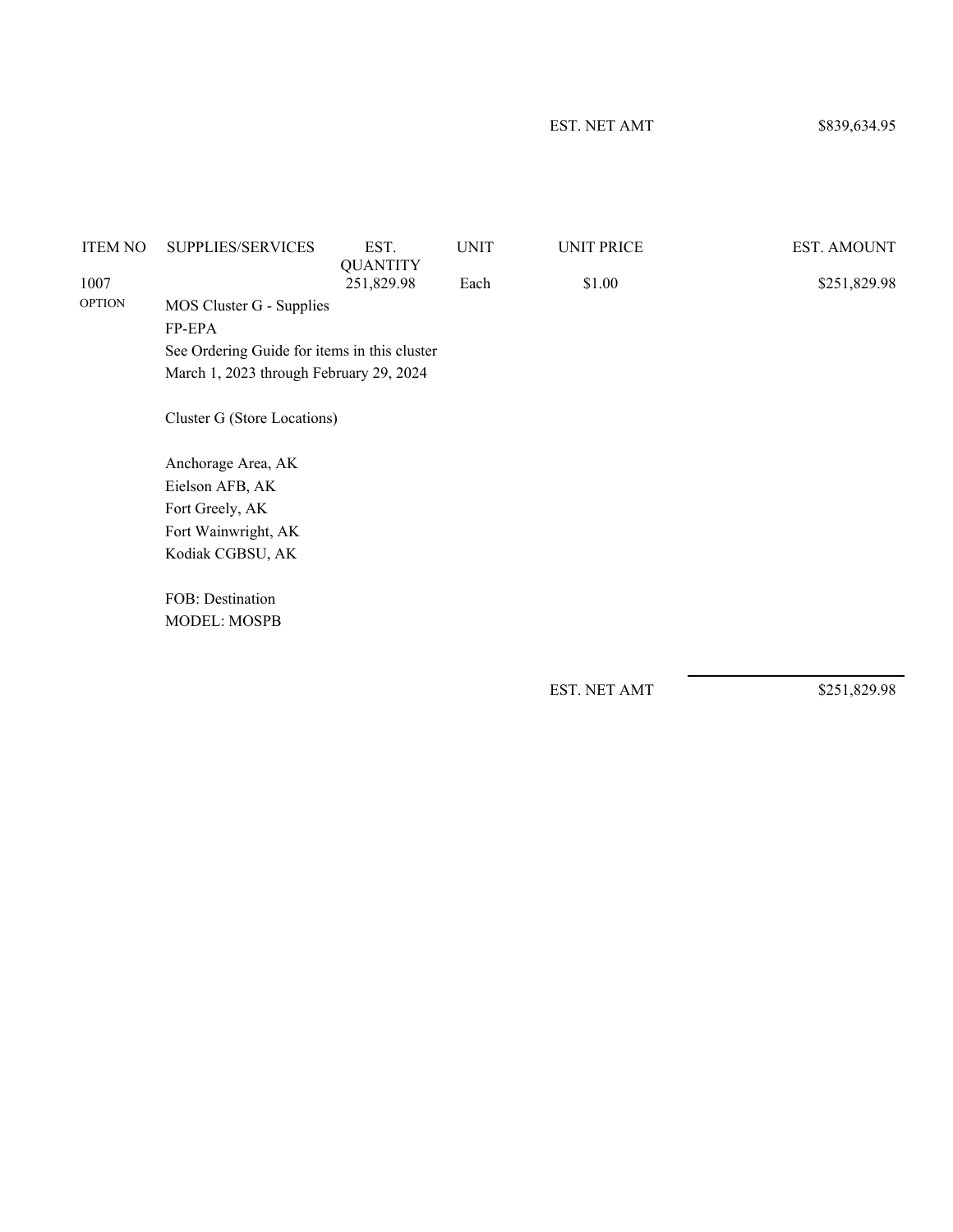| <b>ITEM NO</b> | SUPPLIES/SERVICES                            | EST.            | <b>UNIT</b> | UNIT PRICE | EST. AMOUNT |  |  |  |  |
|----------------|----------------------------------------------|-----------------|-------------|------------|-------------|--|--|--|--|
|                |                                              | <b>QUANTITY</b> |             |            |             |  |  |  |  |
| 1008           |                                              | 96,076.80       | Each        | \$1.00     | \$96,076.80 |  |  |  |  |
| <b>OPTION</b>  | MOS Cluster G - Paper Bags                   |                 |             |            |             |  |  |  |  |
|                | FP-EPA                                       |                 |             |            |             |  |  |  |  |
|                | See Ordering Guide for items in this cluster |                 |             |            |             |  |  |  |  |
|                | March 1, 2023 through February 29, 2024      |                 |             |            |             |  |  |  |  |
|                | Cluster G (Store Locations)                  |                 |             |            |             |  |  |  |  |
|                | Anchorage Area, AK                           |                 |             |            |             |  |  |  |  |
|                | Eielson AFB, AK                              |                 |             |            |             |  |  |  |  |
|                | Fort Greely, AK                              |                 |             |            |             |  |  |  |  |
|                | Fort Wainwright, AK                          |                 |             |            |             |  |  |  |  |
|                | Kodiak CGBSU, AK                             |                 |             |            |             |  |  |  |  |
|                | FOB: Destination                             |                 |             |            |             |  |  |  |  |
|                | <b>MODEL: MOSPB</b>                          |                 |             |            |             |  |  |  |  |
|                | 8135                                         |                 |             |            |             |  |  |  |  |
|                |                                              |                 |             |            |             |  |  |  |  |

EST. NET AMT \$96,076.80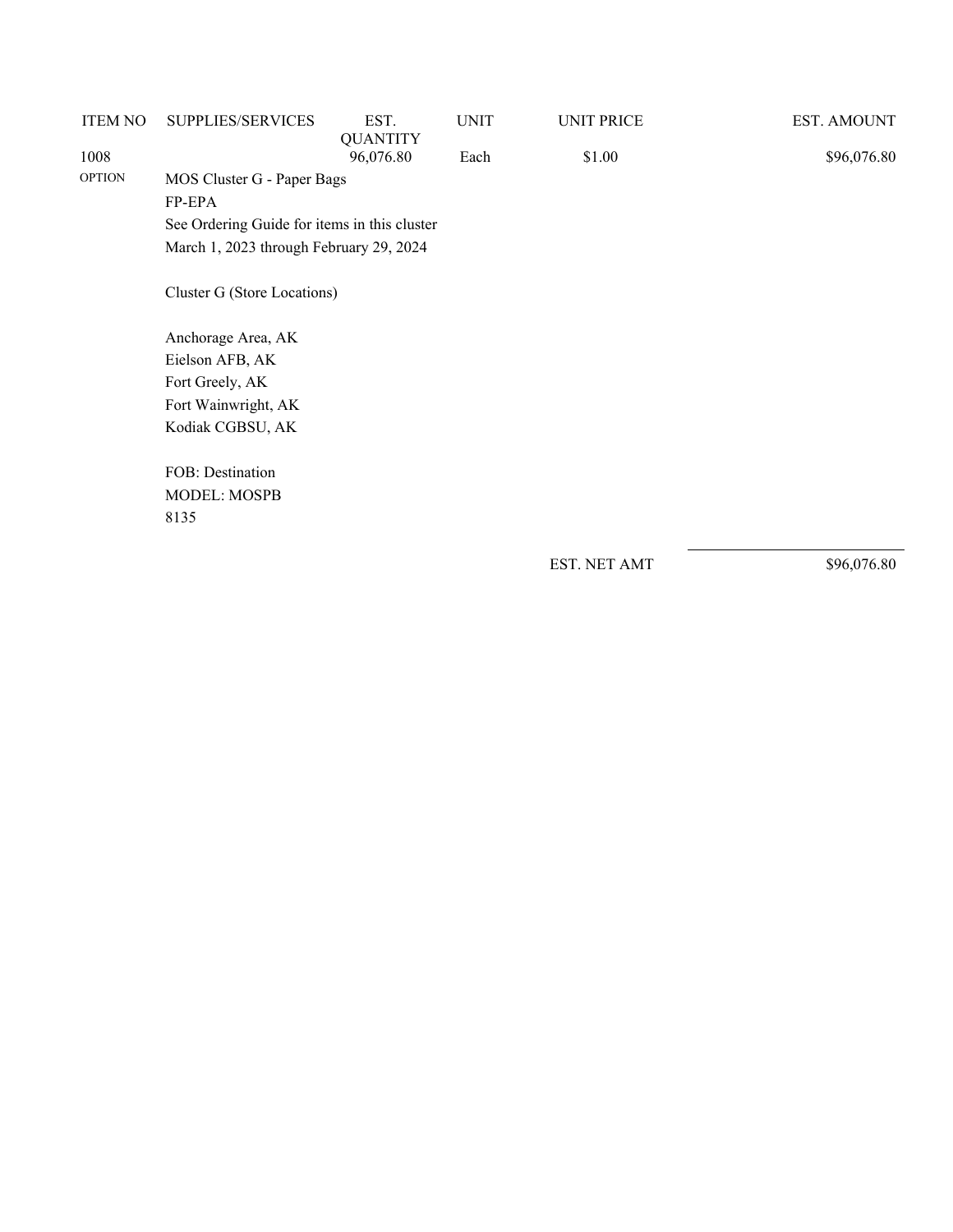| <b>ITEM NO</b> | <b>SUPPLIES/SERVICES</b>                     | EST.            | <b>UNIT</b> | UNIT PRICE | EST. AMOUNT  |  |  |  |  |  |
|----------------|----------------------------------------------|-----------------|-------------|------------|--------------|--|--|--|--|--|
|                |                                              | <b>QUANTITY</b> |             |            |              |  |  |  |  |  |
| 1009           |                                              | 542,609.64      | Each        | \$1.00     | \$542,609.64 |  |  |  |  |  |
| <b>OPTION</b>  | MOS Cluster H - Supplies                     |                 |             |            |              |  |  |  |  |  |
|                | FP-EPA                                       |                 |             |            |              |  |  |  |  |  |
|                | See Ordering Guide for items in this cluster |                 |             |            |              |  |  |  |  |  |
|                | March 1, 2023 through February 29, 2024      |                 |             |            |              |  |  |  |  |  |
|                | Cluster H (Store Locations)                  |                 |             |            |              |  |  |  |  |  |
|                | Hickam AFB, HI                               |                 |             |            |              |  |  |  |  |  |
|                | Kaneohe Bay MCBH, HI                         |                 |             |            |              |  |  |  |  |  |
|                | Pearl Harbor NS, HI                          |                 |             |            |              |  |  |  |  |  |
|                | Schofield Barracks, HI                       |                 |             |            |              |  |  |  |  |  |
|                | FOB: Destination                             |                 |             |            |              |  |  |  |  |  |
|                | <b>MODEL: MOSPB</b>                          |                 |             |            |              |  |  |  |  |  |

EST. NET AMT \$542,609.64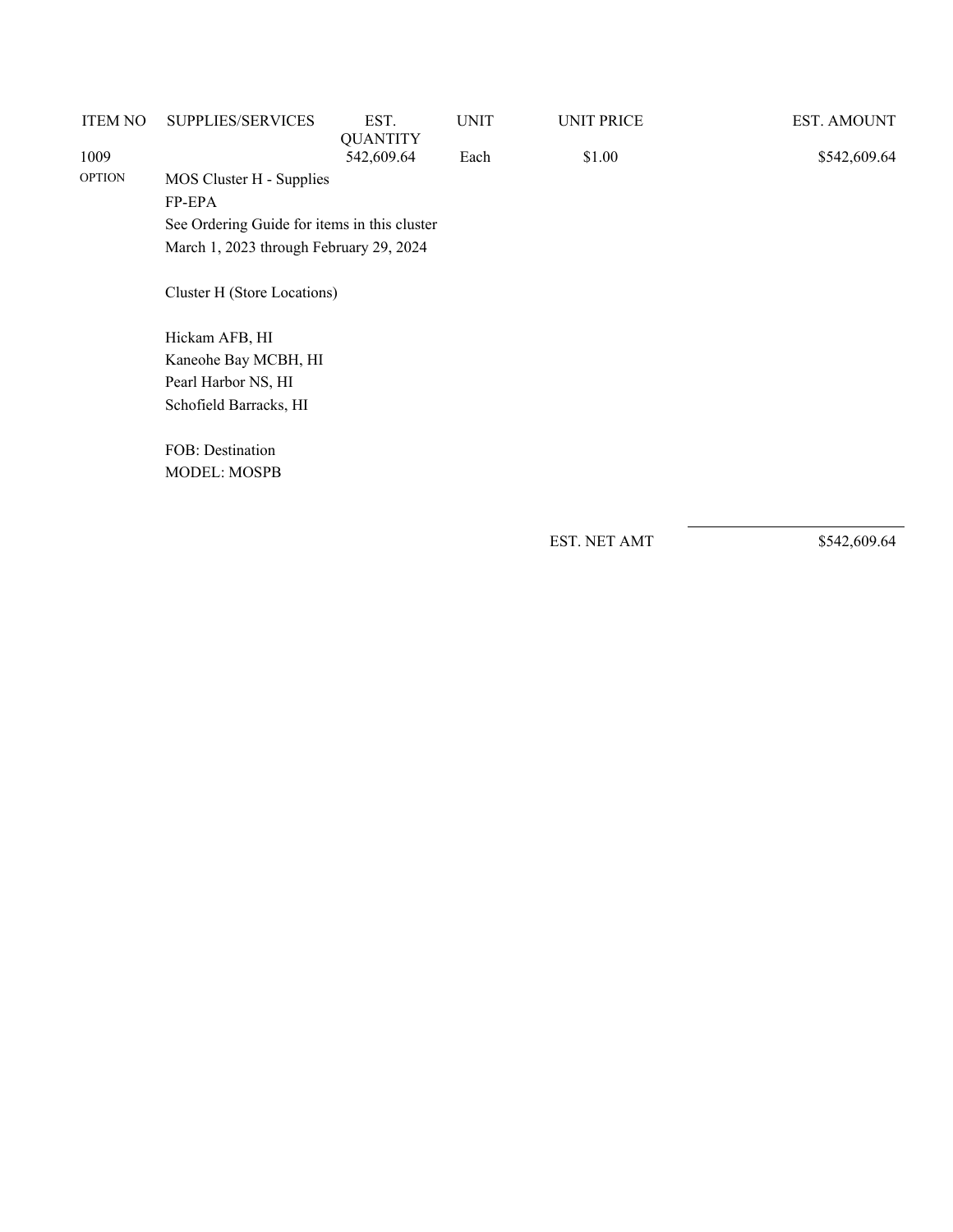| <b>ITEM NO</b> | SUPPLIES/SERVICES                            | EST.            | <b>UNIT</b> | <b>UNIT PRICE</b> | EST. AMOUNT |  |  |  |  |
|----------------|----------------------------------------------|-----------------|-------------|-------------------|-------------|--|--|--|--|
|                |                                              | <b>QUANTITY</b> |             |                   |             |  |  |  |  |
| 1010           |                                              | 38,975.75       | Each        | \$1.00            | \$38,975.75 |  |  |  |  |
| <b>OPTION</b>  | MOS Cluster H - Paper Bags                   |                 |             |                   |             |  |  |  |  |
|                | FP-EPA                                       |                 |             |                   |             |  |  |  |  |
|                | See Ordering Guide for items in this cluster |                 |             |                   |             |  |  |  |  |
|                | March 1, 2023 through February 29, 2024      |                 |             |                   |             |  |  |  |  |
|                | Cluster H (Store Locations)                  |                 |             |                   |             |  |  |  |  |
|                | Hickam AFB, HI                               |                 |             |                   |             |  |  |  |  |
|                | Kaneohe Bay MCBH, HI                         |                 |             |                   |             |  |  |  |  |
|                | Pearl Harbor NS, HI                          |                 |             |                   |             |  |  |  |  |
|                | Schofield Barracks, HI                       |                 |             |                   |             |  |  |  |  |
|                | FOB: Destination                             |                 |             |                   |             |  |  |  |  |
|                | <b>MODEL: MOSPB</b>                          |                 |             |                   |             |  |  |  |  |
|                | 8135                                         |                 |             |                   |             |  |  |  |  |
|                |                                              |                 |             |                   |             |  |  |  |  |

EST. NET AMT \$38,975.75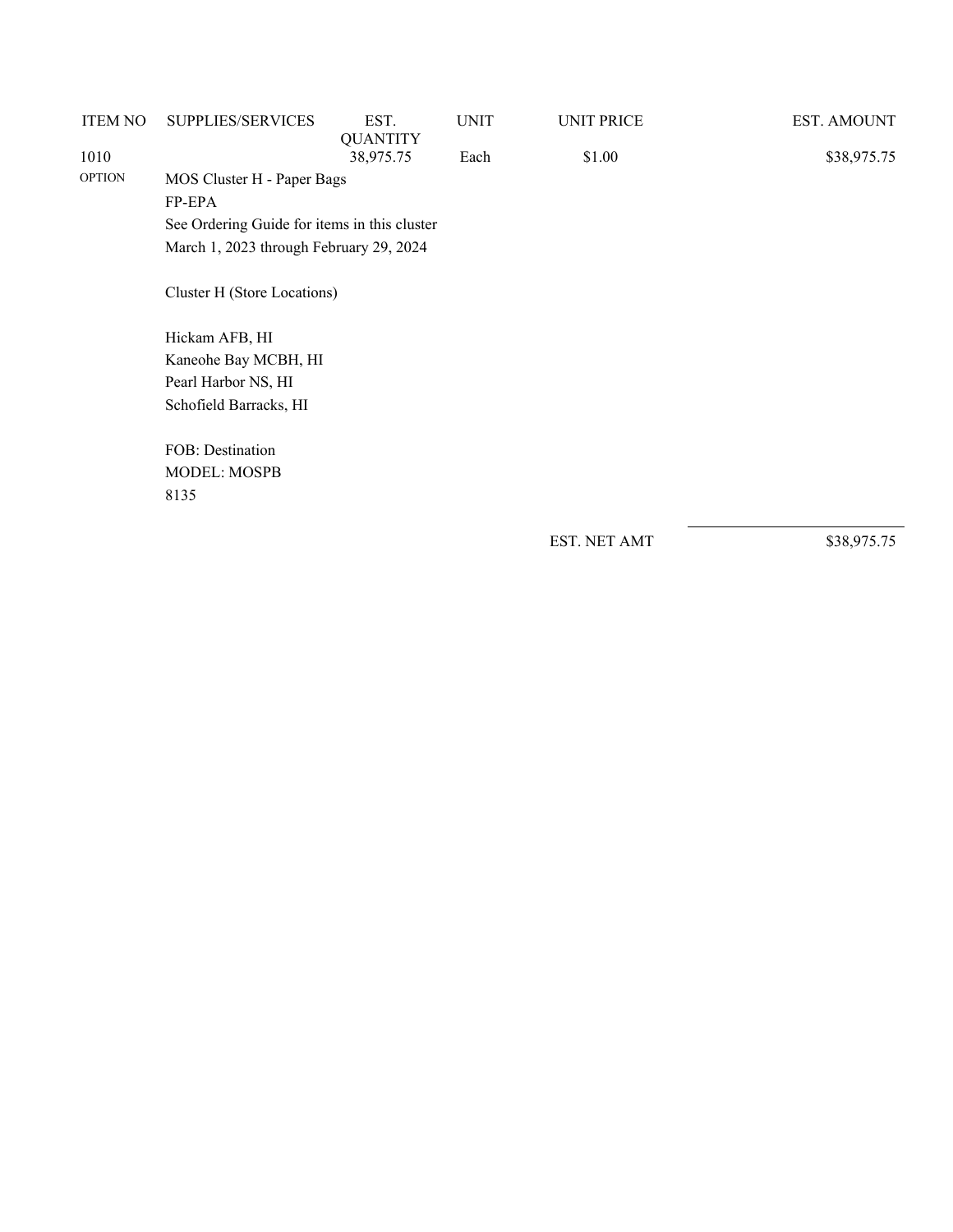| <b>ITEM NO</b> | SUPPLIES/SERVICES                            | EST.<br><b>QUANTITY</b>                 | <b>UNIT</b> | <b>UNIT PRICE</b> | EST. AMOUNT    |  |  |  |  |  |
|----------------|----------------------------------------------|-----------------------------------------|-------------|-------------------|----------------|--|--|--|--|--|
| 2001           |                                              | 1,094,276.69                            | Each        | \$1.00            | \$1,094,276.69 |  |  |  |  |  |
| <b>OPTION</b>  | MOS Cluster C - Supplies                     |                                         |             |                   |                |  |  |  |  |  |
|                | FP-EPA                                       |                                         |             |                   |                |  |  |  |  |  |
|                | See Ordering Guide for items in this cluster |                                         |             |                   |                |  |  |  |  |  |
|                |                                              | March 1, 2024 through February 28, 2025 |             |                   |                |  |  |  |  |  |
|                | Cluster C (Store Locations)                  |                                         |             |                   |                |  |  |  |  |  |
|                | Contract Cluster C                           |                                         |             |                   |                |  |  |  |  |  |
|                | Buckley AFB, CO                              |                                         |             |                   |                |  |  |  |  |  |
|                | Ellsworth AFB, SD                            |                                         |             |                   |                |  |  |  |  |  |
|                | F. E. Warren AFB, WY                         |                                         |             |                   |                |  |  |  |  |  |
|                | Fort Carson, CO                              |                                         |             |                   |                |  |  |  |  |  |
|                | Fort Leavenworth, KS                         |                                         |             |                   |                |  |  |  |  |  |
|                | Fort Leonard Wood, MO                        |                                         |             |                   |                |  |  |  |  |  |
|                | Fort McCoy, WI                               |                                         |             |                   |                |  |  |  |  |  |
|                | Fort Riley, KS                               |                                         |             |                   |                |  |  |  |  |  |
|                | Grand Forks AFB, ND                          |                                         |             |                   |                |  |  |  |  |  |
|                | Great Lakes NS, IL                           |                                         |             |                   |                |  |  |  |  |  |
|                | McConnell AFB, KS                            |                                         |             |                   |                |  |  |  |  |  |
|                | Minot AFB, ND                                |                                         |             |                   |                |  |  |  |  |  |
|                | Offutt AFB,                                  |                                         |             |                   |                |  |  |  |  |  |
|                | NE Peterson AFB,                             |                                         |             |                   |                |  |  |  |  |  |
|                | CO Richards-Gebaur, MO                       |                                         |             |                   |                |  |  |  |  |  |
|                | Rock Island Arsenal, IL                      |                                         |             |                   |                |  |  |  |  |  |
|                | Scott AFB, IL                                |                                         |             |                   |                |  |  |  |  |  |
|                | USAF Academy, CO                             |                                         |             |                   |                |  |  |  |  |  |
|                | Whiteman AFB, MO                             |                                         |             |                   |                |  |  |  |  |  |
|                | FOB: Destination                             |                                         |             |                   |                |  |  |  |  |  |
|                | <b>MODEL: MOSPB</b>                          |                                         |             |                   |                |  |  |  |  |  |

EST. NET AMT \$1,094,276.69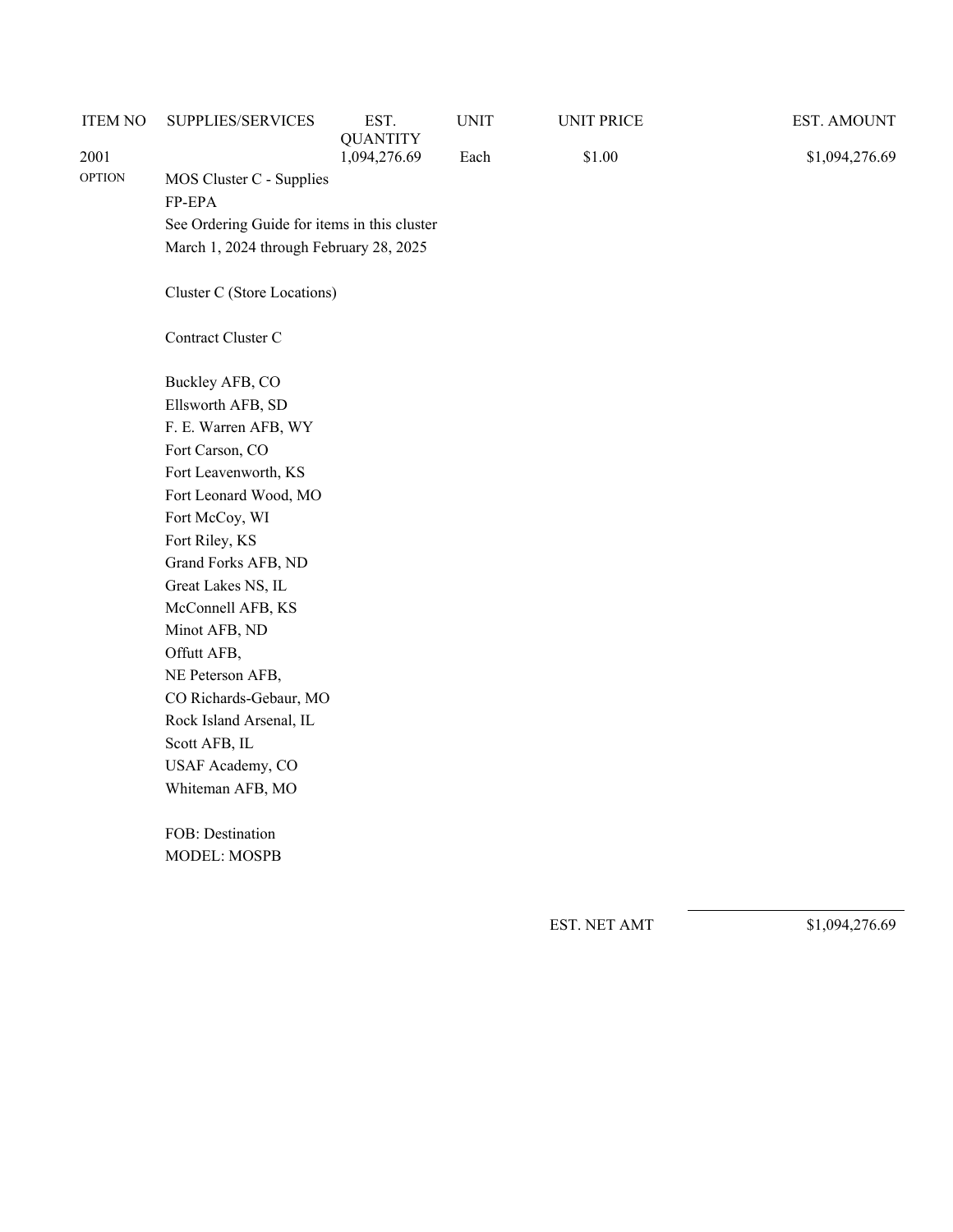| <b>ITEM NO</b> | SUPPLIES/SERVICES                            | EST.<br><b>QUANTITY</b> | <b>UNIT</b> | <b>UNIT PRICE</b> | EST. AMOUNT  |  |  |  |  |  |
|----------------|----------------------------------------------|-------------------------|-------------|-------------------|--------------|--|--|--|--|--|
| 2002           |                                              | 426, 481.24             | Each        | \$1.00            | \$426,481.24 |  |  |  |  |  |
| <b>OPTION</b>  | MOS Cluster C - Paper Bags                   |                         |             |                   |              |  |  |  |  |  |
|                | FP-EPA                                       |                         |             |                   |              |  |  |  |  |  |
|                | See Ordering Guide for items in this cluster |                         |             |                   |              |  |  |  |  |  |
|                | March 1, 2024 through February 28, 2025      |                         |             |                   |              |  |  |  |  |  |
|                | Cluster C (Store Locations)                  |                         |             |                   |              |  |  |  |  |  |
|                | Contract Cluster C                           |                         |             |                   |              |  |  |  |  |  |
|                | Buckley AFB, CO                              |                         |             |                   |              |  |  |  |  |  |
|                | Ellsworth AFB, SD                            |                         |             |                   |              |  |  |  |  |  |
|                | F. E. Warren AFB, WY                         |                         |             |                   |              |  |  |  |  |  |
|                | Fort Carson, CO                              |                         |             |                   |              |  |  |  |  |  |
|                | Fort Leavenworth, KS                         |                         |             |                   |              |  |  |  |  |  |
|                | Fort Leonard Wood, MO                        |                         |             |                   |              |  |  |  |  |  |
|                | Fort McCoy, WI                               |                         |             |                   |              |  |  |  |  |  |
|                | Fort Riley, KS                               |                         |             |                   |              |  |  |  |  |  |
|                | Grand Forks AFB, ND                          |                         |             |                   |              |  |  |  |  |  |
|                | Great Lakes NS, IL                           |                         |             |                   |              |  |  |  |  |  |
|                | McConnell AFB, KS                            |                         |             |                   |              |  |  |  |  |  |
|                | Minot AFB, ND                                |                         |             |                   |              |  |  |  |  |  |
|                |                                              | Offutt AFB,             |             |                   |              |  |  |  |  |  |
|                |                                              | NE Peterson AFB,        |             |                   |              |  |  |  |  |  |
|                | CO Richards-Gebaur, MO                       |                         |             |                   |              |  |  |  |  |  |
|                | Rock Island Arsenal, IL                      |                         |             |                   |              |  |  |  |  |  |
|                | Scott AFB, IL                                |                         |             |                   |              |  |  |  |  |  |
|                |                                              | USAF Academy, CO        |             |                   |              |  |  |  |  |  |
|                | Whiteman AFB, MO                             |                         |             |                   |              |  |  |  |  |  |
|                | FOB: Destination                             |                         |             |                   |              |  |  |  |  |  |
|                | <b>MODEL: MOSPB</b>                          |                         |             |                   |              |  |  |  |  |  |
|                | 8135                                         |                         |             |                   |              |  |  |  |  |  |
|                |                                              |                         |             |                   |              |  |  |  |  |  |

EST. NET AMT \$426,481.24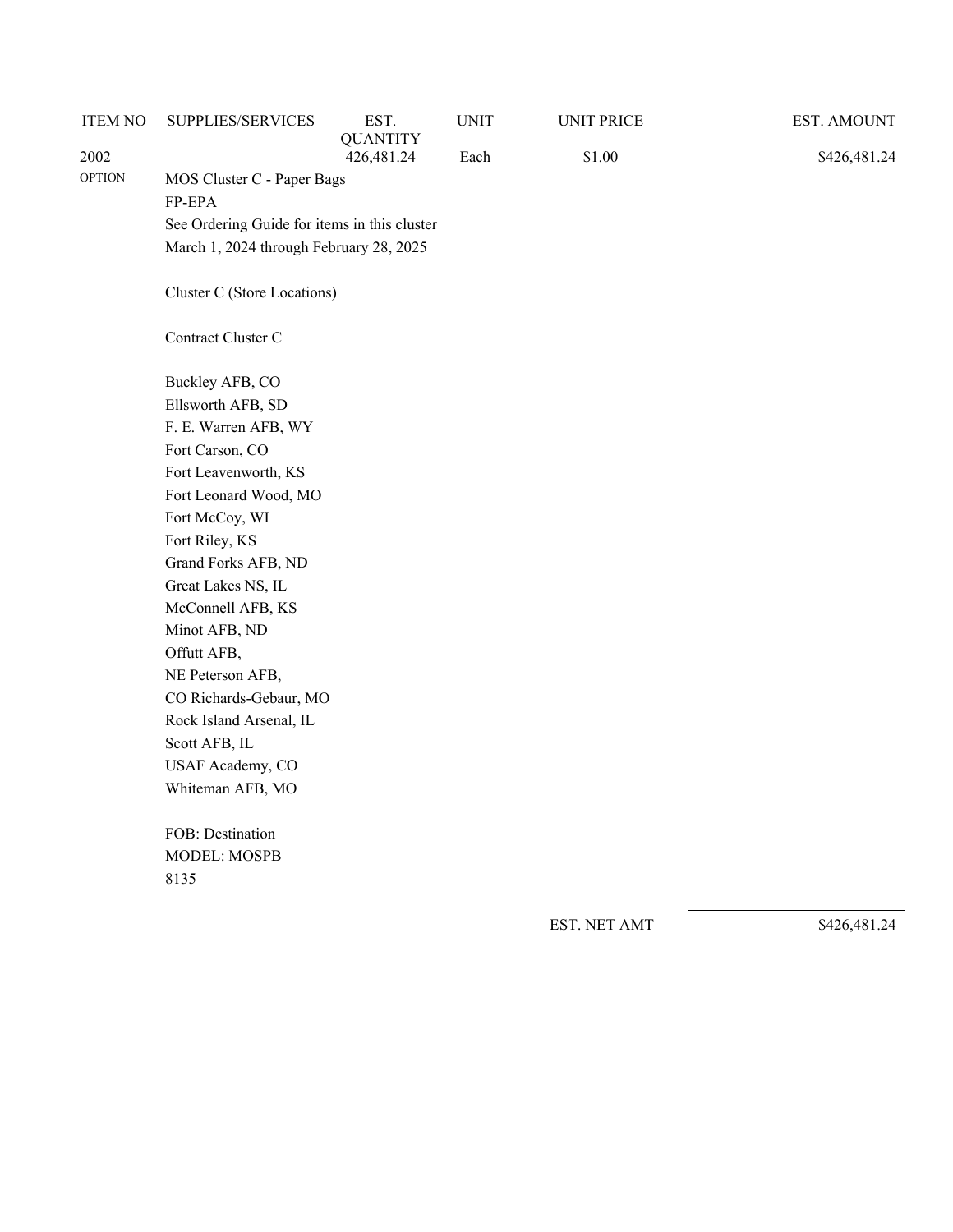| <b>ITEM NO</b> | SUPPLIES/SERVICES                            | EST.            | <b>UNIT</b> | <b>UNIT PRICE</b> | EST. AMOUNT  |  |  |
|----------------|----------------------------------------------|-----------------|-------------|-------------------|--------------|--|--|
|                |                                              | <b>QUANTITY</b> |             |                   |              |  |  |
| 2003           |                                              | 637,065.14      | Each        | \$1.00            | \$637,065.14 |  |  |
| <b>OPTION</b>  | MOS Cluster E - Supplies                     |                 |             |                   |              |  |  |
|                | FP-EPA                                       |                 |             |                   |              |  |  |
|                | See Ordering Guide for items in this cluster |                 |             |                   |              |  |  |
|                | March 1, 2024 through February 28, 2025      |                 |             |                   |              |  |  |
|                | Cluster E (Store Locations)                  |                 |             |                   |              |  |  |
|                | Bangor NBK, WA                               |                 |             |                   |              |  |  |
|                | Bremerton NBK, WA                            |                 |             |                   |              |  |  |
|                | Fairchild AFB, WA                            |                 |             |                   |              |  |  |
|                | Fort Lewis, WA                               |                 |             |                   |              |  |  |
|                | Malmstrom AFB, MT                            |                 |             |                   |              |  |  |
|                | McChord AFB, WA                              |                 |             |                   |              |  |  |
|                | Mountain Home AFB, ID                        |                 |             |                   |              |  |  |
|                | Smokey Point, WA                             |                 |             |                   |              |  |  |
|                | Whidbey Island NAS, WA                       |                 |             |                   |              |  |  |
|                |                                              |                 |             |                   |              |  |  |
|                |                                              |                 |             |                   |              |  |  |
|                |                                              |                 |             |                   |              |  |  |

FOB: Destination MODEL: MOSPB

EST. NET AMT \$637,065.14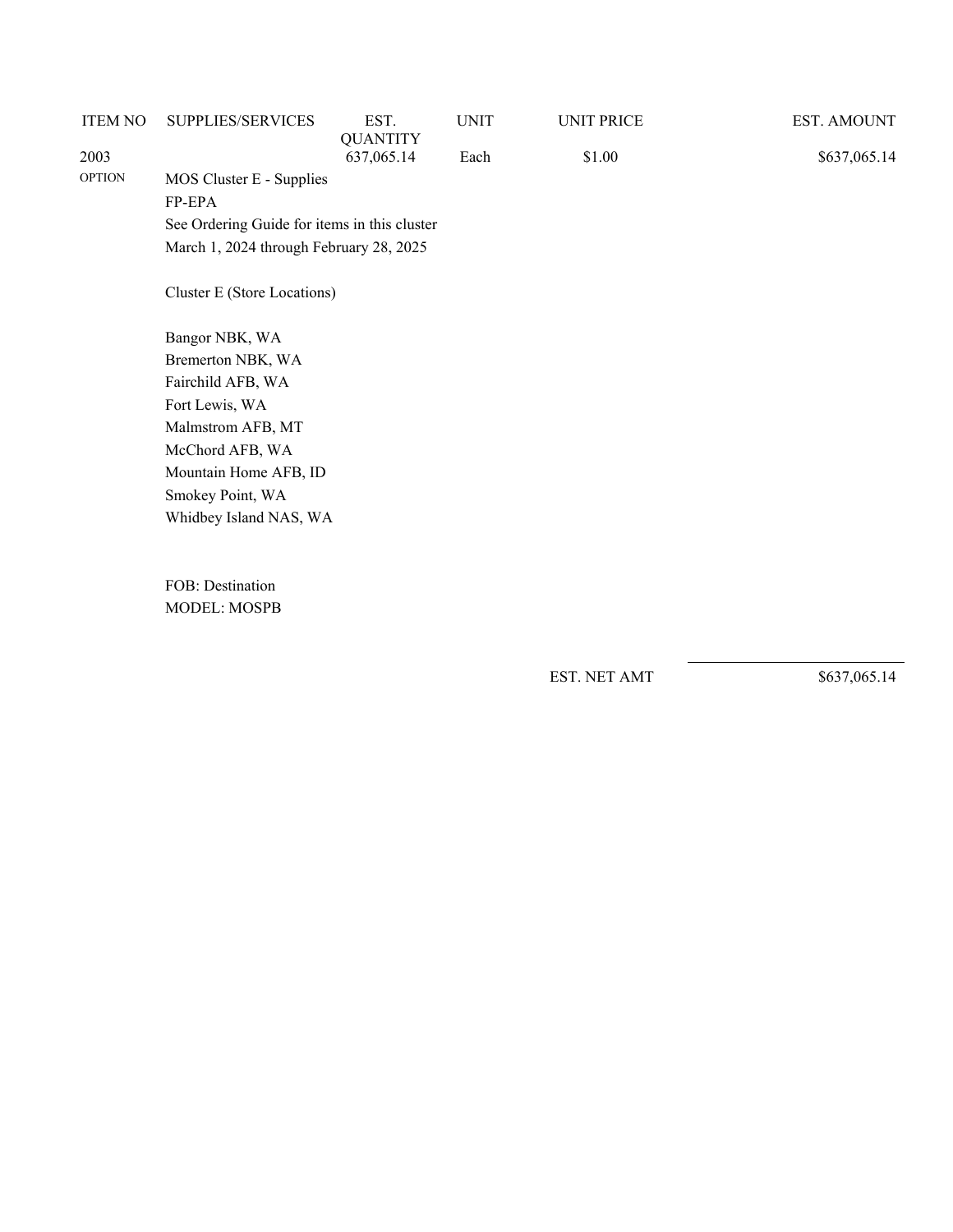| <b>ITEM NO</b> | SUPPLIES/SERVICES                            | EST.                          | <b>UNIT</b> | <b>UNIT PRICE</b> | EST. AMOUNT  |  |  |  |
|----------------|----------------------------------------------|-------------------------------|-------------|-------------------|--------------|--|--|--|
| 2004           |                                              | <b>QUANTITY</b><br>296,340.02 | Each        | \$1.00            | \$296,340.02 |  |  |  |
| <b>OPTION</b>  | MOS Cluster E - Paper Bags                   |                               |             |                   |              |  |  |  |
|                | FP-EPA                                       |                               |             |                   |              |  |  |  |
|                |                                              |                               |             |                   |              |  |  |  |
|                | See Ordering Guide for items in this cluster |                               |             |                   |              |  |  |  |
|                | March 1, 2024 through February 28, 2025      |                               |             |                   |              |  |  |  |
|                | Cluster E (Store Locations)                  |                               |             |                   |              |  |  |  |
|                |                                              |                               |             |                   |              |  |  |  |
|                | Bangor NBK, WA                               |                               |             |                   |              |  |  |  |
|                | Bremerton NBK, WA                            |                               |             |                   |              |  |  |  |
|                | Fairchild AFB, WA                            |                               |             |                   |              |  |  |  |
|                | Fort Lewis, WA                               |                               |             |                   |              |  |  |  |
|                | Malmstrom AFB, MT                            |                               |             |                   |              |  |  |  |
|                | McChord AFB, WA                              |                               |             |                   |              |  |  |  |
|                | Mountain Home AFB, ID                        |                               |             |                   |              |  |  |  |
|                | Smokey Point, WA                             |                               |             |                   |              |  |  |  |
|                | Whidbey Island NAS, WA                       |                               |             |                   |              |  |  |  |
|                | FOB: Destination                             |                               |             |                   |              |  |  |  |
|                | <b>MODEL: MOSPB</b>                          |                               |             |                   |              |  |  |  |
|                | 8135                                         |                               |             |                   |              |  |  |  |
|                |                                              |                               |             |                   |              |  |  |  |

EST. NET AMT \$296,340.02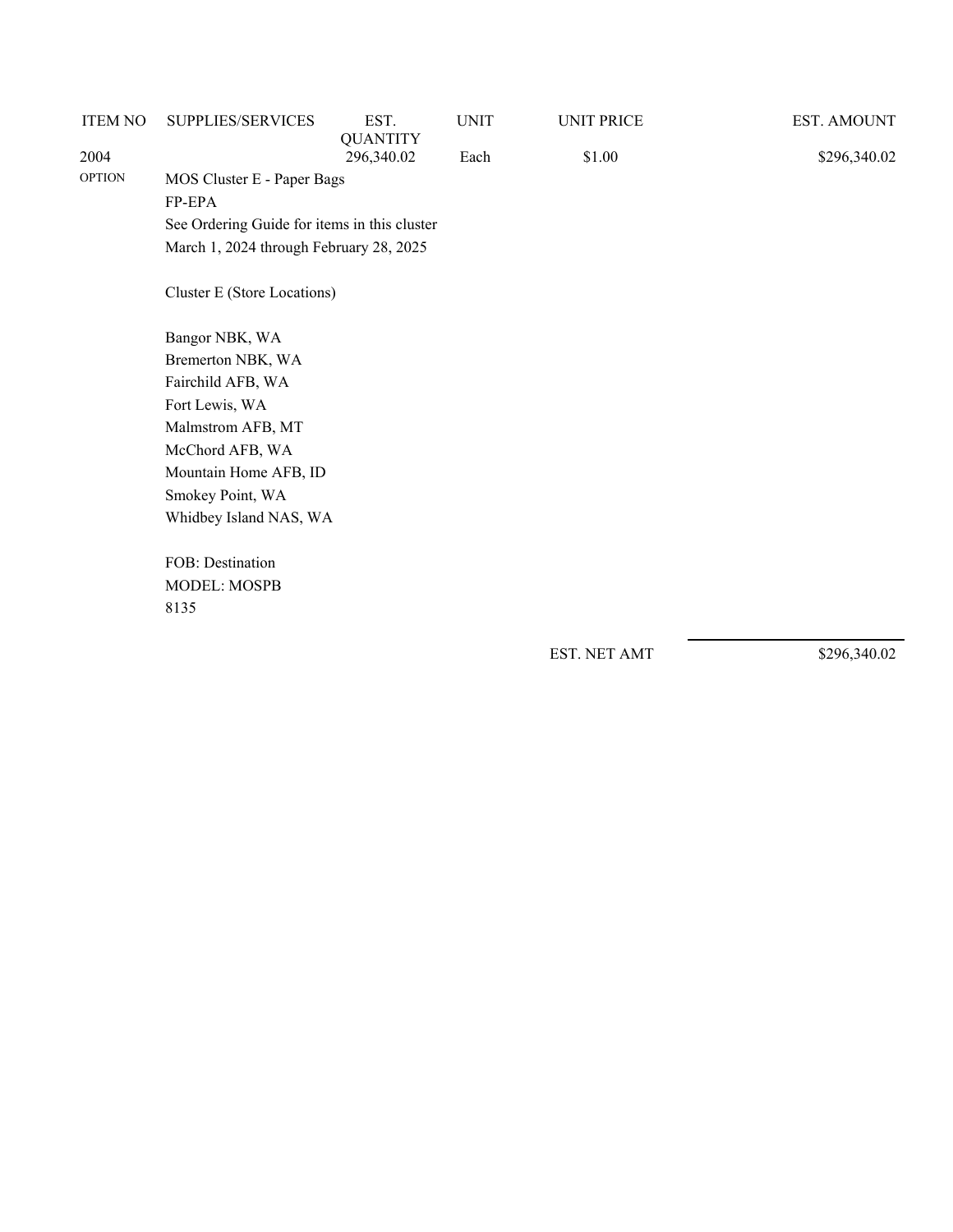|      | <b>ITEM NO SUPPLIES/SERVICES</b> | EST.            | JNIT | UNIT PRICE | EST. AMOUNT    |
|------|----------------------------------|-----------------|------|------------|----------------|
|      |                                  | <b>OUANTITY</b> |      |            |                |
| 2005 |                                  | 1,564,846.33    | Each | \$1.00     | \$1,564,846.33 |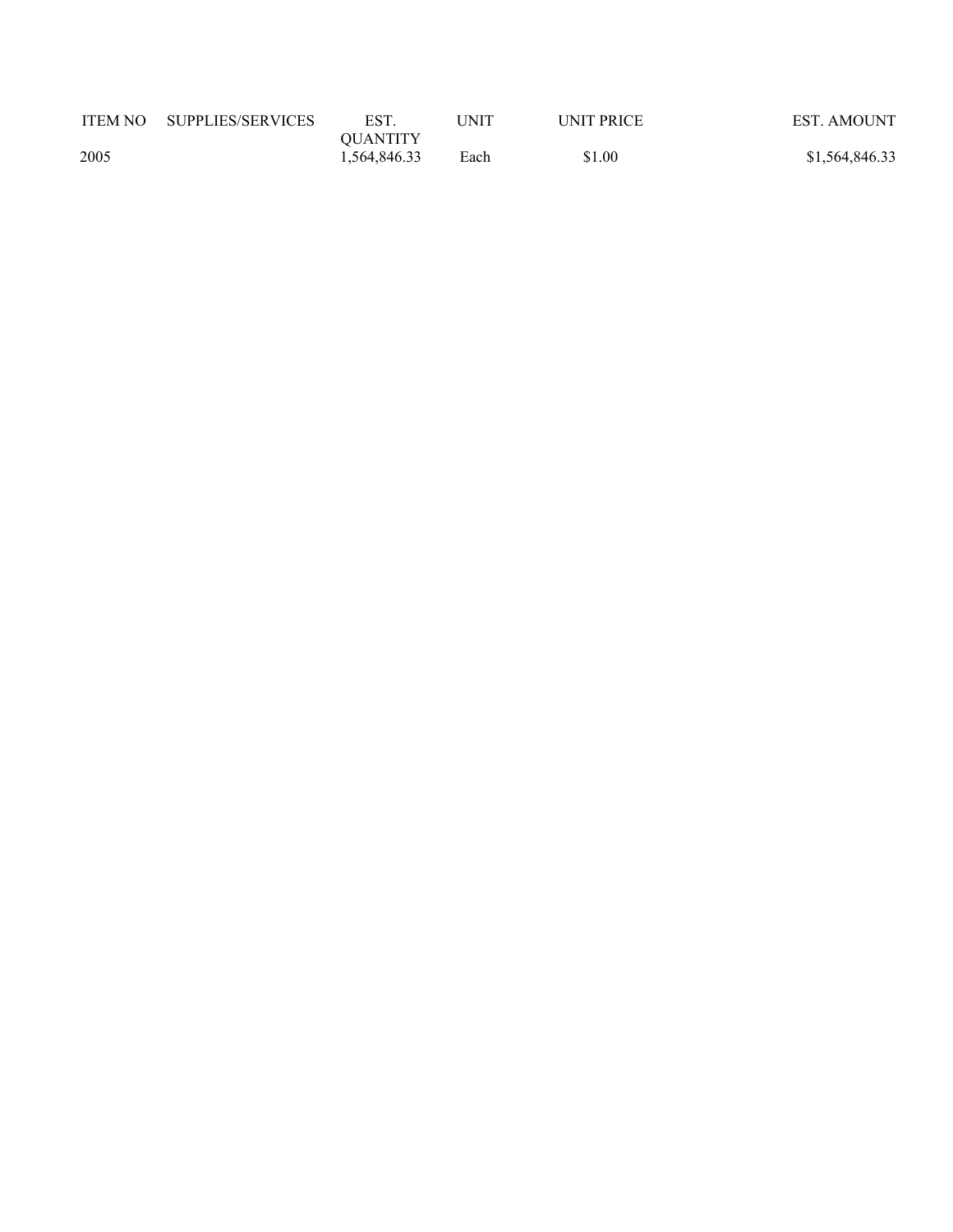OPTION MOS Cluster F - Supplies FP-EPA See Ordering Guide for items in this cluster March 1, 2024 through February 28, 2025

Cluster F (Store Locations)

Barstow MCLB, CA Beale AFB, CA Bridgeport MCMWTC, CA Camp Pendleton MCB, CA China Lake NAWS, CA Davis-Monthan AFB, AZ Dugway PG, UT Edwards AFB, CA EL Centro NAF, CA Fallon NAS, NV Fort Huachuca, AZ Fort Hunter-Liggett, CA Fort Irwin, CA Hill AFB, UT Imperial Beach NOLF, CA Lemoore NAS, CA Los Angeles AFB, CA Luke AFB, AZ March ARB, CA McClellan, CA Miramar MCAS, CA Moffett Field, CA Nellis AFB, NV North Island NAS, CA Ord Community, CA Port Hueneme NBVC, CA San Diego NB, CA San Onofre, CA Travis AFB, CA Twentynine Palms, CA Vandenberg AFB, CA Yuma MCAS, AZ

FOB: Destination MODEL: MOSPB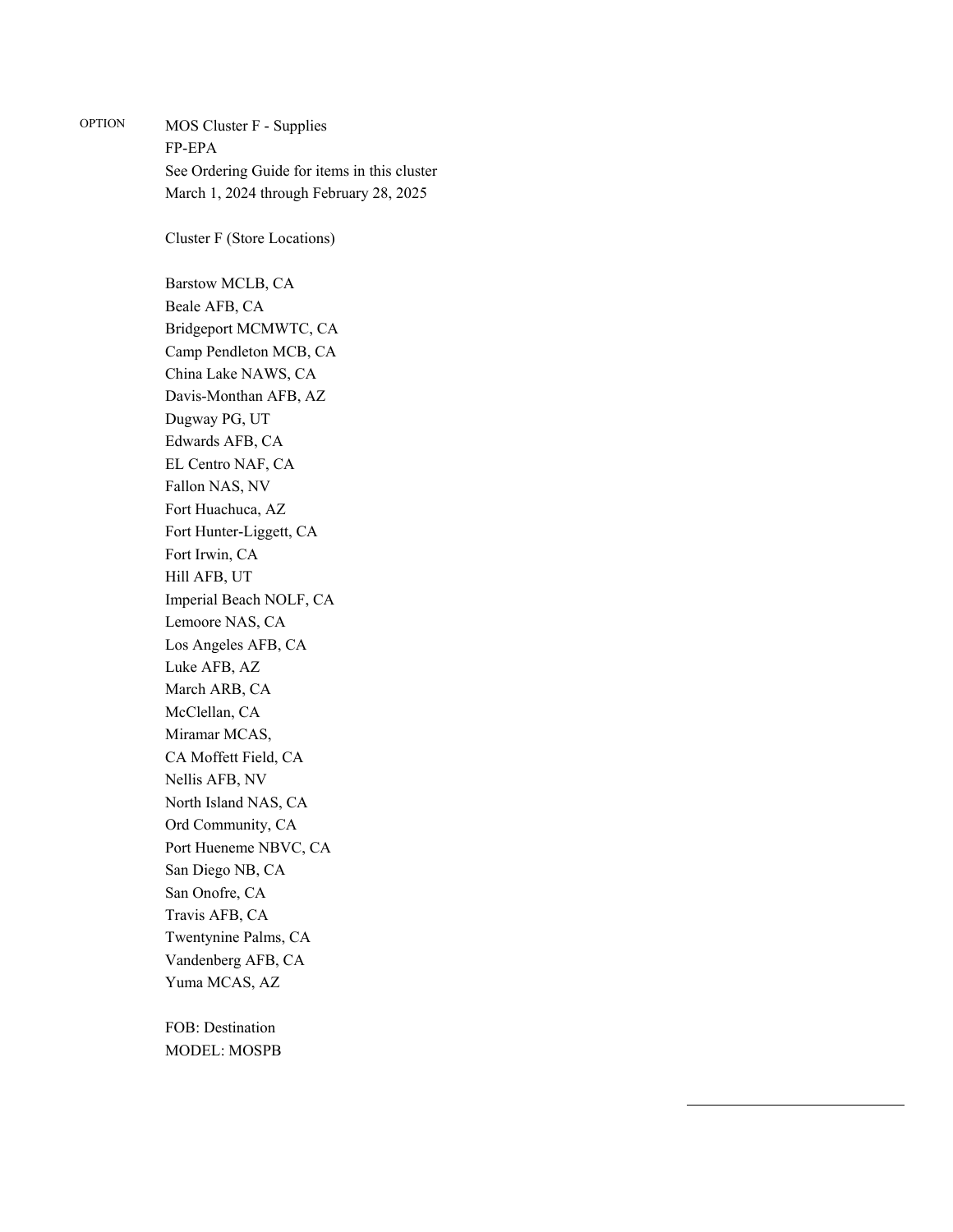EST. NET AMT \$1,564,846.33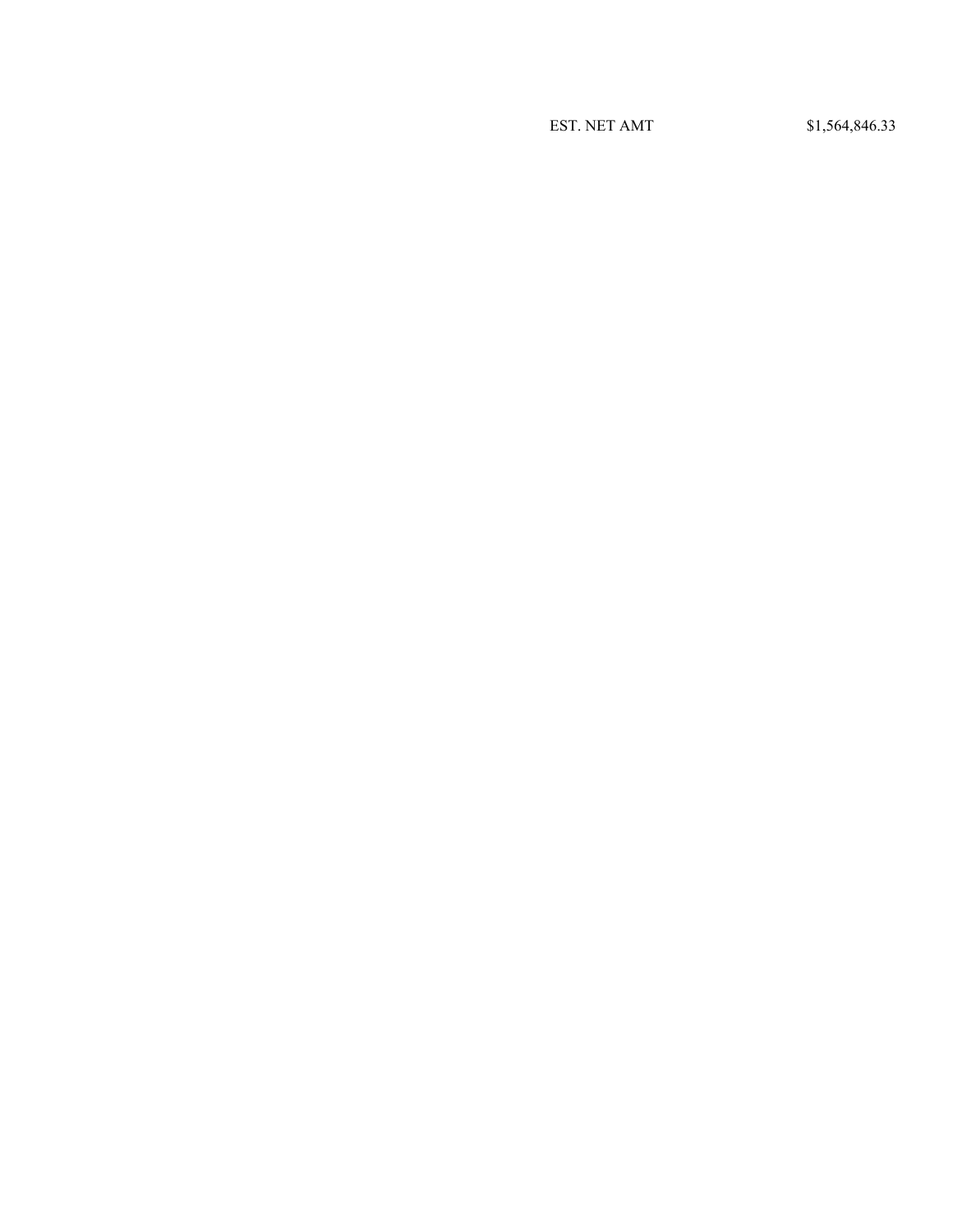|      | <b>ITEM NO SUPPLIES/SERVICES</b> | <b>EST</b>      | <b>INIT</b> | <b>UNIT PRICE</b> | EST. AMOUNT  |
|------|----------------------------------|-----------------|-------------|-------------------|--------------|
|      |                                  | <b>OUANTITY</b> |             |                   |              |
| 2006 |                                  | 839.634.95      | Each        | \$1.00            | \$839,634.95 |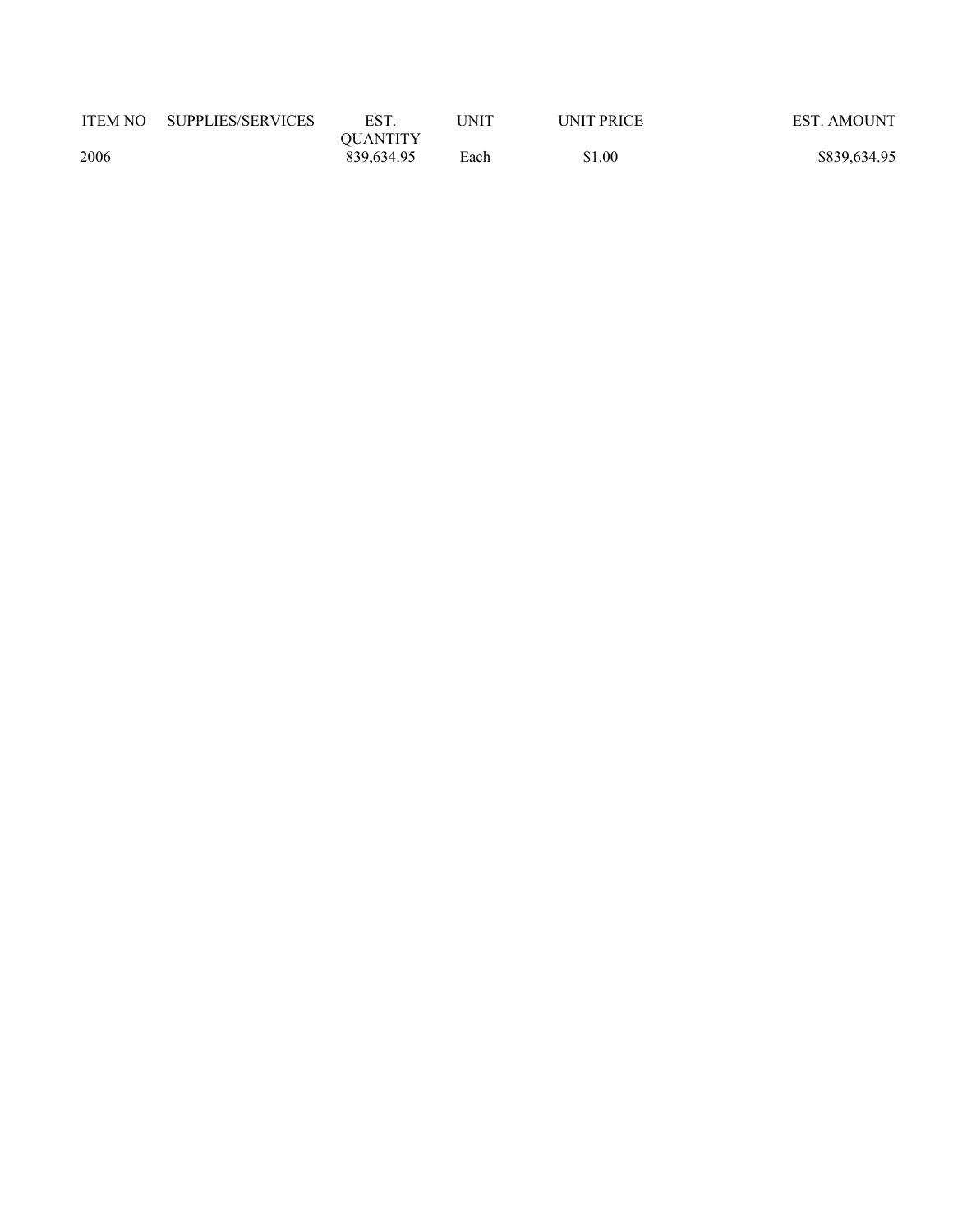OPTION MOS Cluster F - Paper Bags FP-EPA See Ordering Guide for items in this cluster March 1, 2024 through February 28, 2025

Cluster F (Store Locations)

Barstow MCLB, CA Beale AFB, CA Bridgeport MCMWTC, CA Camp Pendleton MCB, CA China Lake NAWS, CA Davis-Monthan AFB, AZ Dugway PG, UT Edwards AFB, CA EL Centro NAF, CA Fallon NAS, NV Fort Huachuca, AZ Fort Hunter-Liggett, CA Fort Irwin, CA Hill AFB, UT Imperial Beach NOLF, CA Lemoore NAS, CA Los Angeles AFB, CA Luke AFB, AZ March ARB, CA McClellan, CA Miramar MCAS, CA Moffett Field, CA Nellis AFB, NV North Island NAS, CA Ord Community, CA Port Hueneme NBVC, CA San Diego NB, CA San Onofre, CA Travis AFB, CA Twentynine Palms, CA Vandenberg AFB, CA Yuma MCAS, AZ

FOB: Destination MODEL: MOSPB 8135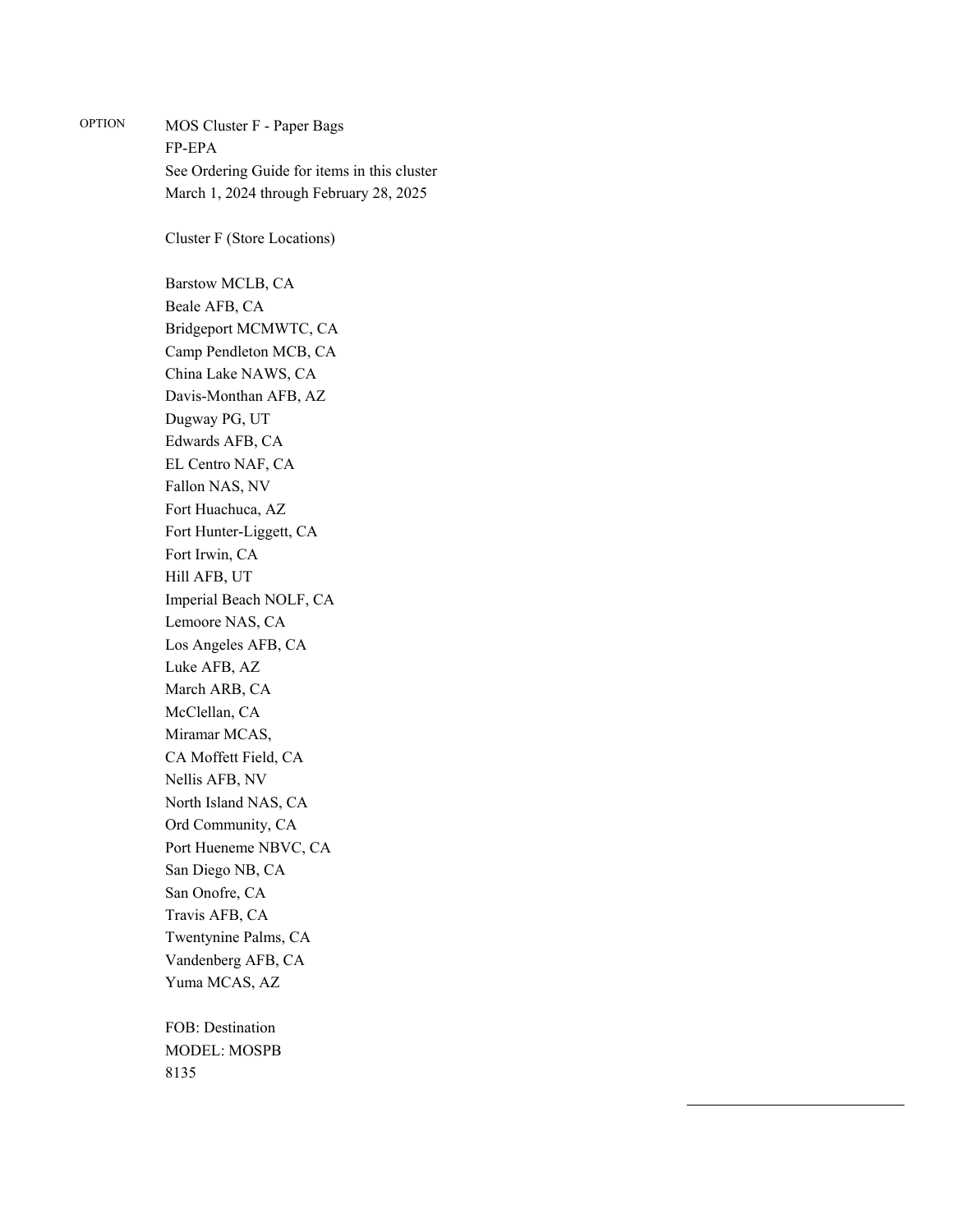| <b>ITEM NO</b> | SUPPLIES/SERVICES                            | EST.            | <b>UNIT</b> | <b>UNIT PRICE</b> | EST. AMOUNT  |  |  |  |
|----------------|----------------------------------------------|-----------------|-------------|-------------------|--------------|--|--|--|
|                |                                              | <b>QUANTITY</b> |             |                   |              |  |  |  |
| 2007           |                                              | 252,827.25      | Each        | \$1.00            | \$252,827.25 |  |  |  |
| <b>OPTION</b>  | MOS Cluster G - Supplies                     |                 |             |                   |              |  |  |  |
|                | FP-EPA                                       |                 |             |                   |              |  |  |  |
|                | See Ordering Guide for items in this cluster |                 |             |                   |              |  |  |  |
|                | March 1, 2024 through February 28, 2025      |                 |             |                   |              |  |  |  |
|                | Cluster G (Store Locations)                  |                 |             |                   |              |  |  |  |
|                | Anchorage Area, AK                           |                 |             |                   |              |  |  |  |
|                | Eielson AFB, AK                              |                 |             |                   |              |  |  |  |
|                | Fort Greely, AK                              |                 |             |                   |              |  |  |  |
|                | Fort Wainwright, AK                          |                 |             |                   |              |  |  |  |
|                | Kodiak CGBSU, AK                             |                 |             |                   |              |  |  |  |
|                | FOB: Destination                             |                 |             |                   |              |  |  |  |
|                | <b>MODEL: MOSPB</b>                          |                 |             |                   |              |  |  |  |
|                |                                              |                 |             |                   |              |  |  |  |

EST. NET AMT \$252,827.25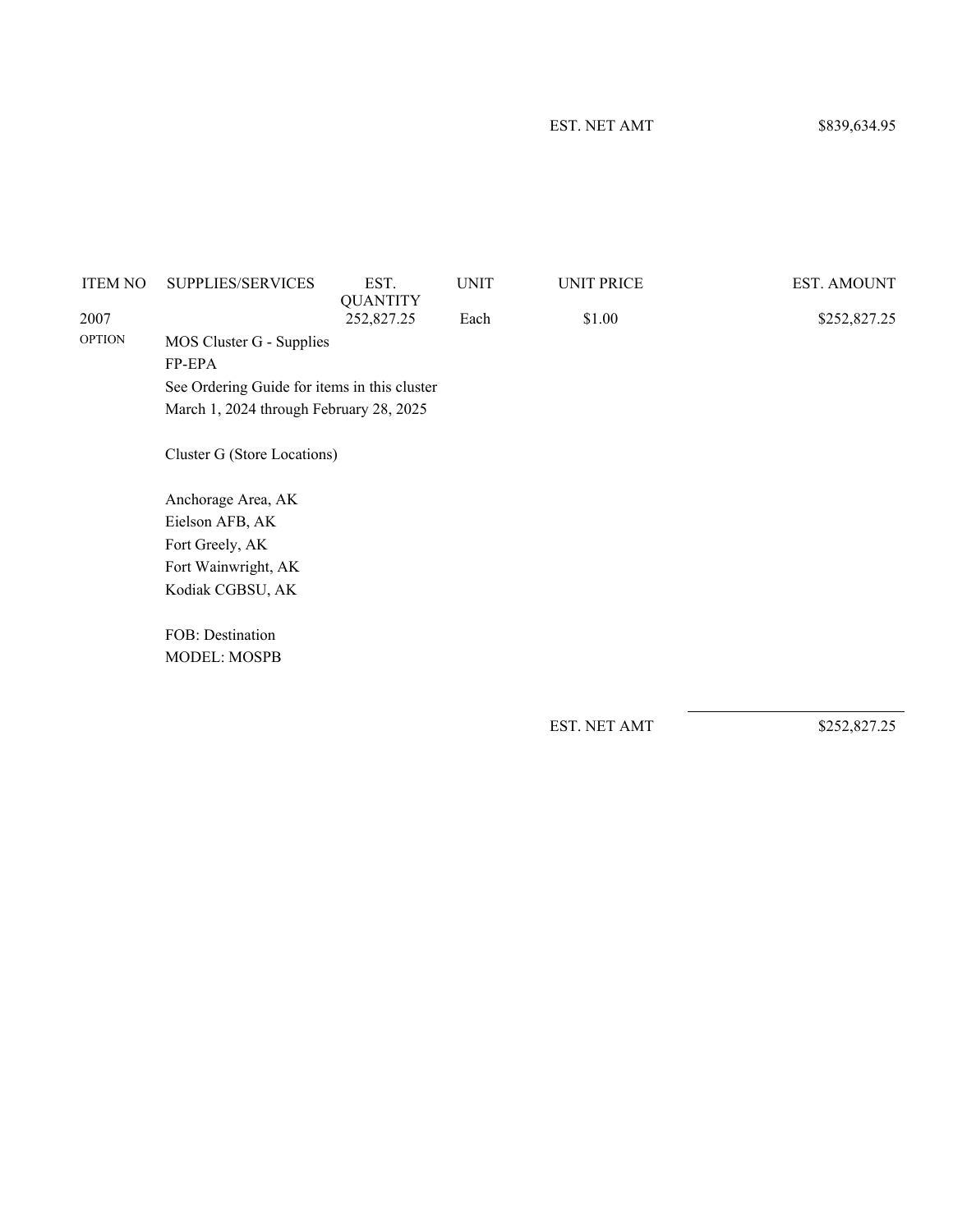| <b>ITEM NO</b> | SUPPLIES/SERVICES                            | EST.            | <b>UNIT</b> | UNIT PRICE | EST. AMOUNT |
|----------------|----------------------------------------------|-----------------|-------------|------------|-------------|
|                |                                              | <b>QUANTITY</b> |             |            |             |
| 2008           |                                              | 96,076.80       | Each        | \$1.00     | \$96,076.80 |
| <b>OPTION</b>  | MOS Cluster G - Paper Bags                   |                 |             |            |             |
|                | FP-EPA                                       |                 |             |            |             |
|                | See Ordering Guide for items in this cluster |                 |             |            |             |
|                | March 1, 2024 through February 28, 2025      |                 |             |            |             |
|                | Cluster G (Store Locations)                  |                 |             |            |             |
|                | Anchorage Area, AK                           |                 |             |            |             |
|                | Eielson AFB, AK                              |                 |             |            |             |
|                | Fort Greely, AK                              |                 |             |            |             |
|                | Fort Wainwright, AK                          |                 |             |            |             |
|                | Kodiak CGBSU, AK                             |                 |             |            |             |
|                | FOB: Destination                             |                 |             |            |             |
|                | <b>MODEL: MOSPB</b>                          |                 |             |            |             |
|                | 8135                                         |                 |             |            |             |
|                |                                              |                 |             |            |             |

EST. NET AMT \$96,076.80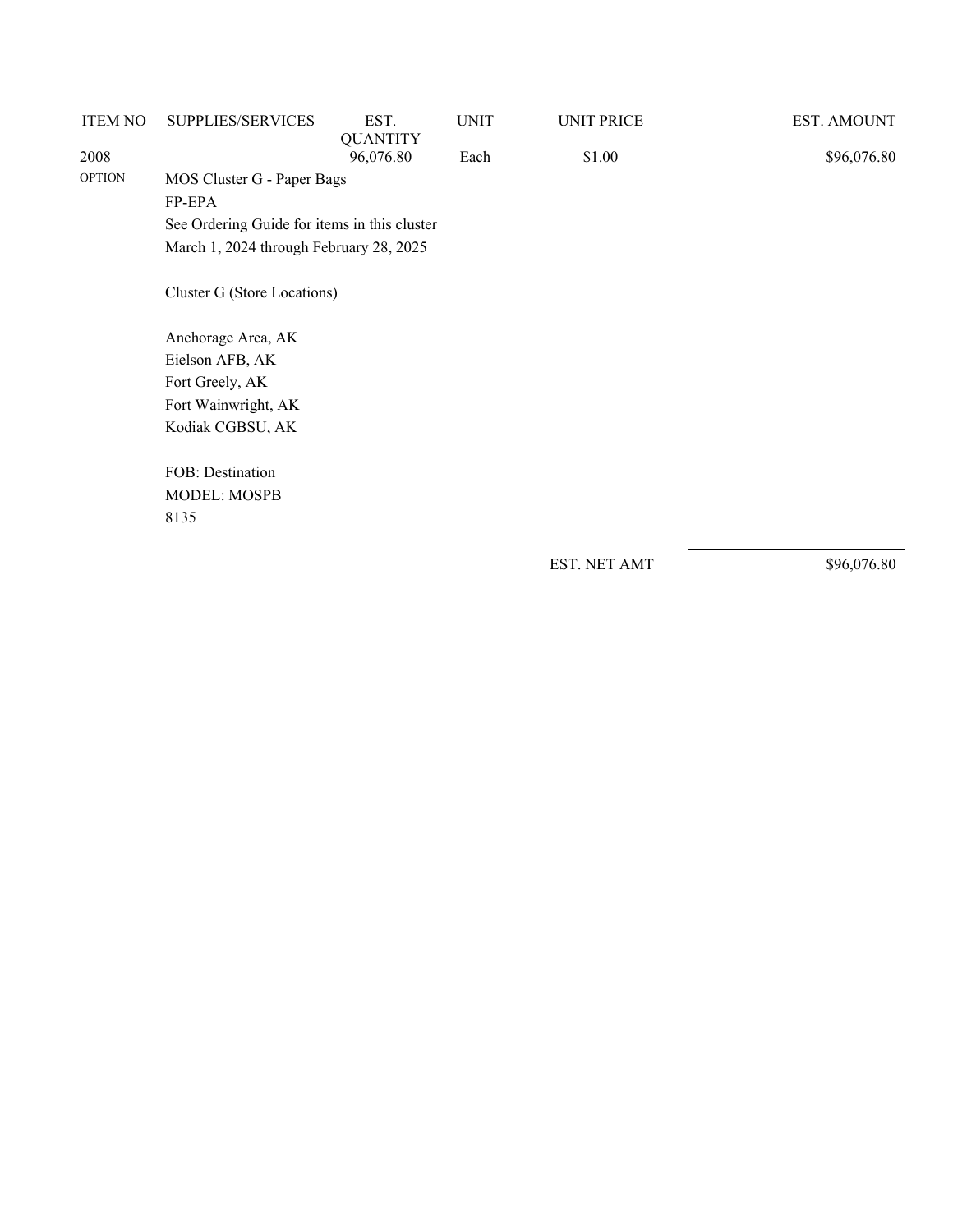| <b>ITEM NO</b> | <b>SUPPLIES/SERVICES</b>                     | EST.            | <b>UNIT</b> | UNIT PRICE | EST. AMOUNT  |  |  |  |  |
|----------------|----------------------------------------------|-----------------|-------------|------------|--------------|--|--|--|--|
|                |                                              | <b>QUANTITY</b> |             |            |              |  |  |  |  |
| 2009           |                                              | 544,510.78      | Each        | \$1.00     | \$544,510.78 |  |  |  |  |
| <b>OPTION</b>  | MOS Cluster H - Supplies                     |                 |             |            |              |  |  |  |  |
|                | FP-EPA                                       |                 |             |            |              |  |  |  |  |
|                | See Ordering Guide for items in this cluster |                 |             |            |              |  |  |  |  |
|                | March 1, 2024 through February 28, 2025      |                 |             |            |              |  |  |  |  |
|                | Contract Cluster H (Store Locations)         |                 |             |            |              |  |  |  |  |
|                | Hickam AFB, HI                               |                 |             |            |              |  |  |  |  |
|                | Kaneohe Bay MCBH, HI                         |                 |             |            |              |  |  |  |  |
|                | Pearl Harbor NS, HI                          |                 |             |            |              |  |  |  |  |
|                | Schofield Barracks, HI                       |                 |             |            |              |  |  |  |  |
|                | FOB: Destination                             |                 |             |            |              |  |  |  |  |
|                | <b>MODEL: MOSPB</b>                          |                 |             |            |              |  |  |  |  |

EST. NET AMT \$544,510.78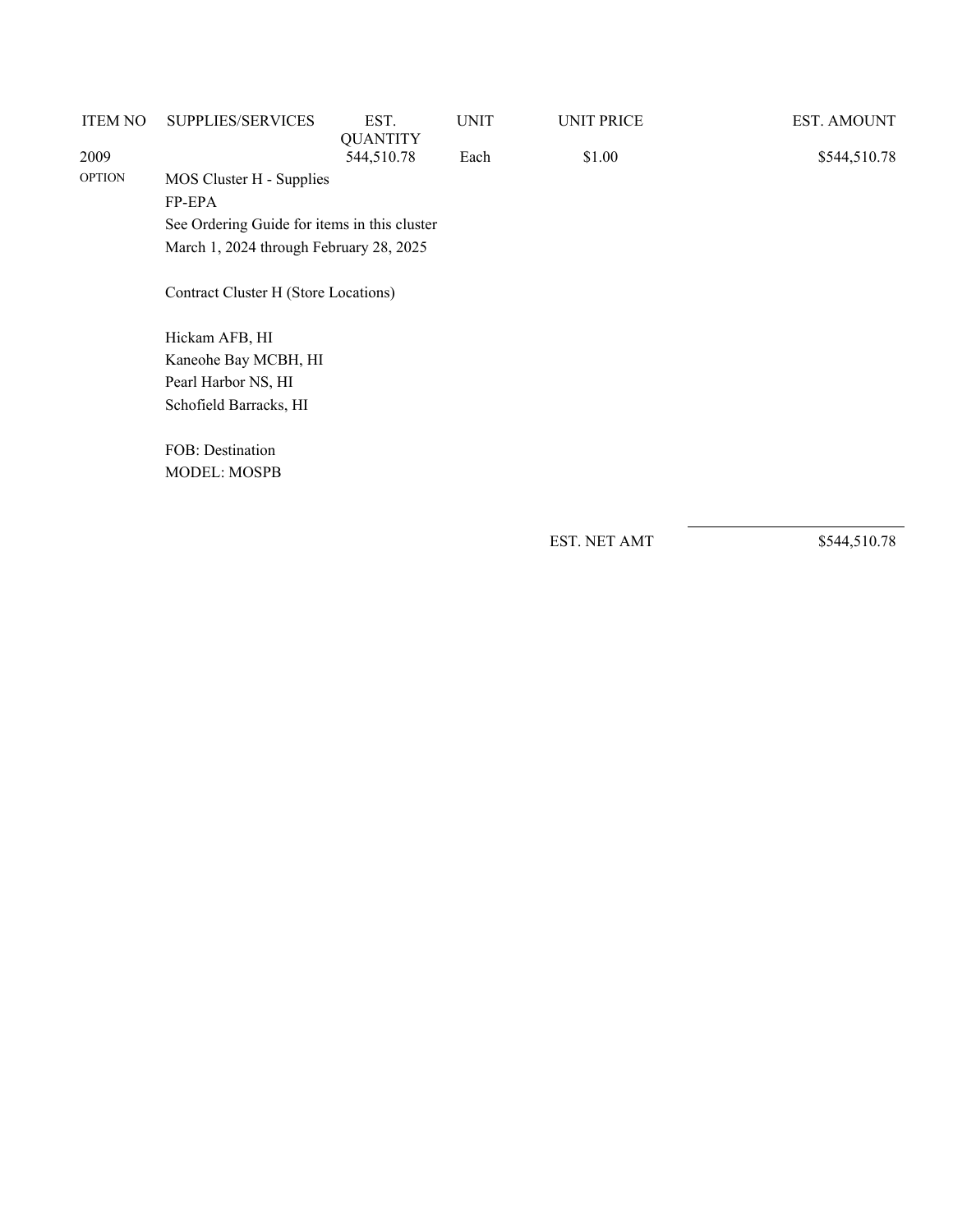| <b>ITEM NO</b> | SUPPLIES/SERVICES                            | EST.                                    | <b>UNIT</b> | <b>UNIT PRICE</b> | EST. AMOUNT |  |  |  |  |  |
|----------------|----------------------------------------------|-----------------------------------------|-------------|-------------------|-------------|--|--|--|--|--|
|                |                                              | <b>QUANTITY</b>                         |             |                   |             |  |  |  |  |  |
| 2010           |                                              | 38,975.75                               | Each        | \$1.00            | \$38,975.75 |  |  |  |  |  |
| <b>OPTION</b>  | MOS Cluster H - Paper Bags                   |                                         |             |                   |             |  |  |  |  |  |
|                | FP-EPA                                       |                                         |             |                   |             |  |  |  |  |  |
|                | See Ordering Guide for items in this cluster |                                         |             |                   |             |  |  |  |  |  |
|                |                                              | March 1, 2024 through February 28, 2025 |             |                   |             |  |  |  |  |  |
|                | Cluster H (Store Locations)                  |                                         |             |                   |             |  |  |  |  |  |
|                | Hickam AFB, HI                               |                                         |             |                   |             |  |  |  |  |  |
|                | Kaneohe Bay MCBH, HI                         |                                         |             |                   |             |  |  |  |  |  |
|                | Pearl Harbor NS, HI                          |                                         |             |                   |             |  |  |  |  |  |
|                | Schofield Barracks, HI                       |                                         |             |                   |             |  |  |  |  |  |
|                | FOB: Destination                             |                                         |             |                   |             |  |  |  |  |  |
|                | <b>MODEL: MOSPB</b>                          |                                         |             |                   |             |  |  |  |  |  |
|                | 8135                                         |                                         |             |                   |             |  |  |  |  |  |
|                |                                              |                                         |             |                   |             |  |  |  |  |  |

EST. NET AMT \$38,975.75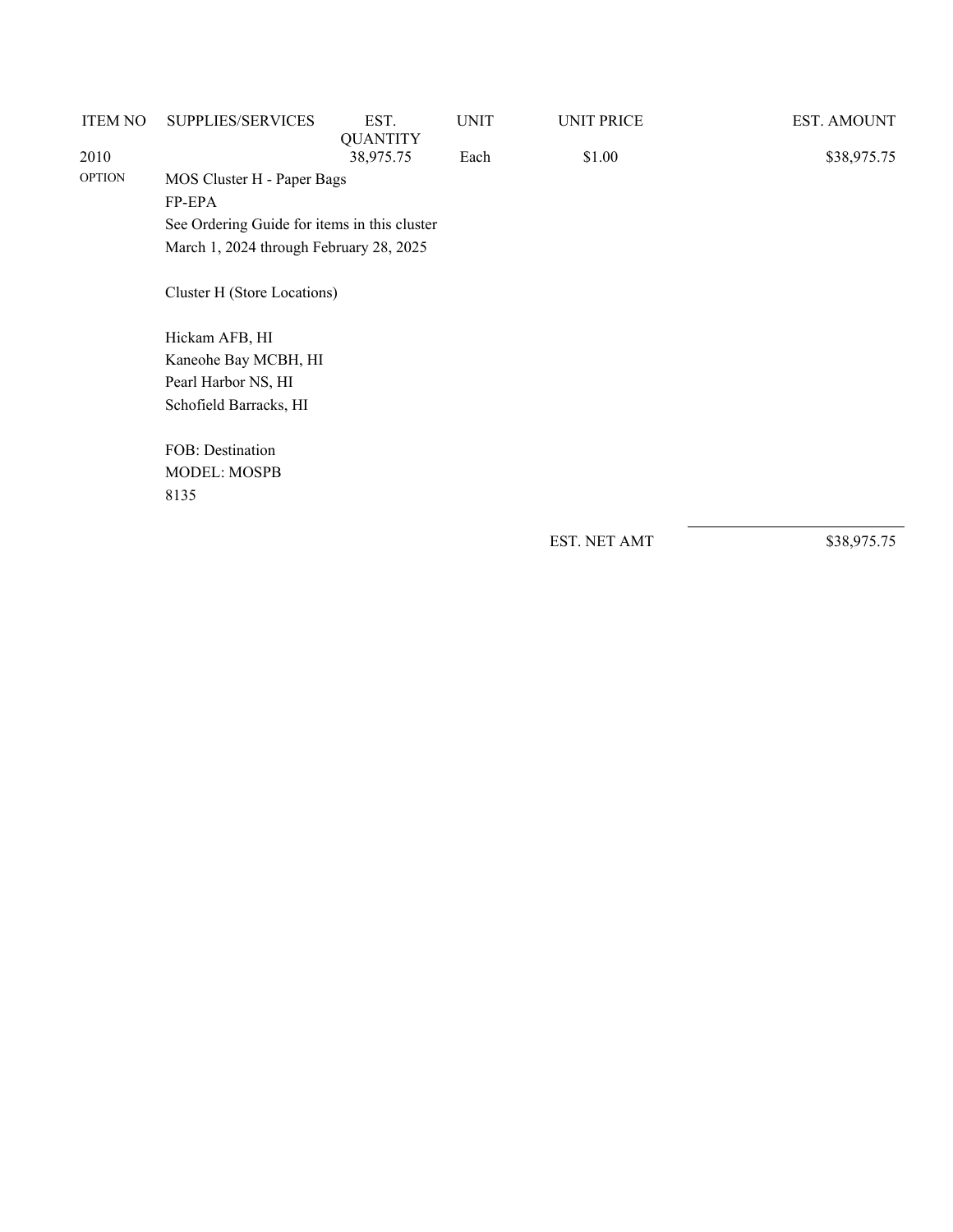| <b>ITEM NO</b> | SUPPLIES/SERVICES                            | EST.<br><b>QUANTITY</b> | <b>UNIT</b> | <b>UNIT PRICE</b> | EST. AMOUNT    |
|----------------|----------------------------------------------|-------------------------|-------------|-------------------|----------------|
| 3001           |                                              | 1,098,254.32            | Each        | \$1.00            | \$1,098,254.32 |
| <b>OPTION</b>  | MOS Cluster C - Supplies                     |                         |             |                   |                |
|                | FP-EPA                                       |                         |             |                   |                |
|                | See Ordering Guide for items in this cluster |                         |             |                   |                |
|                | March 1, 2025 through February 28, 2026      |                         |             |                   |                |
|                | Cluster C (Store Locations)                  |                         |             |                   |                |
|                | Contract Cluster C                           |                         |             |                   |                |
|                | Buckley AFB, CO                              |                         |             |                   |                |
|                | Ellsworth AFB, SD                            |                         |             |                   |                |
|                | F. E. Warren AFB, WY                         |                         |             |                   |                |
|                | Fort Carson, CO                              |                         |             |                   |                |
|                | Fort Leavenworth, KS                         |                         |             |                   |                |
|                | Fort Leonard Wood, MO                        |                         |             |                   |                |
|                | Fort McCoy, WI                               |                         |             |                   |                |
|                | Fort Riley, KS                               |                         |             |                   |                |
|                | Grand Forks AFB, ND                          |                         |             |                   |                |
|                | Great Lakes NS, IL                           |                         |             |                   |                |
|                | McConnell AFB, KS                            |                         |             |                   |                |
|                | Minot AFB, ND                                |                         |             |                   |                |
|                | Offutt AFB,                                  |                         |             |                   |                |
|                | NE Peterson AFB,                             |                         |             |                   |                |
|                | CO Richards-Gebaur, MO                       |                         |             |                   |                |
|                | Rock Island Arsenal, IL                      |                         |             |                   |                |
|                | Scott AFB, IL                                |                         |             |                   |                |
|                | USAF Academy, CO                             |                         |             |                   |                |
|                | Whiteman AFB, MO                             |                         |             |                   |                |
|                | FOB: Destination                             |                         |             |                   |                |
|                | <b>MODEL: MOSPB</b>                          |                         |             |                   |                |

EST. NET AMT \$1,098,254.32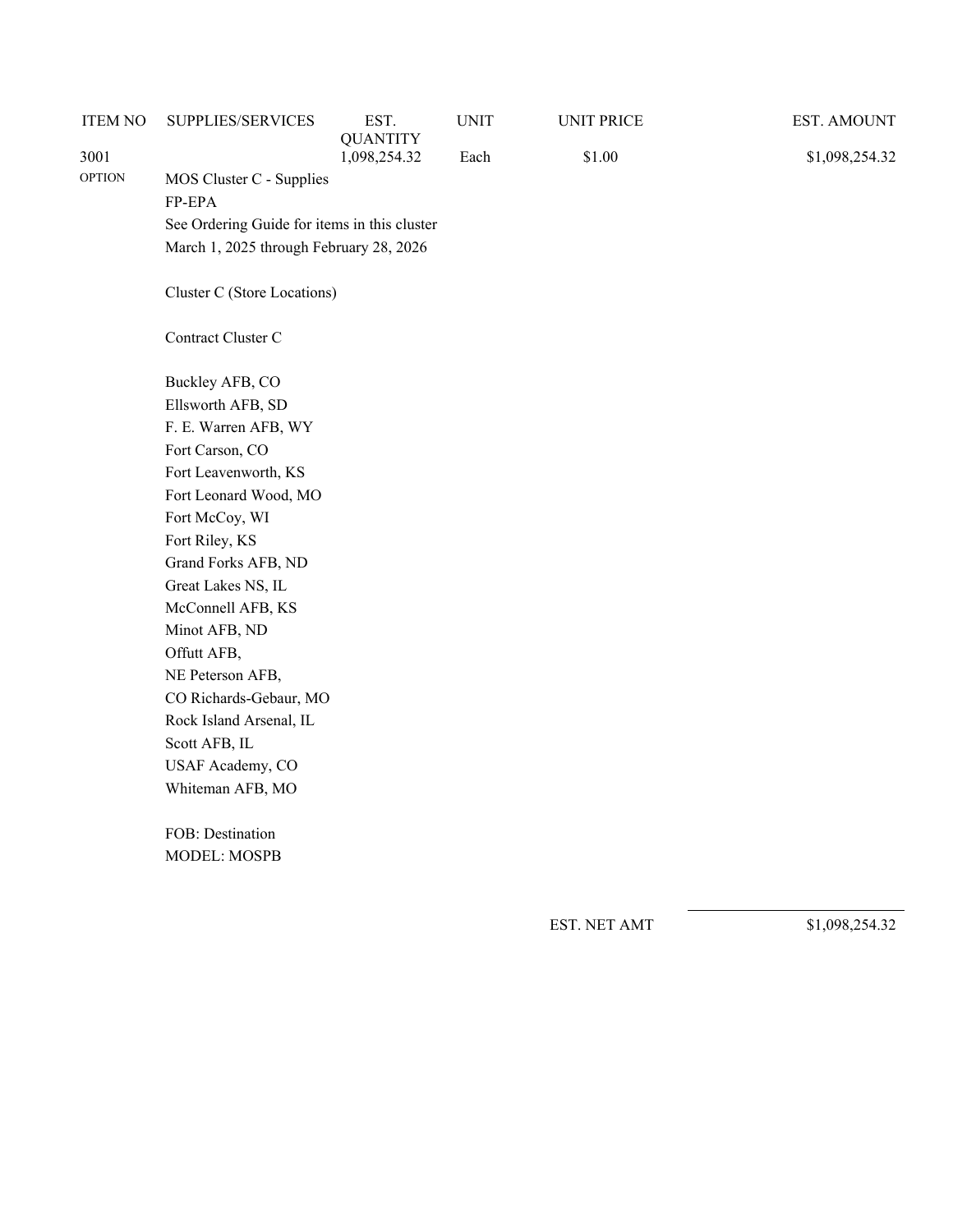| <b>ITEM NO</b> | SUPPLIES/SERVICES                            | EST.<br><b>QUANTITY</b> | <b>UNIT</b> | <b>UNIT PRICE</b> | EST. AMOUNT  |
|----------------|----------------------------------------------|-------------------------|-------------|-------------------|--------------|
| 3002           |                                              | 426, 481.24             | Each        | \$1.00            | \$426,481.24 |
| <b>OPTION</b>  | MOS Cluster C - Paper Bags                   |                         |             |                   |              |
|                | FP-EPA                                       |                         |             |                   |              |
|                | See Ordering Guide for items in this cluster |                         |             |                   |              |
|                | March 1, 2025 through February 28, 2026      |                         |             |                   |              |
|                | Cluster C (Store Locations)                  |                         |             |                   |              |
|                | Contract Cluster C                           |                         |             |                   |              |
|                | Buckley AFB, CO                              |                         |             |                   |              |
|                | Ellsworth AFB, SD                            |                         |             |                   |              |
|                | F. E. Warren AFB, WY                         |                         |             |                   |              |
|                | Fort Carson, CO                              |                         |             |                   |              |
|                | Fort Leavenworth, KS                         |                         |             |                   |              |
|                | Fort Leonard Wood, MO                        |                         |             |                   |              |
|                | Fort McCoy, WI                               |                         |             |                   |              |
|                | Fort Riley, KS                               |                         |             |                   |              |
|                | Grand Forks AFB, ND                          |                         |             |                   |              |
|                | Great Lakes NS, IL                           |                         |             |                   |              |
|                | McConnell AFB, KS                            |                         |             |                   |              |
|                | Minot AFB, ND                                |                         |             |                   |              |
|                | Offutt AFB,                                  |                         |             |                   |              |
|                | NE Peterson AFB,                             |                         |             |                   |              |
|                | CO Richards-Gebaur, MO                       |                         |             |                   |              |
|                | Rock Island Arsenal, IL                      |                         |             |                   |              |
|                | Scott AFB, IL                                |                         |             |                   |              |
|                | USAF Academy, CO                             |                         |             |                   |              |
|                | Whiteman AFB, MO                             |                         |             |                   |              |
|                |                                              |                         |             |                   |              |
|                |                                              |                         |             |                   |              |
|                |                                              |                         |             |                   |              |

FOB: Destination MODEL: MOSPB 8135

EST. NET AMT \$426,481.24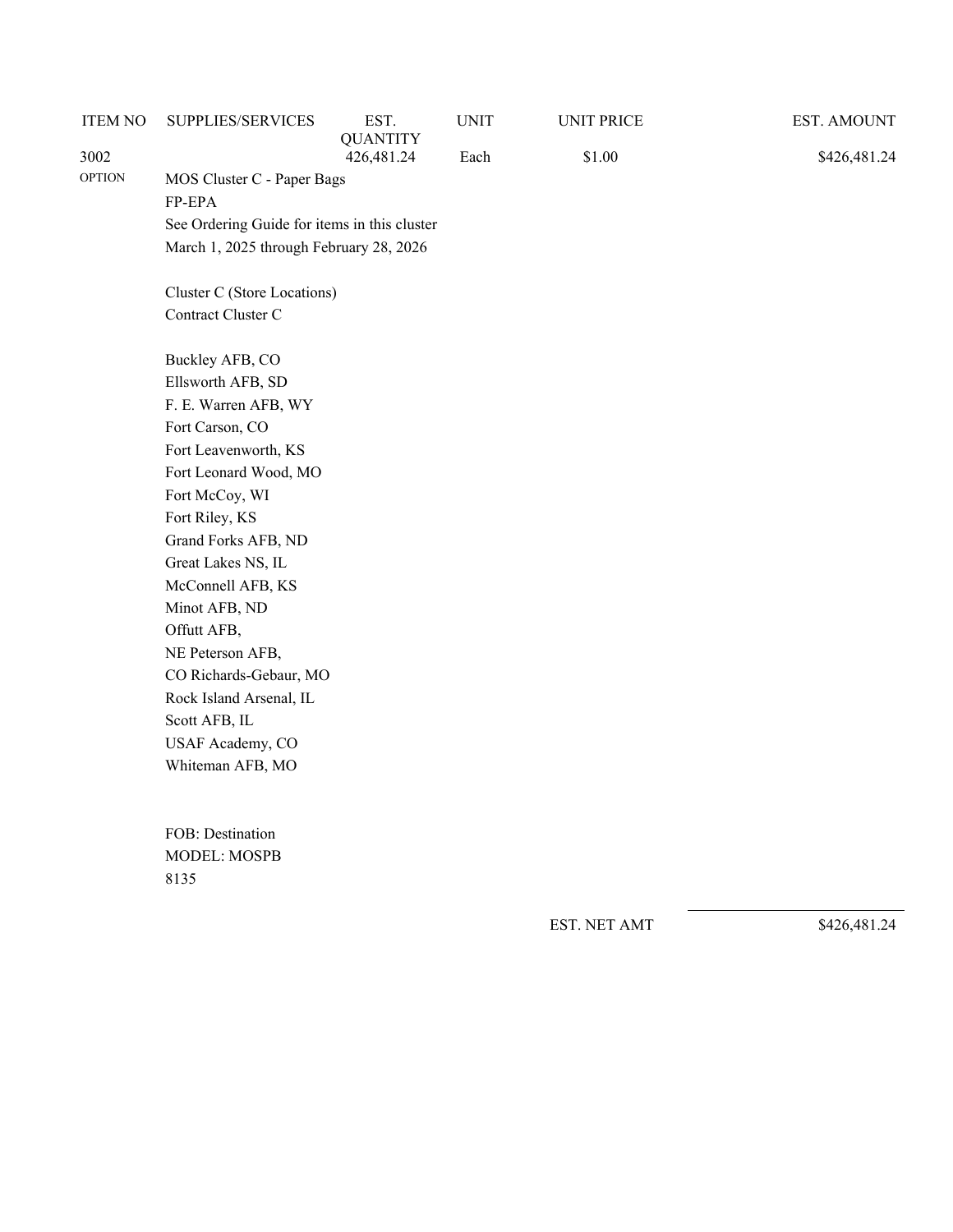| <b>ITEM NO</b> | SUPPLIES/SERVICES                            | EST.            | <b>UNIT</b> | <b>UNIT PRICE</b> | EST. AMOUNT  |  |  |  |  |
|----------------|----------------------------------------------|-----------------|-------------|-------------------|--------------|--|--|--|--|
|                |                                              | <b>QUANTITY</b> |             |                   |              |  |  |  |  |
| 3003           |                                              | 639,348.06      | Each        | \$1.00            | \$639,348.06 |  |  |  |  |
| <b>OPTION</b>  | MOS Cluster E - Supplies                     |                 |             |                   |              |  |  |  |  |
|                | FP-EPA                                       |                 |             |                   |              |  |  |  |  |
|                | See Ordering Guide for items in this cluster |                 |             |                   |              |  |  |  |  |
|                | March 1, 2025 through February 28, 2026      |                 |             |                   |              |  |  |  |  |
|                | Cluster E (Store Locations)                  |                 |             |                   |              |  |  |  |  |
|                | Bangor NBK, WA                               |                 |             |                   |              |  |  |  |  |
|                | Bremerton NBK, WA                            |                 |             |                   |              |  |  |  |  |
|                | Fairchild AFB, WA                            |                 |             |                   |              |  |  |  |  |
|                | Fort Lewis, WA                               |                 |             |                   |              |  |  |  |  |
|                | Malmstrom AFB, MT                            |                 |             |                   |              |  |  |  |  |
|                | McChord AFB, WA                              |                 |             |                   |              |  |  |  |  |
|                | Mountain Home AFB, ID                        |                 |             |                   |              |  |  |  |  |
|                | Smokey Point, WA                             |                 |             |                   |              |  |  |  |  |
|                | Whidbey Island NAS, WA                       |                 |             |                   |              |  |  |  |  |
|                | FOB: Destination                             |                 |             |                   |              |  |  |  |  |
|                | <b>MODEL: MOSPB</b>                          |                 |             |                   |              |  |  |  |  |

EST. NET AMT \$639,348.06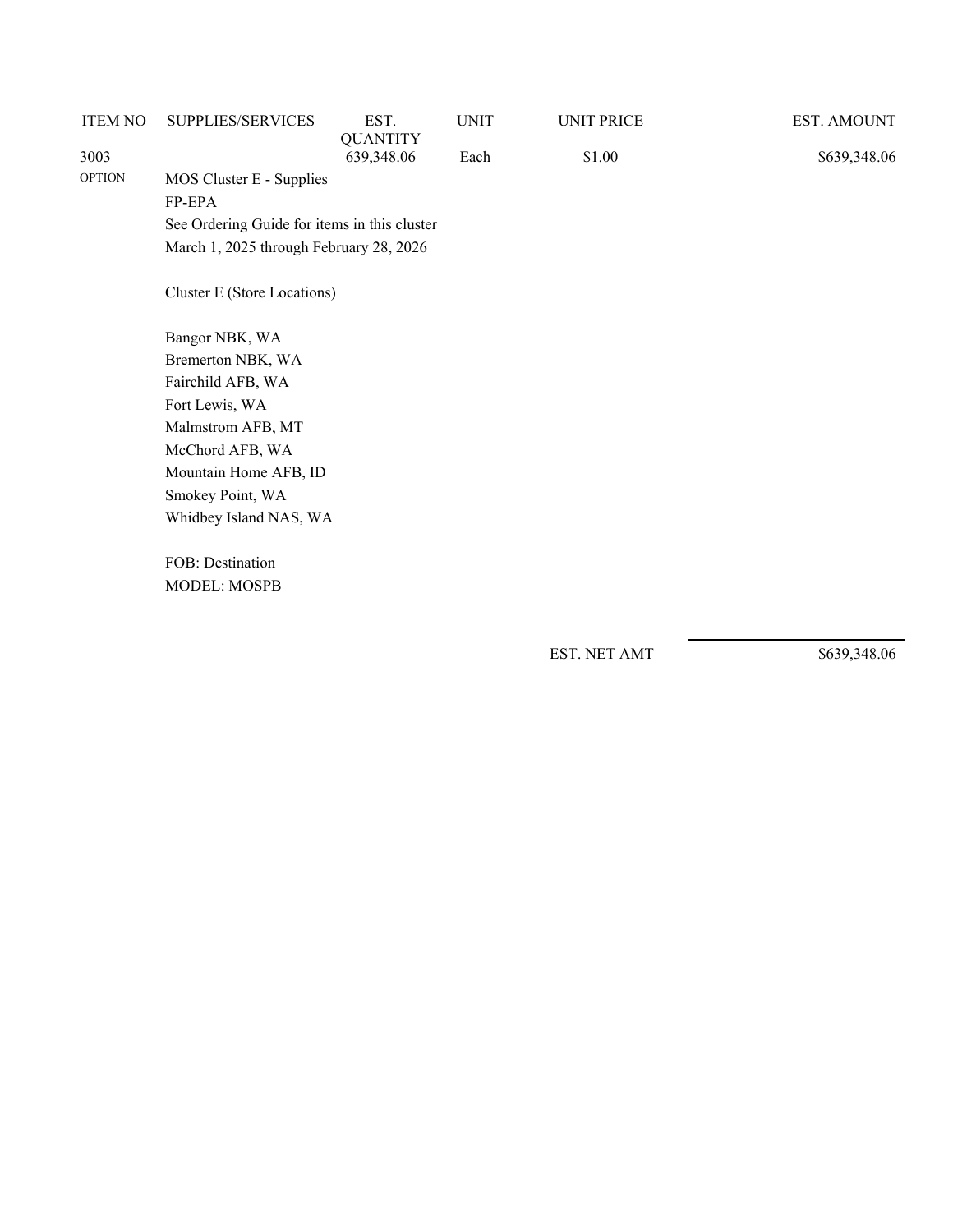| <b>ITEM NO</b> | SUPPLIES/SERVICES                            | EST.<br><b>QUANTITY</b> | <b>UNIT</b> | <b>UNIT PRICE</b> | EST. AMOUNT  |  |  |  |  |
|----------------|----------------------------------------------|-------------------------|-------------|-------------------|--------------|--|--|--|--|
| 3004           |                                              | 296,340.02              | Each        | \$1.00            | \$296,340.02 |  |  |  |  |
| <b>OPTION</b>  | MOS Cluster E - Paper Bags                   |                         |             |                   |              |  |  |  |  |
|                | FP-EPA                                       |                         |             |                   |              |  |  |  |  |
|                | See Ordering Guide for items in this cluster |                         |             |                   |              |  |  |  |  |
|                | March 1, 2025 through February 28, 2026      |                         |             |                   |              |  |  |  |  |
|                | Cluster E (Store Locations)                  |                         |             |                   |              |  |  |  |  |
|                | Bangor NBK, WA                               |                         |             |                   |              |  |  |  |  |
|                | Bremerton NBK, WA                            |                         |             |                   |              |  |  |  |  |
|                | Fairchild AFB, WA                            |                         |             |                   |              |  |  |  |  |
|                | Fort Lewis, WA                               |                         |             |                   |              |  |  |  |  |
|                | Malmstrom AFB, MT                            |                         |             |                   |              |  |  |  |  |
|                | McChord AFB, WA                              |                         |             |                   |              |  |  |  |  |
|                | Mountain Home AFB, ID                        |                         |             |                   |              |  |  |  |  |
|                | Smokey Point, WA                             |                         |             |                   |              |  |  |  |  |
|                | Whidbey Island NAS, WA                       |                         |             |                   |              |  |  |  |  |
|                | FOB: Destination                             |                         |             |                   |              |  |  |  |  |
|                | <b>MODEL: MOSPB</b>                          |                         |             |                   |              |  |  |  |  |
|                | 8135                                         |                         |             |                   |              |  |  |  |  |
|                |                                              |                         |             |                   |              |  |  |  |  |

EST. NET AMT \$296,340.02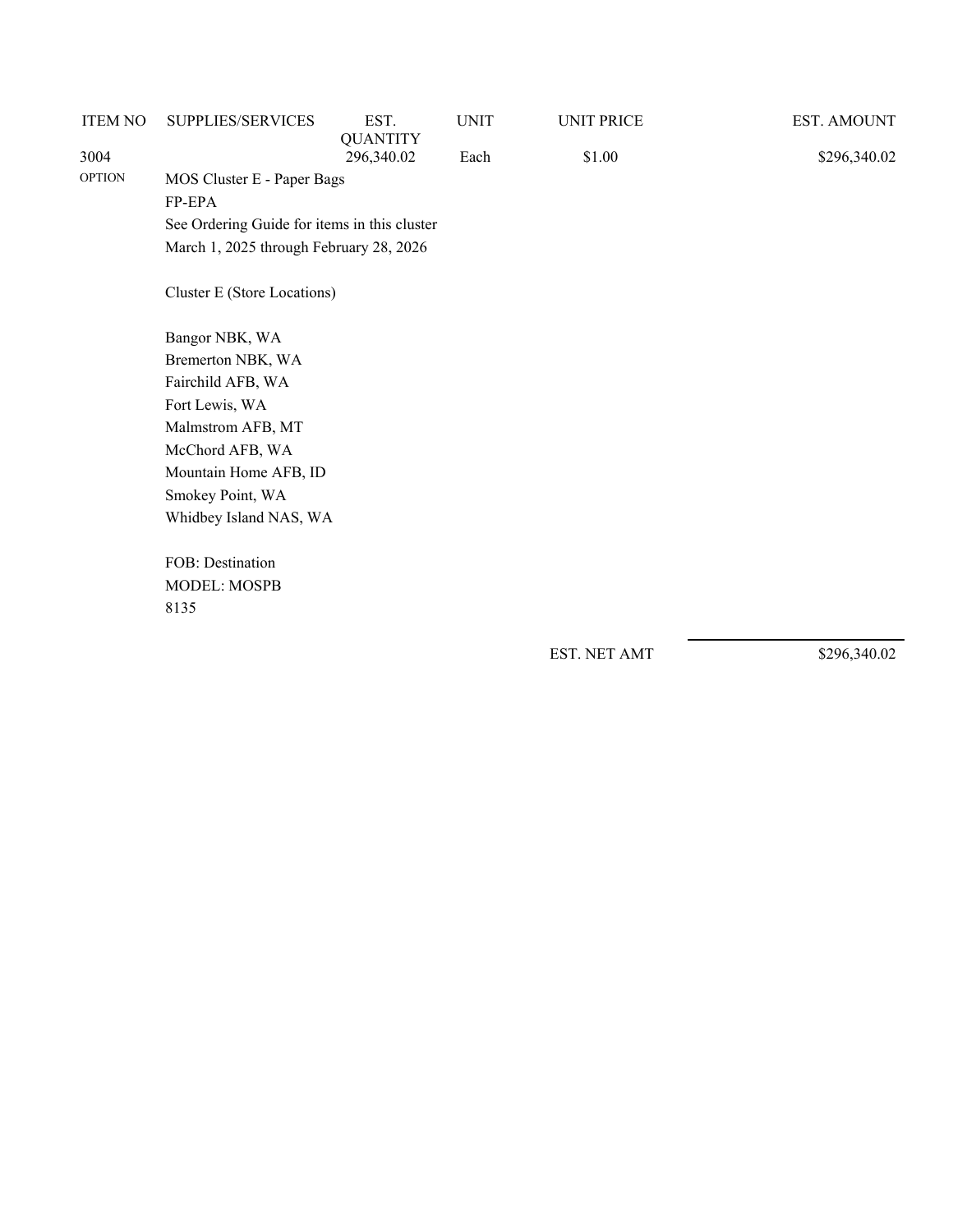|      | <b>ITEM NO SUPPLIES/SERVICES</b> | <b>EST</b>      | 'INIT | <b>UNIT PRICE</b> | EST. AMOUNT    |
|------|----------------------------------|-----------------|-------|-------------------|----------------|
|      |                                  | <b>OUANTITY</b> |       |                   |                |
| 3005 |                                  | 1,571,624.50    | Each  | \$1.00            | \$1,571,624.50 |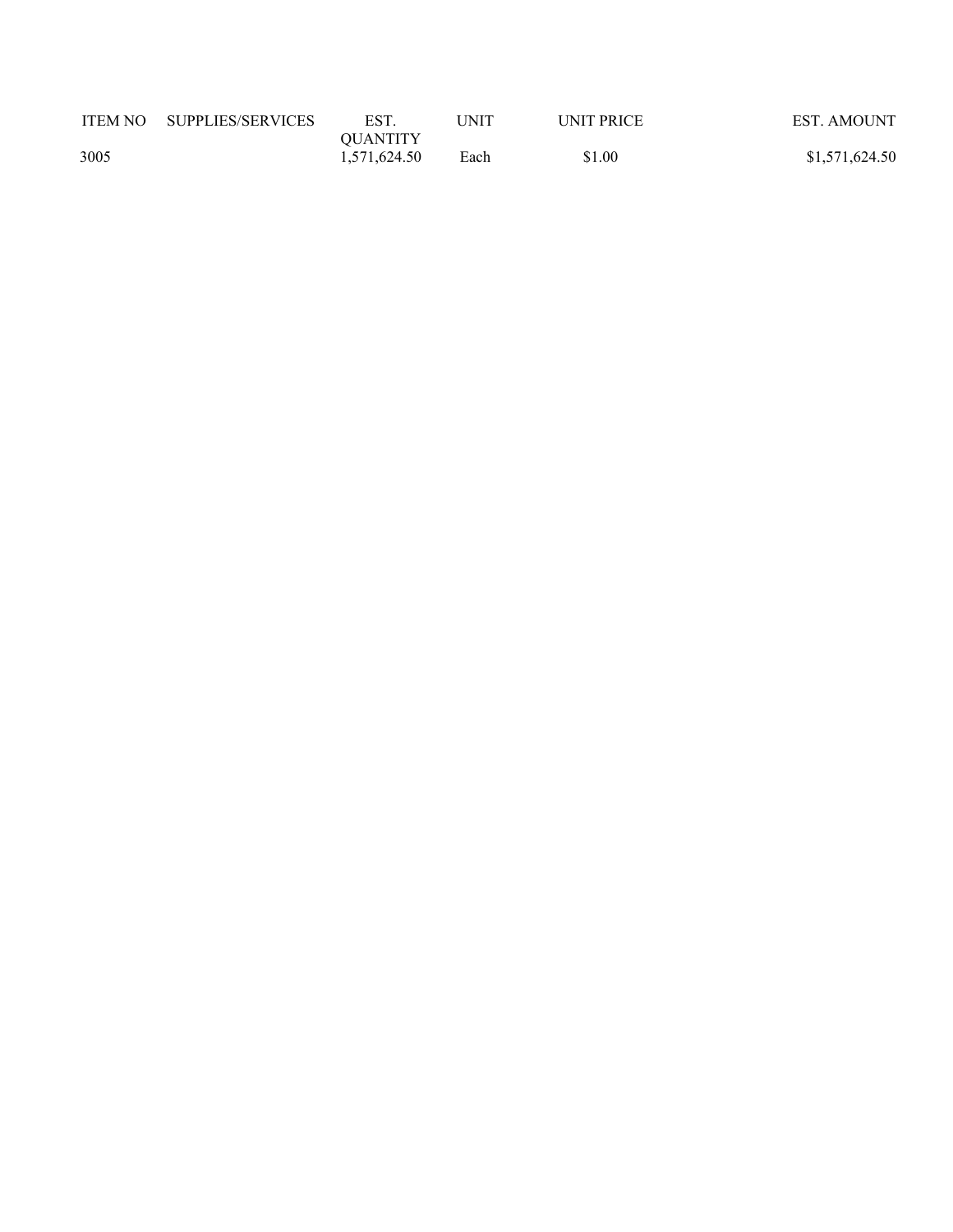OPTION MOS Cluster F - Supplies FP-EPA See Ordering Guide for items in this cluster March 1, 2025 through February 28, 2026

Cluster F (Store Locations)

Barstow MCLB, CA Beale AFB, CA Bridgeport MCMWTC, CA Camp Pendleton MCB, CA China Lake NAWS, CA Davis-Monthan AFB, AZ Dugway PG, UT Edwards AFB, CA EL Centro NAF, CA Fallon NAS, NV Fort Huachuca, AZ Fort Hunter-Liggett, CA Fort Irwin, CA Hill AFB, UT Imperial Beach NOLF, CA Lemoore NAS, CA Los Angeles AFB, CA Luke AFB, AZ March ARB, CA McClellan, CA Miramar MCAS, CA Moffett Field, CA Nellis AFB, NV North Island NAS, CA Ord Community, CA Port Hueneme NBVC, CA San Diego NB, CA San Onofre, CA Travis AFB, CA Twentynine Palms, CA Vandenberg AFB, CA Yuma MCAS, AZ

FOB: Destination MODEL: MOSPB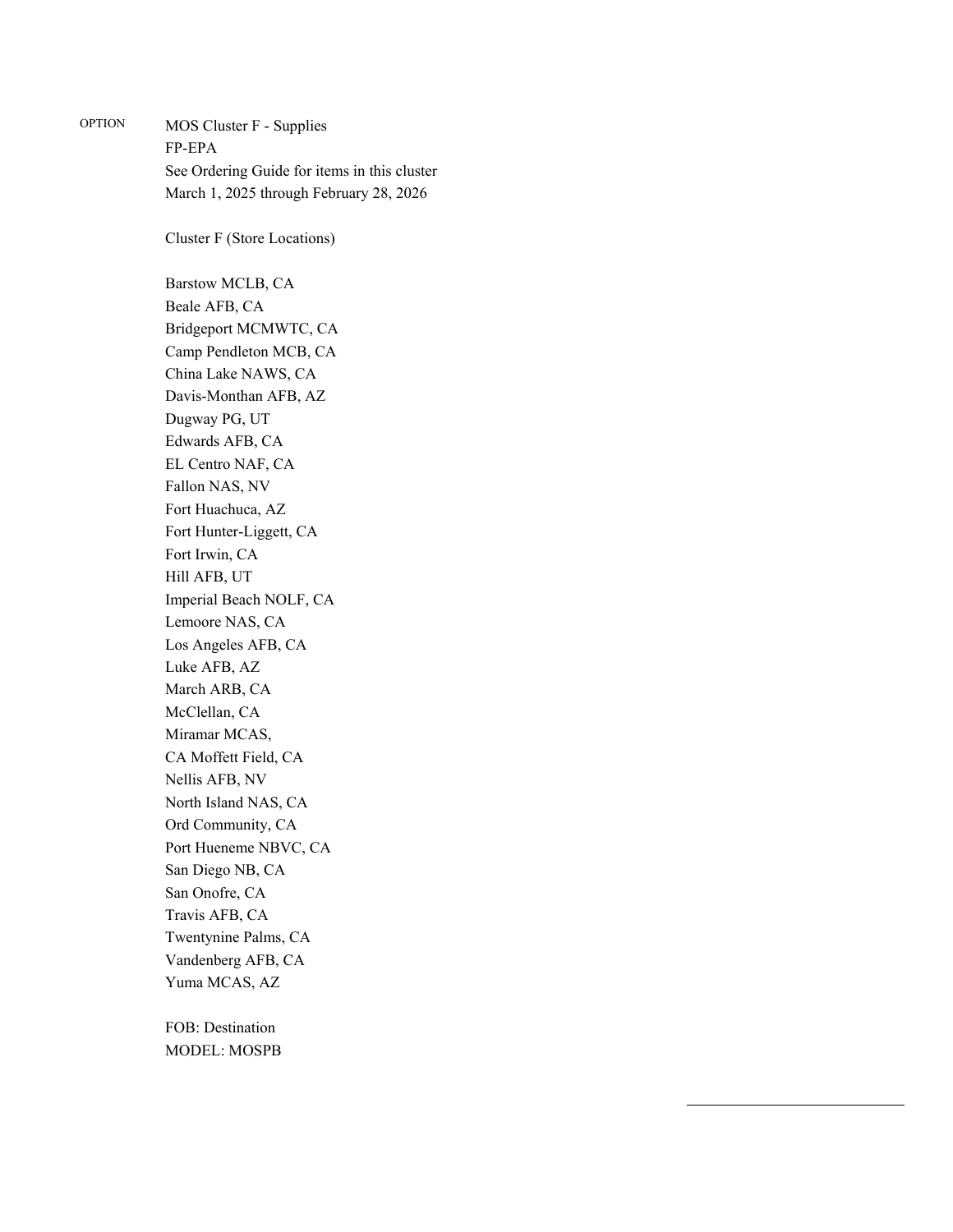EST. NET AMT \$1,571,624.50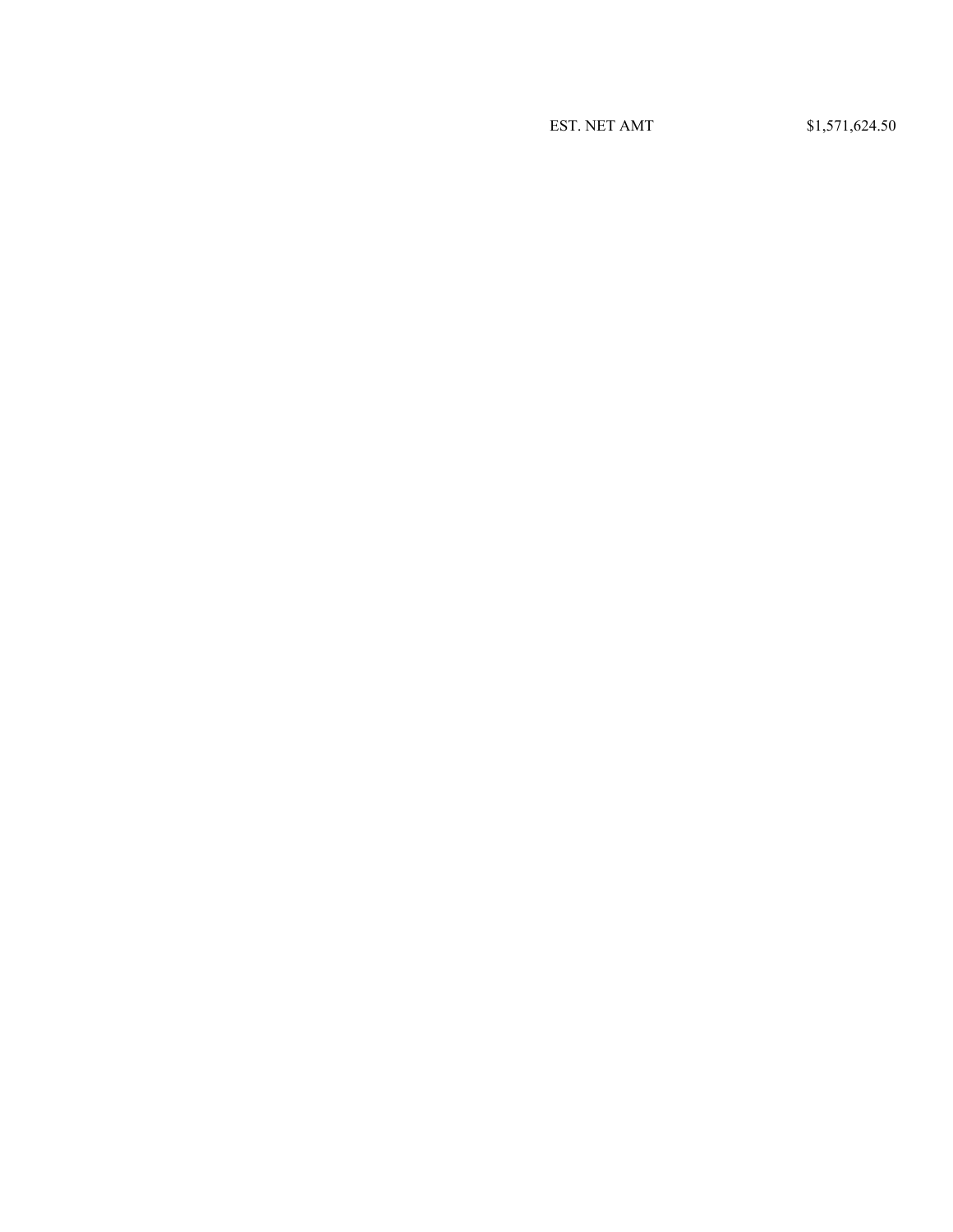|      | <b>ITEM NO SUPPLIES/SERVICES</b> | <b>EST</b>      | 'INIT | <b>UNIT PRICE</b> | EST. AMOUNT  |
|------|----------------------------------|-----------------|-------|-------------------|--------------|
|      |                                  | <b>OUANTITY</b> |       |                   |              |
| 3006 |                                  | 839.634.95      | Each  | \$1.00            | \$839,634.95 |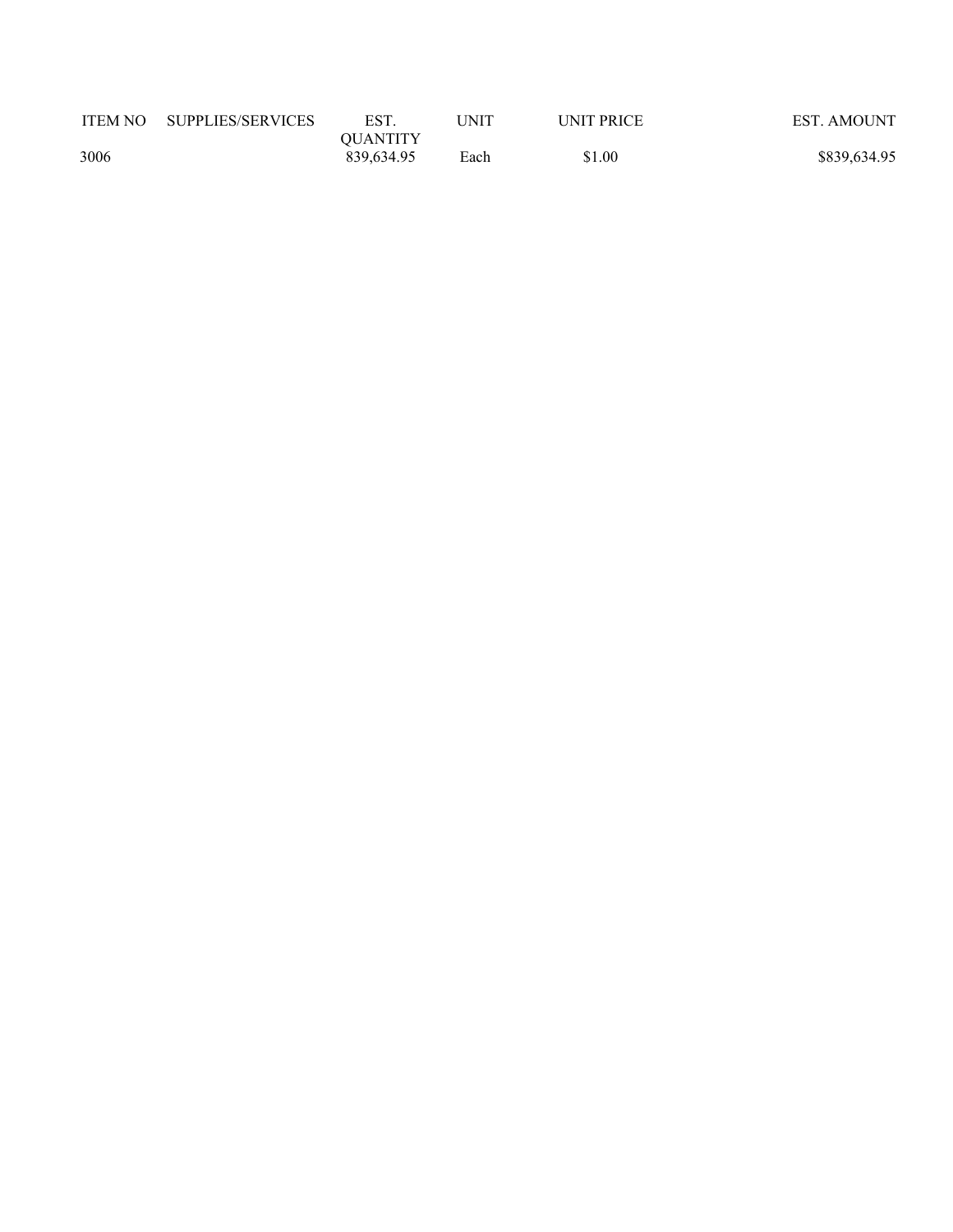OPTION MOS Cluster F - Paper Bags FP-EPA See Ordering Guide for items in this cluster March 1, 2025 through February 28, 2026

Cluster F (Store Locations)

Barstow MCLB, CA Beale AFB, CA Bridgeport MCMWTC, CA Camp Pendleton MCB, CA China Lake NAWS, CA Davis-Monthan AFB, AZ Dugway PG, UT Edwards AFB, CA EL Centro NAF, CA Fallon NAS, NV Fort Huachuca, AZ Fort Hunter-Liggett, CA Fort Irwin, CA Hill AFB, UT Imperial Beach NOLF, CA Lemoore NAS, CA Los Angeles AFB, CA Luke AFB, AZ March ARB, CA McClellan, CA Miramar MCAS, CA Moffett Field, CA Nellis AFB, NV North Island NAS, CA Ord Community, CA Port Hueneme NBVC, CA San Diego NB, CA San Onofre, CA Travis AFB, CA Twentynine Palms, CA Vandenberg AFB, CA Yuma MCAS, AZ

FOB: Destination MODEL: MOSPB 8135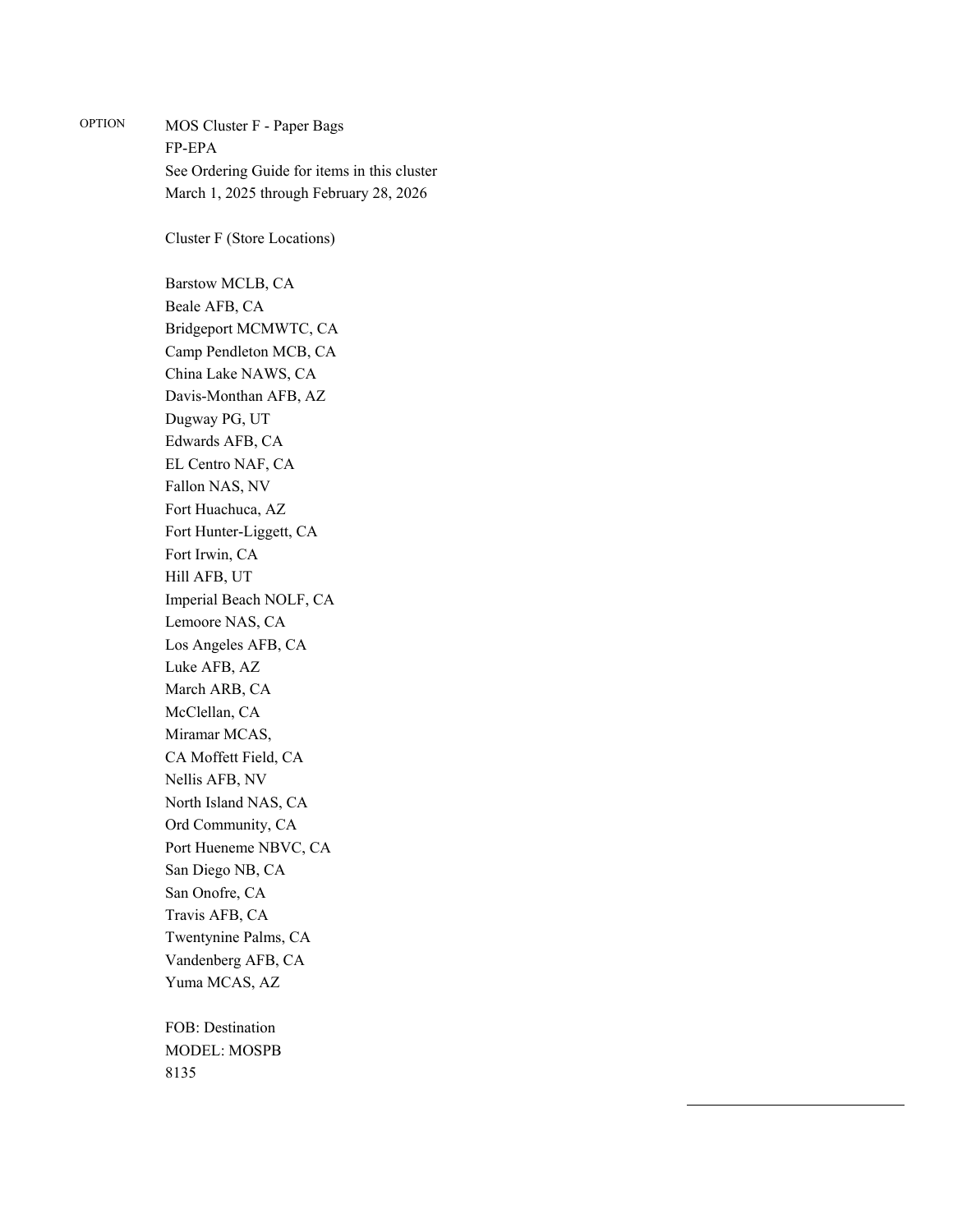| <b>ITEM NO</b> | SUPPLIES/SERVICES                            | EST.            | <b>UNIT</b> | <b>UNIT PRICE</b> | EST. AMOUNT  |
|----------------|----------------------------------------------|-----------------|-------------|-------------------|--------------|
|                |                                              | <b>QUANTITY</b> |             |                   |              |
| 3007           |                                              | 254,098.77      | Each        | \$1.00            | \$254,098.77 |
| <b>OPTION</b>  | MOS Cluster G - Supplies                     |                 |             |                   |              |
|                | FP-EPA                                       |                 |             |                   |              |
|                | See Ordering Guide for items in this cluster |                 |             |                   |              |
|                | March 1, 2025 through February 28, 2026      |                 |             |                   |              |
|                | Cluster G (Store Locations)                  |                 |             |                   |              |
|                | Anchorage Area, AK                           |                 |             |                   |              |
|                | Eielson AFB, AK                              |                 |             |                   |              |
|                | Fort Greely, AK                              |                 |             |                   |              |
|                | Fort Wainwright, AK                          |                 |             |                   |              |
|                | Kodiak CGBSU, AK                             |                 |             |                   |              |
|                | FOB: Destination                             |                 |             |                   |              |
|                | <b>MODEL: MOSPB</b>                          |                 |             |                   |              |
|                |                                              |                 |             |                   |              |

EST. NET AMT \$254,098.77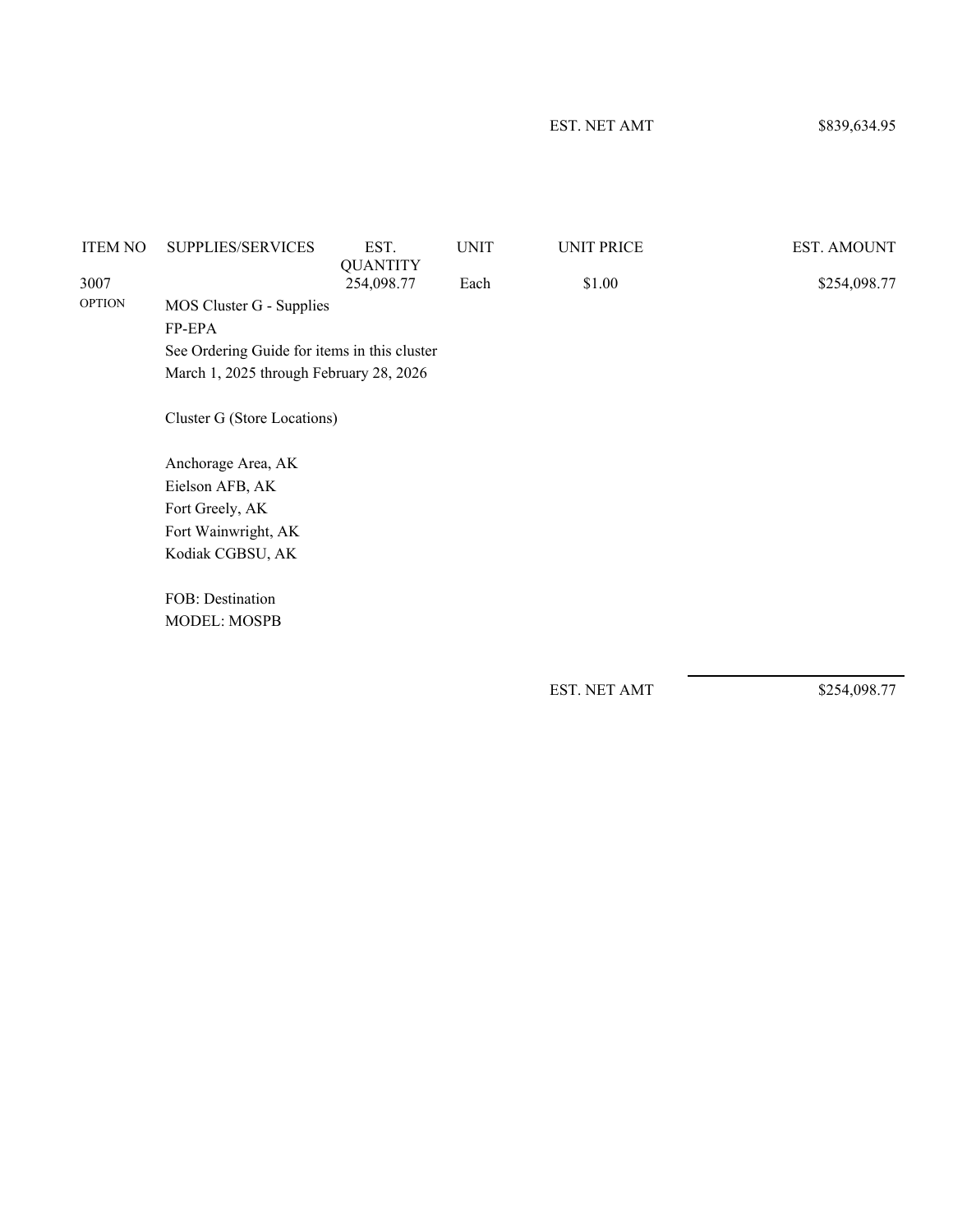| <b>ITEM NO</b> | SUPPLIES/SERVICES                            | EST.            | <b>UNIT</b> | UNIT PRICE | EST. AMOUNT |
|----------------|----------------------------------------------|-----------------|-------------|------------|-------------|
|                |                                              | <b>QUANTITY</b> |             |            |             |
| 3008           |                                              | 96,076.80       | Each        | \$1.00     | \$96,076.80 |
| <b>OPTION</b>  | MOS Cluster G - Paper Bags                   |                 |             |            |             |
|                | FP-EPA                                       |                 |             |            |             |
|                | See Ordering Guide for items in this cluster |                 |             |            |             |
|                | March 1, 2025 through February 28, 2026      |                 |             |            |             |
|                | Cluster G (Store Locations)                  |                 |             |            |             |
|                | Anchorage Area, AK                           |                 |             |            |             |
|                | Eielson AFB, AK                              |                 |             |            |             |
|                | Fort Greely, AK                              |                 |             |            |             |
|                | Fort Wainwright, AK                          |                 |             |            |             |
|                | Kodiak CGBSU, AK                             |                 |             |            |             |
|                | FOB: Destination                             |                 |             |            |             |
|                | <b>MODEL: MOSPB</b>                          |                 |             |            |             |
|                | 8135                                         |                 |             |            |             |
|                |                                              |                 |             |            |             |

EST. NET AMT \$96,076.80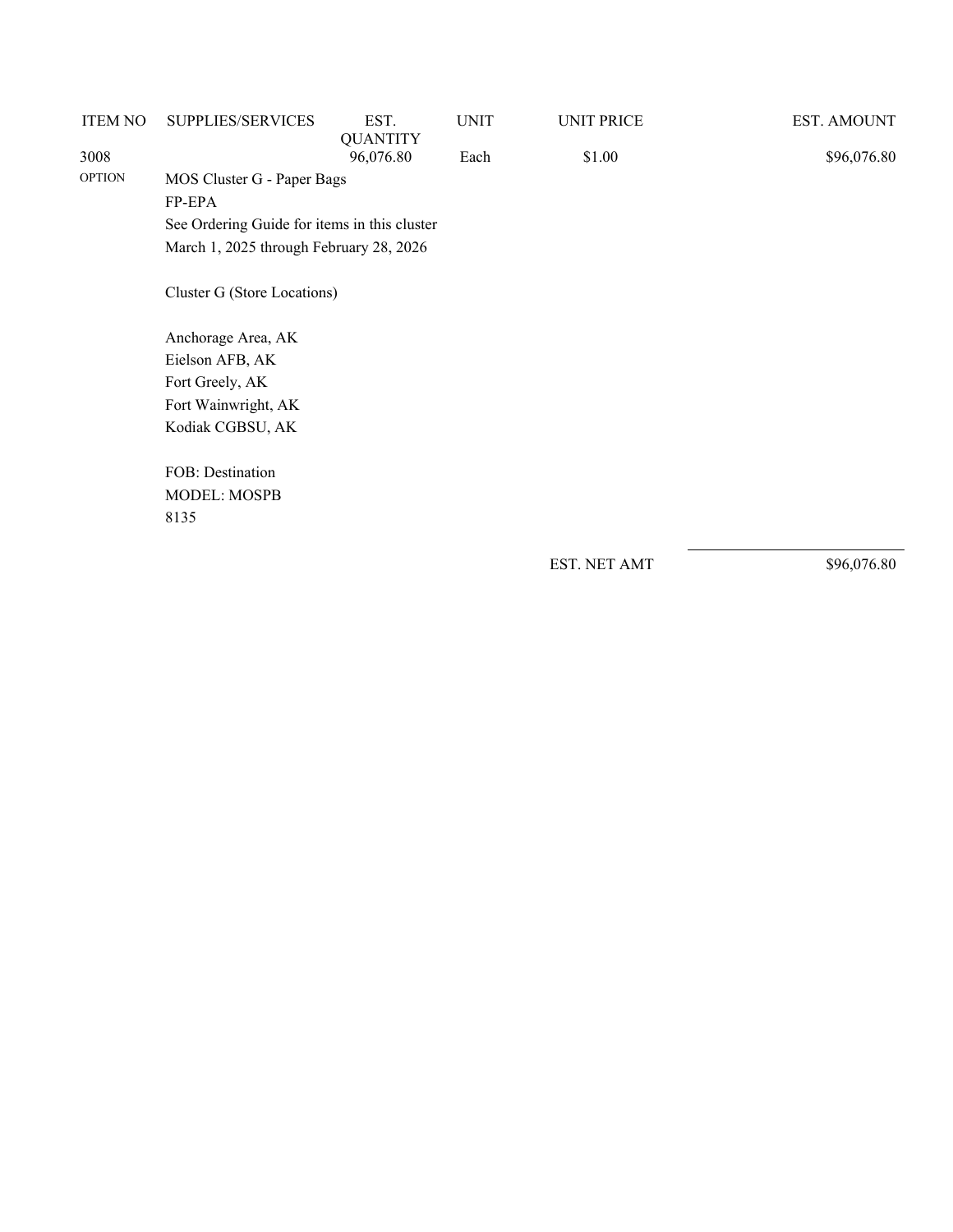| <b>ITEM NO</b> | <b>SUPPLIES/SERVICES</b>                     | EST.            | <b>UNIT</b> | UNIT PRICE | EST. AMOUNT  |  |  |  |  |
|----------------|----------------------------------------------|-----------------|-------------|------------|--------------|--|--|--|--|
|                |                                              | <b>QUANTITY</b> |             |            |              |  |  |  |  |
| 3009           |                                              | 546,934.73      | Each        | \$1.00     | \$546,934.73 |  |  |  |  |
| <b>OPTION</b>  | MOS Cluster H - Supplies                     |                 |             |            |              |  |  |  |  |
|                | FP-EPA                                       |                 |             |            |              |  |  |  |  |
|                | See Ordering Guide for items in this cluster |                 |             |            |              |  |  |  |  |
|                | March 1, 2025 through February 28, 2026      |                 |             |            |              |  |  |  |  |
|                | Cluster H (Store Locations)                  |                 |             |            |              |  |  |  |  |
|                | Hickam AFB, HI                               |                 |             |            |              |  |  |  |  |
|                | Kaneohe Bay MCBH, HI                         |                 |             |            |              |  |  |  |  |
|                | Pearl Harbor NS, HI                          |                 |             |            |              |  |  |  |  |
|                | Schofield Barracks, HI                       |                 |             |            |              |  |  |  |  |
|                | FOB: Destination                             |                 |             |            |              |  |  |  |  |
|                | <b>MODEL: MOSPB</b>                          |                 |             |            |              |  |  |  |  |

EST. NET AMT \$546,934.73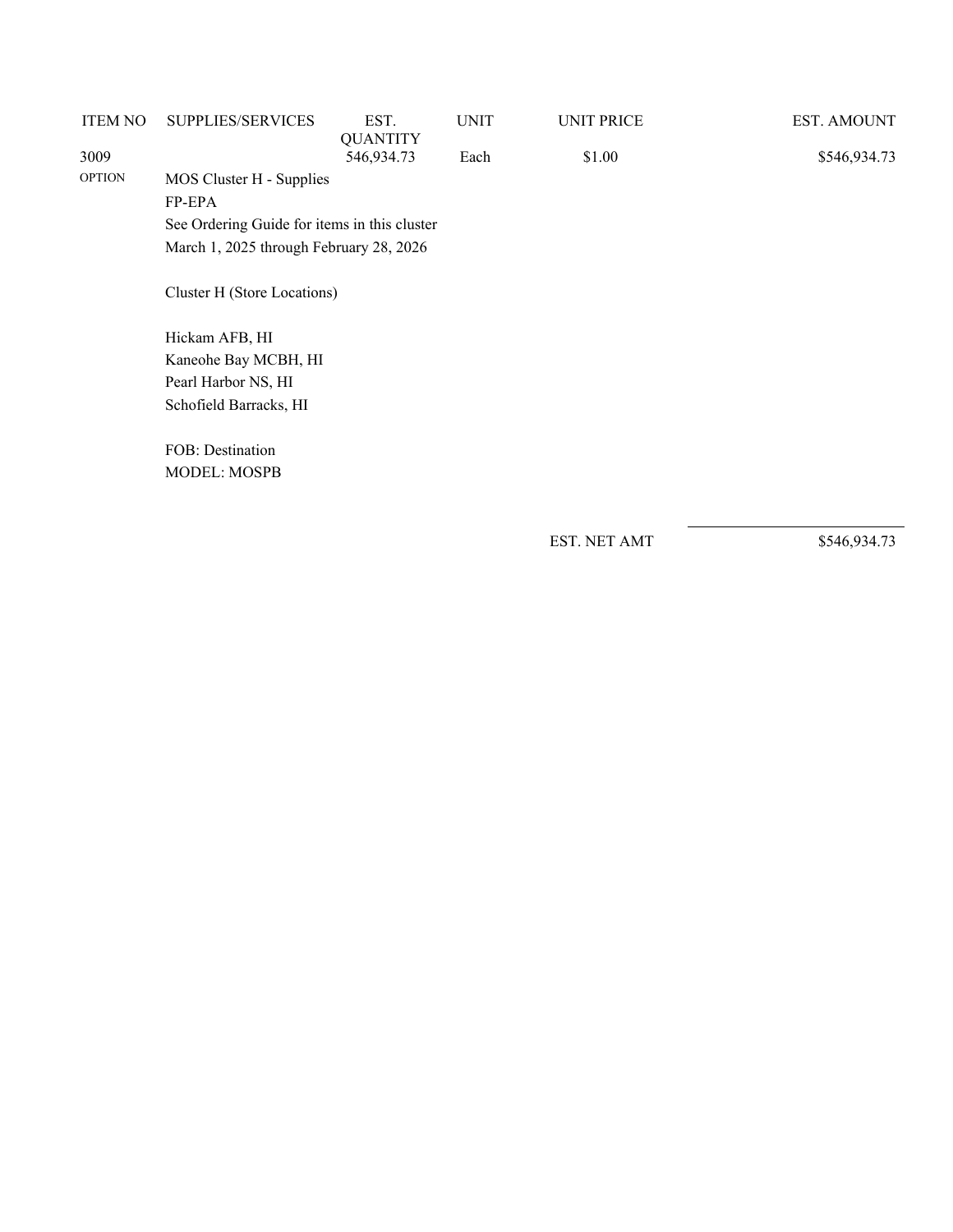| <b>ITEM NO</b> | SUPPLIES/SERVICES                            | EST.            | <b>UNIT</b> | <b>UNIT PRICE</b> | EST. AMOUNT |  |  |  |  |
|----------------|----------------------------------------------|-----------------|-------------|-------------------|-------------|--|--|--|--|
|                |                                              | <b>QUANTITY</b> |             |                   |             |  |  |  |  |
| 3010           |                                              | 38,975.75       | Each        | \$1.00            | \$38,975.75 |  |  |  |  |
| <b>OPTION</b>  | MOS Cluster H - Paper Bags                   |                 |             |                   |             |  |  |  |  |
|                | FP-EPA                                       |                 |             |                   |             |  |  |  |  |
|                | See Ordering Guide for items in this cluster |                 |             |                   |             |  |  |  |  |
|                | March 1, 2025 through February 28, 2026      |                 |             |                   |             |  |  |  |  |
|                | Cluster H (Store Locations)                  |                 |             |                   |             |  |  |  |  |
|                | Hickam AFB, HI                               |                 |             |                   |             |  |  |  |  |
|                | Kaneohe Bay MCBH, HI                         |                 |             |                   |             |  |  |  |  |
|                | Pearl Harbor NS, HI                          |                 |             |                   |             |  |  |  |  |
|                | Schofield Barracks, HI                       |                 |             |                   |             |  |  |  |  |
|                | FOB: Destination                             |                 |             |                   |             |  |  |  |  |
|                | <b>MODEL: MOSPB</b>                          |                 |             |                   |             |  |  |  |  |
|                | 8135                                         |                 |             |                   |             |  |  |  |  |
|                |                                              |                 |             |                   |             |  |  |  |  |

EST. NET AMT \$38,975.75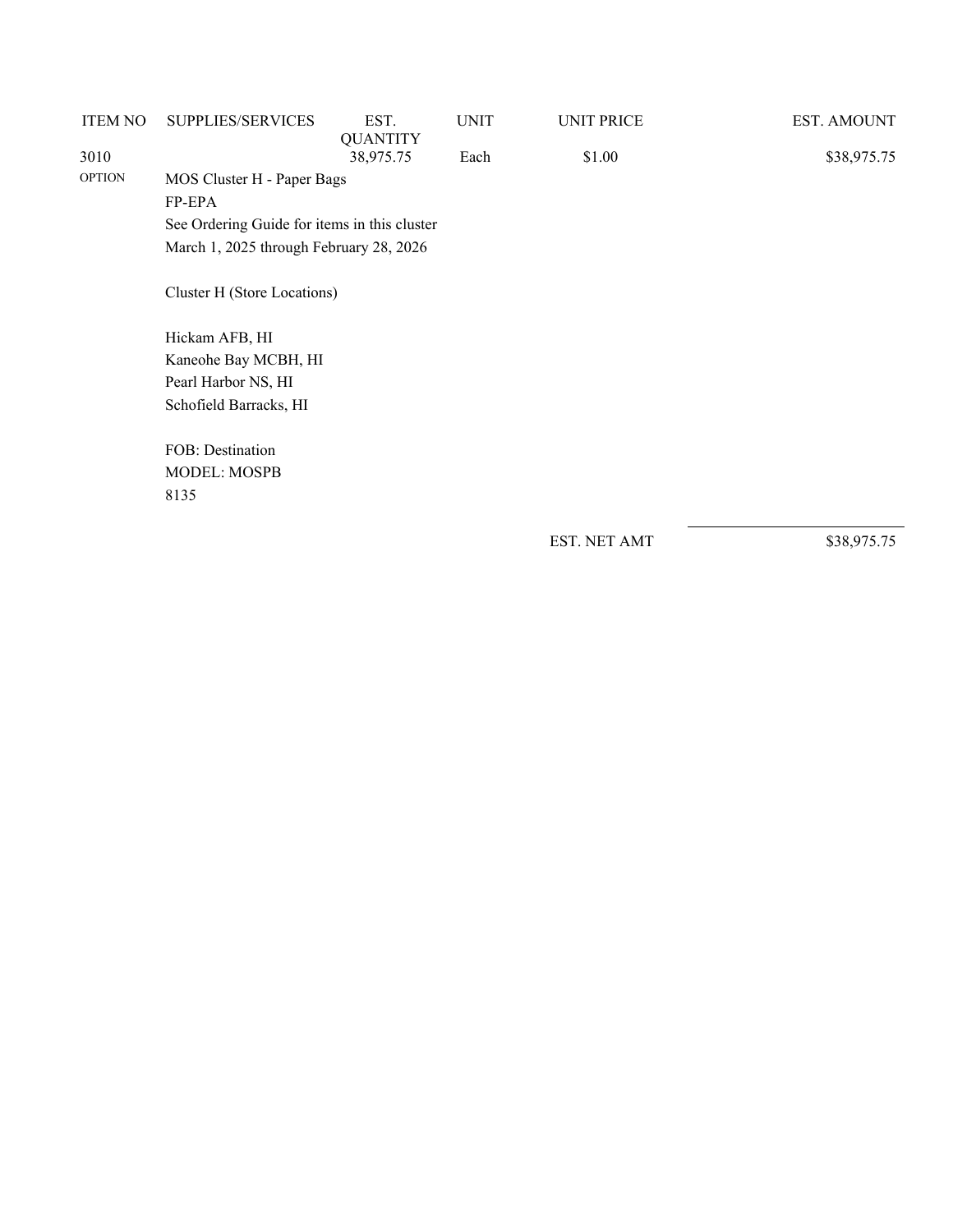| <b>ITEM NO</b> | SUPPLIES/SERVICES                            | EST.<br><b>QUANTITY</b> | <b>UNIT</b> | <b>UNIT PRICE</b> | EST. AMOUNT    |  |  |  |  |
|----------------|----------------------------------------------|-------------------------|-------------|-------------------|----------------|--|--|--|--|
| 4001           |                                              | 1,102,331.39            | Each        | \$1.00            | \$1,102,331.39 |  |  |  |  |
| <b>OPTION</b>  | MOS Cluster C - Supplies                     |                         |             |                   |                |  |  |  |  |
|                | FP-EPA                                       |                         |             |                   |                |  |  |  |  |
|                | See Ordering Guide for items in this cluster |                         |             |                   |                |  |  |  |  |
|                | March 1, 2026 through February 28, 2027      |                         |             |                   |                |  |  |  |  |
|                | Cluster C (Store Locations)                  |                         |             |                   |                |  |  |  |  |
|                | Buckley AFB, CO                              |                         |             |                   |                |  |  |  |  |
|                | Ellsworth AFB, SD                            |                         |             |                   |                |  |  |  |  |
|                | F. E. Warren AFB, WY                         |                         |             |                   |                |  |  |  |  |
|                | Fort Carson, CO                              |                         |             |                   |                |  |  |  |  |
|                | Fort Leavenworth, KS                         |                         |             |                   |                |  |  |  |  |
|                | Fort Leonard Wood, MO                        |                         |             |                   |                |  |  |  |  |
|                | Fort McCoy, WI                               |                         |             |                   |                |  |  |  |  |
|                | Fort Riley, KS                               |                         |             |                   |                |  |  |  |  |
|                | Grand Forks AFB, ND                          |                         |             |                   |                |  |  |  |  |
|                | Great Lakes NS, IL                           |                         |             |                   |                |  |  |  |  |
|                | McConnell AFB, KS                            |                         |             |                   |                |  |  |  |  |
|                | Minot AFB, ND                                |                         |             |                   |                |  |  |  |  |
|                | Offutt AFB,                                  |                         |             |                   |                |  |  |  |  |
|                | NE Peterson AFB,                             |                         |             |                   |                |  |  |  |  |
|                | CO Richards-Gebaur, MO                       |                         |             |                   |                |  |  |  |  |
|                | Rock Island Arsenal, IL                      |                         |             |                   |                |  |  |  |  |
|                | Scott AFB, IL                                |                         |             |                   |                |  |  |  |  |
|                | USAF Academy, CO                             |                         |             |                   |                |  |  |  |  |
|                | Whiteman AFB, MO                             |                         |             |                   |                |  |  |  |  |
|                |                                              |                         |             |                   |                |  |  |  |  |

FOB: Destination MODEL: MOSPB

EST. NET AMT \$1,102,331.39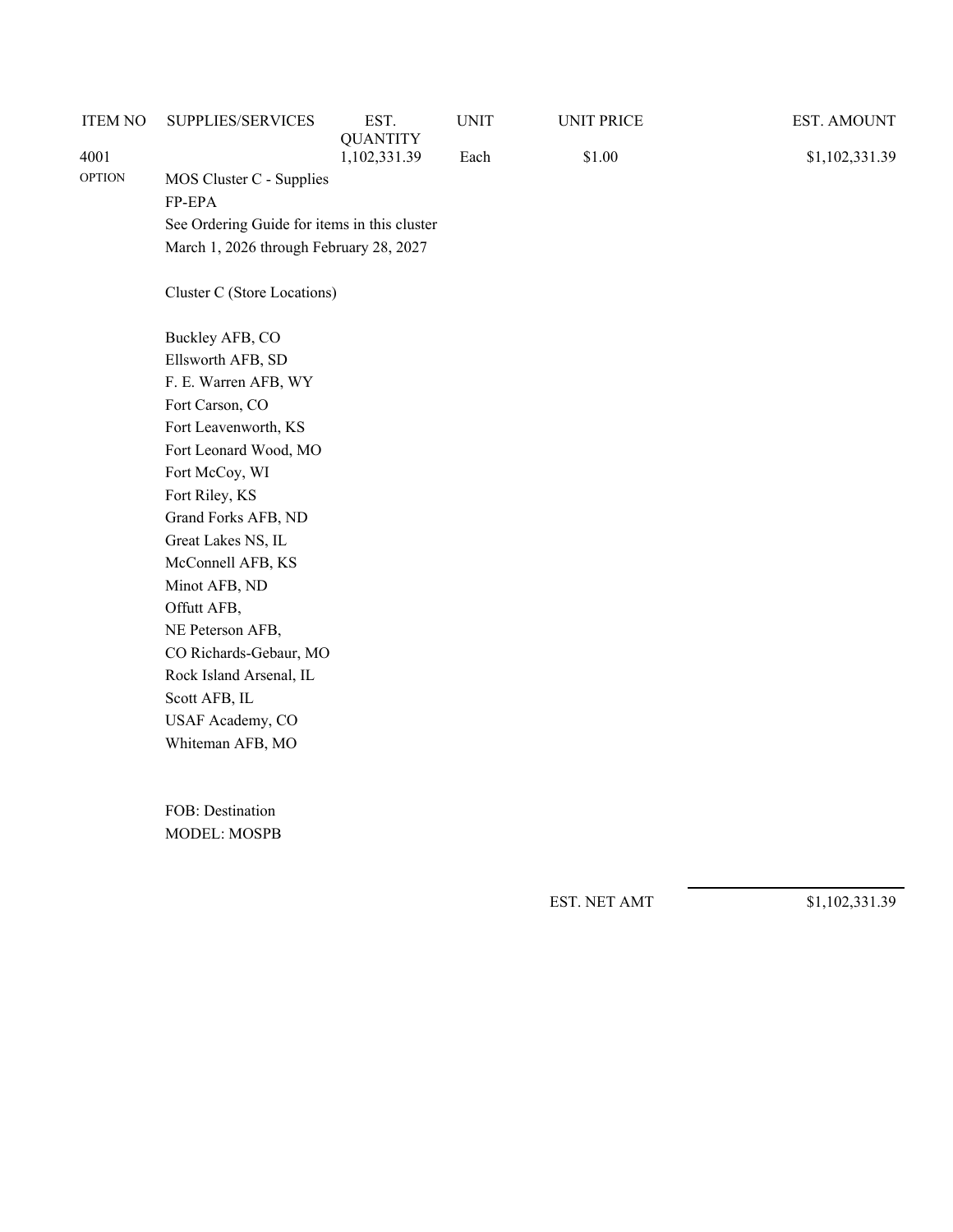| <b>ITEM NO</b> | SUPPLIES/SERVICES                            | EST.<br><b>QUANTITY</b> | <b>UNIT</b> | <b>UNIT PRICE</b> | EST. AMOUNT  |  |  |  |  |  |
|----------------|----------------------------------------------|-------------------------|-------------|-------------------|--------------|--|--|--|--|--|
| 4002           |                                              | 426, 481.24             | Each        | \$1.00            | \$426,481.24 |  |  |  |  |  |
| <b>OPTION</b>  | MOS Cluster C - Paper Bags                   |                         |             |                   |              |  |  |  |  |  |
|                | FP-EPA                                       |                         |             |                   |              |  |  |  |  |  |
|                | See Ordering Guide for items in this cluster |                         |             |                   |              |  |  |  |  |  |
|                | March 1, 2026 through February 28, 2027      |                         |             |                   |              |  |  |  |  |  |
|                | Cluster C (Store Locations)                  |                         |             |                   |              |  |  |  |  |  |
|                | Buckley AFB, CO                              |                         |             |                   |              |  |  |  |  |  |
|                | Ellsworth AFB, SD                            |                         |             |                   |              |  |  |  |  |  |
|                | F. E. Warren AFB, WY                         |                         |             |                   |              |  |  |  |  |  |
|                | Fort Carson, CO                              |                         |             |                   |              |  |  |  |  |  |
|                | Fort Leavenworth, KS                         |                         |             |                   |              |  |  |  |  |  |
|                | Fort Leonard Wood, MO                        |                         |             |                   |              |  |  |  |  |  |
|                | Fort McCoy, WI                               |                         |             |                   |              |  |  |  |  |  |
|                | Fort Riley, KS                               |                         |             |                   |              |  |  |  |  |  |
|                | Grand Forks AFB, ND                          |                         |             |                   |              |  |  |  |  |  |
|                | Great Lakes NS, IL                           |                         |             |                   |              |  |  |  |  |  |
|                | McConnell AFB, KS                            |                         |             |                   |              |  |  |  |  |  |
|                | Minot AFB, ND                                |                         |             |                   |              |  |  |  |  |  |
|                | Offutt AFB,                                  |                         |             |                   |              |  |  |  |  |  |
|                | NE Peterson AFB,                             |                         |             |                   |              |  |  |  |  |  |
|                | CO Richards-Gebaur, MO                       |                         |             |                   |              |  |  |  |  |  |
|                | Rock Island Arsenal, IL                      |                         |             |                   |              |  |  |  |  |  |
|                | Scott AFB, IL                                |                         |             |                   |              |  |  |  |  |  |
|                | USAF Academy, CO                             |                         |             |                   |              |  |  |  |  |  |
|                | Whiteman AFB, MO                             |                         |             |                   |              |  |  |  |  |  |
|                | FOB: Destination                             |                         |             |                   |              |  |  |  |  |  |
|                | <b>MODEL: MOSPB</b>                          |                         |             |                   |              |  |  |  |  |  |
|                | 8135                                         |                         |             |                   |              |  |  |  |  |  |

EST. NET AMT \$426,481.24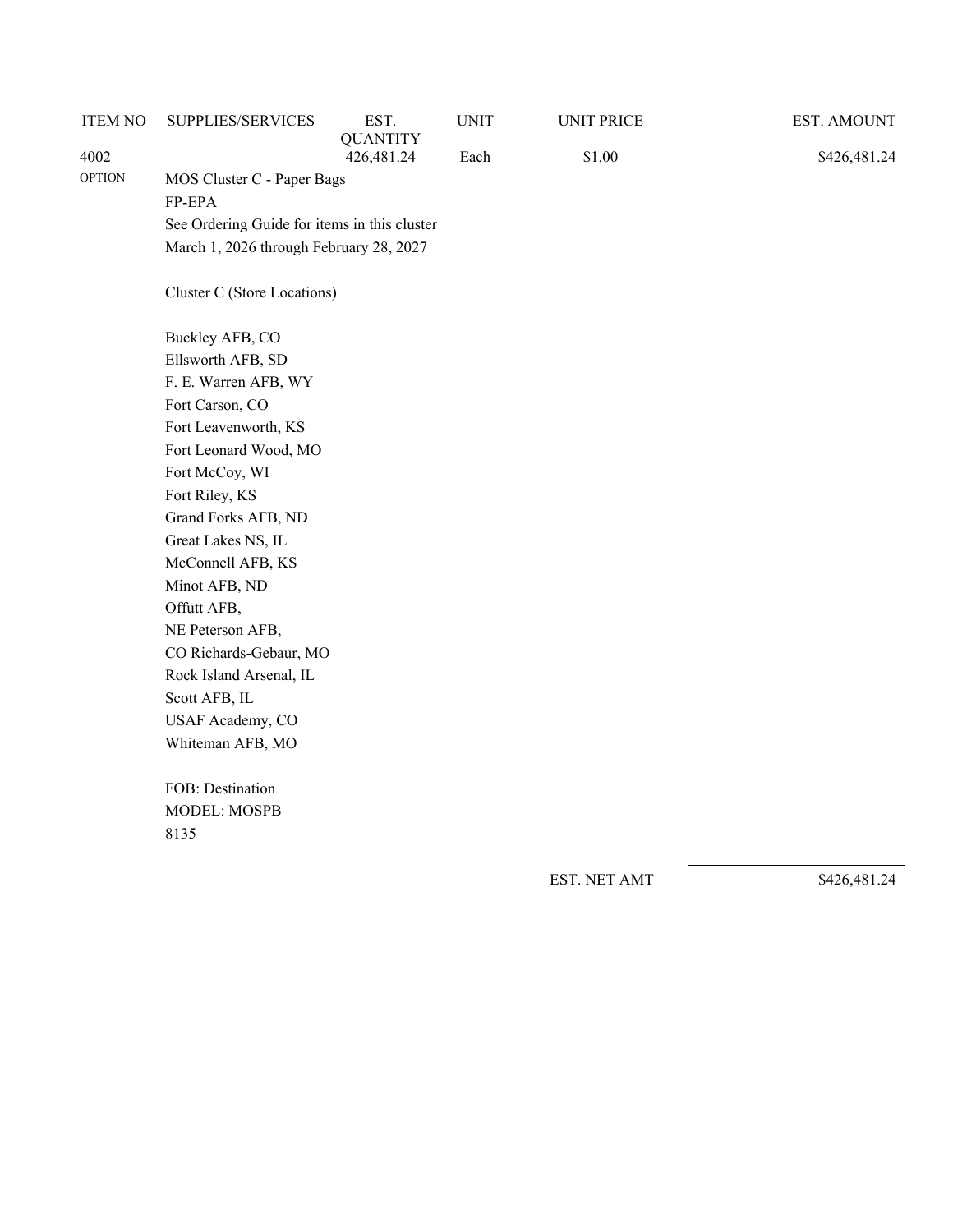| <b>ITEM NO</b>        | SUPPLIES/SERVICES                            | EST.            | <b>UNIT</b> | <b>UNIT PRICE</b> | EST. AMOUNT  |  |  |  |  |
|-----------------------|----------------------------------------------|-----------------|-------------|-------------------|--------------|--|--|--|--|
|                       |                                              | <b>QUANTITY</b> |             |                   |              |  |  |  |  |
| 4003<br><b>OPTION</b> |                                              | 641,688.05      | Each        | \$1.00            | \$641,688.05 |  |  |  |  |
|                       | MOS Cluster E - Supplies                     |                 |             |                   |              |  |  |  |  |
|                       | FP-EPA                                       |                 |             |                   |              |  |  |  |  |
|                       | See Ordering Guide for items in this cluster |                 |             |                   |              |  |  |  |  |
|                       | March 1, 2026 through February 28, 2027      |                 |             |                   |              |  |  |  |  |
|                       |                                              |                 |             |                   |              |  |  |  |  |
|                       | Cluster E (Store Locations)                  |                 |             |                   |              |  |  |  |  |
|                       | Bangor NBK, WA                               |                 |             |                   |              |  |  |  |  |
|                       | Bremerton NBK, WA                            |                 |             |                   |              |  |  |  |  |
|                       | Fairchild AFB, WA                            |                 |             |                   |              |  |  |  |  |
|                       | Fort Lewis, WA                               |                 |             |                   |              |  |  |  |  |
|                       | Malmstrom AFB, MT                            |                 |             |                   |              |  |  |  |  |
|                       | McChord AFB, WA                              |                 |             |                   |              |  |  |  |  |
|                       | Mountain Home AFB, ID                        |                 |             |                   |              |  |  |  |  |
|                       | Smokey Point, WA                             |                 |             |                   |              |  |  |  |  |
|                       | Whidbey Island NAS, WA                       |                 |             |                   |              |  |  |  |  |
|                       | FOB: Destination                             |                 |             |                   |              |  |  |  |  |
|                       | <b>MODEL: MOSPB</b>                          |                 |             |                   |              |  |  |  |  |

EST. NET AMT \$641,688.05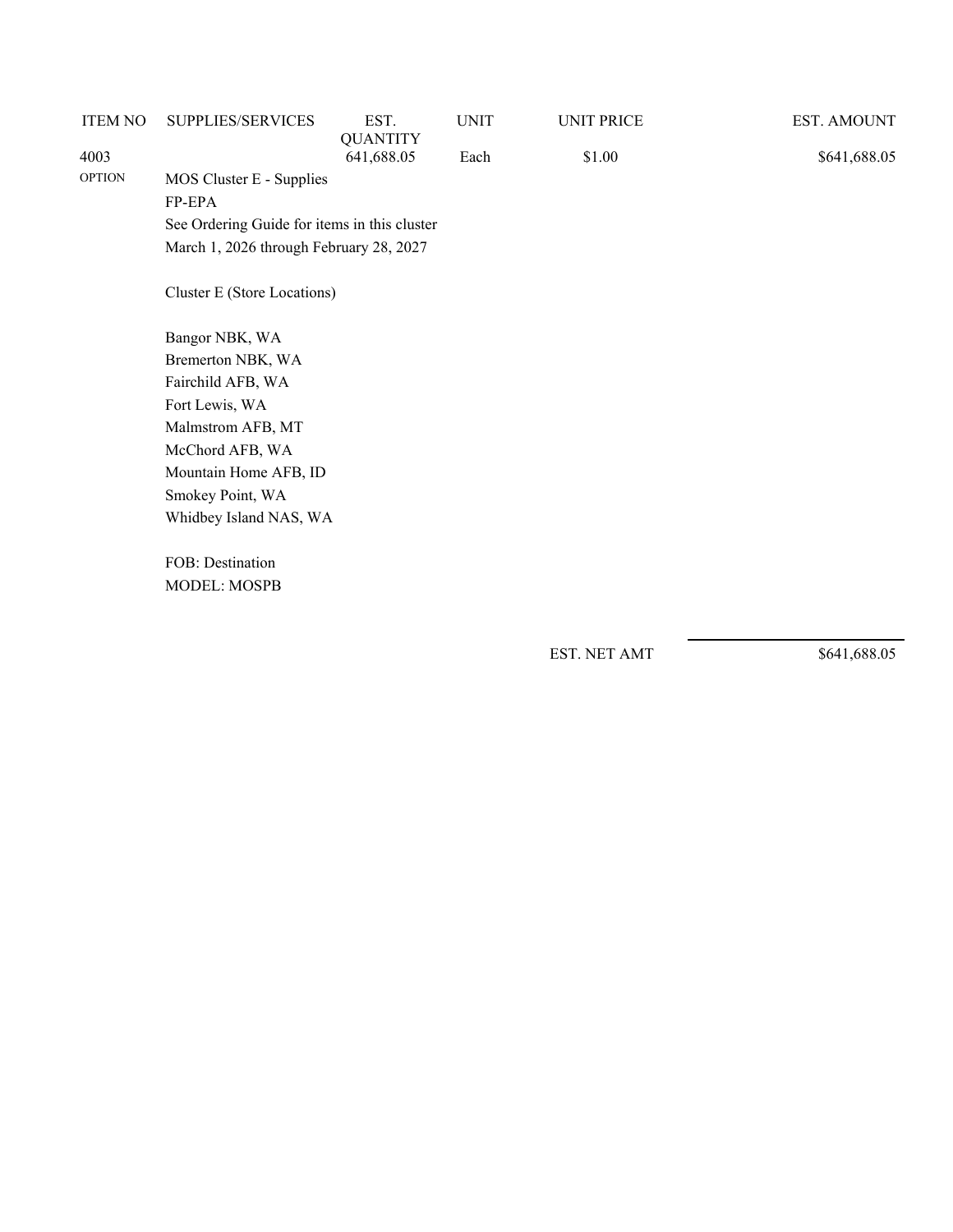| <b>ITEM NO</b> | SUPPLIES/SERVICES                            | EST.<br><b>QUANTITY</b> | <b>UNIT</b> | <b>UNIT PRICE</b> | EST. AMOUNT  |  |  |  |  |
|----------------|----------------------------------------------|-------------------------|-------------|-------------------|--------------|--|--|--|--|
| 4004           |                                              | 296,340.02              | Each        | \$1.00            | \$296,340.02 |  |  |  |  |
| <b>OPTION</b>  | MOS Cluster E - Paper Bags                   |                         |             |                   |              |  |  |  |  |
|                | FP-EPA                                       |                         |             |                   |              |  |  |  |  |
|                | See Ordering Guide for items in this cluster |                         |             |                   |              |  |  |  |  |
|                | March 1, 2026 through February 28, 2027      |                         |             |                   |              |  |  |  |  |
|                | Cluster E (Store Locations)                  |                         |             |                   |              |  |  |  |  |
|                | Bangor NBK, WA                               |                         |             |                   |              |  |  |  |  |
|                | Bremerton NBK, WA                            |                         |             |                   |              |  |  |  |  |
|                | Fairchild AFB, WA                            |                         |             |                   |              |  |  |  |  |
|                | Fort Lewis, WA                               |                         |             |                   |              |  |  |  |  |
|                | Malmstrom AFB, MT                            |                         |             |                   |              |  |  |  |  |
|                | McChord AFB, WA                              |                         |             |                   |              |  |  |  |  |
|                | Mountain Home AFB, ID                        |                         |             |                   |              |  |  |  |  |
|                | Smokey Point, WA                             |                         |             |                   |              |  |  |  |  |
|                | Whidbey Island NAS, WA                       |                         |             |                   |              |  |  |  |  |
|                | FOB: Destination                             |                         |             |                   |              |  |  |  |  |
|                | <b>MODEL: MOSPB</b>                          |                         |             |                   |              |  |  |  |  |
|                | 8135                                         |                         |             |                   |              |  |  |  |  |
|                |                                              |                         |             |                   |              |  |  |  |  |

EST. NET AMT \$296,340.02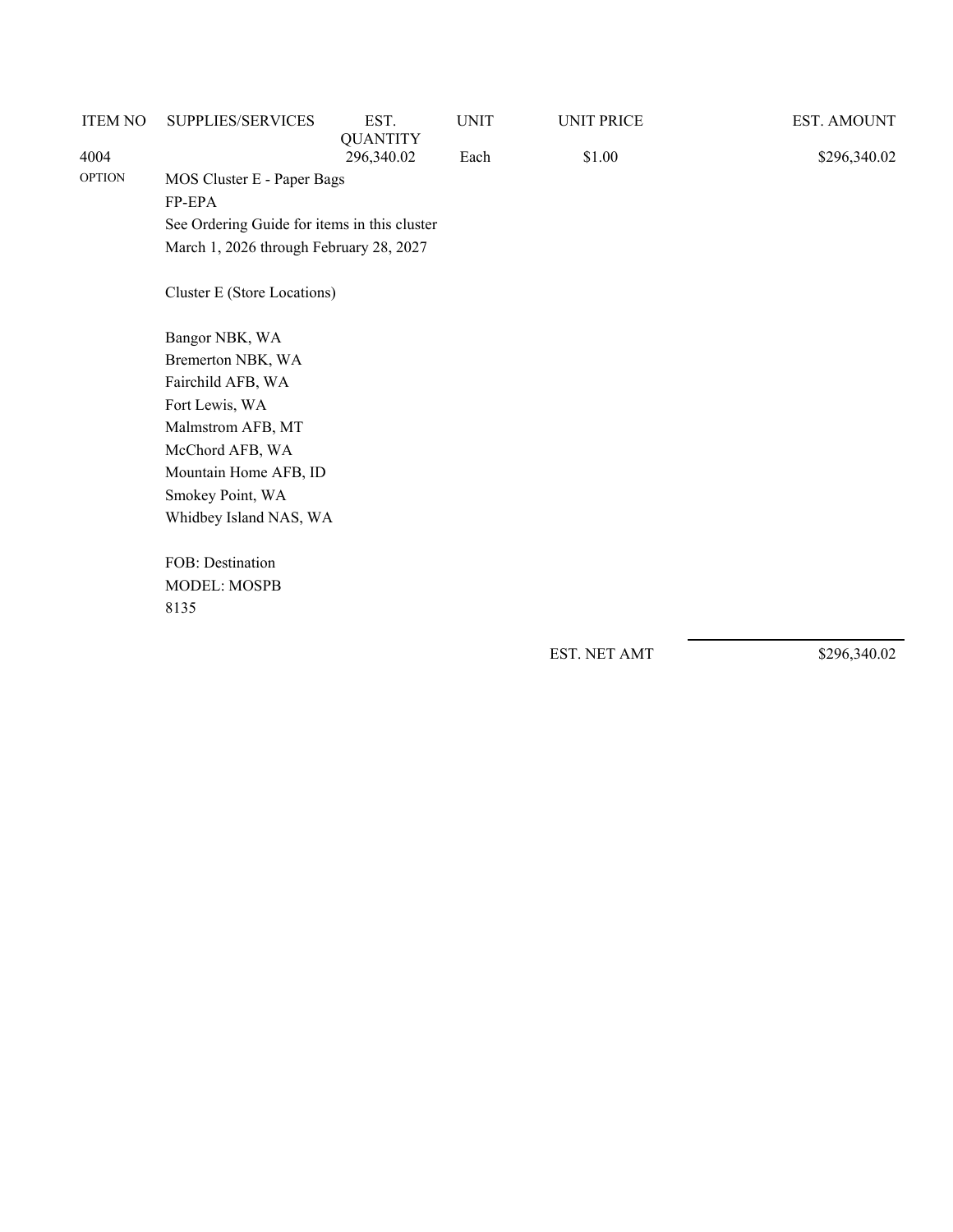|      | <b>ITEM NO SUPPLIES/SERVICES</b> | <b>EST</b>      | <b>JNIT</b> | <b>UNIT PRICE</b> | EST. AMOUNT    |
|------|----------------------------------|-----------------|-------------|-------------------|----------------|
|      |                                  | <b>OUANTITY</b> |             |                   |                |
| 4005 |                                  | 1,578,572.12    | Each        | \$1.00            | \$1,578,572.12 |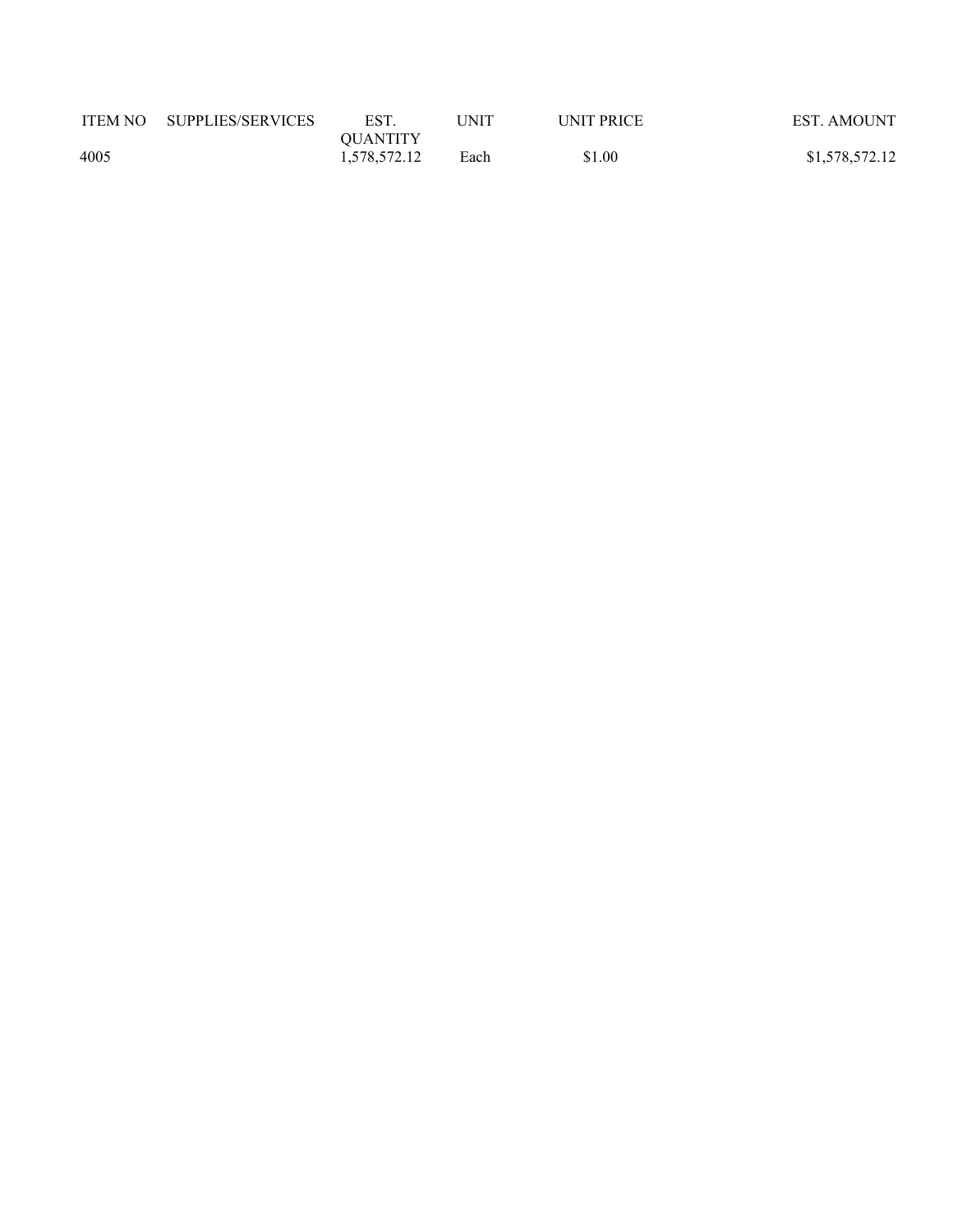OPTION MOS Cluster F - Supplies FP-EPA See Ordering Guide for items in this cluster March 1, 2026 through February 28, 2027

Cluster F (Store Locations)

Barstow MCLB, CA Beale AFB, CA Bridgeport MCMWTC, CA Camp Pendleton MCB, CA China Lake NAWS, CA Davis-Monthan AFB, AZ Dugway PG, UT Edwards AFB, CA EL Centro NAF, CA Fallon NAS, NV Fort Huachuca, AZ Fort Hunter-Liggett, CA Fort Irwin, CA Hill AFB, UT Imperial Beach NOLF, CA Lemoore NAS, CA Los Angeles AFB, CA Luke AFB, AZ March ARB, CA McClellan, CA Miramar MCAS, CA Moffett Field, CA Nellis AFB, NV North Island NAS, CA Ord Community, CA Port Hueneme NBVC, CA San Diego NB, CA San Onofre, CA Travis AFB, CA Twentynine Palms, CA Vandenberg AFB, CA Yuma MCAS, AZ

FOB: Destination MODEL: MOSPB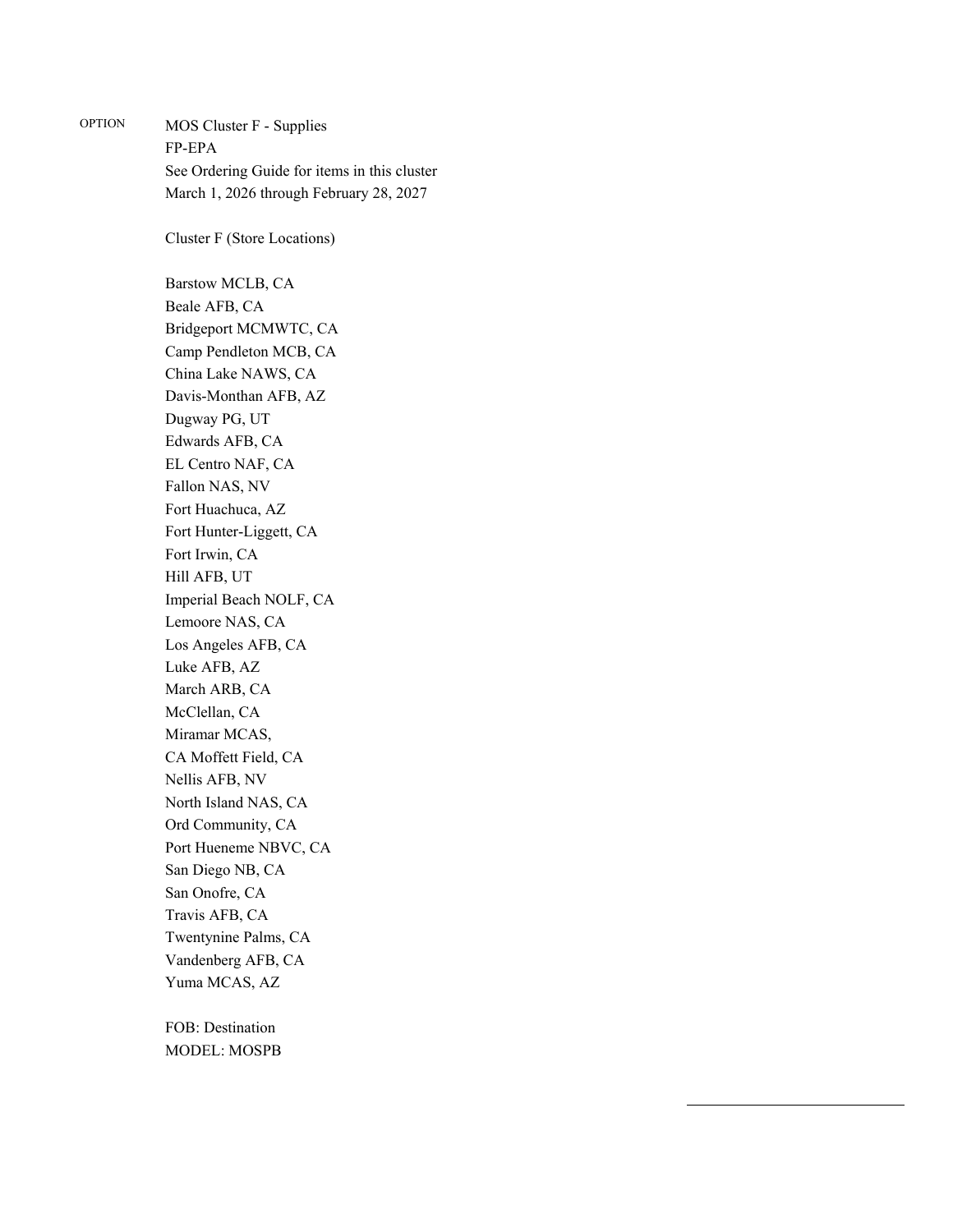EST. NET AMT \$1,578,572.12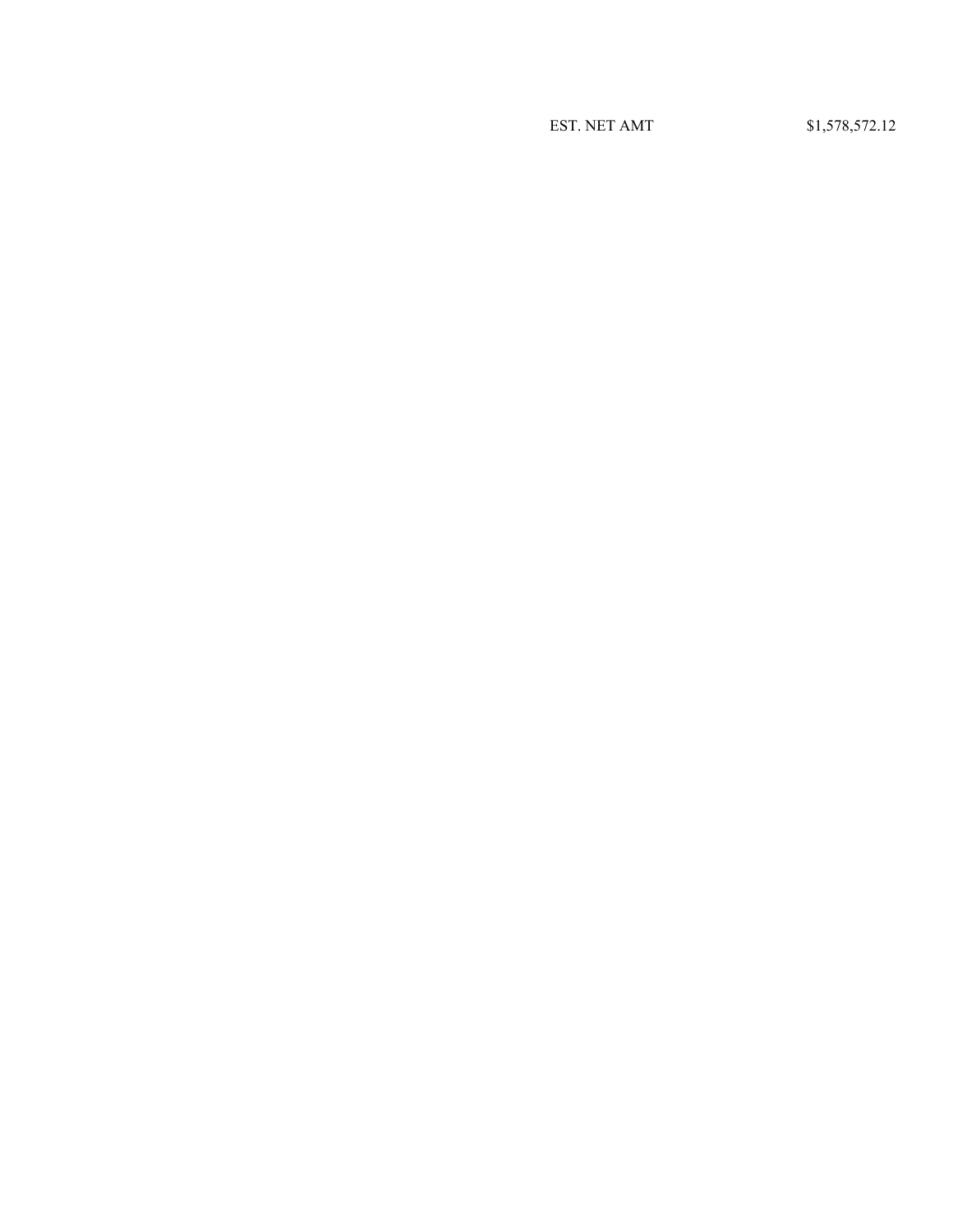|      | <b>ITEM NO SUPPLIES/SERVICES</b> | <b>EST</b>      | 'INIT | <b>UNIT PRICE</b> | EST. AMOUNT  |
|------|----------------------------------|-----------------|-------|-------------------|--------------|
|      |                                  | <b>OUANTITY</b> |       |                   |              |
| 4006 |                                  | 839.634.95      | Each  | \$1.00            | \$839,634.95 |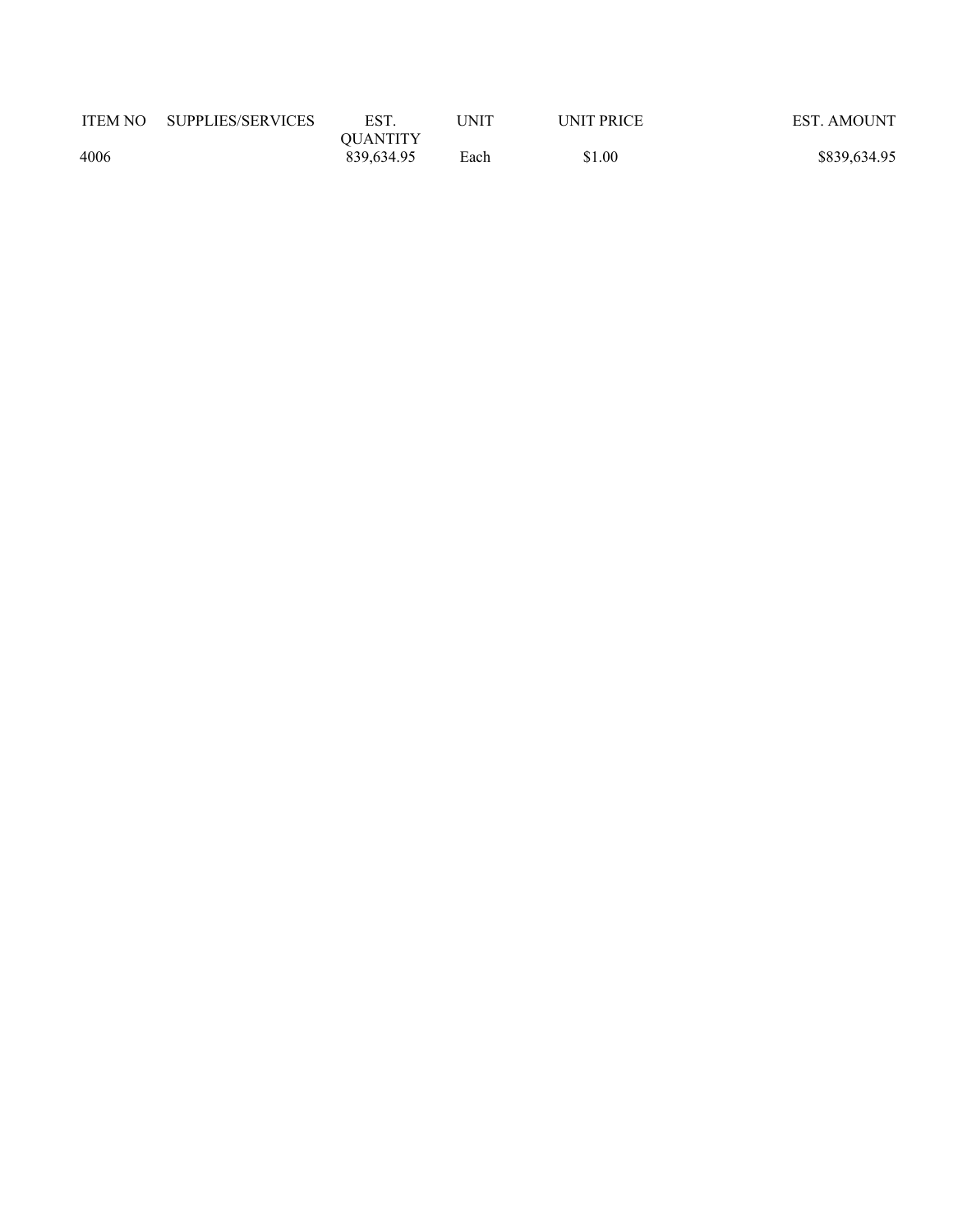OPTION MOS Cluster F - Paper Bags FP-EPA See Ordering Guide for items in this cluster March 1, 2026 through February 28, 2027

Cluster F (Store Locations)

Barstow MCLB, CA Beale AFB, CA Bridgeport MCMWTC, CA Camp Pendleton MCB, CA China Lake NAWS, CA Davis-Monthan AFB, AZ Dugway PG, UT Edwards AFB, CA EL Centro NAF, CA Fallon NAS, NV Fort Huachuca, AZ Fort Hunter-Liggett, CA Fort Irwin, CA Hill AFB, UT Imperial Beach NOLF, CA Lemoore NAS, CA Los Angeles AFB, CA Luke AFB, AZ March ARB, CA McClellan, CA Miramar MCAS, CA Moffett Field, CA Nellis AFB, NV North Island NAS, CA Ord Community, CA Port Hueneme NBVC, CA San Diego NB, CA San Onofre, CA Travis AFB, CA Twentynine Palms, CA Vandenberg AFB, CA Yuma MCAS, AZ

FOB: Destination MODEL: MOSPB 8135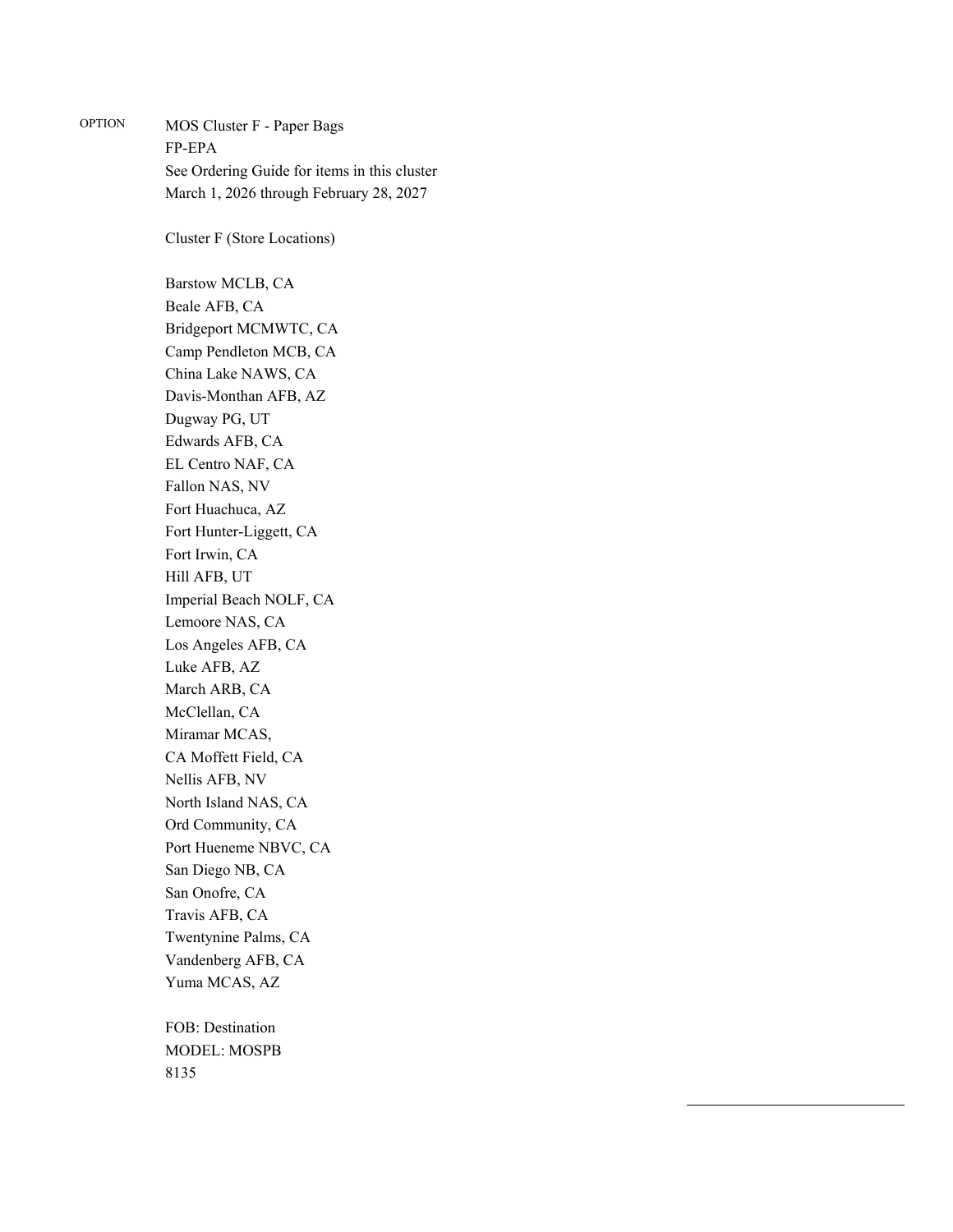| <b>ITEM NO</b> | SUPPLIES/SERVICES                            | EST.            | <b>UNIT</b> | <b>UNIT PRICE</b> | EST. AMOUNT  |  |  |  |
|----------------|----------------------------------------------|-----------------|-------------|-------------------|--------------|--|--|--|
|                |                                              | <b>QUANTITY</b> |             |                   |              |  |  |  |
| 4007           |                                              | 255,402.09      | Each        | \$1.00            | \$255,402.09 |  |  |  |
| <b>OPTION</b>  | MOS Cluster G - Supplies                     |                 |             |                   |              |  |  |  |
|                | FP-EPA                                       |                 |             |                   |              |  |  |  |
|                | See Ordering Guide for items in this cluster |                 |             |                   |              |  |  |  |
|                | March 1, 2026 through February 28, 2027      |                 |             |                   |              |  |  |  |
|                | Cluster G (Store Locations)                  |                 |             |                   |              |  |  |  |
|                | Anchorage Area, AK                           |                 |             |                   |              |  |  |  |
|                | Eielson AFB, AK                              |                 |             |                   |              |  |  |  |
|                | Fort Greely, AK                              |                 |             |                   |              |  |  |  |
|                | Fort Wainwright, AK                          |                 |             |                   |              |  |  |  |
|                | Kodiak CGBSU, AK                             |                 |             |                   |              |  |  |  |
|                | FOB: Destination                             |                 |             |                   |              |  |  |  |
|                | <b>MODEL: MOSPB</b>                          |                 |             |                   |              |  |  |  |
|                |                                              |                 |             |                   |              |  |  |  |

EST. NET AMT \$255,402.09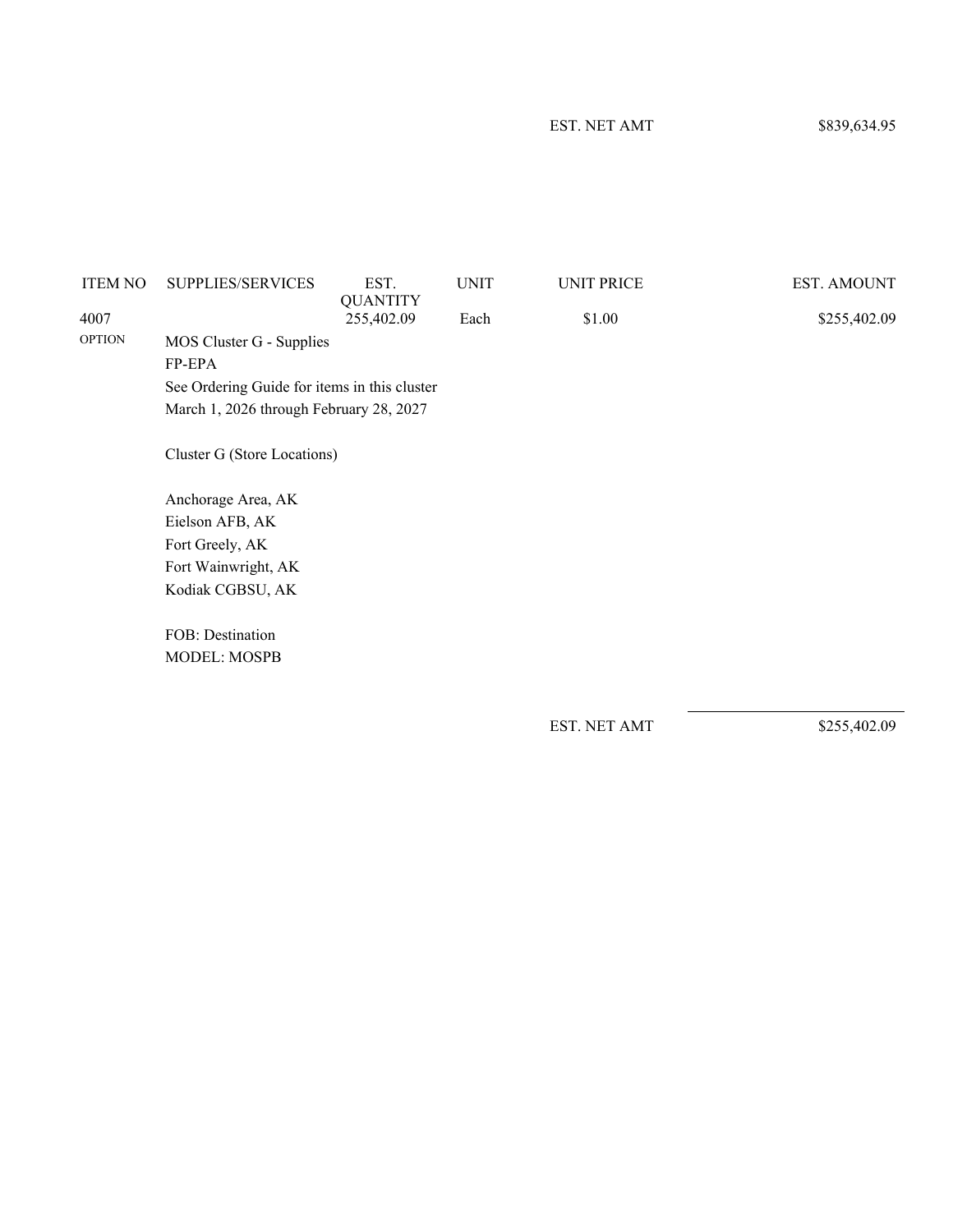| <b>ITEM NO</b> | SUPPLIES/SERVICES                            | EST.            | <b>UNIT</b> | UNIT PRICE | EST. AMOUNT |  |  |  |  |
|----------------|----------------------------------------------|-----------------|-------------|------------|-------------|--|--|--|--|
|                |                                              | <b>QUANTITY</b> |             |            |             |  |  |  |  |
| 4008           |                                              | 96,076.80       | Each        | \$1.00     | \$96,076.80 |  |  |  |  |
| <b>OPTION</b>  | MOS Cluster G - Paper Bags                   |                 |             |            |             |  |  |  |  |
|                | FP-EPA                                       |                 |             |            |             |  |  |  |  |
|                | See Ordering Guide for items in this cluster |                 |             |            |             |  |  |  |  |
|                | March 1, 2026 through February 28, 2027      |                 |             |            |             |  |  |  |  |
|                | Cluster G (Store Locations)                  |                 |             |            |             |  |  |  |  |
|                | Anchorage Area, AK                           |                 |             |            |             |  |  |  |  |
|                | Eielson AFB, AK                              |                 |             |            |             |  |  |  |  |
|                | Fort Greely, AK                              |                 |             |            |             |  |  |  |  |
|                | Fort Wainwright, AK                          |                 |             |            |             |  |  |  |  |
|                | Kodiak CGBSU, AK                             |                 |             |            |             |  |  |  |  |
|                | FOB: Destination                             |                 |             |            |             |  |  |  |  |
|                | <b>MODEL: MOSPB</b>                          |                 |             |            |             |  |  |  |  |
|                | 8135                                         |                 |             |            |             |  |  |  |  |
|                |                                              |                 |             |            |             |  |  |  |  |

EST. NET AMT \$96,076.80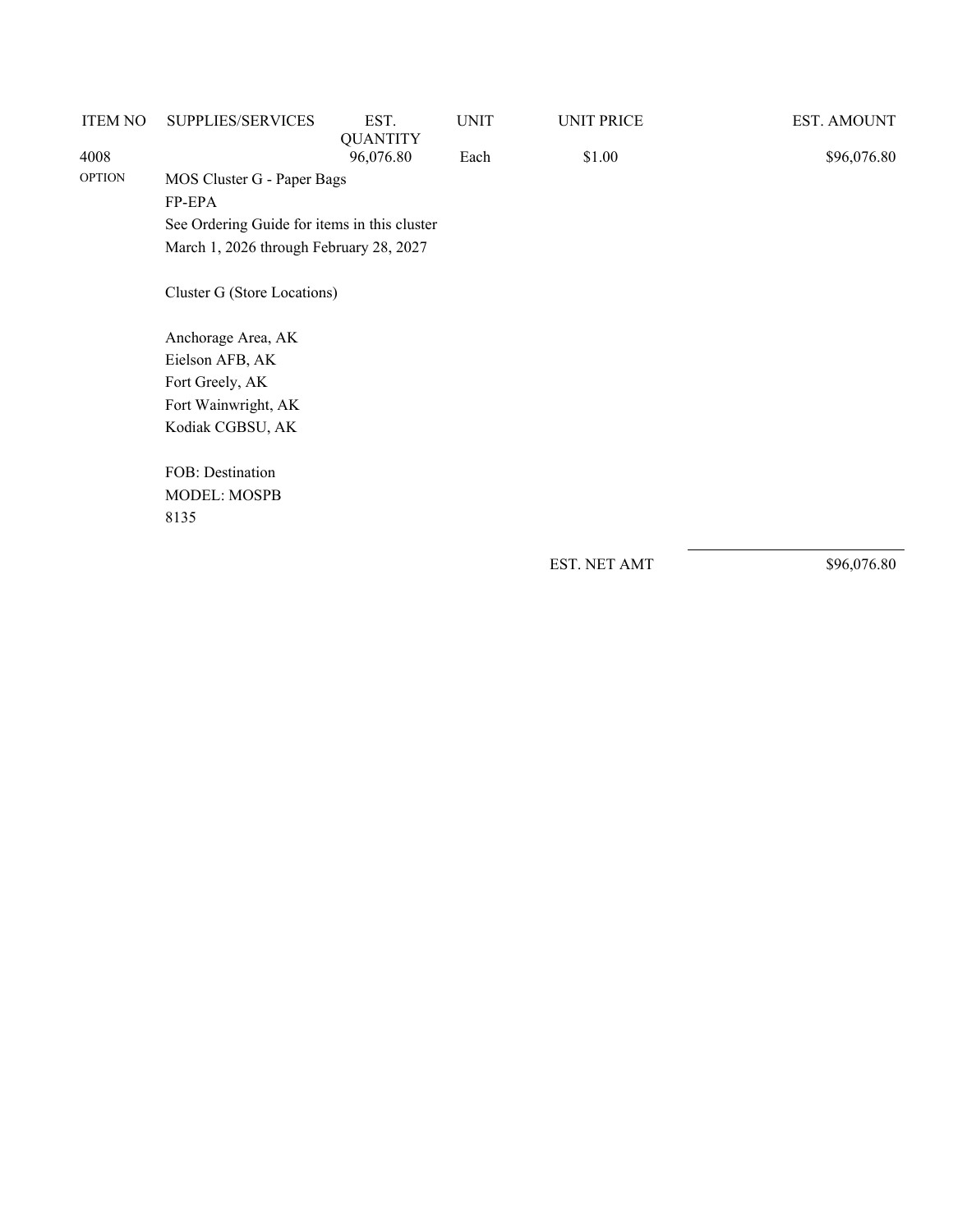| <b>ITEM NO</b> | <b>SUPPLIES/SERVICES</b>                     | EST.            | <b>UNIT</b> | UNIT PRICE | EST. AMOUNT  |  |  |  |  |
|----------------|----------------------------------------------|-----------------|-------------|------------|--------------|--|--|--|--|
|                |                                              | <b>QUANTITY</b> |             |            |              |  |  |  |  |
| 4009           |                                              | 549,419.28      | Each        | \$1.00     | \$549,419.28 |  |  |  |  |
| <b>OPTION</b>  | MOS Cluster H - Supplies                     |                 |             |            |              |  |  |  |  |
|                | FP-EPA                                       |                 |             |            |              |  |  |  |  |
|                | See Ordering Guide for items in this cluster |                 |             |            |              |  |  |  |  |
|                | March 1, 2026 through February 28, 2027      |                 |             |            |              |  |  |  |  |
|                | Cluster H (Store Locations)                  |                 |             |            |              |  |  |  |  |
|                | Hickam AFB, HI                               |                 |             |            |              |  |  |  |  |
|                | Kaneohe Bay MCBH, HI                         |                 |             |            |              |  |  |  |  |
|                | Pearl Harbor NS, HI                          |                 |             |            |              |  |  |  |  |
|                | Schofield Barracks, HI                       |                 |             |            |              |  |  |  |  |
|                | FOB: Destination                             |                 |             |            |              |  |  |  |  |
|                | <b>MODEL: MOSPB</b>                          |                 |             |            |              |  |  |  |  |

EST. NET AMT \$549,419.28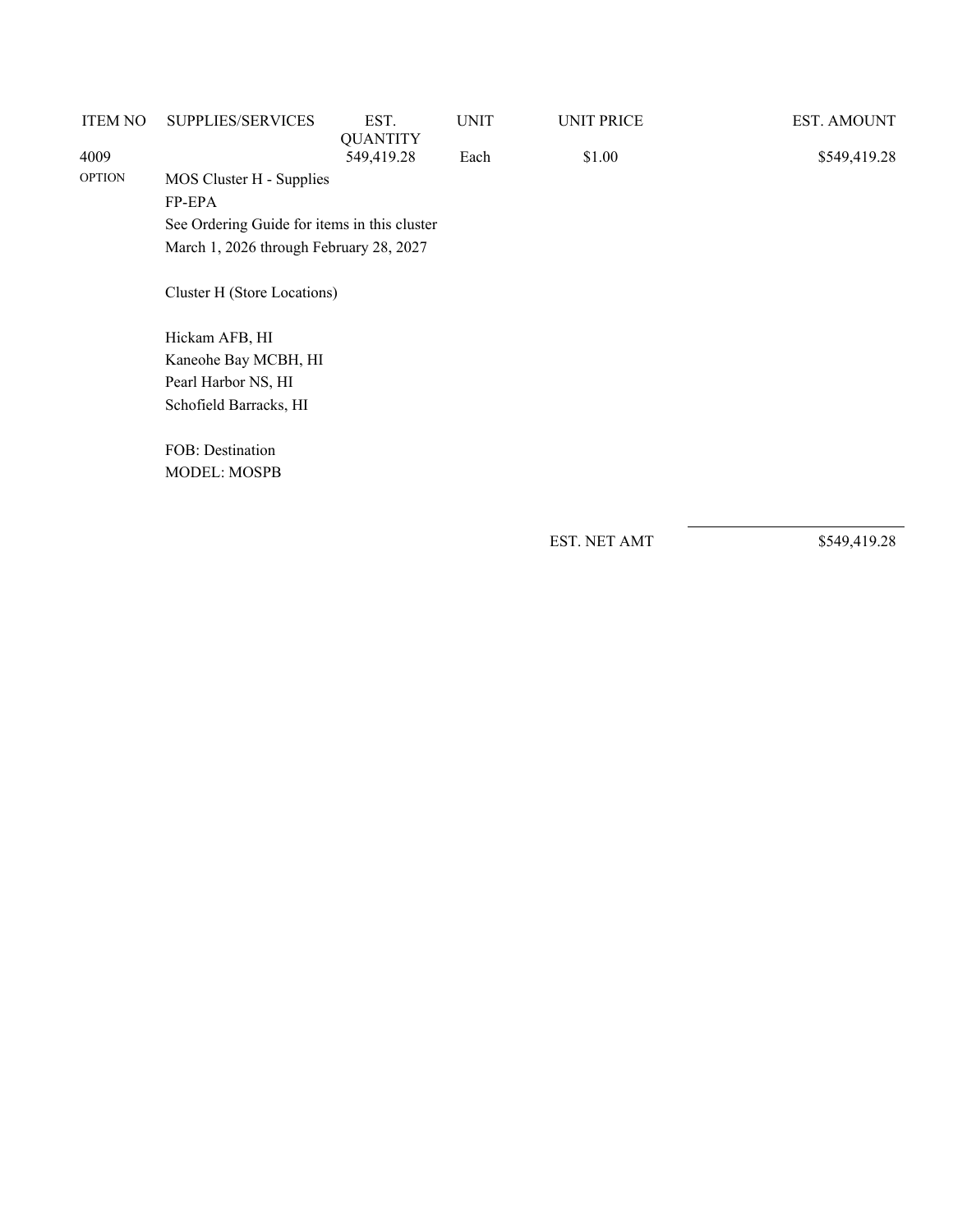| <b>ITEM NO</b> | <b>SUPPLIES/SERVICES</b>                     | EST.                                    | <b>UNIT</b> | UNIT PRICE | EST. AMOUNT |  |  |  |  |  |
|----------------|----------------------------------------------|-----------------------------------------|-------------|------------|-------------|--|--|--|--|--|
|                |                                              | <b>QUANTITY</b>                         |             |            |             |  |  |  |  |  |
| 4010           |                                              | 38,975.75                               | Each        | \$1.00     | \$38,975.75 |  |  |  |  |  |
| <b>OPTION</b>  | MOS Cluster H - Paper Bags                   |                                         |             |            |             |  |  |  |  |  |
|                | FP-EPA                                       |                                         |             |            |             |  |  |  |  |  |
|                | See Ordering Guide for items in this cluster |                                         |             |            |             |  |  |  |  |  |
|                |                                              | March 1, 2026 through February 28, 2027 |             |            |             |  |  |  |  |  |
|                | Cluster H (Store Locations)                  |                                         |             |            |             |  |  |  |  |  |
|                | Hickam AFB, HI                               |                                         |             |            |             |  |  |  |  |  |
|                | Kaneohe Bay MCBH, HI                         |                                         |             |            |             |  |  |  |  |  |
|                | Pearl Harbor NS, HI                          |                                         |             |            |             |  |  |  |  |  |
|                | Schofield Barracks, HI                       |                                         |             |            |             |  |  |  |  |  |
|                | FOB: Destination                             |                                         |             |            |             |  |  |  |  |  |
|                | <b>MODEL: MOSPB</b>                          |                                         |             |            |             |  |  |  |  |  |
|                | 8135                                         |                                         |             |            |             |  |  |  |  |  |
|                |                                              |                                         |             |            |             |  |  |  |  |  |

EST. NET AMT \$38,975.75

# CLAUSES INCORPORATED BY REFERENCE

| 52.203-3       | Gratuities                                                                                                                               | <b>APR 1984</b> |
|----------------|------------------------------------------------------------------------------------------------------------------------------------------|-----------------|
| 52.203-6 Alt I | Restrictions On Subcontractor Sales To The Government<br>(JUN 2020) -- Alternate I                                                       | <b>OCT 1995</b> |
| 52.203-12      | Limitation On Payments To Influence Certain Federal<br>Transactions                                                                      | <b>JUN 2020</b> |
| 52.203-13      | Contractor Code of Business Ethics and Conduct                                                                                           | <b>JUN 2020</b> |
| 52.203-19      | Prohibition on Requiring Certain Internal Confidentiality<br>Agreements or Statements                                                    | <b>JAN 2017</b> |
| 52.204-4       | Printed or Copied Double-Sided on Postconsumer Fiber<br><b>Content Paper</b>                                                             | <b>MAY 2011</b> |
| 52.204-10      | Reporting Executive Compensation and First-Tier<br>Subcontract Awards                                                                    | <b>JUN 2020</b> |
| 52.204-13      | System for Award Management Maintenance                                                                                                  | <b>OCT 2018</b> |
| 52.204-19      | Incorporation by Reference of Representations and<br>Certifications.                                                                     | <b>DEC 2014</b> |
| 52.204-23      | Prohibition on Contracting for Hardware, Software, and<br>Services Developed or Provided by Kaspersky Lab and Other<br>Covered Entities. | <b>JUL 2018</b> |
| 52.204-25      | Prohibition on Contracting for Certain Telecommunications<br>and Video Surveillance Services or Equipment.                               | AUG 2020        |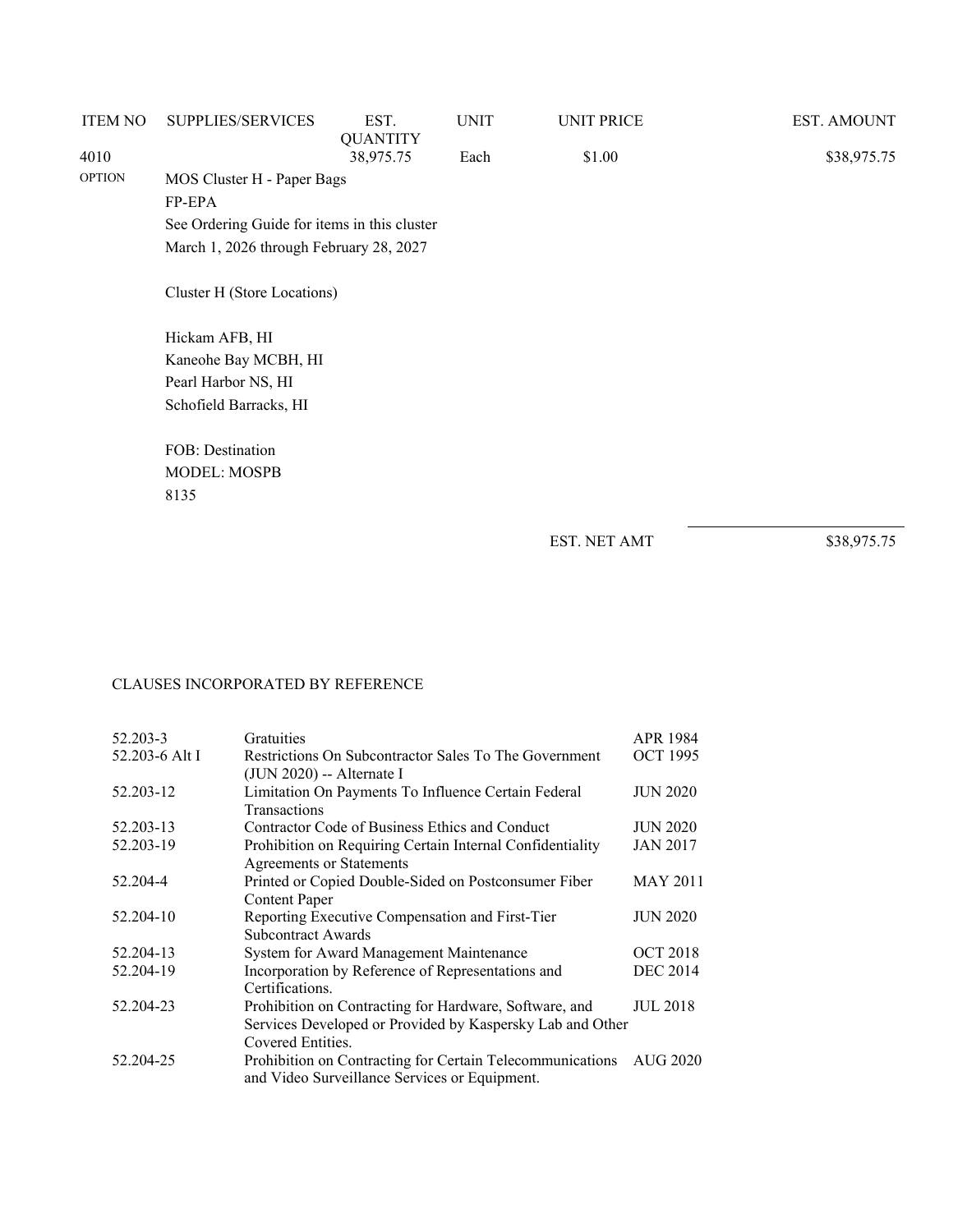| 52.209-6           | Protecting the Government's Interest When Subcontracting<br>With Contractors Debarred, Suspended, or Proposed for | <b>JUN 2020</b> |
|--------------------|-------------------------------------------------------------------------------------------------------------------|-----------------|
|                    | Debarment                                                                                                         |                 |
| 52.209-9           | Updates of Publicly Available Information Regarding                                                               | <b>OCT 2018</b> |
|                    | <b>Responsibility Matters</b>                                                                                     |                 |
| 52.209-10          | Prohibition on Contracting With Inverted Domestic                                                                 | <b>NOV 2015</b> |
|                    | Corporations                                                                                                      |                 |
| 52.212-4           | Contract Terms and Conditions--Commercial Items                                                                   | <b>OCT 2018</b> |
| 52.217-9           | Option To Extend The Term Of The Contract                                                                         | <b>MAR 2000</b> |
| 52.219-8           | <b>Utilization of Small Business Concerns</b>                                                                     | <b>OCT 2018</b> |
| 52.222-3           | Convict Labor                                                                                                     | <b>JUN 2003</b> |
| 52.222-19          | Child Labor -- Cooperation with Authorities and Remedies                                                          | <b>JAN 2020</b> |
| 52.222-21          | Prohibition Of Segregated Facilities                                                                              | APR 2015        |
| 52.222-40          | Notification of Employee Rights Under the National Labor                                                          | <b>DEC 2010</b> |
|                    | Relations Act                                                                                                     |                 |
| 52.222-50          | Combating Trafficking in Persons                                                                                  | <b>OCT 2020</b> |
| 52.223-4           | Recovered Material Certification                                                                                  | <b>MAY 2008</b> |
| 52.223-18          | Encouraging Contractor Policies To Ban Text Messaging                                                             | <b>JUN 2020</b> |
|                    | While Driving                                                                                                     |                 |
| 52.225-13          | Restrictions on Certain Foreign Purchases                                                                         | <b>FEB 2021</b> |
| 52.232-17          | Interest                                                                                                          | <b>MAY 2014</b> |
| 52.232-40          | Providing Accelerated Payments to Small Business                                                                  | <b>DEC 2013</b> |
|                    | Subcontractors                                                                                                    |                 |
| 52.233-3           | Protest After Award                                                                                               | <b>AUG 1996</b> |
| 52.233-4           | Applicable Law for Breach of Contract Claim                                                                       | <b>OCT 2004</b> |
| 52.242-13          | Bankruptcy                                                                                                        | <b>JUL 1995</b> |
| 252.203-7000       | Requirements Relating to Compensation of Former DoD<br>Officials                                                  | <b>SEP 2011</b> |
| 252.203-7002       | Requirement to Inform Employees of Whistleblower Rights                                                           | <b>SEP 2013</b> |
| 252.203-7003       | Agency Office of the Inspector General                                                                            | <b>AUG 2019</b> |
| 252.204-7004       | Antiterrorism Awareness Training for Contractors.                                                                 | FEB 2019        |
| 252.204-7012       | Safeguarding Covered Defense Information and Cyber<br><b>Incident Reporting</b>                                   | <b>DEC 2019</b> |
| 252.204-7015       | Notice of Authorized Disclosure of Information for Litigation MAY 2016<br>Support                                 |                 |
| 252.205-7000       | Provision Of Information To Cooperative Agreement Holders DEC 1991                                                |                 |
| 252.209-7004       | Subcontracting With Firms That Are Owned or Controlled By MAY 2019                                                |                 |
|                    | The Government of a Country that is a State Sponsor of<br>Terrorism                                               |                 |
| 252.216-7009       | Allowability of Legal Costs Incurred in Connection With a                                                         | <b>SEP 2013</b> |
|                    | Whistleblower Proceeding                                                                                          |                 |
| 252.219-7003 Alt I | Small Business Subcontracting Plan (DoD Contracts)(DEC<br>2019) Alternate I                                       | <b>DEC 2019</b> |
| 252.223-7008       | Prohibition of Hexavalent Chromium                                                                                | <b>JUN 2013</b> |
| 252.225-7002       | Qualifying Country Sources As Subcontractors                                                                      | <b>DEC 2017</b> |
| 252.225-7012       | Preference For Certain Domestic Commodities                                                                       | <b>DEC 2017</b> |
| 252.225-7021       | Trade Agreements--Basic                                                                                           | <b>SEP 2019</b> |
| 252.225-7048       | <b>Export-Controlled Items</b>                                                                                    | <b>JUN 2013</b> |
| 252.226-7001       | Utilization of Indian Organizations and Indian-Owned                                                              | APR 2019        |
|                    | Economic Enterprises, and Native Hawaiian Small Business                                                          |                 |
|                    | Concerns                                                                                                          |                 |
| 252.232-7010       | Levies on Contract Payments                                                                                       | <b>DEC 2006</b> |
| 252.243-7002       | Requests for Equitable Adjustment                                                                                 | <b>DEC 2012</b> |
| 252.244-7000       | Subcontracts for Commercial Items                                                                                 | <b>JAN 2021</b> |
| 252.247-7023       | Transportation of Supplies by Sea                                                                                 | FEB 2019        |
|                    | 252.247-7023 Alt II Transportation of Supplies by Sea (FEB 2019) Alternate II                                     | FEB 2019        |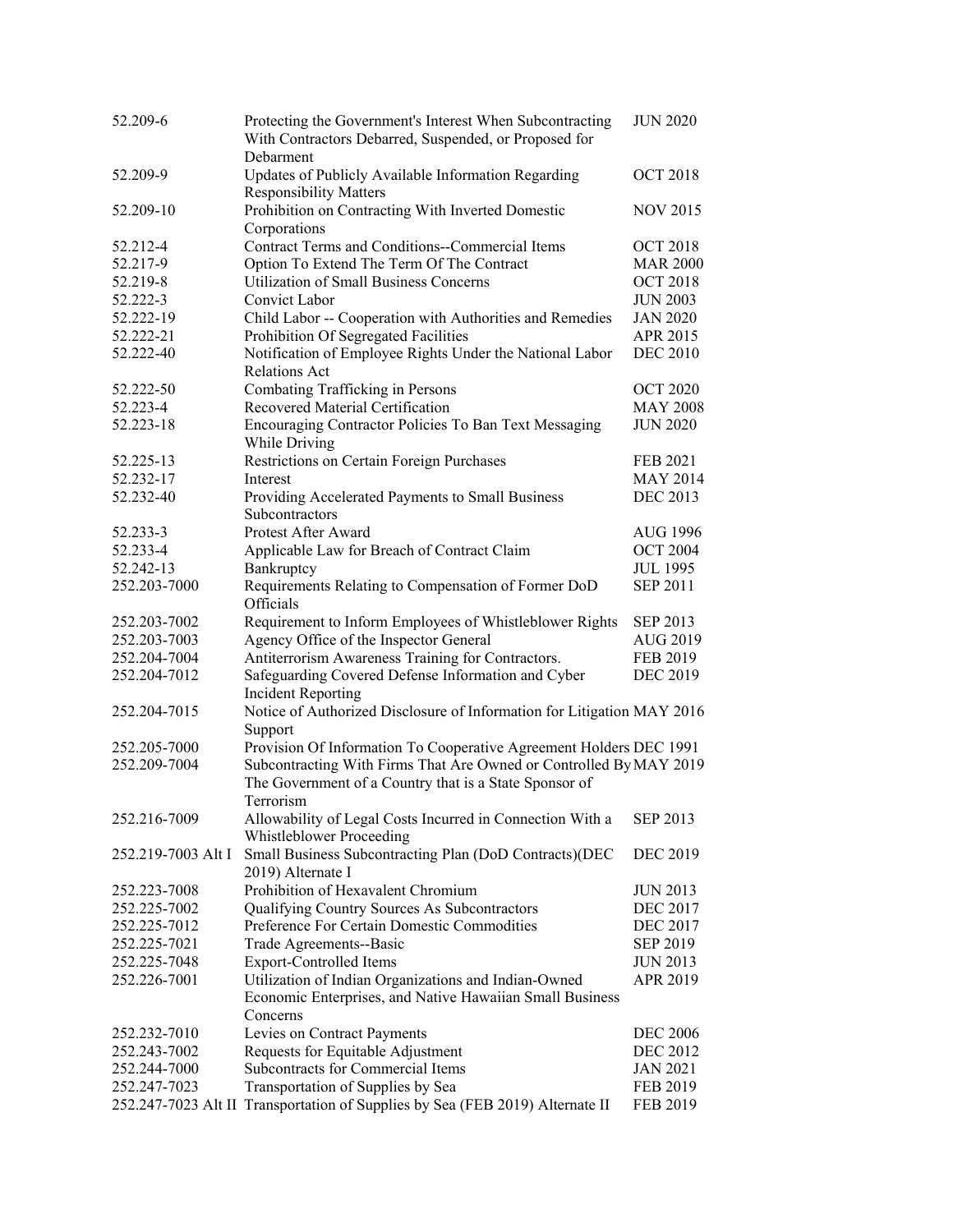## CLAUSES INCORPORATED BY FULL TEXT

### 52.204-4500 INSTALLATION ACCESS REQUIREMENTS (JAN 31 2012)

The contractor shall be responsible for ensuring full compliance with all installation access procedures. Installation access includes, but is not limited to, obtaining applicable installation passes and inspections for vehicles and personnel. Contractor employees may also be subject to background security checks/clearances in order to obtain credentials for passes. Some installations are using programs, such as RAPIDGate, which may result in a cost to the contractor. Any costs associated with such programs or with obtaining passes, will not be reimbursed separately and should be included in the contractor's proposed pricing for the product or services being acquired.

## 52.212-5 CONTRACT TERMS AND CONDITIONS REQUIRED TO IMPLEMENT STATUTES OR EXECUTIVE ORDERS—COMMERCIAL ITEMS (DEVIATION 2018-O0021) (JAN 2021)

(a) Comptroller General Examination of Record. The Contractor shall comply with the provisions of this paragraph (a) if this contract was awarded using other than sealed bid, is in excess of the simplified acquisition threshold, and does not contain the clause at 52.215-2, Audit and Records—Negotiation.

(1) The Comptroller General of the United States, or an authorized representative of the Comptroller General, shall have access to and right to examine any of the Contractor's directly pertinent records involving transactions related to this contract.

(2) The Contractor shall make available at its offices at all reasonable times the records, materials, and other evidence for examination, audit, or reproduction, until 3 years after final payment under this contract or for any shorter period specified in FAR Subpart 4.7, Contractor Records Retention, of the other clauses of this contract. If this contract is completely or partially terminated, the records relating to the work terminated shall be made available for 3 years after any resulting final termination settlement. Records relating to appeals under the disputes clause or to litigation or the settlement of claims arising under or relating to this contract shall be made available until such appeals, litigation, or claims are finally resolved.

(3) As used in this clause, records include books, documents, accounting procedures and practices, and other data, regardless of type and regardless of form. This does not require the Contractor to create or maintain any record that the Contractor does not maintain in the ordinary course of business or pursuant to a provision of law.

(b)(1) Notwithstanding the requirements of any other clauses of this contract, the Contractor is not required to flow down any FAR clause, other than those in this paragraph (b) (1) in a subcontract for commercial items. Unless otherwise indicated below, the extent of the flow down shall be as required by the clause—

(i) 52.203-13, Contractor Code of Business Ethics and Conduct (OCT 2015) (41 U.S.C. 3509).

(ii) 52.203-19, Prohibition on Requiring Certain Internal Confidentiality Agreements or Statements (JAN 2017) (section 743 of Division E, Title VII, of the Consolidated and Further Continuing Appropriations Act, 2015 (Pub. L. 113-235) and its successor provisions in subsequent appropriations acts (and as extended in continuing resolutions)).

(iii) 52.204-23, Prohibition on Contracting for Hardware, Software, and Services Developed or Provided by Kaspersky Lab and Other Covered Entities (Jul 2018) (Section 1634 of Pub. L. 115-91).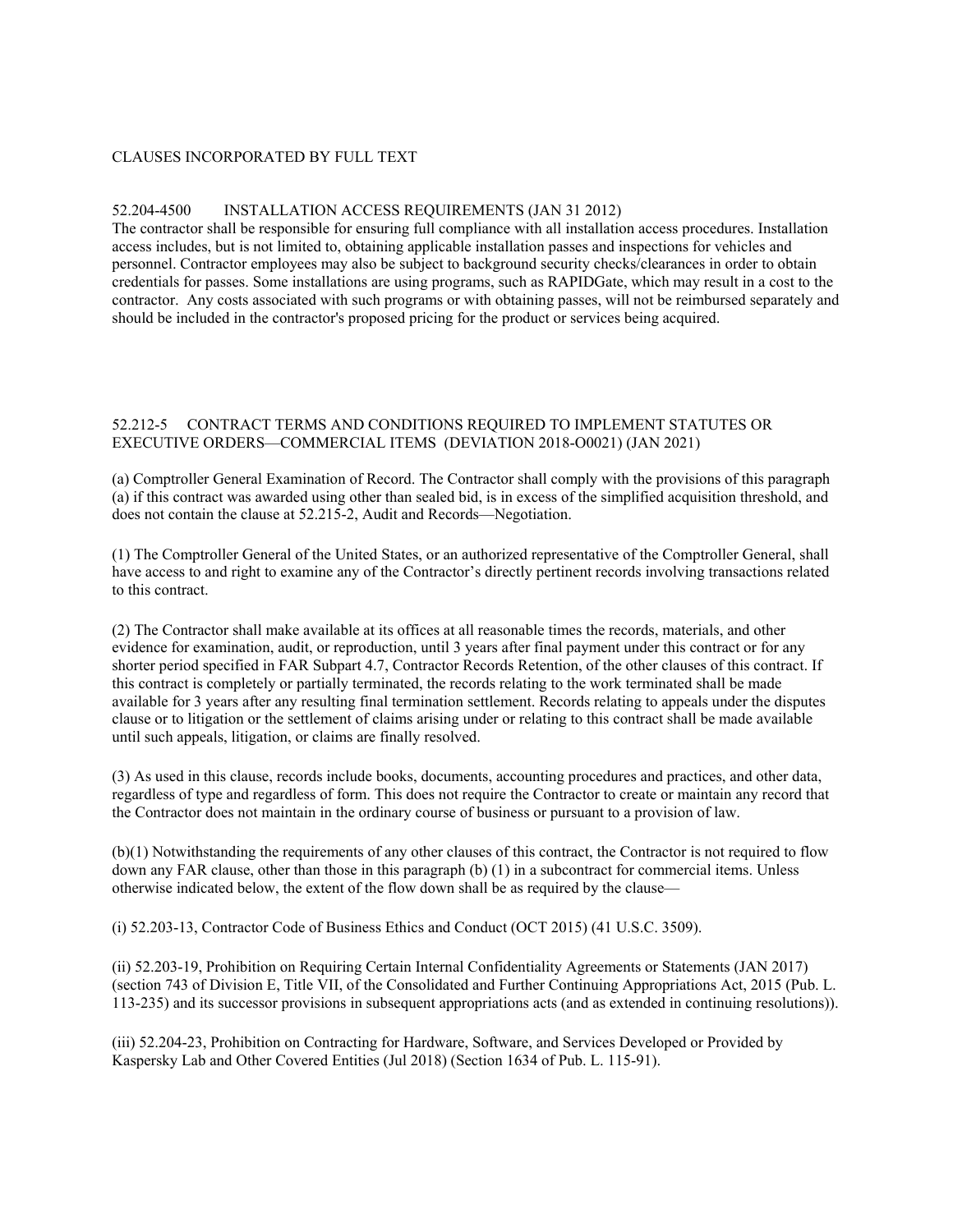(iv) 52.204-25, Prohibition on Contracting for Certain Telecommunications and Video Surveillance Services or Equipment. (AUG 2020) (Section 889(a)(1)(A) of Pub. L. 115-232).

(v) 52.219-8, Utilization of Small Business Concerns (OCT 2018) (15 U.S.C. 637(d)(2) and (3)), in all subcontracts that offer further subcontracting opportunities. If the subcontract (except subcontracts to small business concerns) exceeds \$700,000 (\$1.5 million for construction of any public facility), the subcontractor must include 52.219-8 in lower tier subcontracts that offer subcontracting opportunities.

(vi) 52.222-21, Prohibition of Segregated Facilities (APR 2015).

(vii) 52.222-26, Equal Opportunity (SEP 2016) (E.O. 11246).

(viii) 52.222-35, Equal Opportunity for Veterans (OCT 2015) (38 U.S.C. 4212).

(ix) 52.222-36, Equal Opportunity for Workers with Disabilities (JUL 2014) (29 U.S.C. 793).

(x) 52.222-37, Employment Reports on Veterans (FEB 2016) (38 U.S.C. 4212).

(xi) 52.222-40, Notification of Employee Rights Under the National Labor Relations Act (DEC 2010) (E.O. 13496). Flow down required in accordance with paragraph (f) of FAR clause 52.222-40.

(xii) 52.222-41, Service Contract Labor Standards (AUG 2018) (41 U.S.C. chapter 67).

(xiii)(A) 52.222-50, Combating Trafficking in Persons (OCT 2020) (22 U.S.C. chapter 78 and E.O. 13627).

(B) Alternate I (Mar 2015) of 52.222-50 (22 U.S.C. chapter 78 and E.O. 13627).

(xiv) 52.222-51, Exemption from Application of the Service Contract Act to Contracts for Maintenance, Calibration, or Repair of Certain Equipment-Requirements (MAY 2014) (41 U.S.C. chapter 67).

(xv) 52.222-53, Exemption from Application of the Service Contract Act to Contracts for Certain Services-Requirements (MAY 2014) (41 U.S.C. chapter 67).

(xvi) 52.222-54, Employment Eligibility Verification (OCT 2015) (E.O. 12989).

(xvii) 52.222-55, Minimum Wages Under Executive Order 13658 (NOV 2020).

(xviii) 52.222-62 Paid Sick Leave Under Executive Order 13706 (JAN 2017) (E.O. 13706).

(xix)(A) 52.224-3, Privacy Training (JAN 2017) (5 U.S.C. 552a).

(B) Alternate I (JAN 2017) of 52.224-3.

(xx) 52.225-26, Contractors Performing Private Security Functions Outside the United States (OCT 2016) (Section 862, as amended, of the National Defense Authorization Act for Fiscal Year 2008; 10 U.S.C. 2302 Note).

(xxi) 52.226-6, Promoting Excess Food Donation to Nonprofit Organizations (MAY 2014) (42 U.S.C. 1792). Flow down required in accordance with paragraph (e) of FAR clause 52.226-6.

(xxii) 52.247-64, Preference for Privately Owned U.S.-Flag Commercial Vessels (FEB 2006) (46 U.S.C. Appx. 1241(b) and 10 U.S.C. 2631). Flow down required in accordance with paragraph (d) of FAR clause 52.247-64.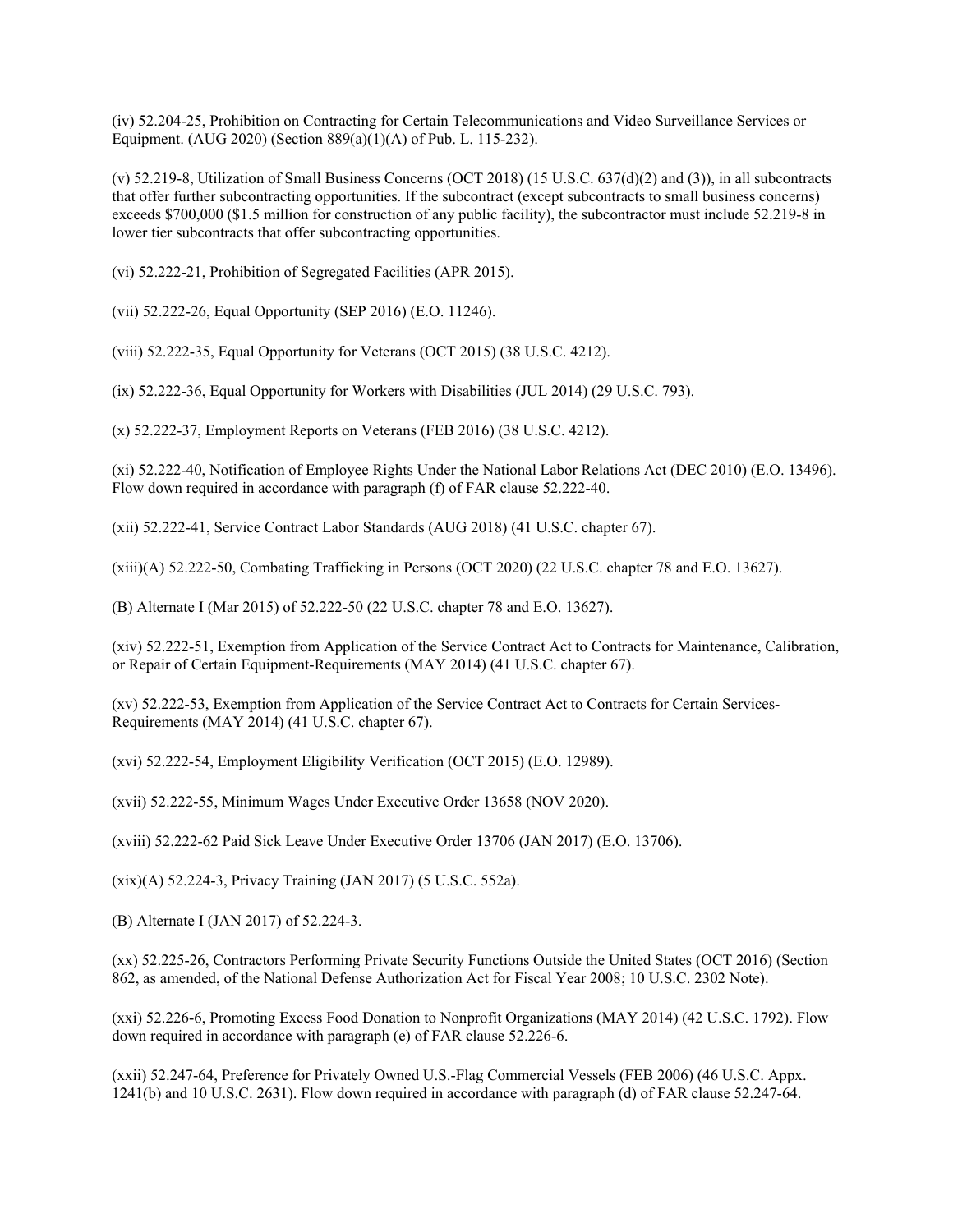(2) While not required, the contractor MAY include in its subcontracts for commercial items a minimal number of additional clauses necessary to satisfy its contractual obligations.

(End of clause)

#### 52.216-1 TYPE OF CONTRACT (APR 1984)

The Government contemplates award of a Fixed Price with Economic Price Adjustment contract resulting from this solicitation.

(End of provision)

### 52.216-19 ORDER LIMITATIONS (OCT 1995)

(a) Minimum order. When the Government requires supplies or services covered by this contract in an amount of less than \$500.00, the Government is not obligated to purchase, nor is the Contractor obligated to furnish, those supplies or services under the contract.

(b) Maximum order. The Contractor is not obligated to honor \$50,000.00;

(1) Any order for a single item in excess of \$25,000.00;

(2) Any order for a combination of items in excess of \$50,000; or

(3) A series of orders from the same ordering office within 7 days that together call for quantities exceeding the limitation in paragraph (b) (1) or (2) of this section.

(c) If this is a requirements contract (i.e., includes the Requirements clause at subsection 52.216-21 of the Federal Acquisition Regulation (FAR)), the Government is not required to order a part of any one requirement from the Contractor if that requirement exceeds the maximum-order limitations in paragraph (b) of this section.

(d) Notwithstanding paragraphs (b) and (c) of this section, the Contractor shall honor any order exceeding the maximum order limitations in paragraph (b), unless that order (or orders) is returned to the ordering office within 3 days after issuance, with written notice stating the Contractor's intent not to ship the item (or items) called for and the reasons. Upon receiving this notice, the Government may acquire the supplies or services from another source.

#### ORDERING LIMITATIONS

Stores not listed below are allowed up to two (2) orders per calendar month. If a store wishes to place more than two (2) orders per month, they may do so, but the contract may add a 20% upcharge to cover the added cost of transportation.

The following stores are allowed up to three (3) orders per calendar month. If a store wishes to place more than three (3) orders per month, they may do so, but the contract may add a 20% upcharge to cover the added cost of transportation.

DAVIS MONTHAN, AZ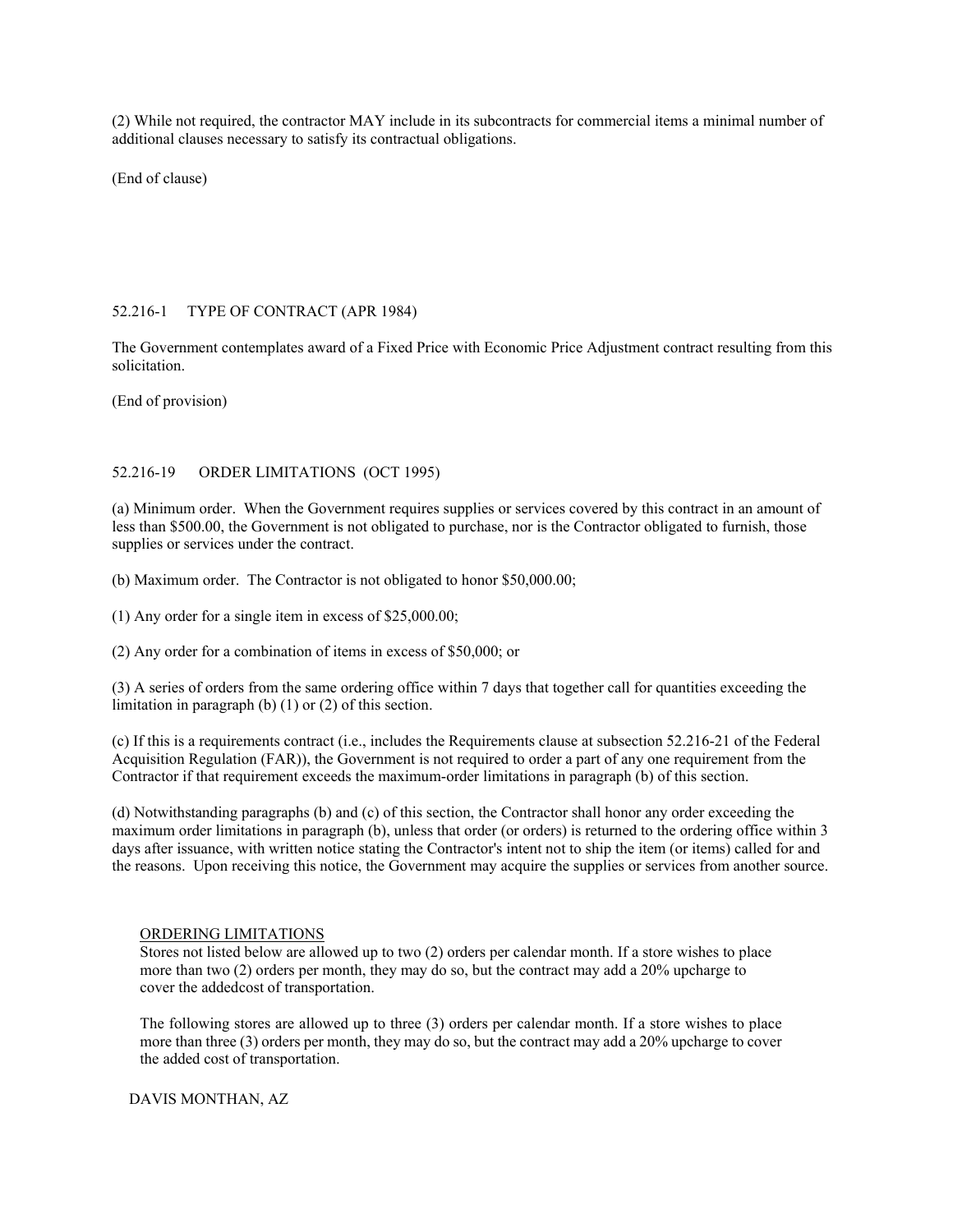ELMENDORF (ANCHORAGE), AKFORT LEAVENWORTH, KS HICKAM AFB, HI LOS ANGELES AFB, CA MCCLELLAN AFB, CA OFFUTT AFB, NE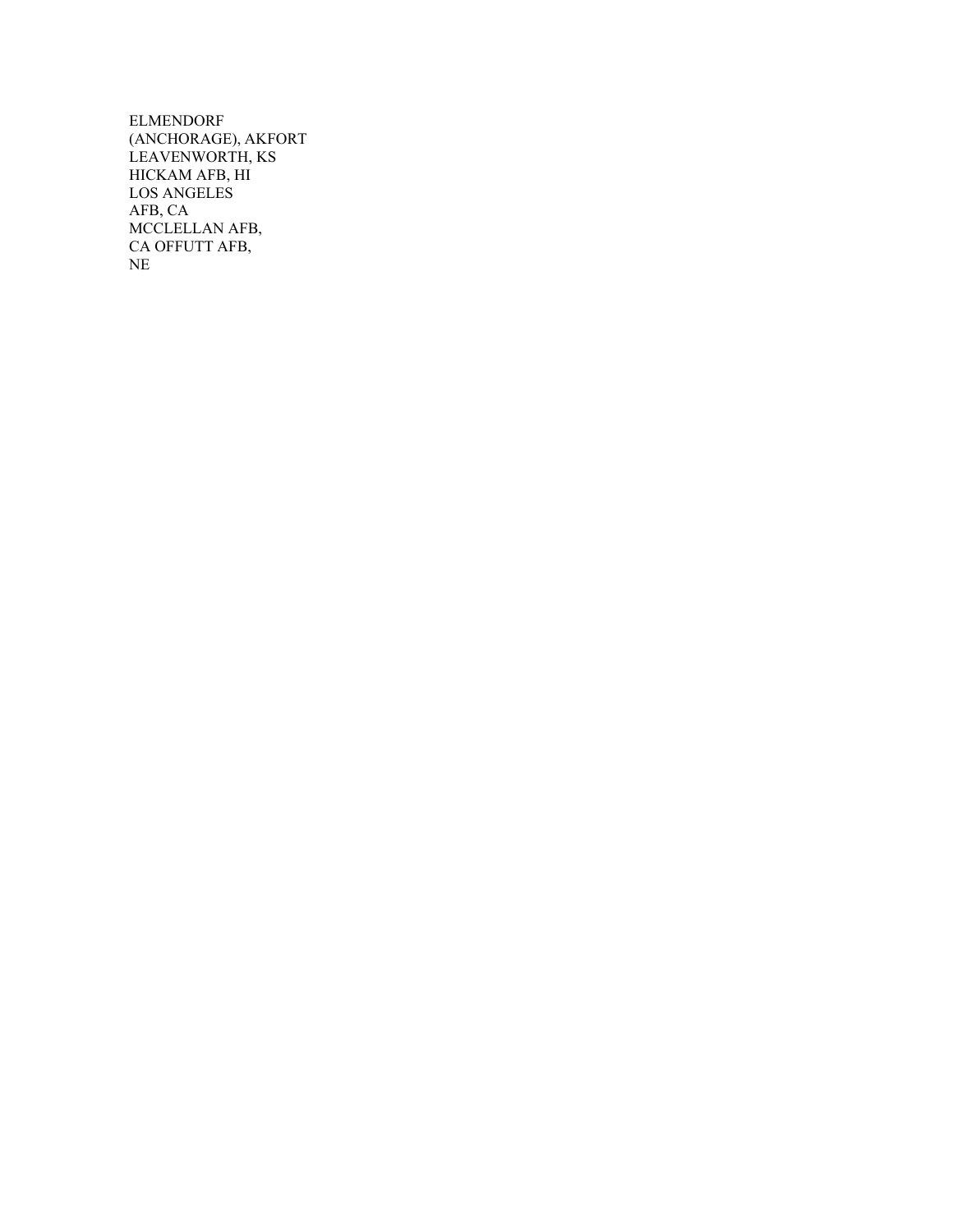The following stores are allowed up to four (4) orders per calendar month. If a store wishes to place more thanfour (4) orders per month, they may do so, but the contract may add a 20% upcharge to cover the added cost of transportation.

CAMP PENDLETON, CA FORT CARSON, CO FORT RILEY, KS LUKE AFB, AZ MARCH AFB, CA MCCHORD AFB, WA MIRAMAR MCAS, CA NELLIS AFB, NV PETERSON AFB, CO SCOTT AFB, IL TRAVIS AFB, CA

The following stores are allowed up to five (5) orders per calendar month. If a store wishes to place more than five

(5) orders per month, they may do so, but the contract may add a 20% upcharge to cover the added cost of transportation.

PEARL HARBOR, HI SAN DIEGO,  $\Gamma$  $\Delta$ **SCHOFIELD** BARRACKS, HIFORT LEWIS, WA

(End of clause)

### 52.216-21 REQUIREMENTS (OCT 1995)

(a) This is a requirements contract for the supplies or services specified, and effective for the period stated, in the Schedule. The quantities of supplies or services specified in the Schedule are estimates only and are not purchased by this contract. Except as this contract may otherwise provide, if the Government's requirements do not result in orders in the quantities described as "estimated'' or "maximum" in the Schedule, that fact shall not constitute the basis for an equitable price adjustment.

(b) Delivery or performance shall be made only as authorized by orders issued in accordance with the Ordering clause. Subject to any limitations in the Order Limitations clause or elsewhere in this contract, the Contractor shall furnish to the Government all supplies or services specified in the Schedule and called for by orders issued in accordance with the Ordering clause. The Government may issue orders requiring delivery to multiple destinations or performance at multiple locations.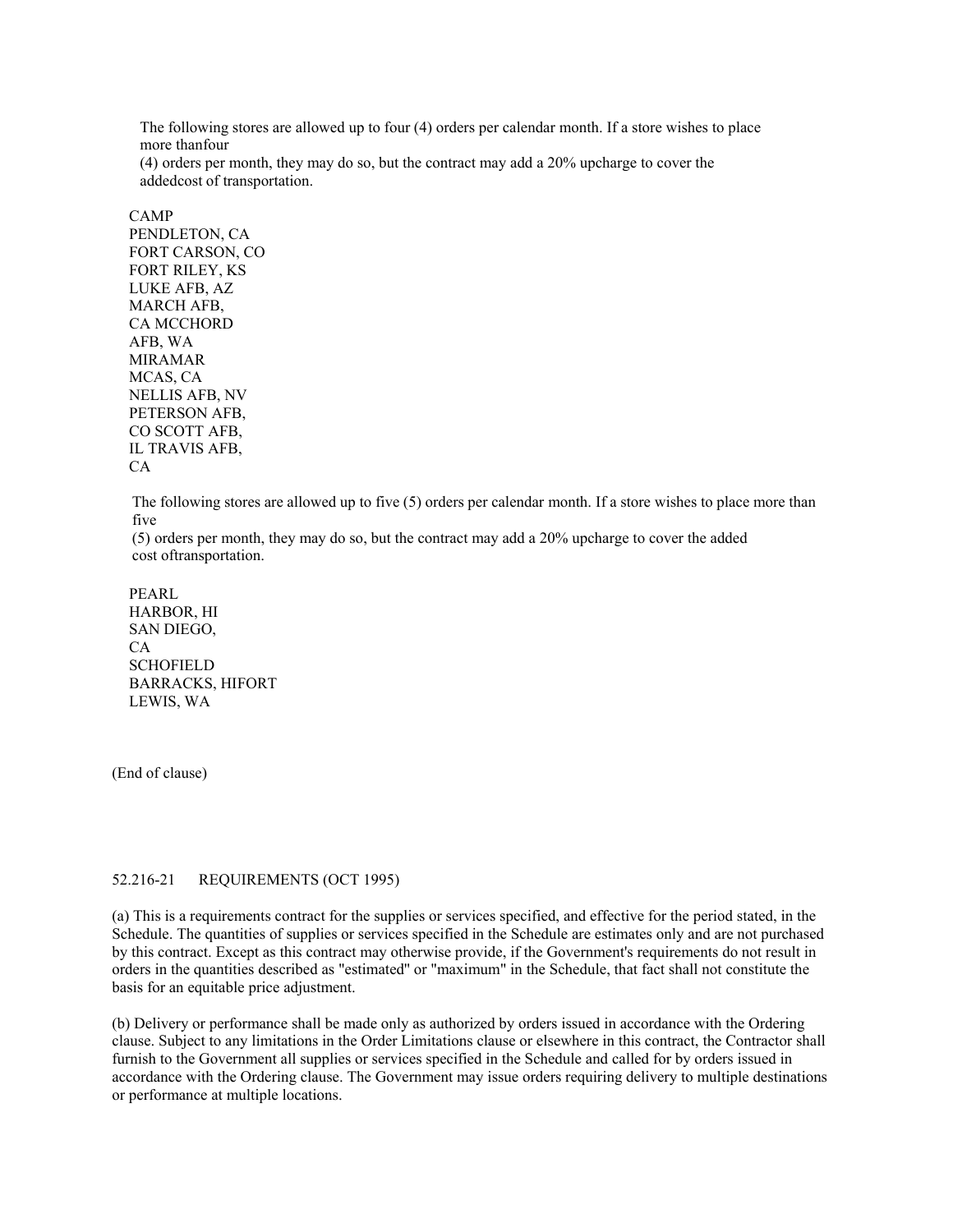(c) Except as this contract otherwise provides, the Government shall order from the Contractor all the supplies or services specified in the Schedule that are required to be purchased by the Government activity or activities specified in the Schedule.

(d) The Government is not required to purchase from the Contractor requirements in excess of any limit on total orders under this contract.

(e) If the Government urgently requires delivery of any quantity of an item before the earliest date that delivery may be specified under this contract, and if the Contractor will not accept an order providing for the accelerated delivery, the Government may acquire the urgently required goods or services from another source.

(f) Any order issued during the effective period of this contract and not completed within that period shall be completed by the Contractor within the time specified in the order. The contract shall govern the Contractor's and Government's rights and obligations with respect to that order to the same extent as if the order were completed during the contract's effective period; provided, that the Contractor shall not be required to make any deliveries under this contract after February 28, 2027.

(End of clause)

### 52.216-4506 ECONOMIC PRICE ADJUSTMENT - RESIN & PULP (APR 2002)

(a) Certain items which may be included under this solicitation/contract re subject to an Economic Price Adjustment (EPA). This applies to any of line items which are incorporated in the Schedule and listed on the attached list of EPA items. Within ten calendar days after award of the contract, the successful contractor shall provide the Contracting Officer with the weight of the unit for each of the listed line items. The weight of the unit shall not include the packaging. The type of resin/pulp shall be restricted to the types listed for each appropriate line item. The weights provided by the contractor will be applied to the formulas explained at paragraph c., entitled "EPA Baseline".

| <b>Type of Resin</b>                  | <b>Type of Pulp/Paper</b>            |
|---------------------------------------|--------------------------------------|
| <b>APET</b>                           | <b>CORR. MEDIUM EAST</b>             |
| LDPE, EXTRUSION CLARITY FILM          | <b>CORR. MEDIUM WEST</b>             |
| PVC, SUSPENSION, INJ, GP              | BLEACHED KRAFT PAPER, 30LB           |
| POLYPROPYLENE HP INJ GP               | UNBLEACHED KRAFT PAPER, GROCERY 70LB |
| <b>HDPE FILM HMW</b>                  | <b>SPECIALTY GRADE FLUFF</b>         |
| <b>CPET</b>                           |                                      |
| LLDPE EXTRUSION LINER FILM - BUTENE 1 |                                      |
| POLYSTYRENE, INJ, GP                  |                                      |

Price adjustments include price increases and price decreases. Adjustments will be considered as follows:

(b) Price adjustments ceiling. Contract prices will be adjusted upward to a maximum of 50 percent of the awarded unit price. There is no limit on downward adjustments under this clause. If the results of the price adjustment calculation specified herein should exceed the 50 percent ceiling, the Government may unilaterally raise the ceiling, provided such increase is consistent with the prevailing market conditions. Prices will ONLY be adjusted on the periods identified in the "Schedule for Price Adjustments".

(c) EPA Baseline. In order for there to be a pre-determined process for calculating the application of this EPA clause, there must be a formally recognized "index", against which the EPA formula can be applied. That index is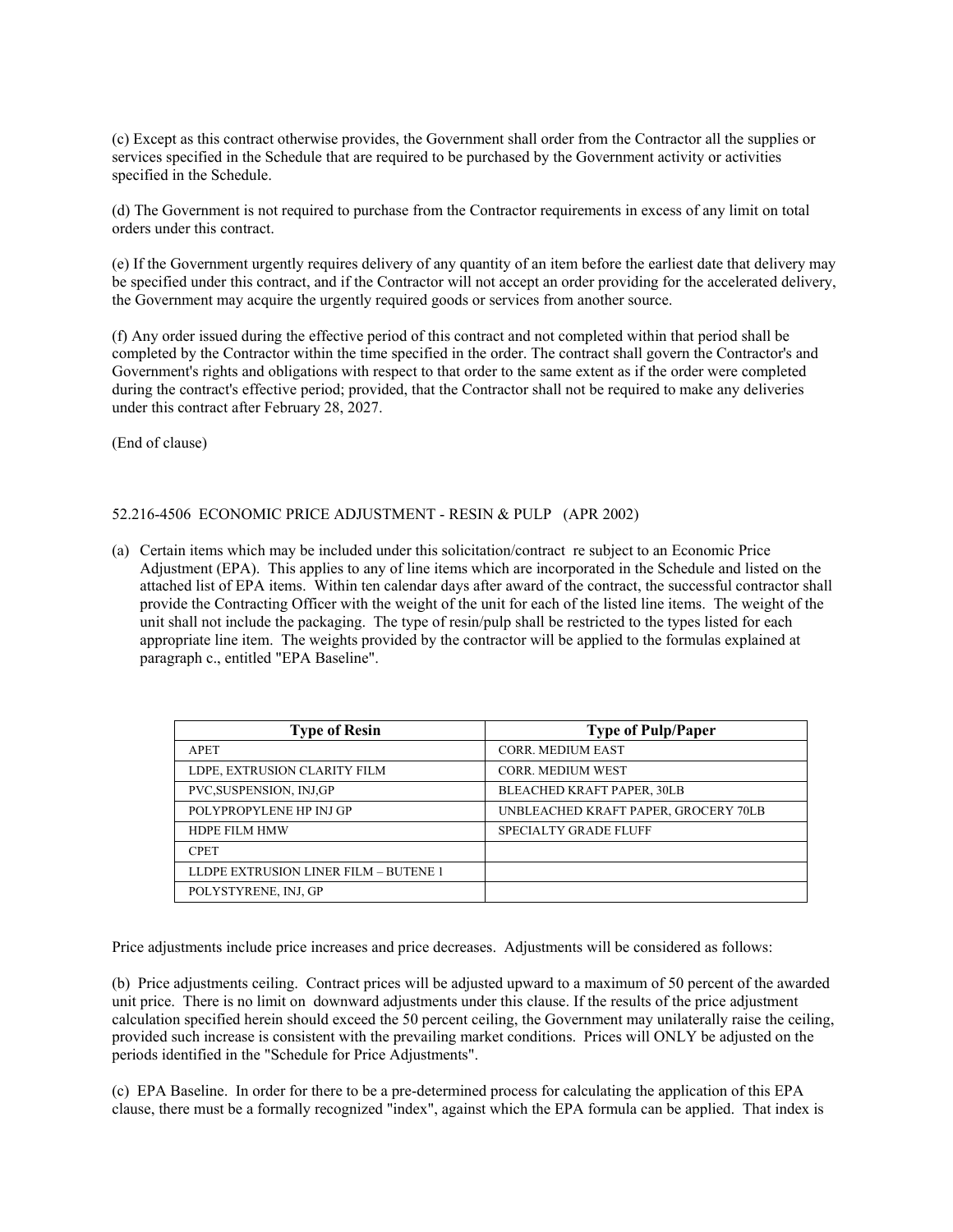contained within a publication called "PLASTICS NEWS" (referred to hereinafter as PN) for plastic products and "Federal Reserve Economic Data" (referred to hereinafter as FRED) for paper products. PN is published weekly by Crain Communications Inc., 740 N. Rush Street, Chicago, IL 60611-2590, (800)678-9595. The week used for price adjustment will be the third weekly edition published for the month identifying the previous week's prices in the pricing section of the magazine. FRED is website https://fred.stlouisfed.org/series/WPU0911. The week used for price adjustment will be the third weekly edition for the month and it has pricing for the 1st of that month.

(1) Price adjustments. Pricing adjustments to the unit prices for those line items listed in the attachment under "RESIN" will be equal to the price per pound of the type of resin indicated above (as quoted in the publication "Plastics News"); times the resin weight per unit; plus the award price. The mathematical formula to be applied in calculating price adjustments is as follows:

REVISED/ADJUSTED UNIT PRICE = [(NEW RESIN PRICE - BASE RESIN PRICE) X WEIGHT OF RESIN PER UNIT] + AWARDED UNIT PRICE

(2) Price adjustments. Pricing adjustments to the unit prices listed in the attachment under "PULP" will be equal to the price per short ton for the category of paper indicated above as quoted in the publication of "Federal Reserve Economic Data"; times the weight of paper (converted from weight per short ton to weight per bale); plus the award price. The mathematical formula to be applied in calculating price adjustments is as follows:

## REVISED/ADJUSTED UNIT PRICE = [(NEW PAPER PRICE - BASE PAPER PRICE) X WEIGHT OF PAPER PER UNIT] + AWARDED UNIT PRICE

(3) The "new resin price" will be that price published by "Plastics News" during the appropriate edition identified in the Schedule for Price Adjustments shown below. The "new resin price" will serve as the basis of the revised price for the succeeding period in accordance with the above formula.

(4) The "Weight of Resin per unit" is the weight of the unit (lbs).

(5) The "new paper price" will be that price published by "Federal Reserve Economic Data" during the appropriate edition identified in the Schedule for Price Adjustments shown below. The "new paper price" will serve as the basis of the revised price for the succeeding period in accordance with the above formula.

(6) The "weight of paper per unit" is derived as follows:

The weight of one roll (lbs) divided by 2000 lbs/ton (rounded six digits to the right of the decimal). (Example: One Roll =  $32$  lbs divided by 2000 lbs/ton = .000500 short tons)

(7) The "base resin price" by which adjustments will be made will be the published price quoted for the applicable category of resin in the Pricing Update section of the publication "Plastics News". The "base paper price will be obtained from the publication "Federal Reserve Economic Data".

The appropriate issue of the publication shall be the appropriate edition for the month immediately prior to the calendar month of the bid opening/proposal closing date. For example, if the date is during the month of January, the "base period" shall be the price as shown in the third weekly edition published in the month of December. The price in effect in that edition will be used in establishing the base price.

(8) Rounding. In the event of a unit price being revised (due to the application of a proposed unit pack versus the DeCA pack), it will be rounded to the nearest 1/100 (two digits to the right of the decimal (Example: \$14.75 in lieu of \$14.754321)).

(9) If PN or FRED publishes a range of prices for a specific month, the low price of the range will be considered the resin/pulp price for that month whether used as a base price or as the new price.

(10) If PN or FRED discontinues publishing the pricing update information or the pricing information is not available for the adjustment month, then a substitute published price may be selected by mutual agreement of the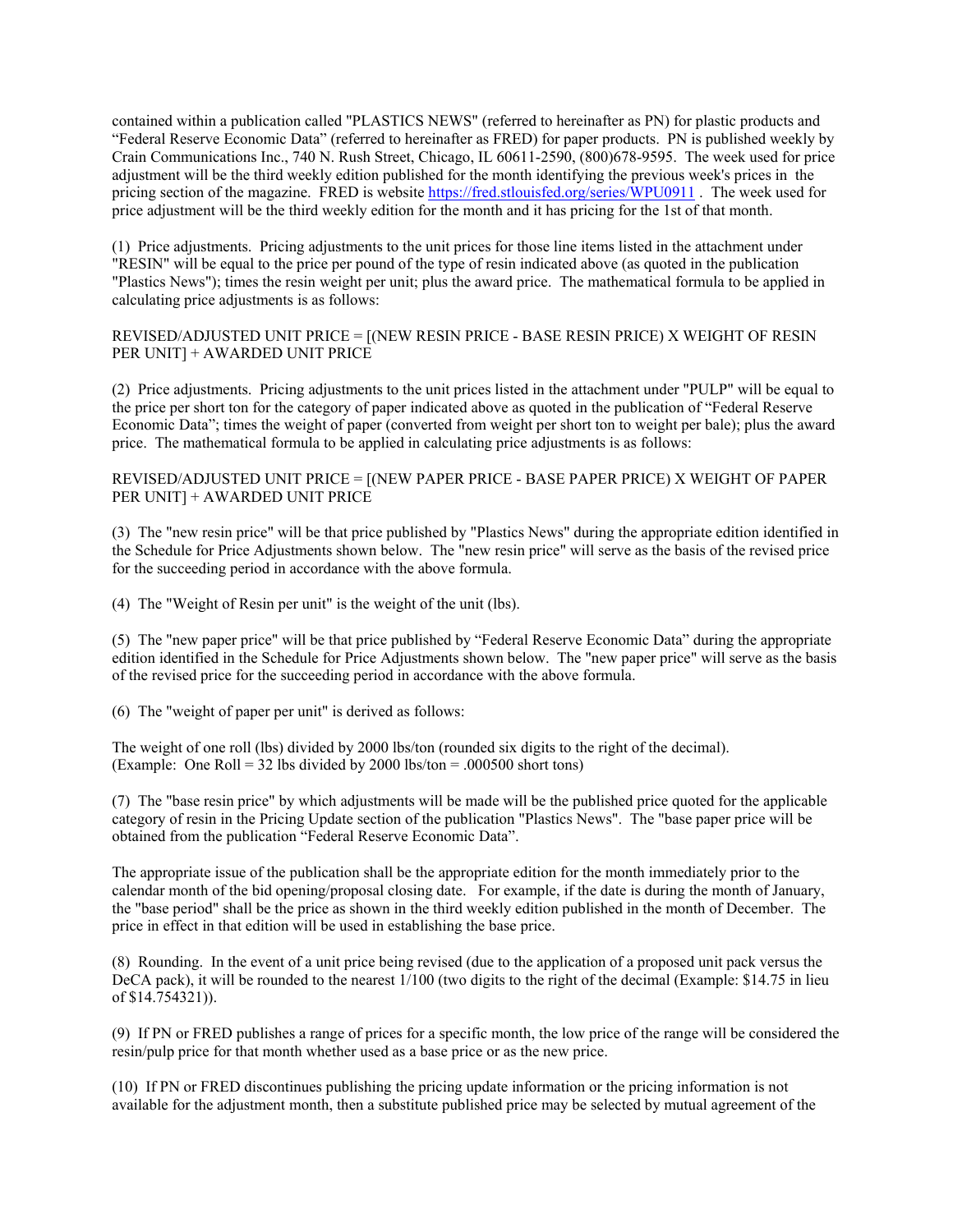contract parties. If another source is substituted for PN or FRED, the base price will be reviewed to determine what affect, if any, the change in the source document has on the baseline figures, which are utilized to calculate the periodic adjustments to price. If necessary, the figures utilized for all economic price adjustments to date under this contract will be reviewed to ensure that there is consistency in the application of the new source document, in order to determine the most current unit price(s) to be paid.

(d) Schedule of Price Adjustments. Contract prices will be unilaterally adjusted pursuant to the above cited formula at the frequency indicated in the "Schedule" for Price Adjustments" shown below:

# SCHEDULE FOR PRICE ADJUSTMENTS

| PN/FRED Edition | Pricing Shown For: | Period Affected                                 |
|-----------------|--------------------|-------------------------------------------------|
|                 |                    | Base Period: March 1, 2022 to February 28, 2023 |
|                 |                    | <b>Base Line Pricing</b>                        |
| Provided        |                    | March 1, 2022 to June 30, 2022                  |
|                 |                    | <b>EPA Period</b>                               |
| May 2022        |                    | July 1, 2022 to October 31, 2022                |
| September 2022  |                    | November 1, 2022 to February 28, 2023           |
|                 |                    |                                                 |

|                | Option Period 1: March 1, 2023 to February 29, 2024 |
|----------------|-----------------------------------------------------|
|                | EPA Period                                          |
| January 2023   | March 1, 2023 to June 30, 2023                      |
| May 2023       | July 1, 2023 to October 31, 2023                    |
| September 2023 | November 1, 2023 to February 28, 2024               |
|                |                                                     |

## Option Period 2: **March 1, 2024 to February 28, 2025**

|                | EPA Period                            |
|----------------|---------------------------------------|
| January 2024   | March 1, 2024 to June 30, 2024        |
| May 2024       | July 1, 2024 to October 31, 2024      |
| September 2024 | November 1, 2024 to February 28, 2025 |

### **Option Period 3: March 1, 2025 to February 28, 2026**

|                | <b>EPA</b> Period                     |
|----------------|---------------------------------------|
| January 2025   | March 1, 2025 to June 30, 2025        |
| May 2025       | July 1, 2025 to October 31, 2025      |
| September 2025 | November 1, 2025 to February 28, 2026 |

|                | Option Period 4: March 1, 2026 to February 28, 2027 |
|----------------|-----------------------------------------------------|
|                | <b>EPA</b> Period                                   |
| January 2026   | March 1, 2026 to June 30, 2026                      |
| May 2026       | July 1, 2026 to October 31, 2026                    |
| September 2026 | November 1, 2026 to February 28, 2027               |

(e) Notification and effective dates: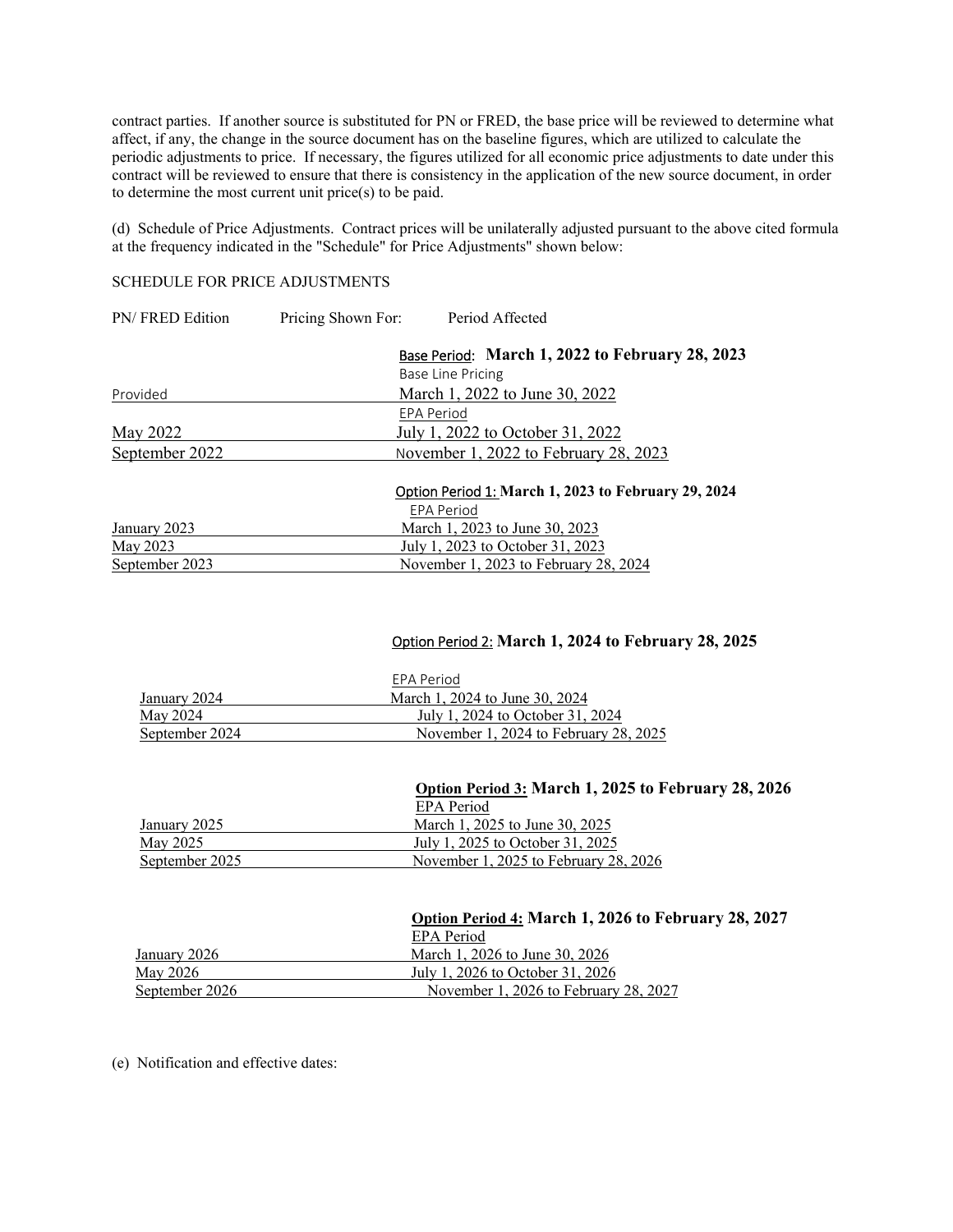(1) It is the responsibility of the Contractor to notify the Contracting Officer immediately upon publication of the adjustment month's price whenever, based on the above cited formula, there is an increase or decrease in the price of any of the resin/pulp for those line items listed at paragraph (a).

(2) The effective date of price adjustments will be in accordance with paragraph (d) above, "Schedule for Price Adjustments", and will be reflected in a contract modification. The revised price will normally be applicable to all orders issued after the effective date of the price adjustment modification. In the event that an order is issued prior to the effective date of the price adjustment modification and the required delivery(ies) stated in the order is after the effective date of the price adjustment modification, the following applies:

(i) If all of the required deliveries of an order issued prior to the effective date of the price adjustment modification is thirty (30) days or earlier after the effective period of the price adjustment modification then the unit price effective at the time the order was issued is applicable.

(ii) If all of the required deliveries of an order issued prior to the effective date of the price adjustment modification are beyond thirty (30) days after the effective period of the price adjustment modification then the revised unit prices incorporated in the price adjustment modification are applicable. The delivery order(s) will unilaterally be modified accordingly.

(iii) If the required deliveries of an order issued prior to the effective date of the price adjustment modification include a combination of deliveries that are both prior to and after thirty (30) days after the effective period of the price adjustment modification then the following applies:

a. For the portion of the deliveries required thirty (30) days or earlier after the effective period of the price adjustment modification, the unit price effective at the time the order was issued is applicable.

b. For the portion of the deliveries required beyond thirty (30) days after the effective period of the price adjustment modification, the revised unit prices incorporated in the price adjustment modification are applicable.

(3) All Contractor initiated notification shall be submitted in writing to the Contracting Officer. Notification shall include a request for price adjustments along with the calculation of the appropriate adjustment.

(4) If the Contractor notifies the Contracting Officer of a price increase within 5 days after publication of the appropriate edition of PN AND FRED cited in the above schedule, the effective date of any modification will be on the first of the month cited in the schedule for price adjustments. If the Contractor notifies the Contracting Officer of a price increase more than 5 days after publication of the appropriate edition of PN and FRED cited in the above schedule, the effective date of any modification will be the later of: (i) 15 days after notification by the Contractor, or (ii) the first day after the price adjustment month.

(5) If the Contractor fails to notify the Government of a price decrease, the price reduction will apply to all orders dated on the first day of the price adjustment month.

(6) If, for administrative reasons solely, at the responsibility of the Government and at no fault of the Contractor, the modification is not issued effective either (i) the first day of the price adjustment month, or (ii) prior to the fifteen days after notification, the effective date of the modification will be fifteen (15) days after notification by the Contractor or in the case of a decrease, fifteen (15) days after the price adjustment month.

## EPA - FUEL

(a) All items which included under this solicitation/contract are subject to an Economic Price Adjustment (EPA) for Fuel. Price adjustments may include price increases and price decreases. Adjustments will be considered as follows:

(b) Price adjustments ceiling. Contract prices will be adjusted upward to a maximum of 50 percent of the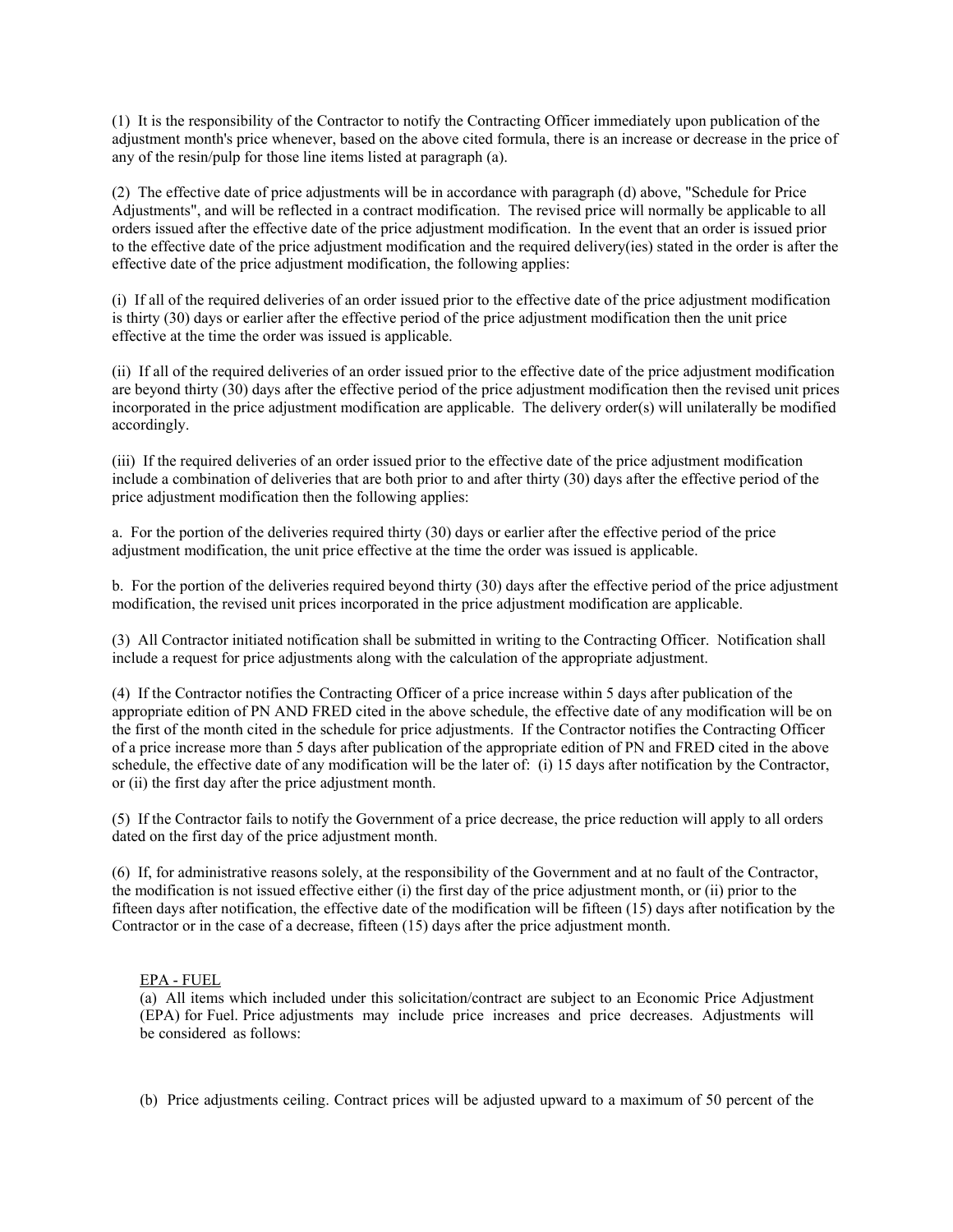awarded unit price. There is no limit on downward adjustments under this clause. If the results of the price adjustment calculation specified herein should exceed the 50 percent ceiling, the Government may unilaterally raise the ceiling, provided such increase is consistent with the prevailing market conditions. Prices will ONLY be adjusted on the periods identified in the "Schedule for Price Adjustments".

(c) EPA Baseline. In order for there to be a pre-determined process for calculating the application of this EPA clause, there must be a formally recognized "index," against which the EPA formula can be applied. That index used shall be the U.S Energy Information Administration (EIA). The EIA is online at http://www.eia.gov. The period used for price adjustment will be the average of weekly amounts for "U.S. On- Highway Diesel Fuel Prices (U.S.)" for the month prior to the month in which the adjustment is prepared. For example: A price adjustment effective January 1, 2022 will be calculated in December 2021 using the monthly average for November 2021 (average of all weeks for November 2021). Free weekly pricing information may be obtained at http://www.eia.gov/petroleum/gasdiesel/. The baseline EIA average for "U.S. On-Highway Diesel Fuel Prices (U.S.)" will be the average of the weekly prices in the month prior to the solicitation closing date (July 2021).

(1) Price adjustments. Pricing adjustments will be made concurrently with the EPA for commodity to the current unit prices for all items listed in the attachment (see note below).

The mathematical formula to be applied in calculating price adjustments is as follows:

## REVISED/ADJUSTED UNIT PRICE = CURRENT ITEM PRICE + [(NEW AVERAGE DIESEL PRICE – BASE AVERAGE DIESEL PRICE) X (CURRENT ITEM PRICE X 8%\*)]

\*8% is based on an average of 20% cost of shipping of a given item multiplied by 38% Fuel Costs (38% of the total cost of trucking) as outlined in, "An Analysis of the Operational Costs of Trucking: A 2019 Update," as published by the American Transportation Research institute (page 13). (20% x 38% = 7.6% rounded to 8%)

(Note that both Commodity and Fuel EPA changes begin with the base current price, and are calculated separately, and both increase amount will be added to the current price. DeCA will not complete the commodity EPA calculation and then compound the fuel EPA calculation on top of that amount.)

(2) The "New Average Diesel Price" shall be the monthly average US dollar price per gallon, using all weekly published amounts. The "New Average Diesel Price " will serve as the basis of the revised price for the succeeding period in accordance with the above formula.

(3) Rounding. In the event of a unit price being revised (due to the application of a proposed unit pack versus the DeCA pack or any other reason), it will be rounded to the nearest 1/100 (two digits to the right of the decimal (Example: \$14.75 in lieu of \$14.754321)).

(6) If the EIA discontinues publishing the pricing update information or the pricing information is not available for the adjustment month, then a substitute published price may be selected by mutual agreement of the contract parties. If another source is substituted for EIA, the base price will be reviewed to determine what affect, if any, the change in the source has on the baseline figures, which are utilized to calculate the periodic adjustments to price. If necessary, the figures utilized for all economic price adjustments to date under this contract will be reviewed to ensure that there is consistency in the application of the new source document, in order to determine the most current unit price(s) to be paid.

(d) Schedule of Price Adjustments. Contract prices will be unilaterally adjusted pursuant to the above cited formula at the frequency indicated in the "Schedule" for Price Adjustments" shown below:

## **SCHEDULE FOR PRICE ADJUSTMENTS**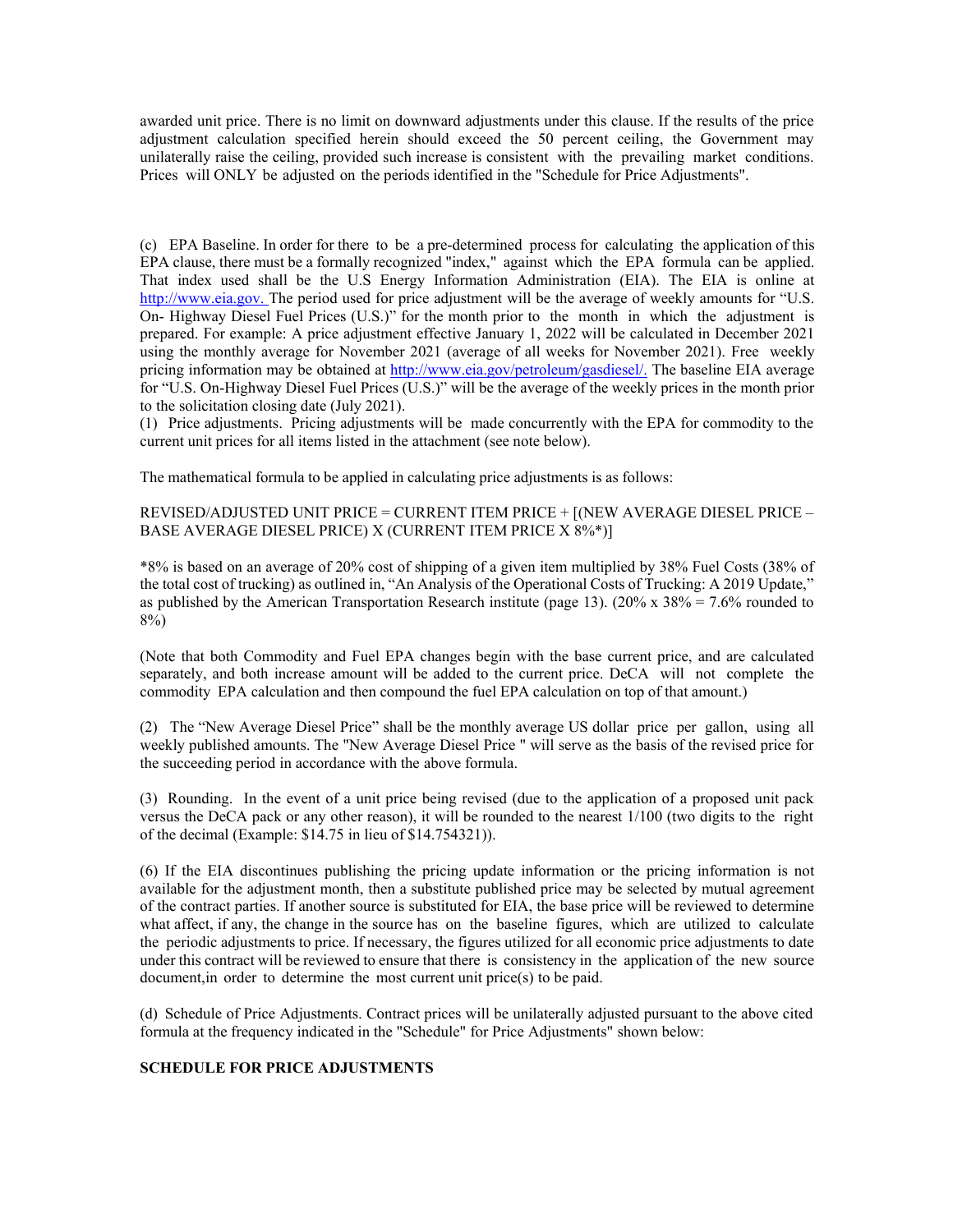# **EAST CONUS REGION, WEST CONUS REGION, ALASKA, HAWAII, and PACIFIC THEATER**

| <b>EIA Monthly Average Used:</b>           | For:                                                                                                                             |  |  |
|--------------------------------------------|----------------------------------------------------------------------------------------------------------------------------------|--|--|
|                                            | Base Period: March 1, 2022 to February 28, 2023                                                                                  |  |  |
| Provided                                   | <b>Base Line Pricing</b><br>March 1, 2022 to June 30, 2022                                                                       |  |  |
| May 2022<br>September 2022                 | <b>EPA</b> Period<br>July 1, 2022 to October 31, 2022<br>November 1, 2022 to February 28, 2023                                   |  |  |
|                                            | Option Period 1: March 1, 2023 to February 29, 2024                                                                              |  |  |
| January 2023<br>May 2023<br>September 2023 | <b>EPA</b> Period<br>March 1, 2023 to June 30, 2023<br>July 1, 2023 to October 31, 2023<br>November 1, 2023 to February 28, 2024 |  |  |
|                                            | Option Period 2: March 1, 2024 to February 28, 2025                                                                              |  |  |
| January 2024<br>May 2024<br>September 2024 | <b>EPA</b> Period<br>March 1, 2024 to June 30, 2024<br>July 1, 2024 to October 31, 2024<br>November 1, 2024 to February 28, 2025 |  |  |
|                                            | Option Period 3: March 1, 2025 to February 28, 2026                                                                              |  |  |
| January 2025<br>May 2025<br>September 2025 | EPA Period<br>March 1, 2025 to June 30, 2025<br>July 1, 2025 to October 31, 2025<br>November 1, 2025 to February 28, 2026        |  |  |
|                                            | Option Period 4: March 1, 2026 to February 28, 2027                                                                              |  |  |
| January 2026<br>May 2026<br>September 2026 | EPA<br>Period<br>March 1, 2026 to June 30, 2026<br>July 1, 2026 to October 31, 2026<br>November 1, 2026 to February 28, 2027     |  |  |

\*NOTE: This schedule assumes that the closing date is in the month of July 2021. In the event that the closing date is not in this month, the schedule shown above will be adjusted accordingly at the time of award to show the proper monthly average from LME to be used for the base period and the **potential price adjustment every four (4) months.** For example: If the closing/bid opening date was delayed until August then the next month's average would be the correct average to use. In the event that effective start date of the contract is delayed, all of the periods of time identified above for "adjustment" shall remain unchanged.

(e) Notification and effective dates: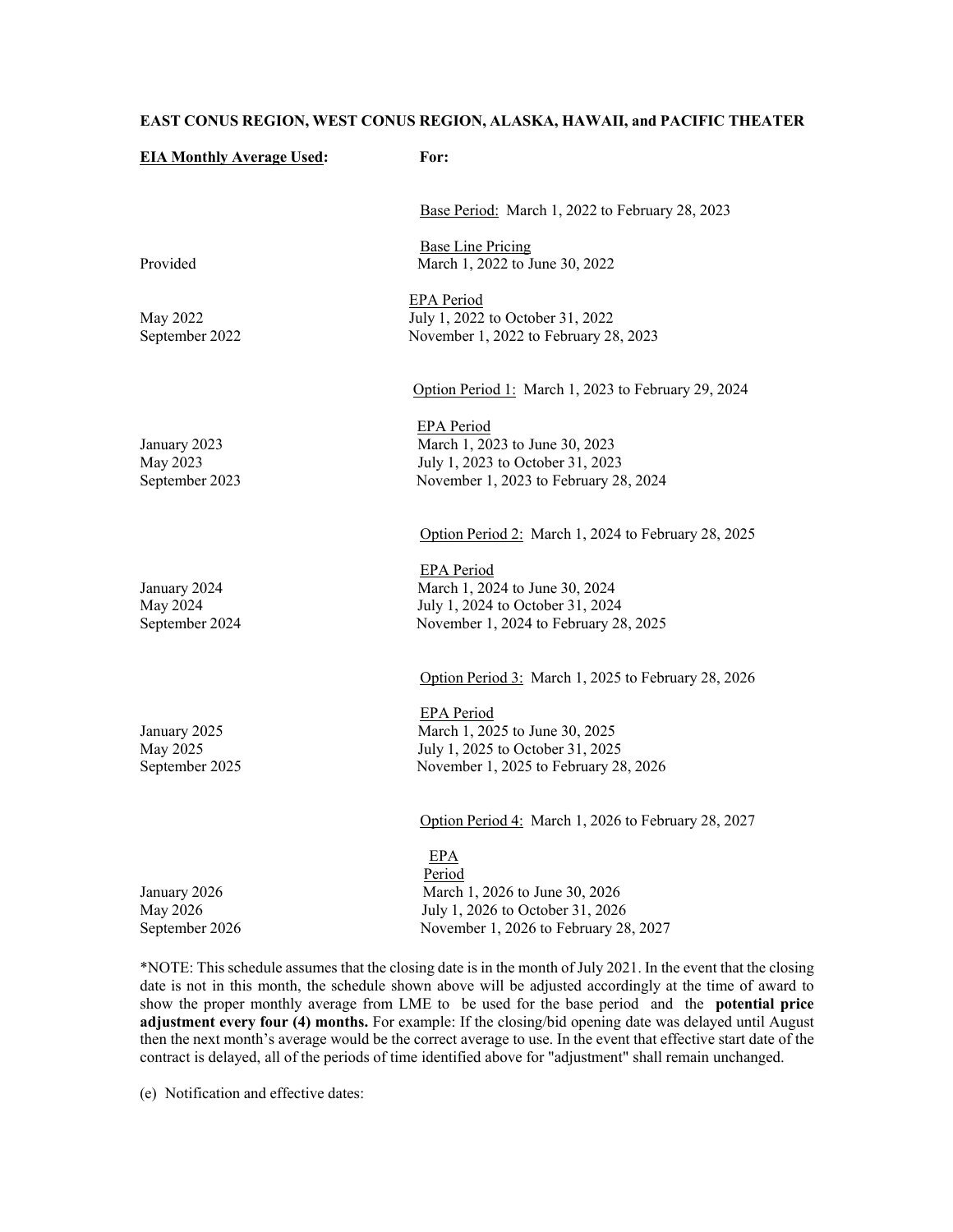(1) It is the responsibility of the Contractor to notify the Contracting Officer immediately upon publication of the adjustment month's average price whenever, based on the above cited formula, there is an increase or decrease in the price of any of the resin/pulp for those line items listed at paragraph 'a'.

(2) The effective date of price adjustments will be in accordance with paragraph 'd' above, "Schedule for Price Adjustments", and will be reflected in a contract modification. The revised price will be applicable to allorders issued after the effective date of the price adjustment modification. Order placed prior to the effective date on the modification will be under the previous period's pricing.

(3) All Contractor initiated notification shall be submitted in writing to the Contracting Officer. Notification shall include a request for price adjustments along with the calculation of the appropriate adjustment.

(4) If the Contractor fails to notify the Government of a price decrease, the price reduction will apply to all orders dated on the first day of the price adjustment month.

(5) If, for administrative reasons solely, at the responsibility of the Government and at no fault of the Contractor, the modification is not issued effective either (i) the first day of the price adjustment month, or

(ii) prior to the fifteen days after notification, the effective date of the modification will be fifteen (15) days after notification by the Contractor or in the case of a decrease, fifteen (15) days after the price adjustment month.

### EPA - STEEL AND ALUMINUM

(a) Certain items which may be included under this solicitation/contract are subject to an Economic Price Adjustment (EPA). This applies to any line items which are incorporated in the exhibits and marked as EPA items. Within ten calendar days after award of the contract, the successful contractor shall provide the Contracting Officer with the weight of the unit for each of the listed line items. The weight of the unit shall not include the packaging. The type of metal shall be restricted to the types listed for each appropriate line item.

| <b>Type of Metal</b> |
|----------------------|
| <b>STEEL</b>         |
| <b>ALUMINUM</b>      |

The weights provided by the contractor will be applied to the formulas explained at paragraph c., entitled "EPA Baseline".

Price adjustments include price increases and price decreases. Adjustments will be considered as follows: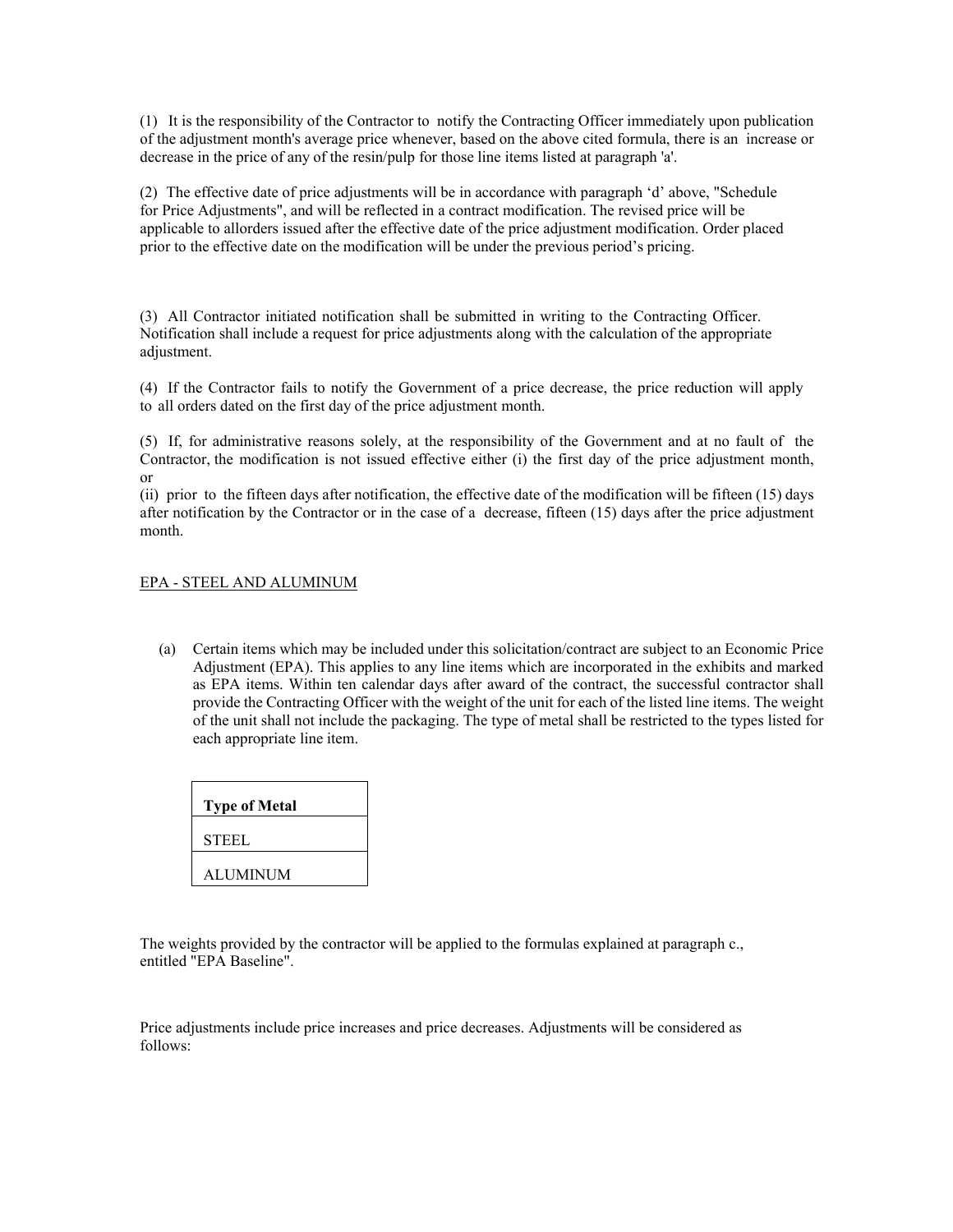- (b) Price adjustments ceiling. Contract prices will be adjusted upward to a maximum of 50 percent of the awarded unit price. There is no limit on downward adjustments under this clause. If the results of the price adjustment calculation specified herein should exceed the 50 percent ceiling, the Government may unilaterally raise the ceiling, provided such increase is consistent with the prevailing market conditions. Prices will ONLY be adjusted on the periods identified in the "Schedule for Price Adjustments".
- (c) EPA Baseline. In order for there to be a pre-determined process for calculating the application of this EPA clause, there must be a formally recognized "index", against which the EPA formula can be applied. That index used shall be the London Metal Exchange (referred to hereinafter as LME). The LME is online at www.lme.com. The period used for price adjustment will be the average of the month prior to the month in which the adjustment is prepared. For example: A price adjustment effective January 1, 2022 will be calculated in December 2021 using the monthly average for November 2021. Free monthly average information may be obtained at www.lme.com through the "Free LME Market Data" link (registration required). The baseline LME average will be the average of the month prior to the solicitation closing date, or July 2021.
- (1) Price adjustments. Pricing adjustments to the unit prices for those line items listed in the attachment listed as "EPA Items" will be equal to the current price per pound of the type of metal; minus the base price per pound of the type of metal ; times the metal weight per unit; plus the award price. (The "price per pound of the type of metal" shall be the monthly average US dollar price per metric tonne of the type of metal for the month prior to the EPA preparation divided by 2,204.62 (the number of pounds in a metric tonne)). The mathematical formula to be applied in calculating price adjustments is as follows:

# REVISED/ADJUSTED UNIT PRICE = [(NEW METAL PRICE - BASE METAL PRICE) X WEIGHTOF METAL PER UNIT] + AWARDED UNIT PRICE

(Note that both Commodity and Fuel EPA changes begin with the base current price, and are calculated separately, and both increase amount will be added to the current price. DeCA will not complete the commodity EPA calculation and then compound the fuel EPA calculation on top of that amount.)

(2) The "new metal price" shall be the monthly average US dollar price per metric tonne of the type of metal for the month prior to the EPA preparation divided by 2,204.62 (the number of pounds in a metric tonne). The "new metal price" will serve as the basis of the revised price for the succeeding period in accordance with the above formula.

The price used to calculate the "new metal price" for a given metal type shall be "cash buyer" price shown in the given range.

(3) The "Weight of metal per unit" is the weight of metal in the unit (lbs).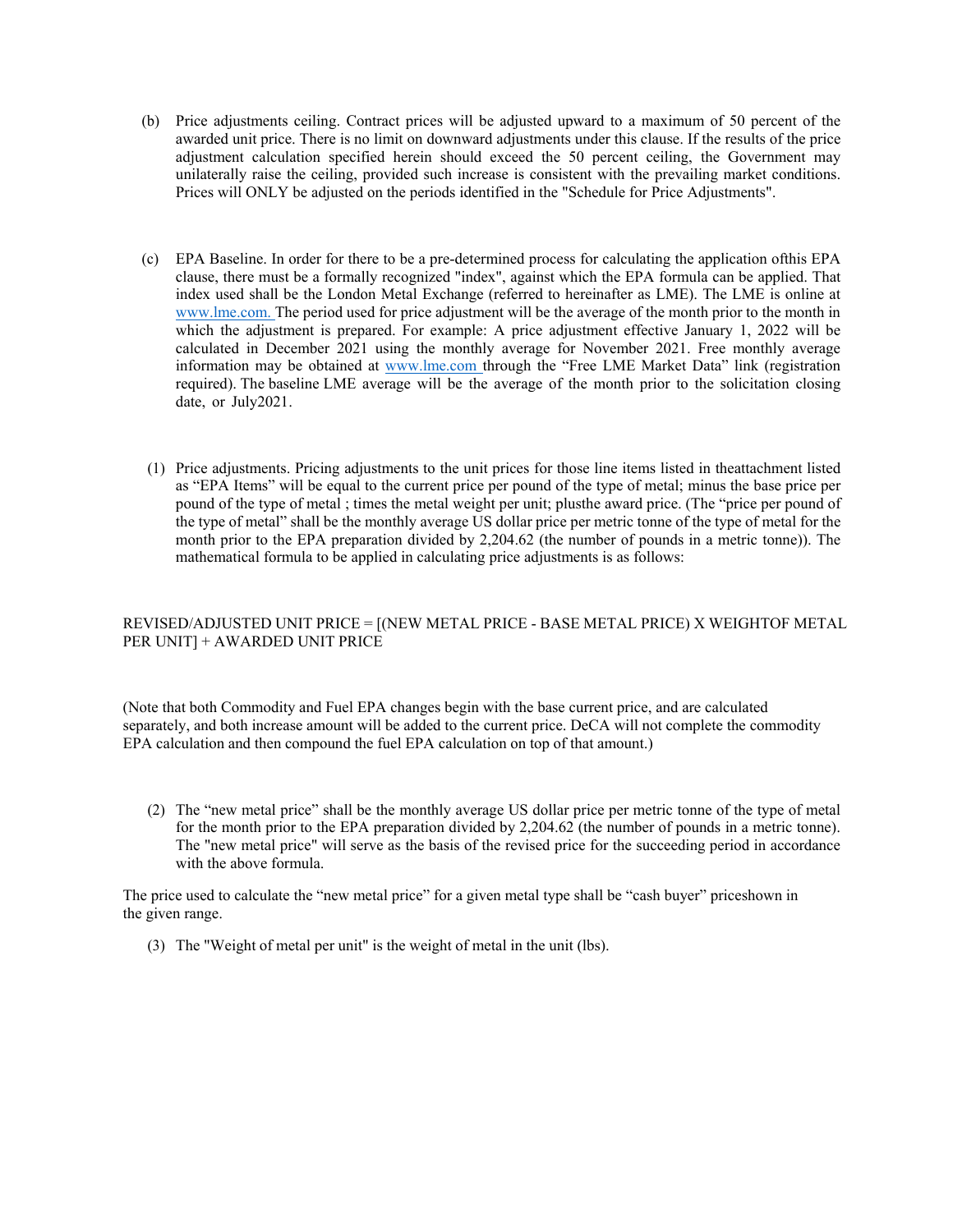- (4) The "base metal price" by which adjustments will be made will be the average published price quoted for the applicable category of metal in the month prior to the solicitation closing date, or July 2021.
- (5) Rounding. In the event of a unit price being revised(due to the application of a proposed unit pack versus the DeCA pack or any other reason), it will be rounded to the nearest 1/100 (two digits to the right of the decimal (Example: \$14.75 in lieu of \$14.754321)).
- (6) If LME discontinues publishing the pricing update information or the pricing information is not available for the adjustment month, then a substitute published price may be selected by mutual agreement of the contract parties. If another source is substituted for LME, the base price will be reviewed to determine what affect, if any, the change in the source has on the baseline figures, which are utilized to calculate the periodic adjustments to price. If necessary, the figures utilized for all economic price adjustments to date under this contract will be reviewed to ensure that there is consistency in the application of the new source document, in order to determine the most current unit price(s) to be paid.
- (d) Schedule of Price Adjustments. Contract prices will be unilaterally adjusted pursuant to the above cited formula at the frequency indicated in the "Schedule" for Price Adjustments" shown below:

## **SCHEDULE FOR PRICE ADJUSTMENTS**

### **EAST CONUS REGION, WEST CONUS REGION, ALASKA, HAWAII, and PACIFIC THEATER**

| <b>LME Monthly Average Used:</b> | For:                                                                                           |  |  |
|----------------------------------|------------------------------------------------------------------------------------------------|--|--|
|                                  | Base Period: March 1, 2022 to February 28, 2023                                                |  |  |
| Provided                         | <b>Base Line Pricing</b><br>March 1, 2022 to June 30, 2022                                     |  |  |
| May 2022<br>September 2022       | <b>EPA</b> Period<br>July 1, 2022 to October 31, 2022<br>November 1, 2022 to February 28, 2023 |  |  |
|                                  | Option Period 1: March 1, 2023 to February 29, 2024                                            |  |  |
| January 2023                     | <b>EPA</b> Period<br>March 1, 2023 to June 30, 2023                                            |  |  |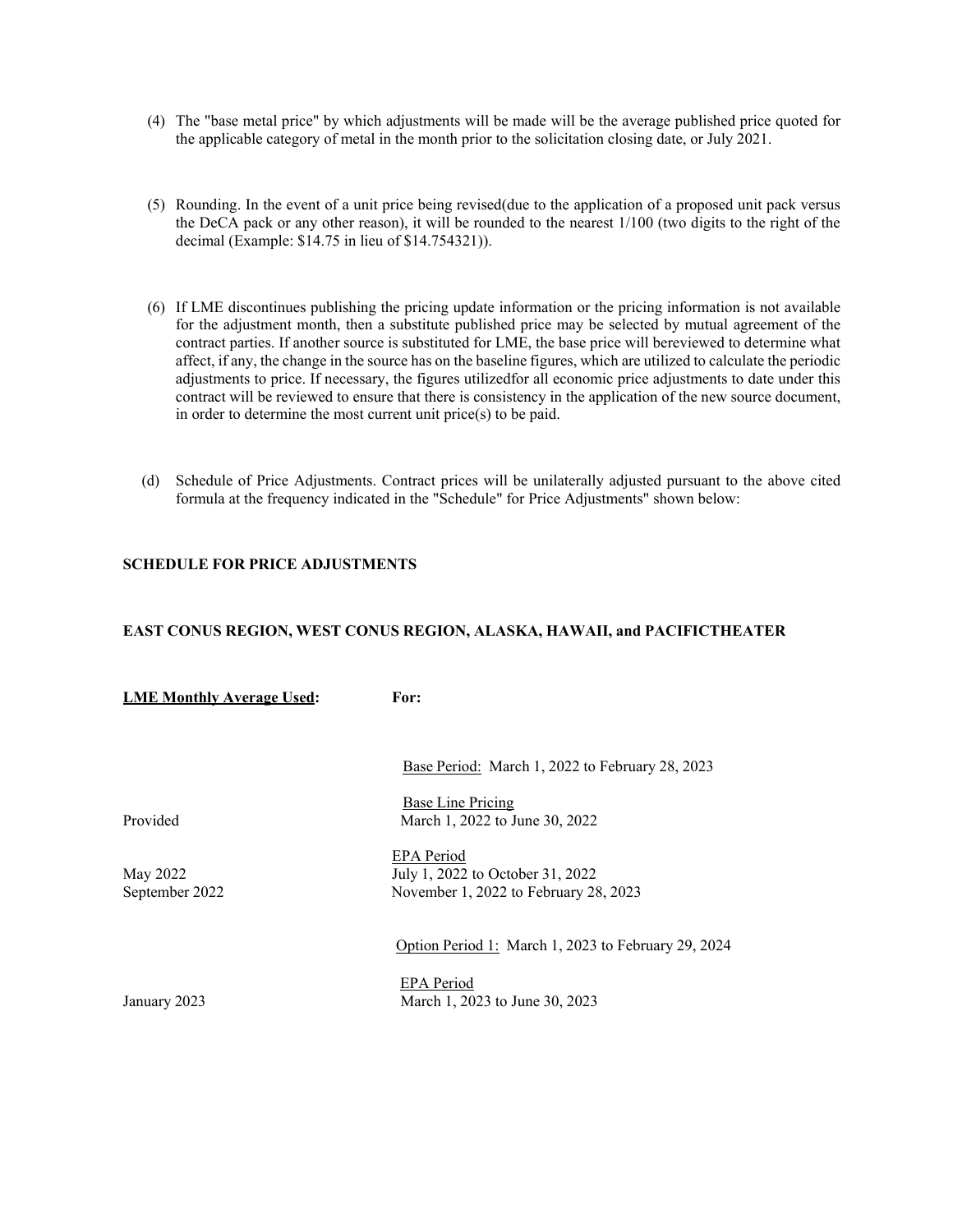May 2023 **Iuly 1, 2023** to October 31, 2023 September 2023 November 1, 2023 to February 28, 2024

Option Period 2: March 1, 2024 to February 28, 2025

EPA Period January 2024 March 1, 2024 to June 30, 2024 May 2024 July 1, 2024 to October 31, 2024 September 2024 10 November 1, 2024 to February 28, 2025

Option Period 3: March 1, 2025 to February 28, 2026

EPA Period January 2025 March 1, 2025 to June 30, 2025 May 2025 July 1, 2025 to October 31, 2025 September 2025 November 1, 2025 to February 28, 2026

Option Period 4: March 1, 2026 to February 28, 2027

EPA Period January 2026 March 1, 2026 to June 30, 2026 May 2026 July 1, 2026 to October 31, 2026 September 2026 November 1, 2026 to February 28, 2027

\*NOTE: This schedule assumes that the closing date is in the month of August. In the event that the closing date is not in this month, the schedule shown above will be adjusted accordingly at the time of award to show the proper monthly average from LME to be used for the base period and the **potential price adjustment every four (4) months.** For example: If the closing/bid opening date was delayed until August then the next month's average would be the correct average to use. In the event that effective start date of the contract is delayed, all of the periods of time identified above for "adjustment" shall remain unchanged.

- (e) Notification and effective dates:
- (1) It is the responsibility of the Contractor to notify the Contracting Officer immediately upon publication of the adjustment month's average price whenever, based on the above cited formula, there is an increase or decrease in the price of any of the metals for those line items listed at paragraph 'a'.
- (2) The effective date of price adjustments will be in accordance with paragraph 'd' above, "Schedule for Price Adjustments", and will be reflected in a contract modification. The revised price will be applicable to all orders issued after the effective date of the price adjustment modification. Order placed prior to the effective date on the modification will be under the previous period's pricing.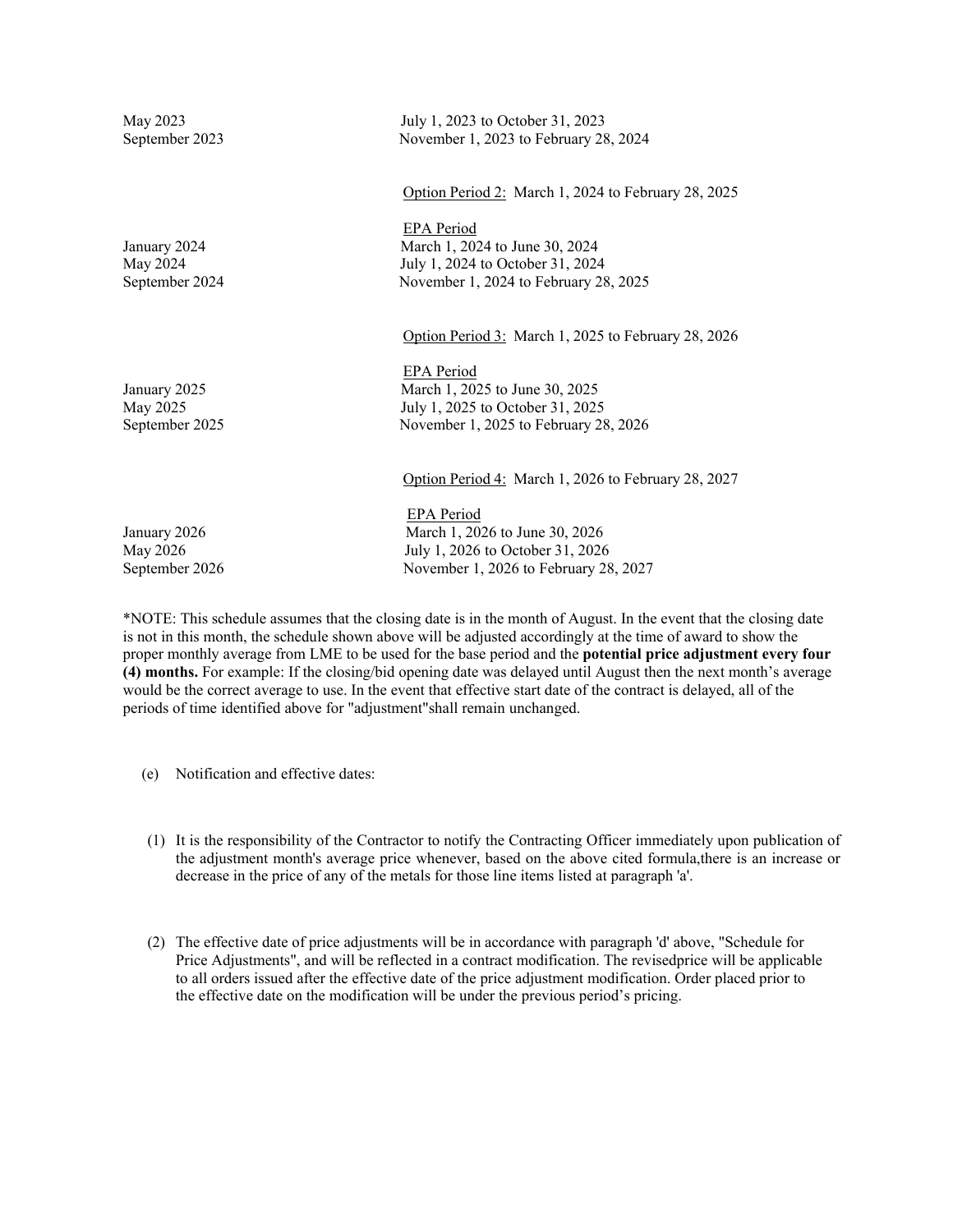- (3) All Contractor initiated notification shall be submitted in writing to the Contracting Officer. Notification shall include a request for price adjustments along with the calculation of the appropriate adjustment.
- (4) If the Contractor fails to notify the Government of a price decrease, the price reduction will apply to all orders dated on the first day of the price adjustment month.
- (5) If, for administrative reasons solely, at the responsibility of the Government and at no fault of the Contractor, the modification is not issued effective either (i) the first day of the price adjustment month, or (ii) prior to the fifteen days after notification, the effective date of the modification will be fifteen (15) days after notification by the Contractor or in the case of a decrease, fifteen (15) days after the price adjustment month.

#### RECOVERED CONTENT REQUIREMENTS

### **ENVIRONMENTAL PROTECTION AGENCY REQUIRMENTS FOR RECOVERED AND/OR POSTCONSUMER MATERIALS**

### **Clusters C, E, and F**

Items that contain the following materials as defined by the Environmental Protection Agency's shall meet the recommended minimum percentages of recovered and/or postconsumer materials:

### **Environmental Protection Agency's Recommended Recovered Fiber Content Levels for Commercial/Industrial Sanitary Tissue Products:**

| DESCRIPTION        | <b>RECOVERED POSTCONSUMER</b> |     |  |
|--------------------|-------------------------------|-----|--|
| <b>NAPKIN</b>      | 30%                           | 30% |  |
| <b>PAPER TOWEL</b> | 40%                           | 40% |  |

**Environmental Protection Agency's Recommended Recovered Fiber Content Levels for Paperboard and Packaging Products**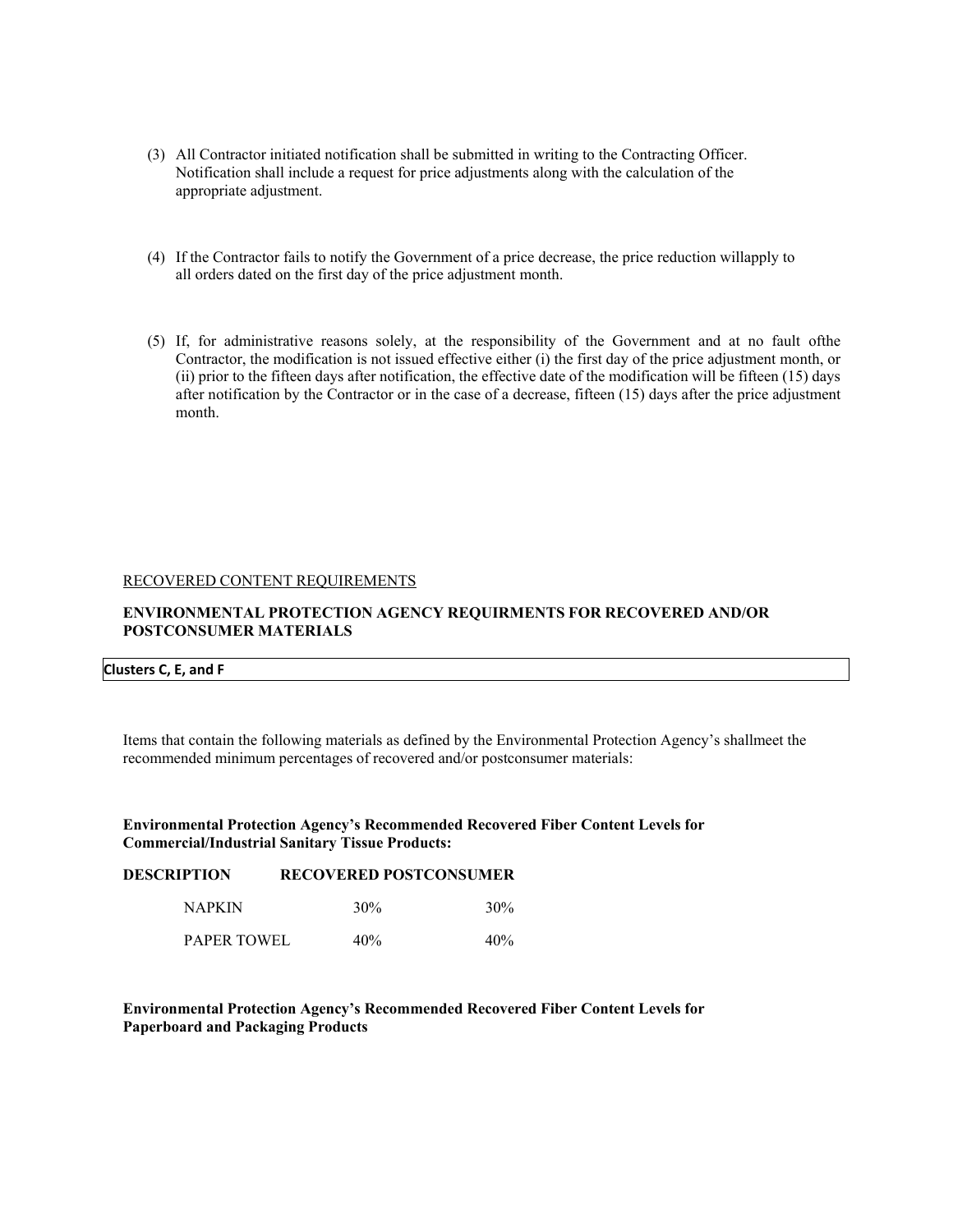### **DESCRIPTION RECOVERED POSTCONSUMER**

CORRUGATED CONTAINERS 25% 25% CARRIERBOARD 10% 10% BAG, PAPER 5% 5% (Note that DeCA's requirement is 40%)

**Environmental Protection Agency's Recommended Recovered Materials Content Levels for Manual-Grade Steel Strapping**

# **DESCRIPTION RECOVERED POSTCONSUMER**

BALE TIES 25% 16%

Within 30 days of contract award, the contractor shall provide a list of all items that are required to contain the minimum Environmental Protection Agency standards of recovered and/or postconsumer materials, and the percentages of Recovered and/or Postconsumer materials for each supply item on the list. The contractor shall provide a report, upon request (no more than twice per contract period), that shows the quantities ordered of each line item that contains required percentages of recovered and/or postconsumer materials. If during the contract any of the items are substituted or the percentage of recovered and/or postconsumer materials changes, the contractor shall provide notice of that change to the Contracting Officer. The reporting shall include the quantities ordered of the replacement item as well the replaced item.

Current information can be found at http://www.epa.gov/epawaste/conserve/tools/cpg/index.htm. If standards change, the contractor shall notify the government and adhere to the new standards within 90 days.

#### **Cluster G and H**

Items that contain the following materials as defined by the Environmental Protection Agency's shall meet the recommended minimum percentages of recovered and/or postconsumer materials:

**Environmental Protection Agency's Recommended Recovered and Postconsumer Fiber Content Levels for Commercial/Industrial Sanitary Tissue Products:**

| <b>DESCRIPTION</b> | <b>RECOVERED</b> | <b>POSTCONSUM</b><br>ER |
|--------------------|------------------|-------------------------|
| NAPKIN             | 30%              | 30%                     |
| PAPER TOWEL        | 40%              | 40%                     |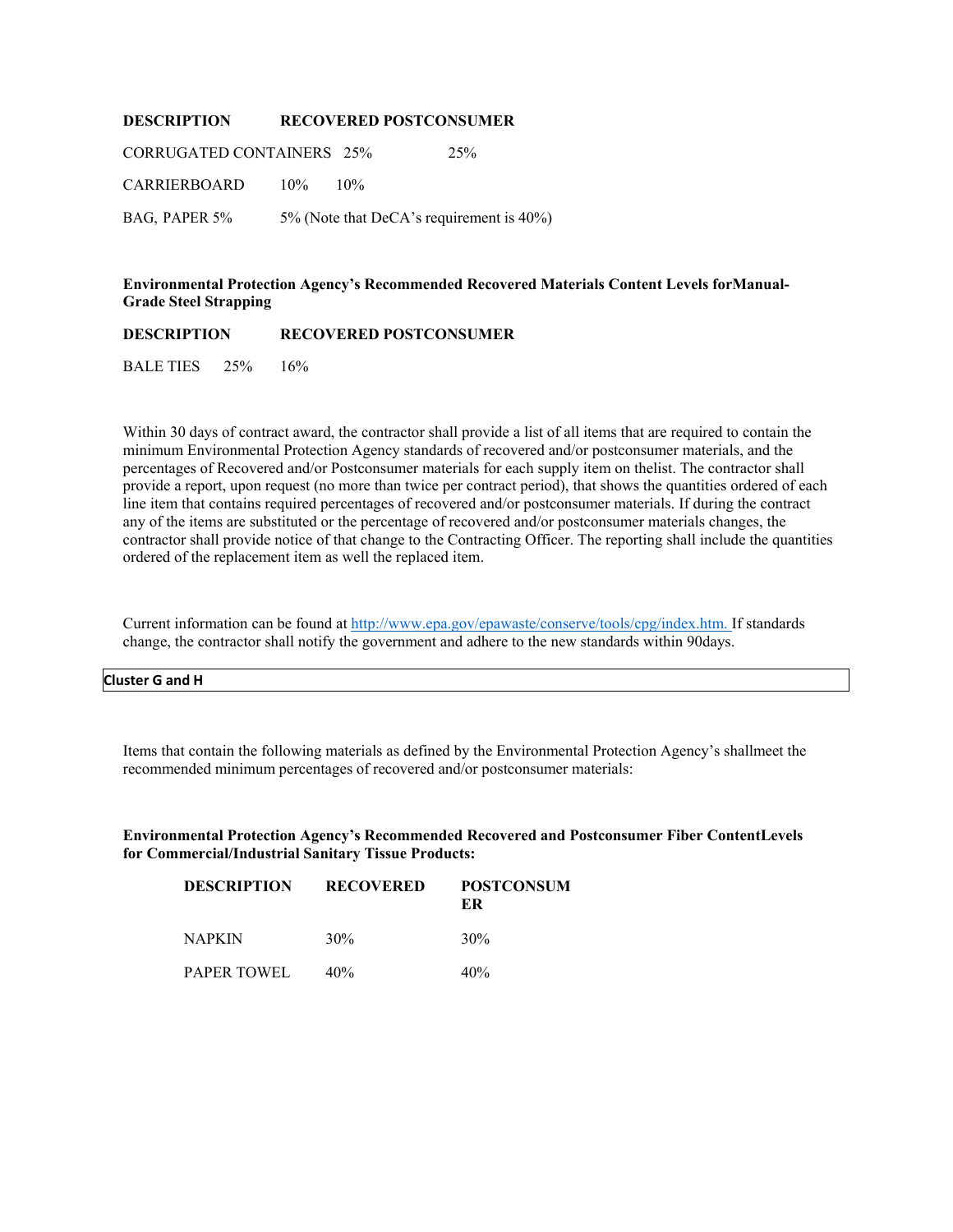**Environmental Protection Agency's Recommended Recovered Fiber Content Levels for Paperboard and Packaging Products**

| <b>DESCRIPTION</b>               |        | <b>RECOVERED POSTCONSUMER</b> |                                          |
|----------------------------------|--------|-------------------------------|------------------------------------------|
| <b>CORRUGATED CONTAINERS 25%</b> |        |                               | 2.5%                                     |
| CARRIERBOARD                     | $10\%$ | $10\%$                        |                                          |
| BAG, PAPER 5%                    |        |                               | 5% (Note that DeCA's requirement is 40%) |

**Environmental Protection Agency's Recommended Recovered Materials Content Levels for Plastic Trash Bags**

**DESCRIPTION RECOVERED POSTCONSUMER** 

BAG, TRASH10% n/a

**Environmental Protection Agency's Recommended Recovered Materials Content Levels for Manual-Grade Steel Strapping**

### **DESCRIPTION RECOVERED POSTCONSUMER**

BALE TIES 25% 16%

Within 30 days of contract award, the contractor shall provide a list of all items that are required to contain the minimum Environmental Protection Agency standards of recovered and/or postconsumer materials, and the percentages of Recovered and/or Postconsumer materials for each supply item on the list. The contractor shall provide a report, upon request (no more than twice per contract period), that shows the quantities ordered of each line item that contains required percentages of recovered and/or postconsumer materials. If during the contract any of the items are substituted or the percentage of recovered and/or postconsumer materials changes, the contractor shall provide notice of that change to the Contracting Officer. The reporting shall include the quantities ordered of the replacement item as well the replaced item.

Current information can be found at http://www.epa.gov/epawaste/conserve/tools/cpg/index.htm. If standards change, the contractor shall notify the government and adhere to the new standards within 90 days.

Current information can be found at http://www.epa.gov/epawaste/conserve/tools/cpg/index.htm. If standards change, the contractor shall notify the government and adhere to the new standards within 90 days.

#### GREEN PROCUREMENT

Green procurement is the purchase of environmentally preferable products and services in accordance with one or more of the established Federal "green" procurement preference programs.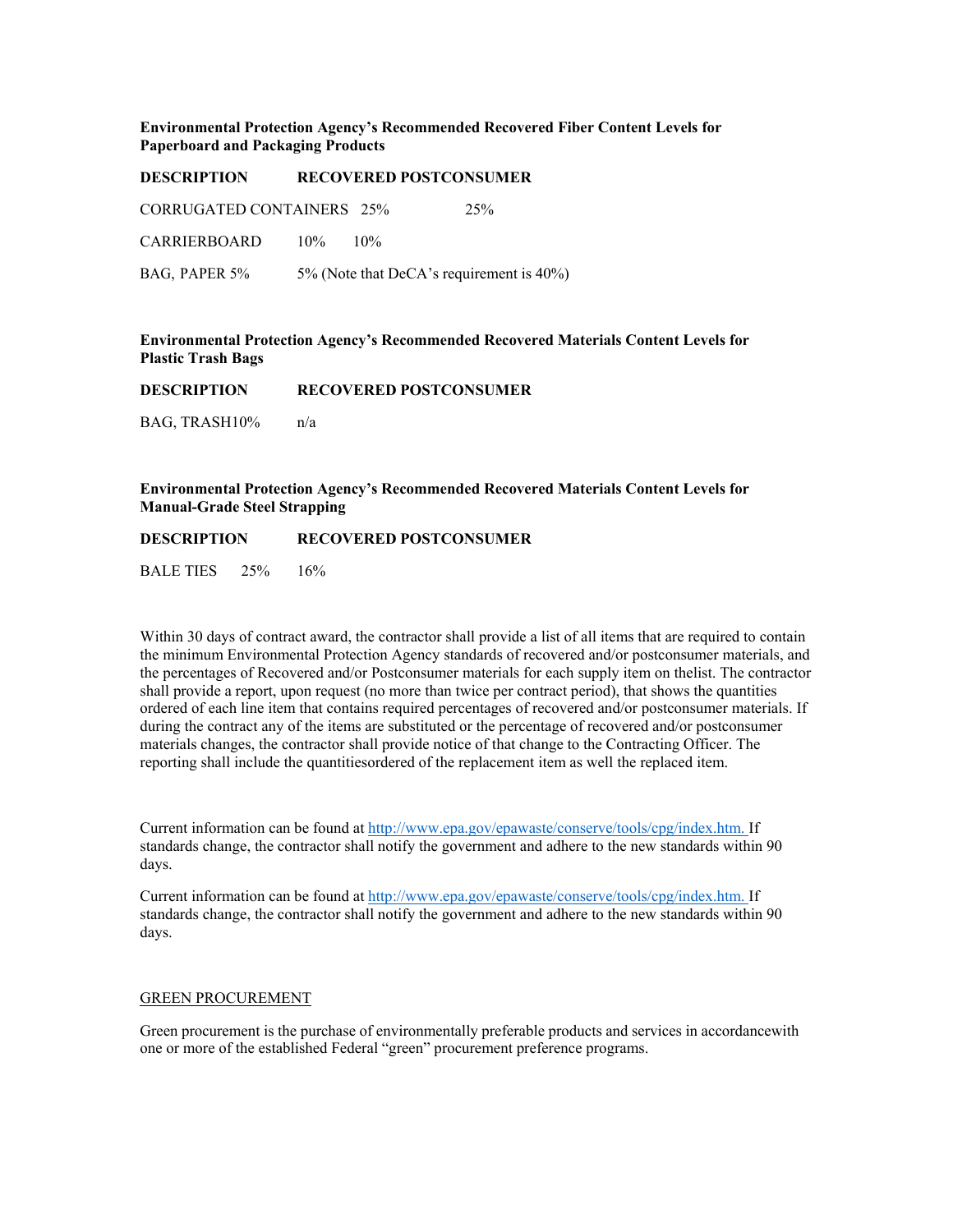Please note that the Minimum content standards outlined in each CLIN in accordance with the Environmental Protection Agency's Recovered Materials Advisory Notices, are minimums. The contractor is responsible to maintain Environmental Protection Agency designated minimums throughout the term of the contract. Information on the current minimum standards may be found at http://www.epa.gov/. DeCA encourages higher than minimum content for recovered material if productusability and cost do not hinder the use of the item.

As new Green products become available on the open market throughout the term of the contract(s), DeCA encourages the contractor(s) to make information on such products available for review. DeCA reserves the right to request item changes that are both better for the environment and economically feasible.

### 52.217-9 OPTION TO EXTEND THE TERM OF THE CONTRACT (MAR 2000)

(a) The Government may extend the term of this contract by written notice to the Contractor within 30 days prior to expiration of the contract period of performance; provided that the Government gives the Contractor a preliminary written notice of its intent to extend at least 60 days before the contract expires. The preliminary notice does not commit the Government to an extension.

(b) If the Government exercises this option, the extended contract shall be considered to include this option clause.

(c) The total duration of this contract, including the exercise of any options under this clause, shall not exceed 66 months.

(End of clause)

### 52.217-4500 OPTION TO EXTEND CONTRACT DELIVERY (AUG 2004)

 The Government may require continued delivery of any supplies within the limits and at the prices specified in the contract. This option provision may be exercised more than once, but the total extension of the delivery period hereunder shall not exceed 6 months. The Contracting Officer may exercise the option by written notice to the Contractor prior to expiration of the contract delivery period.

(End of Clause)

#### 52.219-4 NOTICE OF PRICE EVALUATION PREFERENCE FOR HUBZONE SMALL BUSINESS CONCERNS (DEVIATION 2020-O0008) (MAR 2020)

(a) Definitions. As used in this clause—

"HUBZone small business concern" means a small business concern, certified by the Small Business Administration (SBA), that appears on the List of Qualified HUBZone Small Business Concerns maintained by the SBA (13 CFR 126.103).

"Similarly situated entity" means a first-tier subcontractor, including an independent contractor, that—

(1) Has the same small business program status as that which qualified the prime contractor for the award (e.g., for a small business set-aside contract, any small business concern, without regard to its socioeconomic status); and

(2) Is considered small for the size standard under the North American Industry Classification System (NAICS)

code the prime contractor assigned to the subcontract.

(b) Evaluation preference.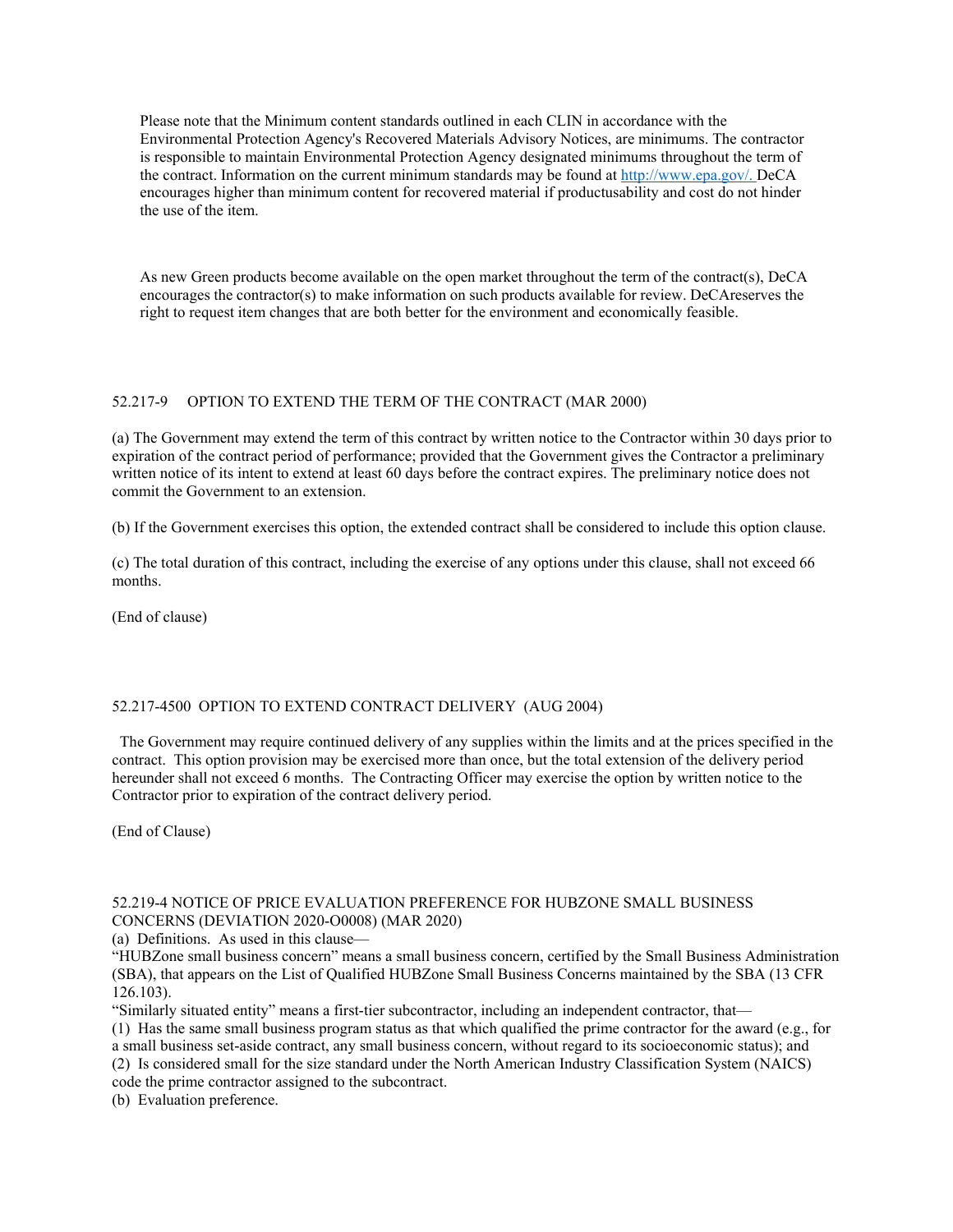(1) Offers will be evaluated by adding a factor of 10 percent to the price of all offers, except—

(i) Offers from HUBZone small business concerns that have not waived the evaluation preference; and

(ii) Otherwise successful offers from small business concerns.

(2) The factor of 10 percent shall be applied on a line item basis or to any group of items on which award may be made. Other evaluation factors described in the solicitation shall be applied before application of the factor. (3) When the two highest rated offerors are a HUBZone small business concern and a large business, and the evaluated offer of the HUBZone small business concern is equal to the evaluated offer of the large business after considering the price evaluation preference, award will be made to the HUBZone small business concern. (c) Waiver of evaluation preference. A HUBZone small business concern may elect to waive the evaluation preference, in which case the factor will be added to its offer for evaluation purposes. The agreements in paragraphs (e) and (f) of this clause do not apply if the Offeror has waived the evaluation preference.

Offeror elects to waive the evaluation preference.

(d) Independent contractors. An independent contractor shall be considered a subcontractor.

(e) Limitations on subcontracting. By submission of an offer and execution of a contract, a HUBZone small business concern agrees that, in the case of a contract assigned a NAICS code for—

(1) Services (except construction), it will not pay more than 50 percent of the amount paid by the Government for contract performance to subcontractors that are not similarly situated entities. Any work that a similarly situated entity further subcontracts will count toward the prime contractor's 50 percent subcontract amount that cannot be exceeded. When a contract includes both services and supplies, the 50 percent limitation shall apply only to the service portion of the contract. Other direct costs are excluded to the extent they are not the principal purpose of the contract and cannot be obtained from small business concerns;

(2) Supplies (other than procurement from a nonmanufacturer of such supplies), it will not pay more than 50 percent of the amount paid by the Government for contract performance, excluding the cost of materials, to subcontractors that are not similarly situated entities. Any work that a similarly situated entity further subcontracts will count toward the prime contractor's 50 percent subcontract amount that cannot be exceeded. When a contract includes both supplies and services, the 50 percent limitation shall apply only to the supply portion of the contract; (3) General construction, it will not pay more than 85 percent of the amount paid by the Government for contract performance, excluding the cost of materials, to subcontractors that are not similarly situated entities. Any work that a similarly situated entity further subcontracts will count toward the prime contractor's 85 percent subcontract amount that cannot be exceeded; or

(4) Construction by special trade contractors, it will not pay more than 75 percent of the amount paid by the Government for contract performance, excluding the cost of materials, to subcontractors that are not similarly situated entities. Any work that a similarly situated entity further subcontracts will count toward the prime contractor's 75 percent subcontract amount that cannot be exceeded.

(f) A HUBZone joint venture agrees that the aggregate of the HUBZone small business concerns to the joint venture, not each concern separately, will perform the applicable requirements specified in paragraph (e) of this clause.

(g) Nonmanufacturer.

(1) Unless SBA has waived the requirements of paragraphs  $(g)(1)(i)$  through (iii) of this clause in accordance with 13 CFR 121.1204, a HUBZone small business concern that provides an end item it did not manufacture, process, or produce, shall—

(i) Provide an end item that a small business has manufactured, processed, or produced in the United States or its outlying areas;

(ii) Be primarily engaged in the retail or wholesale trade and normally sell the type of item being supplied; and

(iii) Take ownership or possession of the item(s) with its personnel, equipment, or facilities in a manner consistent with industry practice; for example, providing storage, transportation, or delivery.

(2) For contracts or orders for multiple end items, at least 50 percent of the total value of the contract or order shall be manufactured, processed, or produced in the United States or its outlying areas by small business concerns.

(3) Paragraphs  $(g)(1)$  through (2) of this clause do not apply—

(i) To construction or service contracts; or

(ii) When the Offeror waives the evaluation preference.

(h) Notice. The HUBZone small business Offeror acknowledges that a prospective HUBZone awardee must be a HUBZone small business concern at the time of award of this contract. The HUBZone offeror shall provide the Contracting Officer a copy of the notice required by 13 CFR 126.501 if material changes occur before contract award that could affect its HUBZone eligibility. If the apparently successful HUBZone Offeror is not a HUBZone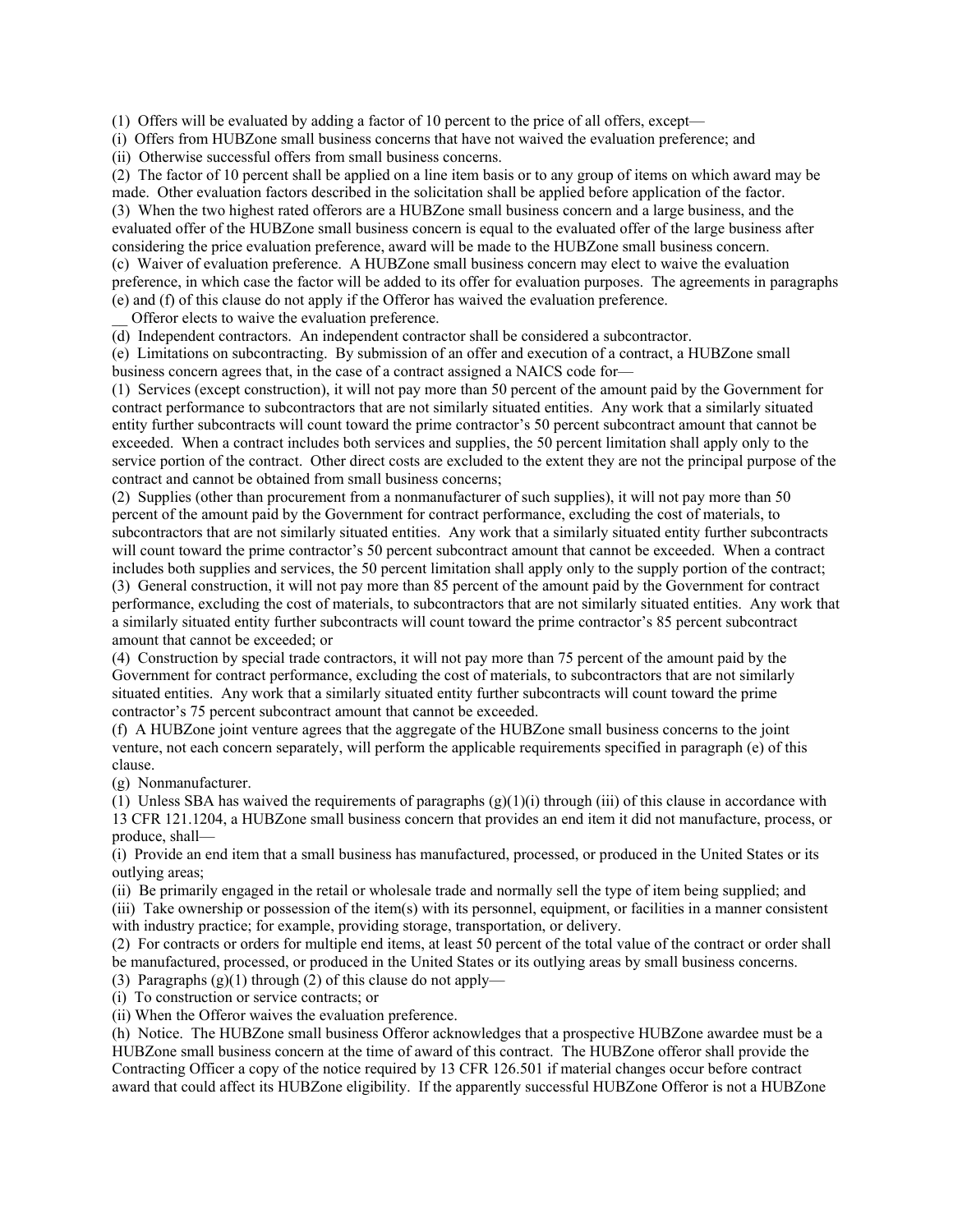small business concern at the time of award of this contract, the Contracting Officer will proceed to award to the next otherwise successful HUBZone small business concern or other offeror. (End of clause)

## 52.219-9 SMALL BUSINESS SUBCONTRACTING PLAN (JUN 2020)

(a) This clause does not apply to small business concerns.

(b) Definitions. As used in this clause—

"Alaska Native Corporation (ANC)" means any Regional Corporation, Village Corporation, Urban Corporation, or Group Corporation organized under the laws of the State of Alaska in accordance with the Alaska Native Claims Settlement Act, as amended (43 U.S.C. 1601, et seq.) and which is considered a minority and economically disadvantaged concern under the criteria at  $43 \text{ U.S.C. } 1626(e)(1)$ . This definition also includes ANC direct and indirect subsidiary corporations, joint ventures, and partnerships that meet the requirements of 43 U.S.C.  $1626(e)(2)$ .

"Commercial item" means a product or service that satisfies the definition of commercial item in Federal Acquisition Regulation (FAR) 2.101

"Commercial plan" means a subcontracting plan (including goals) that covers the offeror's fiscal year and that applies to the entire production of commercial items sold by either the entire company or a portion thereof (e.g., division, plant, or product line).

"Electronic Subcontracting Reporting System (eSRS)" means the Governmentwide, electronic, web-based system for small business subcontracting program reporting. The eSRS is located at http://www.esrs.gov.

"Indian tribe" means any Indian tribe, band, group, pueblo, or community, including native villages and native groups (including corporations organized by Kenai, Juneau, Sitka, and Kodiak) as defined in the Alaska Native Claims Settlement Act (43 U.S.C.A. 1601 et seq.), that is recognized by the Federal Government as eligible for services from the Bureau of Indian Affairs in accordance with 25 U.S.C. 1452(c). This definition also includes Indian-owned economic enterprises that meet the requirements of  $25$  U.S.C. 1452(e).

"Individual subcontracting plan" means a subcontracting plan that covers the entire contract period (including option periods), applies to a specific contract, and has goals that are based on the offeror's planned subcontracting in support of the specific contract, except that indirect costs incurred for common or joint purposes may be allocated on a prorated basis to the contract.

"Master subcontracting plan" means a subcontracting plan that contains all the required elements of an individual subcontracting plan, except goals, and may be incorporated into individual subcontracting plans, provided the master subcontracting plan has been approved.

"Reduced payment" means a payment that is for less than the amount agreed upon in a subcontract in accordance with its terms and conditions, for supplies and services for which the Government has paid the prime contractor.

"Subcontract" means any agreement (other than one involving an employer-employee relationship) entered into by a Federal Government prime Contractor or subcontractor calling for supplies or services required for performance of the contract or subcontract.

"Total contract dollars" means the final anticipated dollar value, including the dollar value of all options.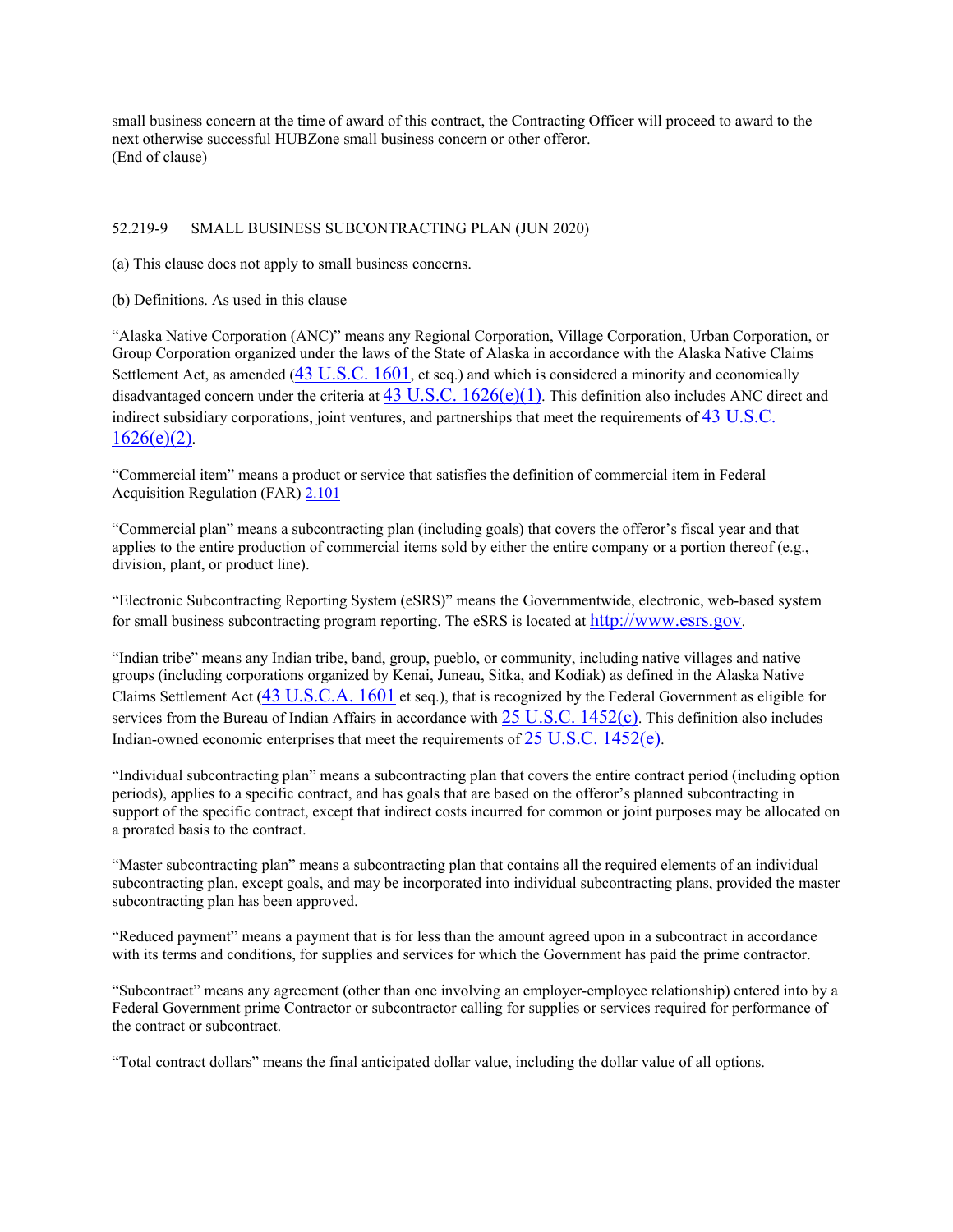"Untimely payment" means a payment to a subcontractor that is more than 90 days past due under the terms and conditions of a subcontract for supplies and services for which the Government has paid the prime contractor.

(c)(1) The Offeror, upon request by the Contracting Officer, shall submit and negotiate a subcontracting plan, where applicable, that separately addresses subcontracting with small business, veteran-owned small business, servicedisabled veteran-owned small business, HUBZone small business, small disadvantaged business, and women-owned small business concerns. If the Offeror is submitting an individual subcontracting plan, the plan must separately address subcontracting with small business, veteran-owned small business, service-disabled veteran-owned small business, HUBZone small business, small disadvantaged business, and women-owned small business concerns, with a separate part for the basic contract and separate parts for each option (if any). The subcontracting plan shall be included in and made a part of the resultant contract. The subcontracting plan shall be negotiated within the time specified by the Contracting Officer. Failure to submit and negotiate the subcontracting plan shall make the Offeror ineligible for award of a contract.

 $(2)(i)$  The Contractor may accept a subcontractor's written representations of its size and socioeconomic status as a small business, small disadvantaged business, veteran-owned small business, service-disabled veteran-owned small business, or a women-owned small business if the subcontractor represents that the size and socioeconomic status representations with its offer are current, accurate, and complete as of the date of the offer for the subcontract.

(ii) The Contractor may accept a subcontractor's representations of its size and socioeconomic status as a small business, small disadvantaged business, veteran-owned small business, service-disabled veteran-owned small business, or a women-owned small business in the System for Award Management (SAM) if–

(A) The subcontractor is registered in SAM; and

(B) The subcontractor represents that the size and socioeconomic status representations made in SAM are current, accurate and complete as of the date of the offer for the subcontract.

(iii) The Contractor may not require the use of SAM for the purposes of representing size or socioeconomic status in connection with a subcontract.

(iv) In accordance with 13 CFR 121.411, 124.1015, 125.29, 126.900, and 127.700, a contractor acting in good faith is not liable for misrepresentations made by its subcontractors regarding the subcontractor's size or socioeconomic status.

(d) The Offeror's subcontracting plan shall include the following:

(1) Separate goals, expressed in terms of total dollars subcontracted, and as a percentage of total planned subcontracting dollars, for the use of small business, veteran-owned small business, service-disabled veteran-owned small business, HUBZone small business, small disadvantaged business, and women-owned small business concerns as subcontractors. For individual subcontracting plans, and if required by the Contracting Officer, goals shall also be expressed in terms of percentage of total contract dollars, in addition to the goals expressed as a percentage of total subcontract dollars. The Offeror shall include all subcontracts that contribute to contract performance, and may include a proportionate share of products and services that are normally allocated as indirect costs. In accordance with 43 U.S.C. 1626–

(i) Subcontracts awarded to an ANC or Indian tribe shall be counted towards the subcontracting goals for small business and small disadvantaged business concerns, regardless of the size or Small Business Administration certification status of the ANC or Indian tribe; and

(ii) Where one or more subcontractors are in the subcontract tier between the prime Contractor and the ANC or Indian tribe, the ANC or Indian tribe shall designate the appropriate Contractor(s) to count the subcontract towards its small business and small disadvantaged business subcontracting goals.

(A) In most cases, the appropriate Contractor is the Contractor that awarded the subcontract to the ANC or Indian tribe.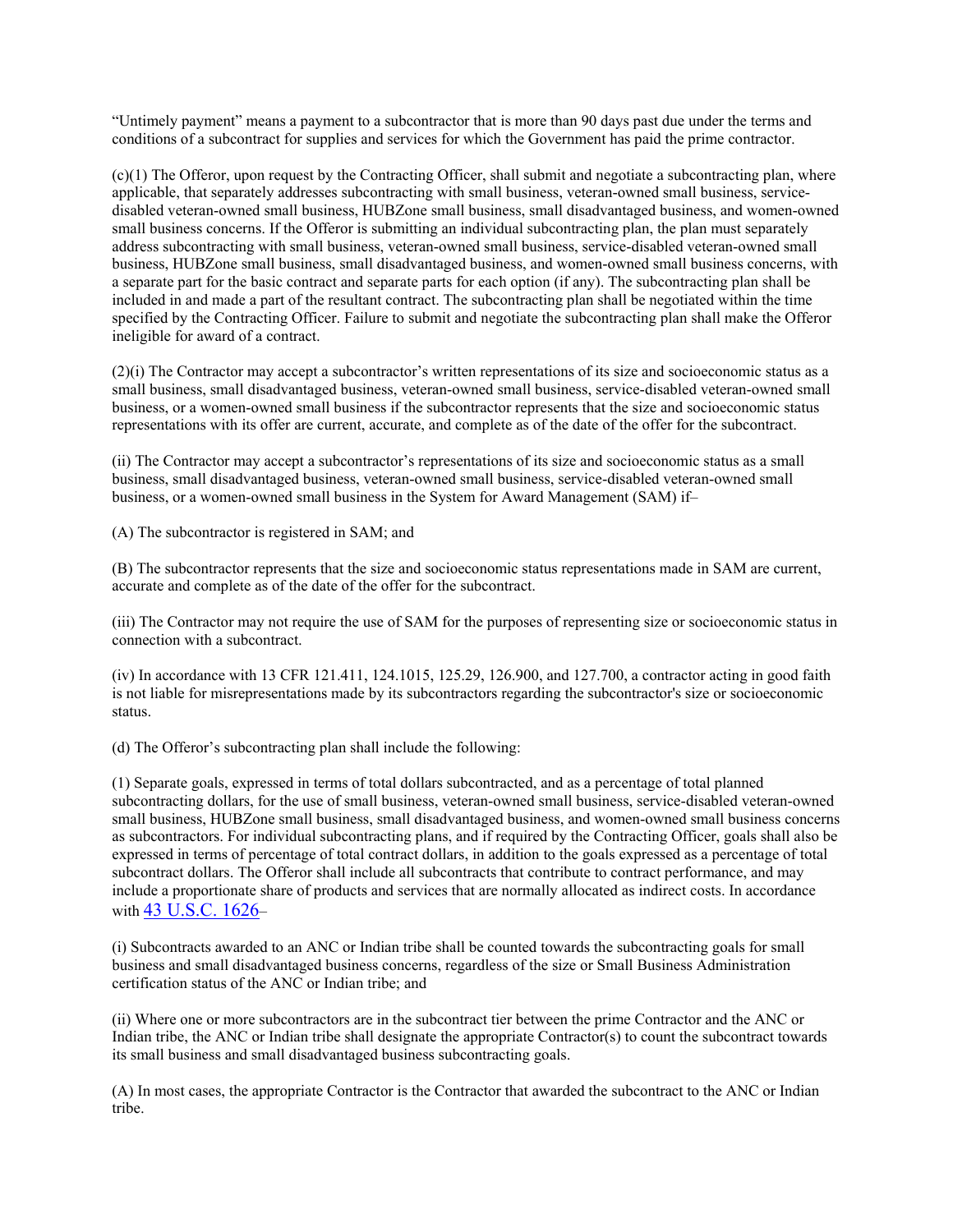(B) If the ANC or Indian tribe designates more than one Contractor to count the subcontract toward its goals, the ANC or Indian tribe shall designate only a portion of the total subcontract award to each Contractor. The sum of the amounts designated to various Contractors cannot exceed the total value of the subcontract.

(C) The ANC or Indian tribe shall give a copy of the written designation to the Contracting Officer, the prime Contractor, and the subcontractors in between the prime Contractor and the ANC or Indian tribe within 30 days of the date of the subcontract award.

(D) If the Contracting Officer does not receive a copy of the ANC's or the Indian tribe's written designation within 30 days of the subcontract award, the Contractor that awarded the subcontract to the ANC or Indian tribe will be considered the designated Contractor.

(2) A statement of—

(i) Total dollars planned to be subcontracted for an individual subcontracting plan; or the Offeror's total projected sales, expressed in dollars, and the total value of projected subcontracts to support the sales for a commercial plan;

(ii) Total dollars planned to be subcontracted to small business concerns (including ANC and Indian tribes);

(iii) Total dollars planned to be subcontracted to veteran-owned small business concerns;

(iv) Total dollars planned to be subcontracted to service-disabled veteran-owned small business;

(v) Total dollars planned to be subcontracted to HUBZone small business concerns;

(vi) Total dollars planned to be subcontracted to small disadvantaged business concerns (including ANCs and Indian tribes); and

(vii) Total dollars planned to be subcontracted to women-owned small business concerns.

(3) A description of the principal types of supplies and services to be subcontracted, and an identification of the types planned for subcontracting to—

(i) Small business concerns;

(ii) Veteran-owned small business concerns;

(iii) Service-disabled veteran-owned small business concerns;

- (iv) HUBZone small business concerns;
- (v) Small disadvantaged business concerns; and
- (vi) Women-owned small business concerns.

(4) A description of the method used to develop the subcontracting goals in paragraph (d)(1) of this clause.

(5) A description of the method used to identify potential sources for solicitation purposes (e.g., existing company source lists, SAM, veterans service organizations, the National Minority Purchasing Council Vendor Information Service, the Research and Information Division of the Minority Business Development Agency in the Department of Commerce, or small, HUBZone, small disadvantaged, and women-owned small business trade associations). A firm may rely on the information contained in SAM as an accurate representation of a concern's size and ownership characteristics for the purposes of maintaining a small, veteran-owned small, service-disabled veteran-owned small, HUBZone small, small disadvantaged, and women-owned small business source list. Use of SAM as its source list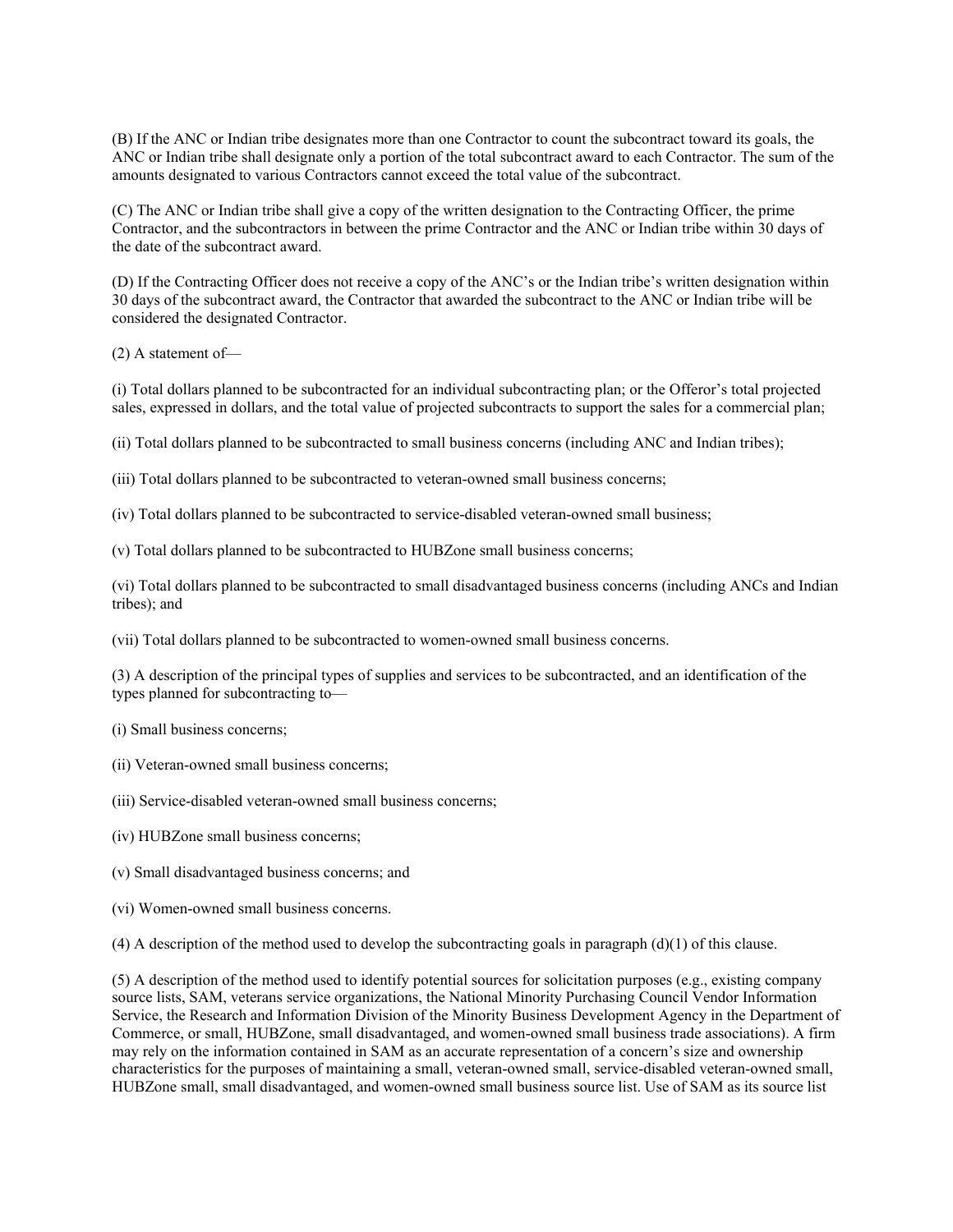does not relieve a firm of its responsibilities (e.g., outreach, assistance, counseling, or publicizing subcontracting opportunities) in this clause.

(6) A statement as to whether or not the Offeror included indirect costs in establishing subcontracting goals, and a description of the method used to determine the proportionate share of indirect costs to be incurred with–

(i) Small business concerns (including ANC and Indian tribes);

(ii) Veteran-owned small business concerns;

(iii) Service-disabled veteran-owned small business concerns;

(iv) HUBZone small business concerns;

(v) Small disadvantaged business concerns (including ANC and Indian tribes); and

(vi) Women-owned small business concerns.

(7) The name of the individual employed by the Offeror who will administer the Offeror's subcontracting program, and a description of the duties of the individual.

(8) A description of the efforts the Offeror will make to assure that small business, veteran-owned small business, service-disabled veteran-owned small business, HUBZone small business, small disadvantaged business, and women-owned small business concerns have an equitable opportunity to compete for subcontracts.

(9) Assurances that the Offeror will include the clause of this contract entitled "Utilization of Small Business Concerns" in all subcontracts that offer further subcontracting opportunities, and that the Offeror will require all subcontractors (except small business concerns) that receive subcontracts in excess of the applicable threshold specified in FAR 19.702(a) on the date of subcontract award, with further subcontracting possibilities to adopt a subcontracting plan that complies with the requirements of this clause.

(10) Assurances that the Offeror will—

(i) Cooperate in any studies or surveys as may be required;

(ii) Submit periodic reports so that the Government can determine the extent of compliance by the Offeror with the subcontracting plan;

(iii) After November 30, 2017, include subcontracting data for each order when reporting subcontracting achievements for indefinite-delivery, indefinite-quantity contracts with individual subcontracting plans where the contract is intended for use by multiple agencies;

(iv) Submit the Individual Subcontract Report (ISR) and/or the Summary Subcontract Report (SSR), in accordance with paragraph (l) of this clause using the Electronic Subcontracting Reporting System (eSRS) at http://www.esrs.gov. The reports shall provide information on subcontract awards to small business concerns (including ANCs and Indian tribes that are not small businesses), veteran-owned small business concerns, servicedisabled veteran-owned small business concerns, HUBZone small business concerns, small disadvantaged business concerns (including ANCs and Indian tribes that have not been certified by SBA as small disadvantaged businesses), women-owned small business concerns, and for NASA only, Historically Black Colleges and Universities and Minority Institutions. Reporting shall be in accordance with this clause, or as provided in agency regulations;

(v) Ensure that its subcontractors with subcontracting plans agree to submit the ISR and/or the SSR using eSRS;

(vi) Provide its prime contract number, its unique entity identifier, and the e-mail address of the Offeror's official responsible for acknowledging receipt of or rejecting the ISRs, to all first-tier subcontractors with subcontracting plans so they can enter this information into the eSRS when submitting their ISRs; and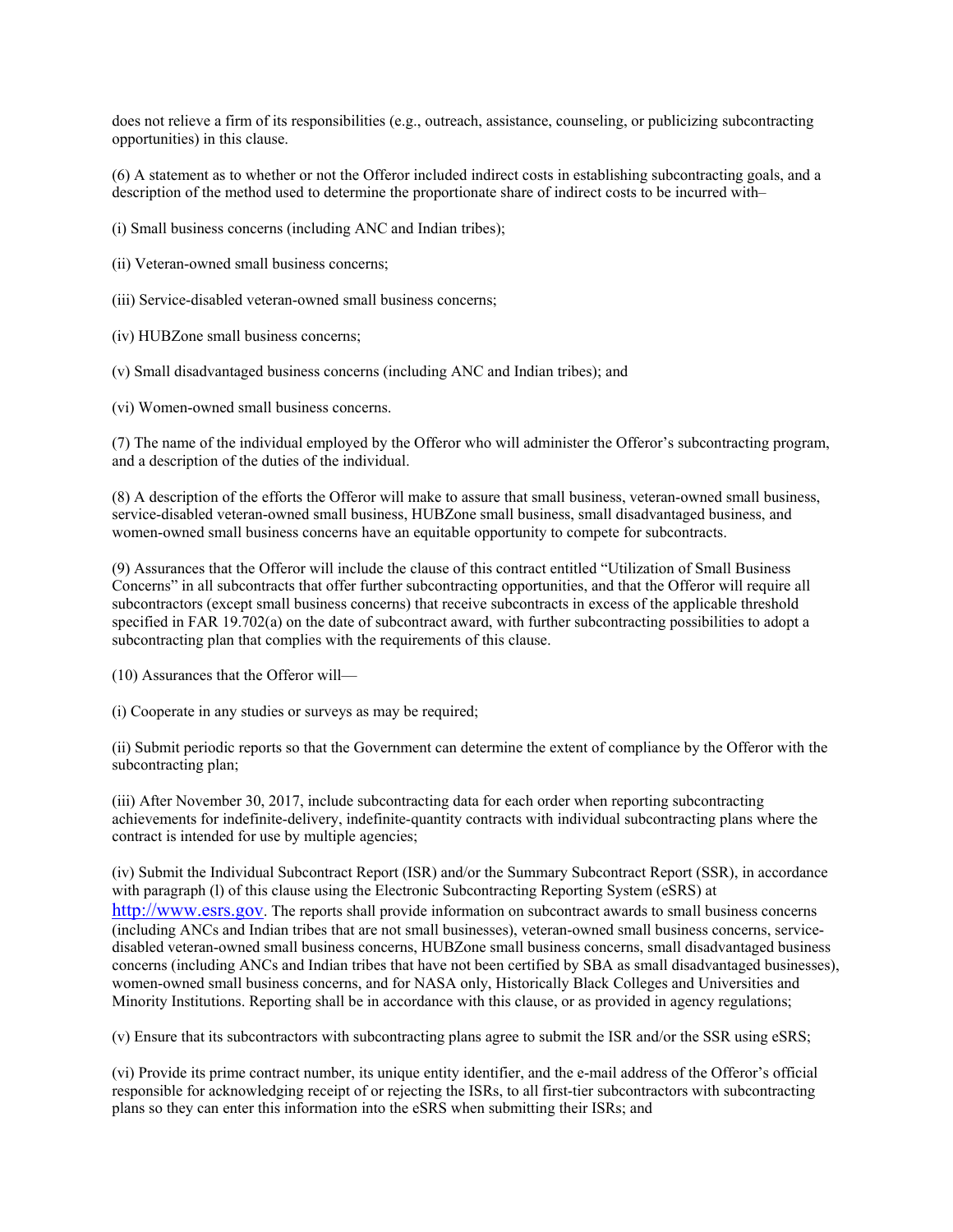(vii) Require that each subcontractor with a subcontracting plan provide the prime contract number, its own unique entity identifier, and the e-mail address of the subcontractor's official responsible for acknowledging receipt of or rejecting the ISRs, to its subcontractors with subcontracting plans.

(11) A description of the types of records that will be maintained concerning procedures that have been adopted to comply with the requirements and goals in the plan, including establishing source lists; and a description of the offeror's efforts to locate small business, veteran-owned small business, service-disabled veteran-owned small business, HUBZone small business, small disadvantaged business, and women-owned small business concerns and award subcontracts to them. The records shall include at least the following (on a plant-wide or company-wide basis, unless otherwise indicated):

(i) Source lists (e.g., SAM), guides, and other data that identify small business, veteran-owned small business, service-disabled veteran-owned small business, HUBZone small business, small disadvantaged business, and women-owned small business concerns.

(ii) Organizations contacted in an attempt to locate sources that are small business, veteran-owned small business, service-disabled veteran-owned small business, HUBZone small business, small disadvantaged business, or womenowned small business concerns.

(iii) Records on each subcontract solicitation resulting in an award of more than the simplified acquisition threshold, as defined in FAR 2.101 on the date of subcontract award, indicating—

- (A) Whether small business concerns were solicited and, if not, why not;
- (B) Whether veteran-owned small business concerns were solicited and, if not, why not
- (C) Whether service-disabled veteran-owned small business concerns were solicited and, if not, why not;
- (D) Whether HUBZone small business concerns were solicited and, if not, why not;
- (E) Whether small disadvantaged business concerns were solicited and, if not, why not;
- (F) Whether women-owned small business concerns were solicited and, if not, why not; and
- (G) If applicable, the reason award was not made to a small business concern.
- (iv) Records of any outreach efforts to contact—
- (A) Trade associations;
- (B) Business development organizations;

(C) Conferences and trade fairs to locate small, HUBZone small, small disadvantaged, service-disabled veteranowned, and women-owned small business sources; and

- (D) Veterans service organizations.
- (v) Records of internal guidance and encouragement provided to buyers through–
- (A) Workshops, seminars, training, etc.; and
- (B) Monitoring performance to evaluate compliance with the program's requirements.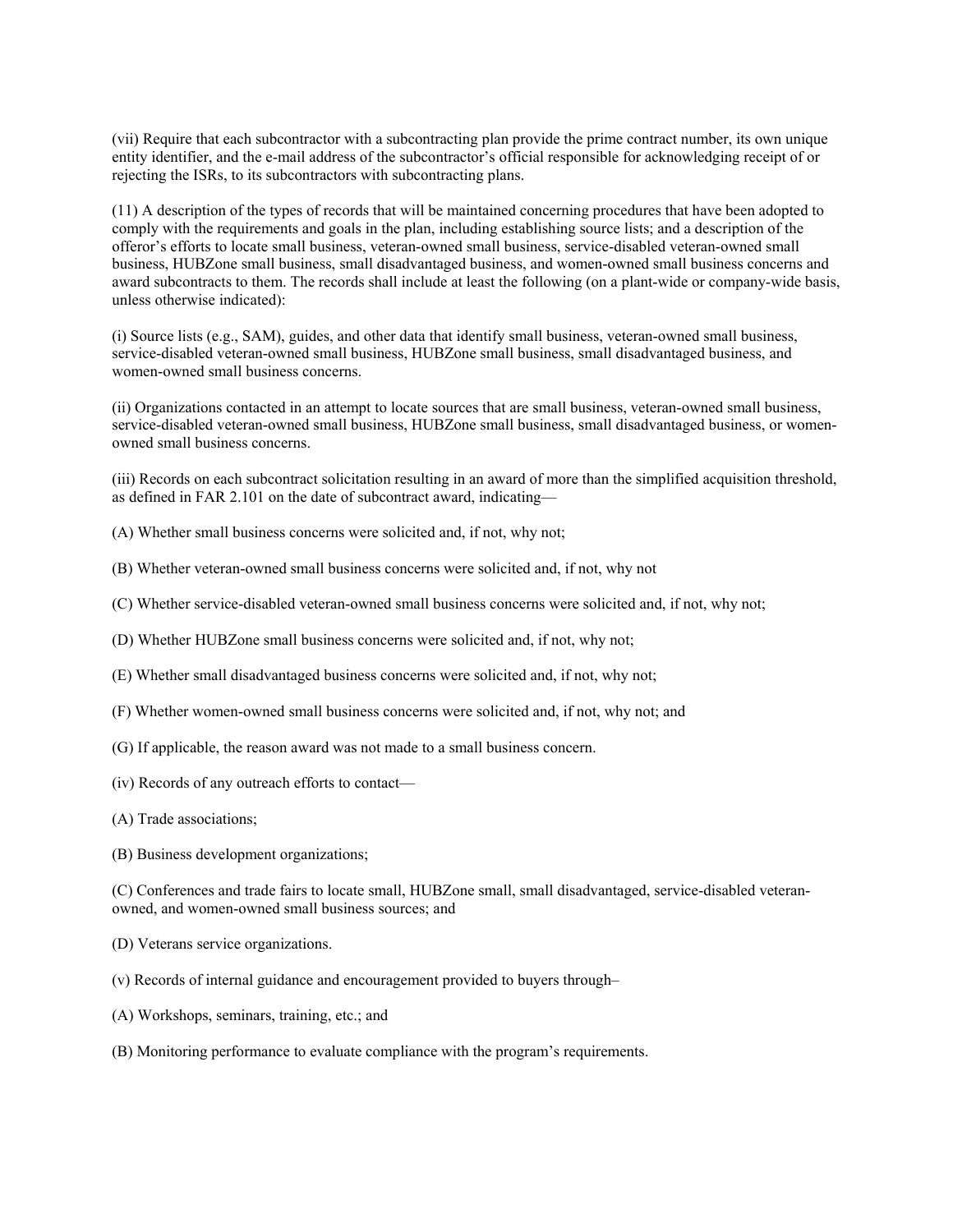(vi) On a contract-by-contract basis, records to support award data submitted by the offeror to the Government, including the name, address, and business size of each subcontractor. Contractors having commercial plans need not comply with this requirement.

(12) Assurances that the Offeror will make a good faith effort to acquire articles, equipment, supplies, services, or materials, or obtain the performance of construction work from the small business concerns that it used in preparing the bid or proposal, in the same or greater scope, amount, and quality used in preparing and submitting the bid or proposal. Responding to a request for a quote does not constitute use in preparing a bid or proposal. The Offeror used a small business concern in preparing the bid or proposal if–

(i) The Offeror identifies the small business concern as a subcontractor in the bid or proposal or associated small business subcontracting plan, to furnish certain supplies or perform a portion of the subcontract; or (ii) The Offeror used the small business concern's pricing or cost information or technical expertise in preparing the bid or proposal, where there is written evidence of an intent or understanding that the small business concern will be awarded a subcontract for the related work if the Offeror is awarded the contract.

(13) Assurances that the Contractor will provide the Contracting Officer with a written explanation if the Contractor fails to acquire articles, equipment, supplies, services or materials or obtain the performance of construction work as described in (d)(12) of this clause. This written explanation must be submitted to the Contracting Officer within 30 days of contract completion.

(14) Assurances that the Contractor will not prohibit a subcontractor from discussing with the Contracting Officer any material matter pertaining to payment to or utilization of a subcontractor.

(15) Assurances that the offeror will pay its small business subcontractors on time and in accordance with the terms and conditions of the underlying subcontract, and notify the contracting officer when the prime contractor makes either a reduced or an untimely payment to a small business subcontractor (see  $\overline{52.242}$ -5).

(e) In order to effectively implement this plan to the extent consistent with efficient contract performance, the Contractor shall perform the following functions:

(1) Assist small business, veteran-owned small business, service-disabled veteran-owned small business, HUBZone small business, small disadvantaged business, and women-owned small business concerns by arranging solicitations, time for the preparation of bids, quantities, specifications, and delivery schedules so as to facilitate the participation by such concerns. Where the Contractor's lists of potential small business, veteran-owned small business, servicedisabled veteran-owned small business, HUBZone small business, small disadvantaged business, and women-owned small business subcontractors are excessively long, reasonable effort shall be made to give all such small business concerns an opportunity to compete over a period of time.

(2) Provide adequate and timely consideration of the potentialities of small business, veteran-owned small business, service-disabled veteran-owned small business, HUBZone small business, small disadvantaged business, and women-owned small business concerns in all "make-or-buy" decisions.

(3) Counsel and discuss subcontracting opportunities with representatives of small business, veteran-owned small business, service-disabled veteran-owned small business, HUBZone small business, small disadvantaged business, and women-owned small business firms.

(4) Confirm that a subcontractor representing itself as a HUBZone small business concern is certified by SBA as a HUBZone small business concern in accordance with  $52.219 - 8$ (d)(2).

(5) Provide notice to subcontractors concerning penalties and remedies for misrepresentations of business status as small, veteran-owned small business, HUBZone small, small disadvantaged, or women-owned small business for the purpose of obtaining a subcontract that is to be included as part or all of a goal contained in the Contractor's subcontracting plan.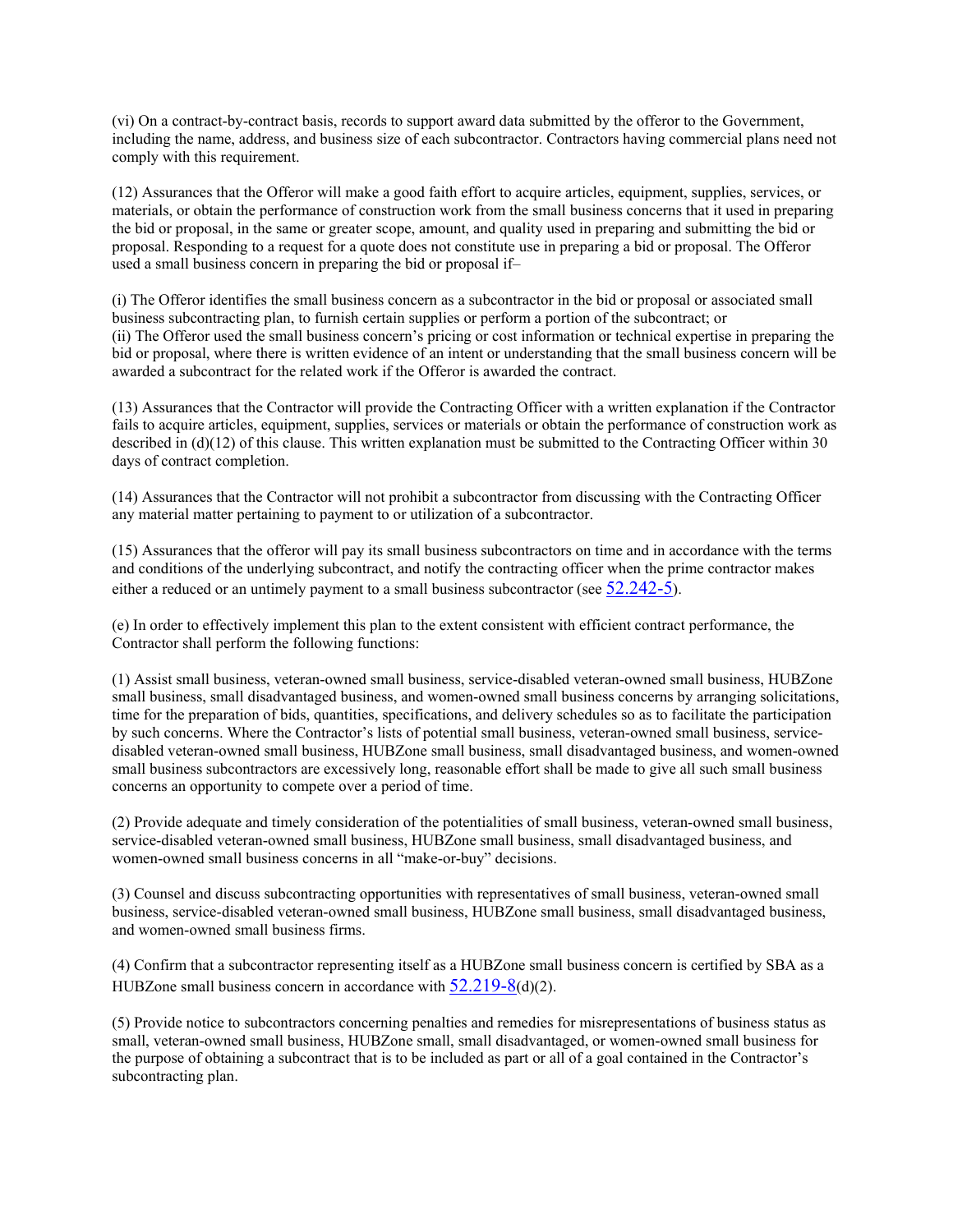(6) For all competitive subcontracts over the simplified acquisition threshold, as defined in FAR 2.101 on the date of subcontract award, in which a small business concern received a small business preference, upon determination of the successful subcontract offeror, prior to award of the subcontract the Contractor must inform each unsuccessful small business subcontract offeror in writing of the name and location of the apparent successful offeror and if the successful subcontract offeror is a small business, veteran-owned small business, service-disabled veteran-owned small business, HUBZone small business, small disadvantaged business, or women-owned small business concern.

(7) Assign each subcontract the NAICS code and corresponding size standard that best describes the principal purpose of the subcontract.

(f) A master subcontracting plan on a plant or division-wide basis that contains all the elements required by paragraph (d) of this clause, except goals, may be incorporated by reference as a part of the subcontracting plan required of the Offeror by this clause; provided–

(1) The master subcontracting plan has been approved;

(2) The Offeror ensures that the master subcontracting plan is updated as necessary and provides copies of the approved master subcontracting plan, including evidence of its approval, to the Contracting Officer; and

(3) Goals and any deviations from the master subcontracting plan deemed necessary by the Contracting Officer to satisfy the requirements of this contract are set forth in the individual subcontracting plan.

(g) A commercial plan is the preferred type of subcontracting plan for contractors furnishing commercial items. The commercial plan shall relate to the offeror's planned subcontracting generally, for both commercial and Government business, rather than solely to the Government contract. Once the Contractor's commercial plan has been approved, the Government will not require another subcontracting plan from the same Contractor while the plan remains in effect, as long as the product or service being provided by the Contractor continues to meet the definition of a commercial item. A Contractor with a commercial plan shall comply with the reporting requirements stated in paragraph (d)(10) of this clause by submitting one SSR in eSRS for all contracts covered by its commercial plan. This report shall be acknowledged or rejected in eSRS by the Contracting Officer who approved the plan. This report shall be submitted within 30 days after the end of the Government's fiscal year.

(h) Prior compliance of the offeror with other such subcontracting plans under previous contracts will be considered by the Contracting Officer in determining the responsibility of the offeror for award of the contract.

(i) A contract may have no more than one subcontracting plan. When a contract modification exceeds the subcontracting plan threshold in FAR  $19.702(a)$ , or an option is exercised, the goals of the existing subcontracting plan shall be amended to reflect any new subcontracting opportunities. When the goals in a subcontracting plan are amended, these goal changes do not apply retroactively.

(j) Subcontracting plans are not required from subcontractors when the prime contract contains the clause at 52.212-5, Contract Terms and Conditions Required to Implement Statutes or Executive Orders—Commercial Items, or when the subcontractor provides a commercial item subject to the clause at 52.244-6, Subcontracts for Commercial Items, under a prime contract.

(k) The failure of the Contractor or subcontractor to comply in good faith with (1) the clause of this contract entitled "Utilization Of Small Business Concerns," or (2) an approved plan required by this clause, shall be a material breach of the contract and may be considered in any past performance evaluation of the Contractor.

(l) The Contractor shall submit ISRs and SSRs using the web-based eSRS at http://www.esrs.gov. Purchases from a corporation, company, or subdivision that is an affiliate of the Contractor or subcontractor are not included in these reports. Subcontract awards by affiliates shall be treated as subcontract awards by the Contractor. Subcontract award data reported by the Contractor and subcontractors shall be limited to awards made to their immediate nexttier subcontractors. Credit cannot be taken for awards made to lower tier subcontractors, unless the Contractor or subcontractor has been designated to receive a small business or small disadvantaged business credit from an ANC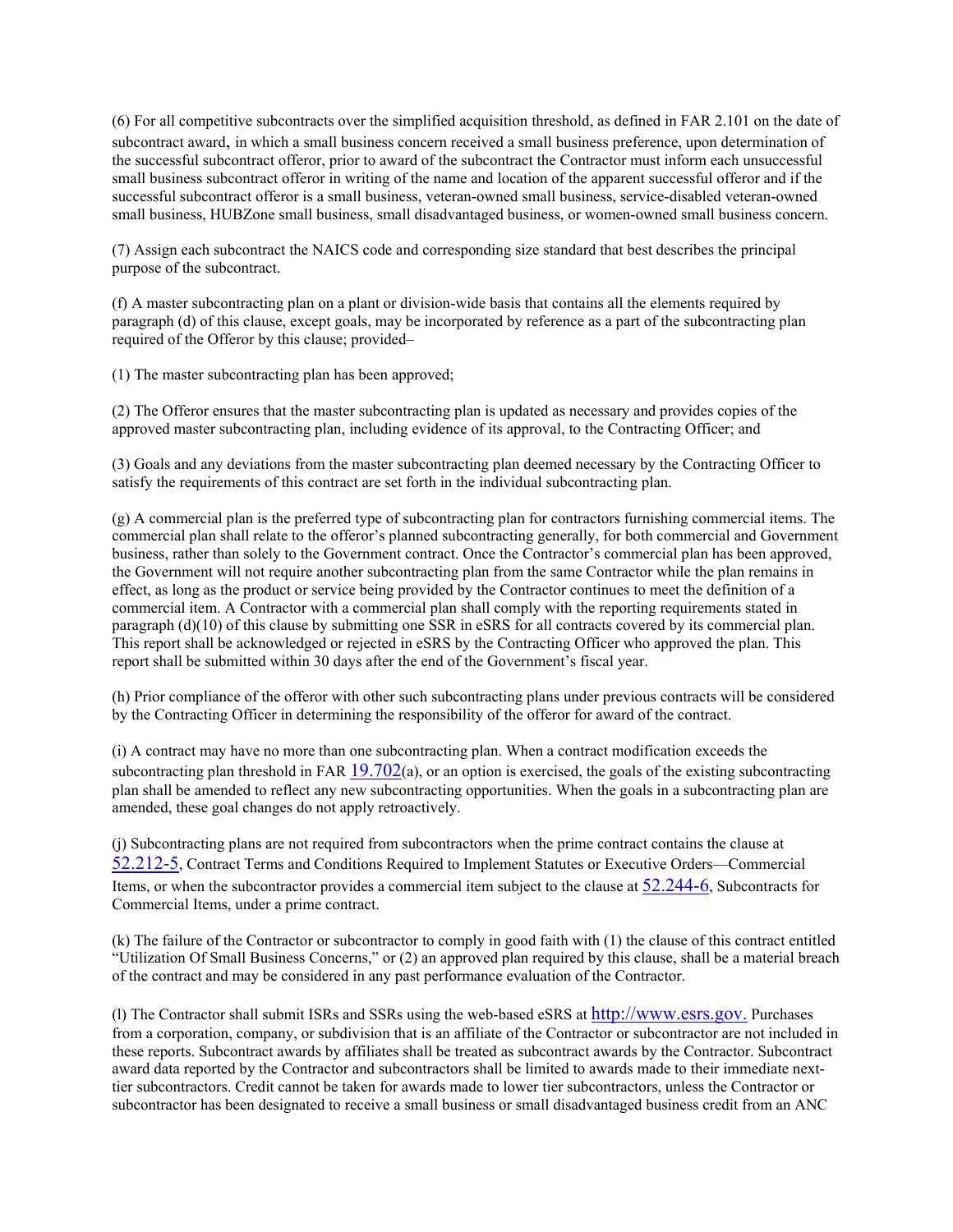or Indian tribe. Only subcontracts involving performance in the United States or its outlying areas should be included in these reports with the exception of subcontracts under a contract awarded by the State Department or any other agency that has statutory or regulatory authority to require subcontracting plans for subcontracts performed outside the United States and its outlying areas.

(1) ISR. This report is not required for commercial plans. The report is required for each contract containing an individual subcontracting plan.

(i) The report shall be submitted semi-annually during contract performance for the periods ending March 31 and September 30. A report is also required for each contract within 30 days of contract completion. Reports are due 30 days after the close of each reporting period, unless otherwise directed by the Contracting Officer. Reports are required when due, regardless of whether there has been any subcontracting activity since the inception of the contract or the previous reporting period. When the Contracting Officer rejects an ISR, the Contractor shall submit a corrected report within 30 days of receiving the notice of ISR rejection.

(ii)(A) When a subcontracting plan contains separate goals for the basic contract and each option, as prescribed by FAR  $19.704(c)$ , the dollar goal inserted on this report shall be the sum of the base period through the current option; for example, for a report submitted after the second option is exercised, the dollar goal would be the sum of the goals for the basic contract, the first option, and the second option.

(B) If a subcontracting plan has been added to the contract pursuant to  $19.702(a)(1)(iii)$  or  $19.301-2(e)$ , the Contractor's achievements must be reported in the ISR on a cumulative basis from the date of incorporation of the subcontracting plan into the contract.

(iii) When a subcontracting plan includes indirect costs in the goals, these costs must be included in this report.

(iv) The authority to acknowledge receipt or reject the ISR resides—

(A) In the case of the prime Contractor, with the Contracting Officer; and

(B) In the case of a subcontract with a subcontracting plan, with the entity that awarded the subcontract.

(2) SSR.

(i) Reports submitted under individual contract plans.

(A) This report encompasses all subcontracting under prime contracts and subcontracts with an executive agency, regardless of the dollar value of the subcontracts. This report also includes indirect costs on a prorated basis when the indirect costs are excluded from the subcontracting goals.

(B) The report may be submitted on a corporate, company or subdivision (e.g. plant or division operating as a separate profit center) basis, unless otherwise directed by the agency.

(C) If the Contractor or a subcontractor is performing work for more than one executive agency, a separate report shall be submitted to each executive agency covering only that agency's contracts, provided at least one of that agency's contracts is over the applicable threshold specified in FAR 19.702 (a), and the contract contains a subcontracting plan. For DoD, a consolidated report shall be submitted for all contracts awarded by military departments/agencies and/or subcontracts awarded by DoD prime contractors.

(D) The report shall be submitted annually by October 30 for the twelve month period ending September 30. When a Contracting Officer rejects an SSR, the Contractor shall submit a revised report within 30 days of receiving the notice of SSR rejection.

(E) Subcontract awards that are related to work for more than one executive agency shall be appropriately allocated.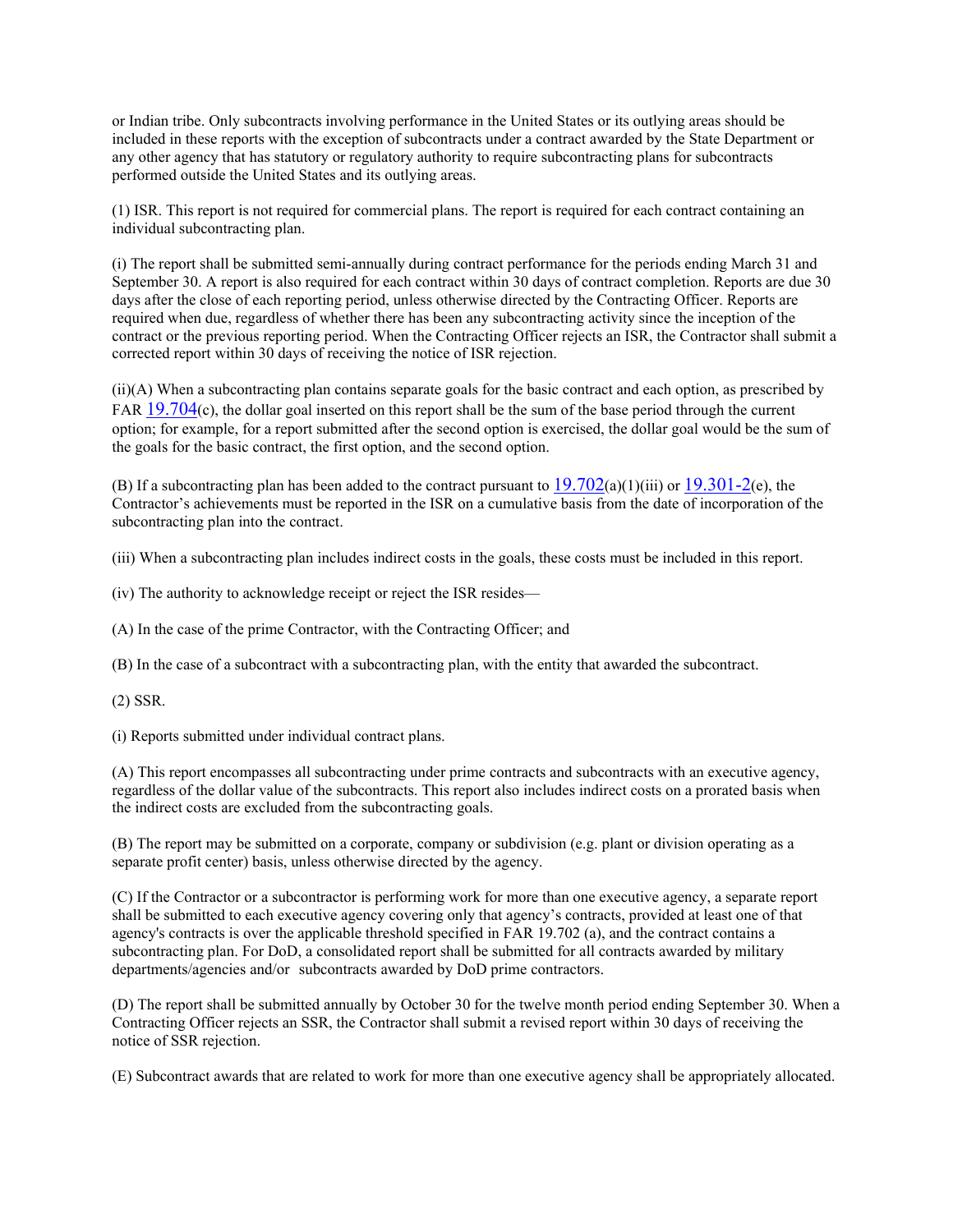(F) The authority to acknowledge or reject SSRs in eSRS, including SSRs submitted by subcontractors with subcontracting plans, resides with the Government agency awarding the prime contracts unless stated otherwise in the contract.

(ii) Reports submitted under a commercial plan.

(A) The report shall include all subcontract awards under the commercial plan in effect during the Government's fiscal year and all indirect costs.

(B) The report shall be submitted annually, within thirty days after the end of the Government's fiscal year.

(C) If a Contractor has a commercial plan and is performing work for more than one executive agency, the Contractor shall specify the percentage of dollars attributable to each agency.

(D) The authority to acknowledge or reject SSRs for commercial plans resides with the Contracting Officer who approved the commercial plan.

(End of clause)

### 52.219-9 SMALL BUSINESS SUBCONTRACTING PLAN (JUN 2020)--ALTERNATE II (NOV 2016).

(a) This clause does not apply to small business concerns.

(b) Definitions. As used in this clause--

"Alaska Native Corporation (ANC)" means any Regional Corporation, Village Corporation, Urban Corporation, or Group Corporation organized under the laws of the State of Alaska in accordance with the Alaska Native Claims Settlement Act, as amended (43 U.S.C. 1601, et seq.) and which is considered a minority and economically disadvantaged concern under the criteria at 43 U.S.C. 1626(e)(1). This definition also includes ANC direct and indirect subsidiary corporations, joint ventures, and partnerships that meet the requirements of 43 U.S.C. 1626(e)(2).

"Commercial item" means a product or service that satisfies the definition of commercial item in Federal Acquisition Regulation (FAR) 2.101.

"Commercial plan" means a subcontracting plan (including goals) that covers the offeror's fiscal year and that applies to the entire production of commercial items sold by either the entire company or a portion thereof (e.g., division, plant, or product line).

"Electronic Subcontracting Reporting System (eSRS)" means the Governmentwide, electronic, web-based system for small business subcontracting program reporting. The eSRS is located at http://www.esrs.gov.

"Indian tribe" means any Indian tribe, band, group, pueblo, or community, including native villages and native groups (including corporations organized by Kenai, Juneau, Sitka, and Kodiak) as defined in the Alaska Native Claims Settlement Act (43 U.S.C.A. 1601 et seq.), that is recognized by the Federal Government as eligible for services from the Bureau of Indian Affairs in accordance with 25 U.S.C. 1452(c). This definition also includes Indian-owned economic enterprises that meet the requirements of 25 U.S.C. 1452(e).

"Individual subcontracting plan" means a subcontracting plan that covers the entire contract period (including option periods), applies to a specific contract, and has goals that are based on the offeror's planned subcontracting in support of the specific contract, except that indirect costs incurred for common or joint purposes may be allocated on a prorated basis to the contract.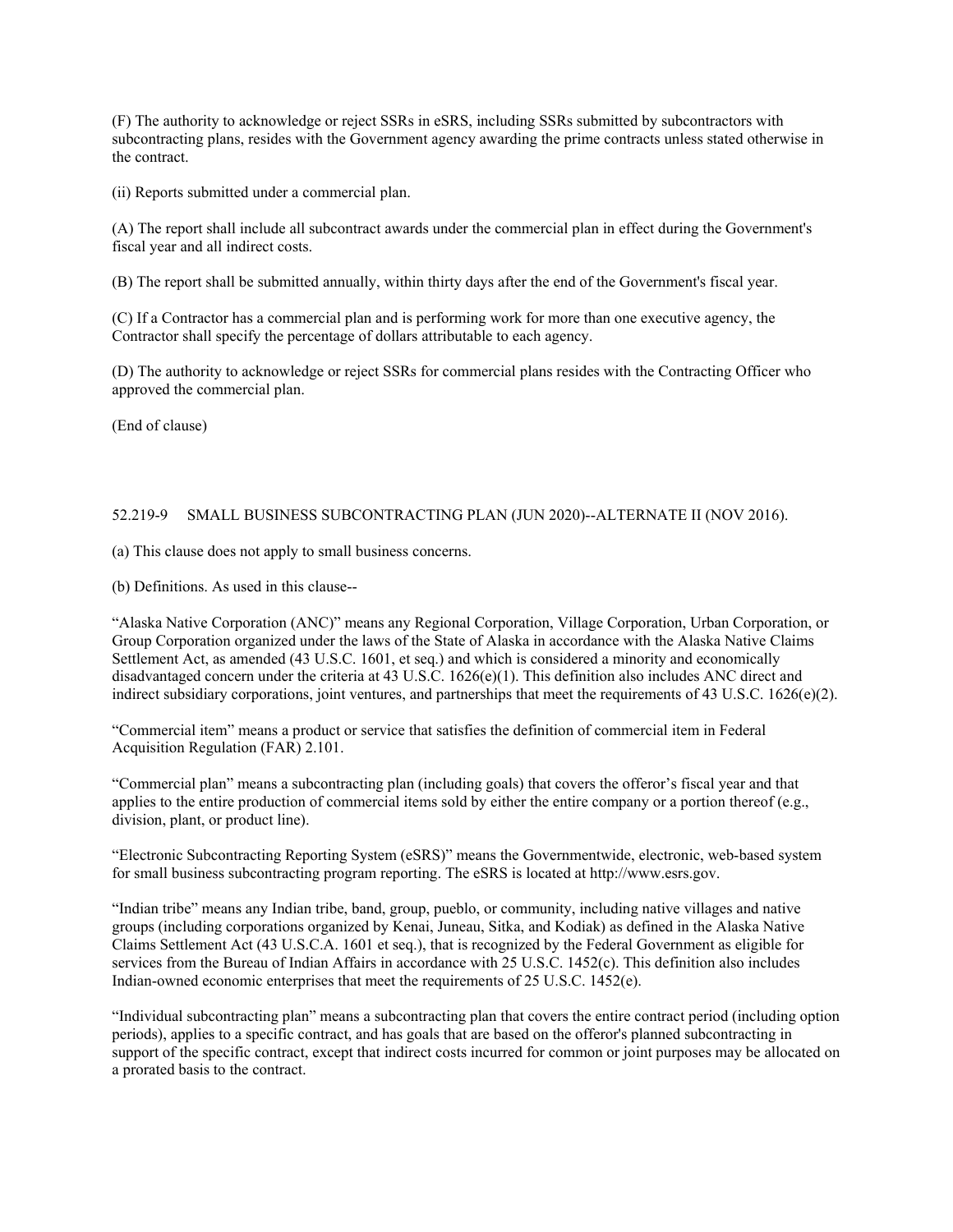"Master subcontracting plan" means a subcontracting plan that contains all the required elements of an individual subcontracting plan, except goals, and may be incorporated into individual subcontracting plans, provided the master subcontracting plan has been approved.

"Reduced payment" means a payment that is for less than the amount agreed upon in a subcontract in accordance with its terms and conditions, for supplies and services for which the Government has paid the prime contractor.

 "Subcontract" means any agreement (other than one involving an employer-employee relationship) entered into by a Federal Government prime Contractor or subcontractor calling for supplies or services required for performance of the contract or subcontract.

"Total contract dollars" means the final anticipated dollar value, including the dollar value of all options.

"Untimely payment" means a payment to a subcontractor that is more than 90 days past due under the terms and conditions of a subcontract for supplies and services for which the Government has paid the prime contractor.

(c)(1) Proposals submitted in response to this solicitation shall include a subcontracting plan that separately addresses subcontracting with small business, veteran-owned small business, service-disabled veteran-owned small business, HUBZone small business, small disadvantaged business, and women-owned small business concerns. If the Offeror is submitting an individual subcontracting plan, the plan must separately address subcontracting with small business, veteran-owned small business, service-disabled veteran-owned small business, HUBZone small business, small disadvantaged business, and women-owned small business concerns, with a separate part for the basic contract and separate parts for each option (if any). The plan shall be included in and made a part of the resultant contract. The subcontracting plan shall be negotiated within the time specified by the Contracting Officer. Failure to submit and negotiate a subcontracting plan shall make the Offeror ineligible for award of a contract.

 $(2)(i)$  The Contractor may accept a subcontractor's written representations of its size and socioeconomic status as a small business, small disadvantaged business, veteran-owned small business, service-disabled veteran-owned small business, or a women-owned small business if the subcontractor represents that the size and socioeconomic status representations with its offer are current, accurate, and complete as of the date of the offer for the subcontract.

(ii) The Contractor may accept a subcontractor's representations of its size and socioeconomic status as a small business, small disadvantaged business, veteran-owned small business, service-disabled veteran-owned small business, or a women-owned small business in the System for Award Management (SAM) if--

(A) The subcontractor is registered in SAM; and

(B) The subcontractor represents that the size and socioeconomic status representations made in SAM are current, accurate and complete as of the date of the offer for the subcontract.

(iii) The Contractor may not require the use of SAM for the purposes of representing size or socioeconomic status in connection with a subcontract.

(iv) In accordance with 13 CFR 121.411, 124.1015, 125.29, 126.900, and 127.700, a contractor acting in good faith is not liable for misrepresentations made by its subcontractors regarding the subcontractor's size or socioeconomic status.

(d) The Offeror's subcontracting plan shall include the following:

(1) Separate goals, expressed in terms of total dollars subcontracted, and as a percentage of total planned subcontracting dollars, for the use of small business, veteran-owned small business, service-disabled veteran-owned small business, HUBZone small business, small disadvantaged business, and women-owned small business concerns as subcontractors. For individual subcontracting plans, and if required by the Contracting Officer, goals shall also be expressed in terms of percentage of total contract dollars, in addition to the goals expressed as a percentage of total subcontract dollars. The Offeror shall include all subcontracts that contribute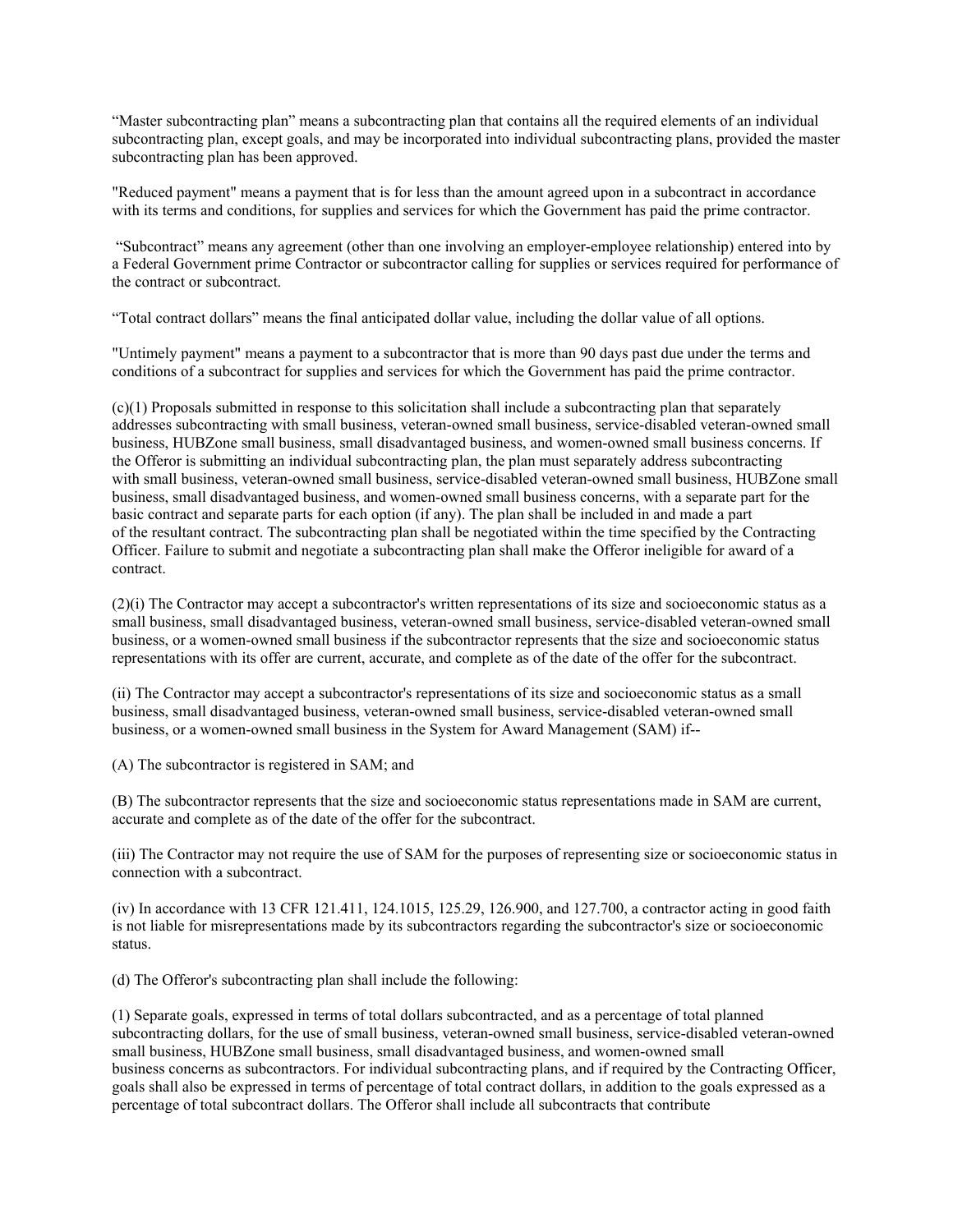to contract performance, and may include a proportionate share of products and services that are normally allocated as indirect costs. In accordance with 43 U.S.C. 1626--

(i) Subcontracts awarded to an ANC or Indian tribe shall be counted towards the subcontracting goals for small business and small disadvantaged business concerns, regardless of the size or Small Business Administration certification status of the ANC or Indian tribe; and

(ii) Where one or more subcontractors are in the subcontract tier between the prime Contractor and the ANC or Indian tribe, the ANC or Indian tribe shall designate the appropriate Contractor(s) to count the subcontract towards its small business and small disadvantaged business subcontracting goals.

(A) In most cases, the appropriate Contractor is the Contractor that awarded the subcontract to the ANC or Indian tribe.

(B) If the ANC or Indian tribe designates more than one Contractor to count the subcontract toward its goals, the ANC or Indian tribe shall designate only a portion of the total subcontract award to each Contractor. The sum of the amounts designated to various Contractors cannot exceed the total value of the subcontract.

(C) The ANC or Indian tribe shall give a copy of the written designation to the Contracting Officer, the prime Contractor, and the subcontractors in between the prime Contractor and the ANC or Indian tribe within 30 days of the date of the subcontract award.

(D) If the Contracting Officer does not receive a copy of the ANC's or the Indian tribe's written designation within 30 days of the subcontract award, the Contractor that awarded the subcontract to the ANC or Indian tribe will be considered the designated Contractor.

(2) A statement of --

(i) Total dollars planned to be subcontracted for an individual subcontracting plan; or the Offeror's total projected sales, expressed in dollars, and the total value of projected subcontracts to support the sales for a commercial plan;

(ii) Total dollars planned to be subcontracted to small business concerns (including ANC and Indian tribes);

(iii) Total dollars planned to be subcontracted to veteran-owned small business concerns;

(iv) Total dollars planned to be subcontracted to service-disabled veteran-owned small business;

(v) Total dollars planned to be subcontracted to HUBZone small business concerns;

(vi) Total dollars planned to be subcontracted to small disadvantaged business concerns (including ANCs and Indian tribes); and

(vii) Total dollars planned to be subcontracted to women-owned small business concerns.

(3) A description of the principal types of supplies and services to be subcontracted, and an identification of the types planned for subcontracting to--

- (i) Small business concerns,
- (ii) Veteran-owned small business concerns;
- (iii) Service-disabled veteran-owned small business concerns;
- (iv) HUBZone small business concerns;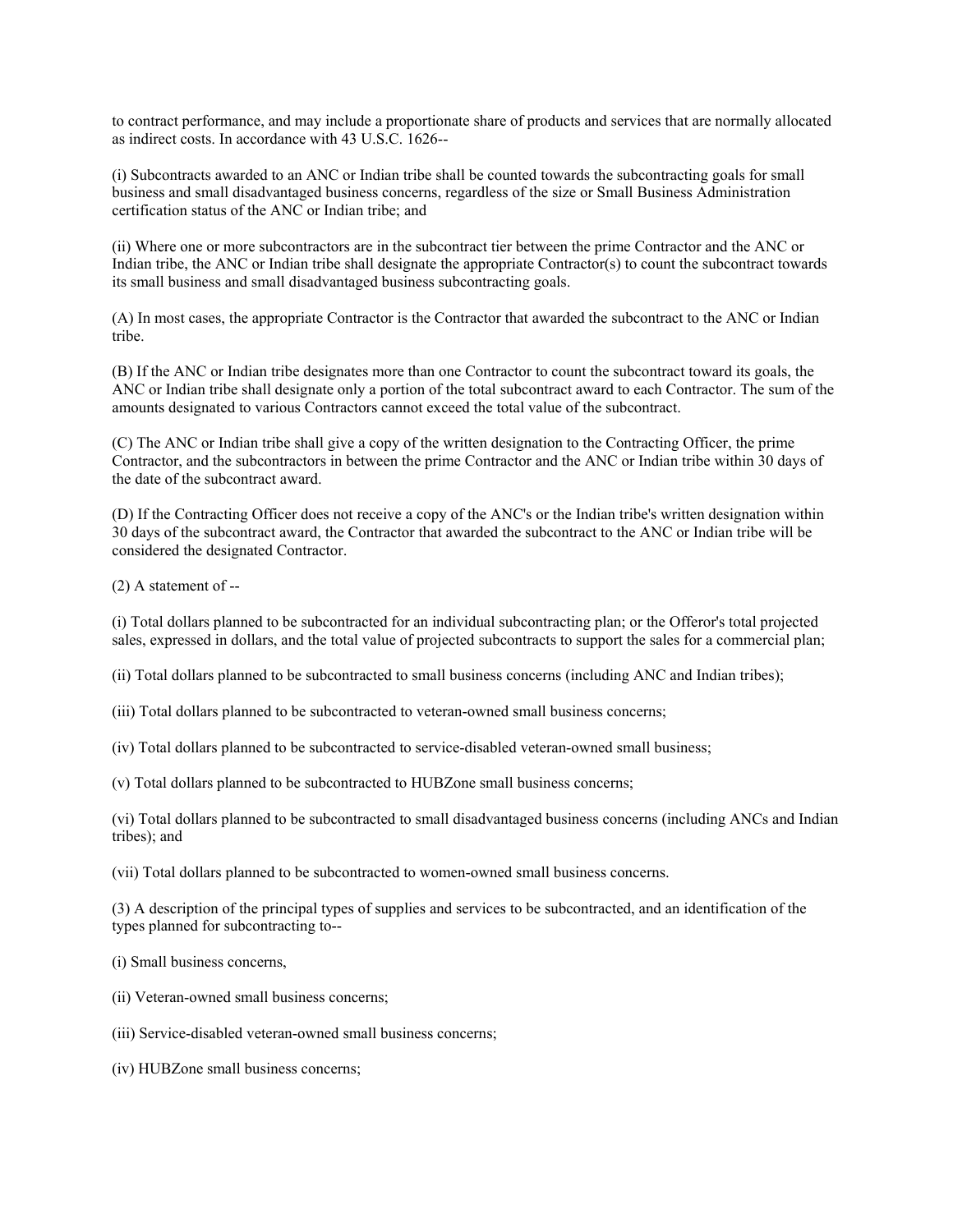(v) Small disadvantaged business concerns, and

(vi) Women-owned small business concerns.

(4) A description of the method used to develop the subcontracting goals in paragraph (d)(1) of this clause.

(5) A description of the method used to identify potential sources for solicitation purposes (e.g., existing company source lists, SAM, veterans service organizations, the National Minority Purchasing Council Vendor Information Service, the Research and Information Division of the Minority Business Development Agency in the Department of Commerce, or small, HUBZone, small disadvantaged, and women-owned small business trade associations). A firm may rely on the information contained in SAM as an accurate representation of a concern's size and ownership characteristics for the purposes of maintaining a small, veteran-owned small, service-disabled veteran-owned small, HUBZone small, small disadvantaged, and women-owned small business source list. Use of SAM as its source list does not relieve a firm of its responsibilities (e.g., outreach, assistance, counseling, or publicizing subcontracting opportunities) in this clause.

(6) A statement as to whether or not the Offeror included indirect costs in establishing subcontracting goals, and a description of the method used to determine the proportionate share of indirect costs to be incurred with--

(i) Small business concerns (including ANC and Indian tribes);

- (ii) Veteran-owned small business concerns;
- (iii) Service-disabled veteran-owned small business concerns;
- (iv) HUBZone small business concerns;
- (v) Small disadvantaged business concerns (including ANC and Indian tribes); and
- (vi) Women-owned small business concerns.

(7) The name of the individual employed by the Offeror who will administer the Offeror's subcontracting program, and a description of the duties of the individual.

(8) A description of the efforts the Offeror will make to assure that small business, veteran-owned small business, service-disabled veteran-owned small business, HUBZone small business, small disadvantaged business, and women-owned small business concerns have an equitable opportunity to compete for subcontracts.

(9) Assurances that the Offeror will include the clause of this contract entitled "Utilization of Small Business Concerns" in all subcontracts that offer further subcontracting opportunities, and that the Offeror will require all subcontractors (except small business concerns) that receive subcontracts in excess of the applicable threshold specified in FAR 19.702(a) on the date of subcontract award, with further subcontracting possibilities to adopt a subcontracting plan that complies with the requirements of this clause.

(10) Assurances that the Offeror will--

(i) Cooperate in any studies or surveys as may be required;

(ii) Submit periodic reports so that the Government can determine the extent of compliance by the Offeror with the subcontracting plan;

(iii) After November 30, 2017, include subcontracting data for each order when reporting subcontracting achievements for indefinite-delivery, indefinite-quantity contracts with individual subcontracting plans where the contract is intended for use by multiple agencies;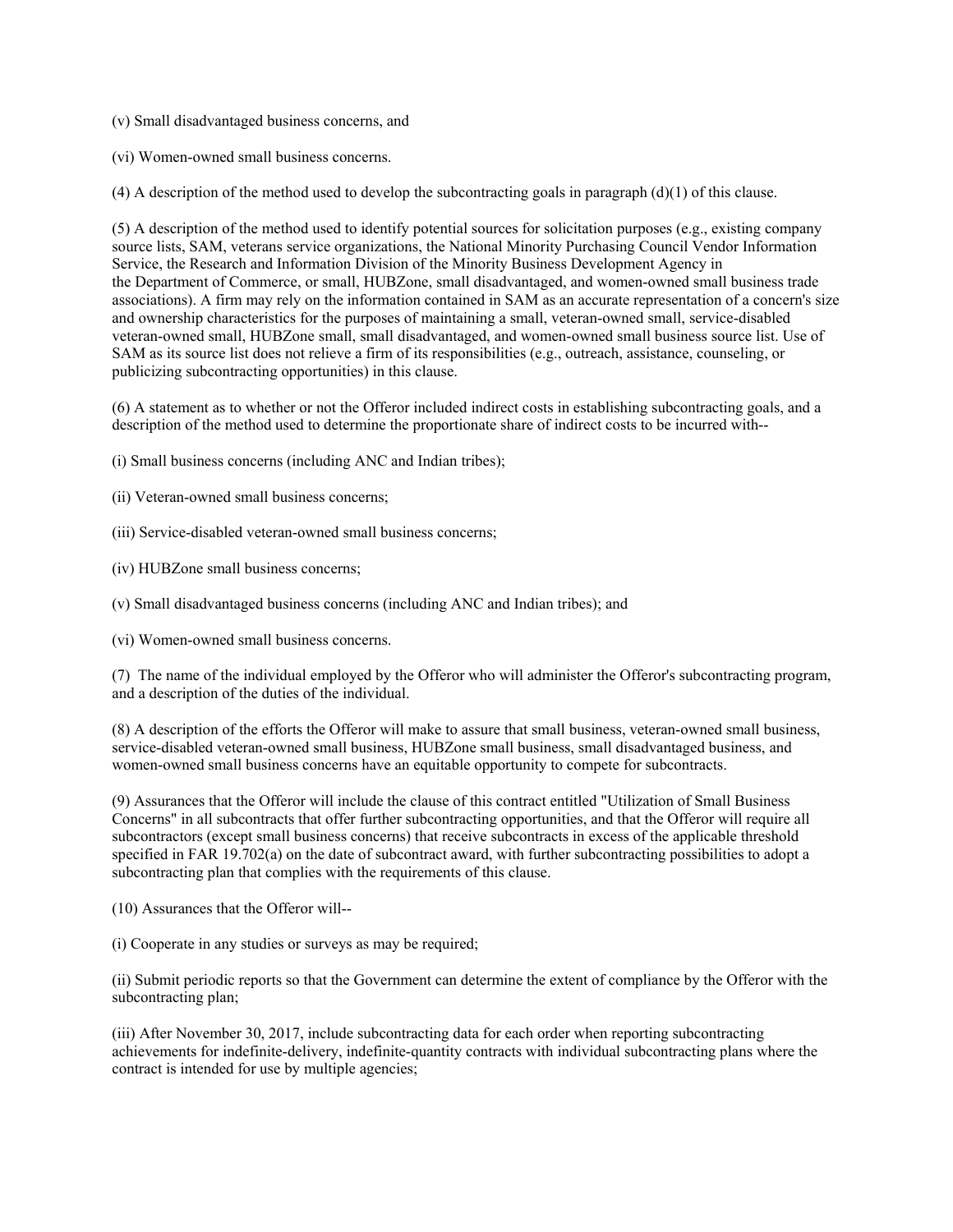(iv) Submit the Individual Subcontract Report (ISR) and/or the Summary Subcontract Report (SSR), in accordance with paragraph (l) of this clause using the Electronic Subcontracting Reporting System (eSRS) at http://www.esrs.gov. The reports shall provide information on subcontract awards to small business concerns (including ANCs and Indian tribes that are not small businesses), veteran-owned small business concerns, servicedisabled veteran-owned small business concerns, HUBZone small business concerns, small disadvantaged business concerns (including ANCs and Indian tribes that have not been certified by SBA as small disadvantaged businesses), women-owned small business concerns, and for NASA only, Historically Black Colleges and Universities and Minority Institutions. Reporting shall be in accordance with this clause, or as provided in agency regulations;

(v) Ensure that its subcontractors with subcontracting plans agree to submit the ISR and/or the SSR using eSRS;

(vi) Provide its prime contract number, its unique entity identifier, and the email address of the Offeror's official responsible for acknowledging receipt of or rejecting the ISRs, to all first-tier subcontractors with subcontracting plans so they can enter this information into the eSRS when submitting their ISRs; and

(vii) Require that each subcontractor with a subcontracting plan provide the prime contract number, its own unique entity identifier, and the email address of the subcontractor's official responsible for acknowledging receipt of or rejecting the ISRs, to its subcontractors with subcontracting plans.

(11) A description of the types of records that will be maintained concerning procedures that have been adopted to comply with the requirements and goals in the plan, including establishing source lists; and a description of the offeror's efforts to locate small business, veteran-owned small business, service-disabled veteran-owned small business, HUBZone small business, small disadvantaged business, and women-owned small business concerns and award subcontracts to them. The records shall include at least the following (on a plant-wide or company-wide basis, unless otherwise indicated):

(i) Source lists (e.g., SAM), guides, and other data that identify small business, veteran-owned small business, service-disabled veteran-owned small business, HUBZone small business, small disadvantaged business, and women-owned small business concerns.

(ii) Organizations contacted in an attempt to locate sources that are small business, veteran-owned small business, service-disabled veteran-owned small business, HUBZone small business, small disadvantaged business, or womenowned small business concerns.

(iii) Records on each subcontract solicitation resulting in an award of more than the simplified acquisition threshold, as defined in FAR 2.101 on the date of subcontract award, indicating --

- (A) Whether small business concerns were solicited and if not, why not;
- (B) Whether veteran-owned small business concerns were solicited and, if not, why not;
- (C) Whether service-disabled veteran-owned small business concerns were solicited and, if not, why not;
- (D) Whether HUBZone small business concerns were solicited and, if not, why not;
- (E) Whether small disadvantaged business concerns were solicited and if not, why not;
- (F) Whether women-owned small business concerns were solicited and if not, why not; and
- (G) If applicable, the reason award was not made to a small business concern.
- (iv) Records of any outreach efforts to contact --
- (A) Trade associations;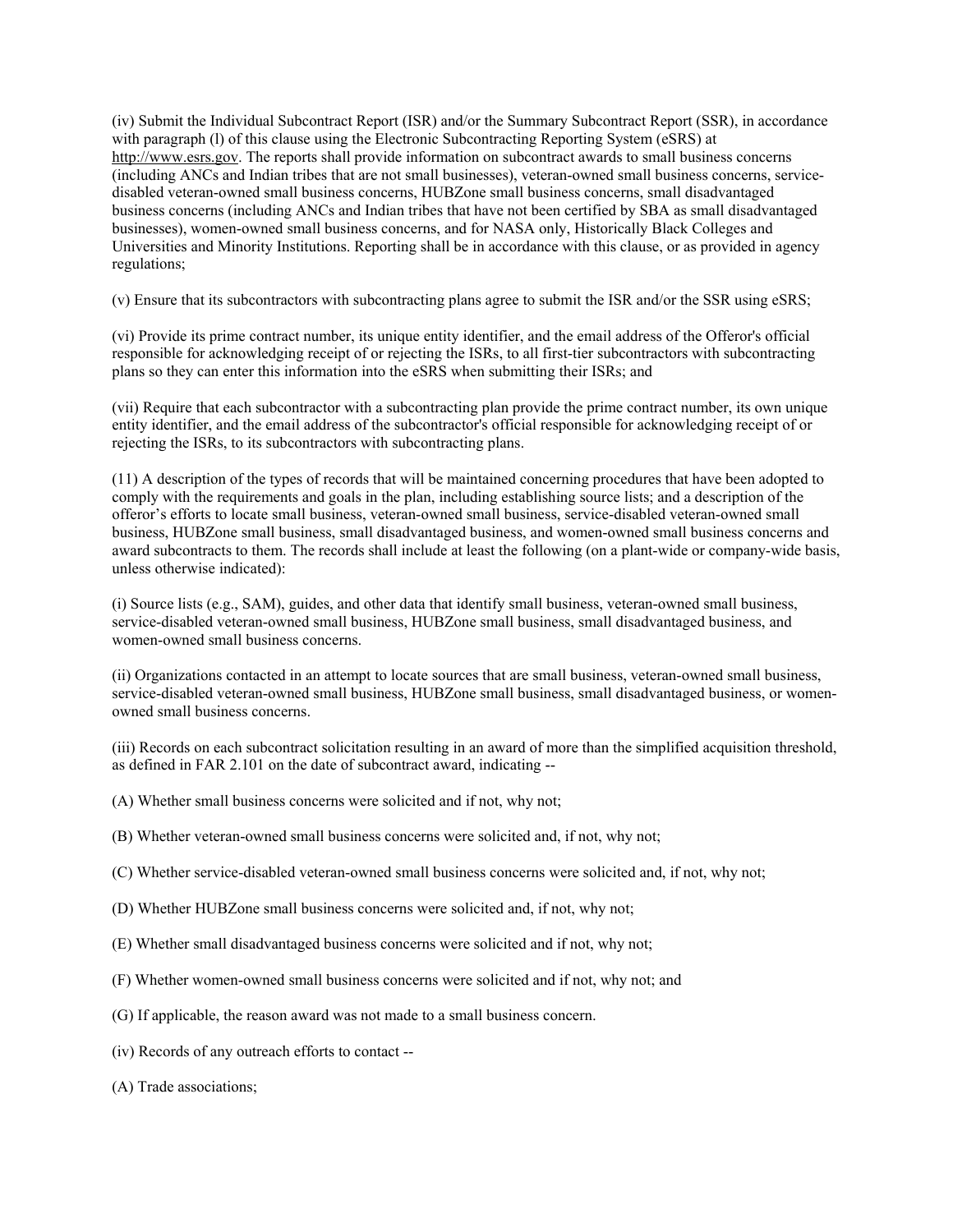(B) Business development organizations;

(C) Conferences and trade fairs to locate small, HUBZone small, small disadvantaged, service-disabled veteranowned, and women-owned small business sources; and

(D) Veterans service organizations.

(v) Records of internal guidance and encouragement provided to buyers through --

(A) Workshops, seminars, training, etc., and

(B) Monitoring performance to evaluate compliance with the program's requirements.

(vi) On a contract-by-contract basis, records to support award data submitted by the offeror to the Government, including the name, address, and business size of each subcontractor. Contractors having commercial plans need not comply with this requirement.

(12) Assurances that the Offeror will make a good faith effort to acquire articles, equipment, supplies, services, or materials, or obtain the performance of construction work from the small business concerns that it used in preparing the bid or proposal, in the same or greater scope, amount, and quality used in preparing and submitting the bid or proposal. Responding to a request for a quote does not constitute use in preparing a bid or proposal. The Offeror used a small business concern in preparing the bid or proposal if--

(i) The Offeror identifies the small business concern as a subcontractor in the bid or proposal or associated small business subcontracting plan, to furnish certain supplies or perform a portion of the subcontract; or

(ii) The Offeror used the small business concern's pricing or cost information or technical expertise in preparing the bid or proposal, where there is written evidence of an intent or understanding that the small business concern will be awarded a subcontract for the related work if the Offeror is awarded the contract.

(13) Assurances that the Contractor will provide the Contracting Officer with a written explanation if the Contractor fails to acquire articles, equipment, supplies, services or materials or obtain the performance of construction work as described in (d)(12) of this clause. This written explanation must be submitted to the Contracting Officer within 30 days of contract completion.

(14) Assurances that the Contractor will not prohibit a subcontractor from discussing with the Contracting Officer any material matter pertaining to payment to or utilization of a subcontractor.

(15) Assurances that the offeror will pay its small business subcontractors on time and in accordance with the terms and conditions of the underlying subcontract, and notify the contracting officer when the prime contractor makes either a reduced or an untimely payment to a small business subcontractor (see 52.242-5).

(e) In order to effectively implement this plan to the extent consistent with efficient contract performance, the Contractor shall perform the following functions:

(1) Assist small business, veteran-owned small business, service-disabled veteran-owned small business, HUBZone small business, small disadvantaged business, and women-owned small business concerns by arranging solicitations, time for the preparation of bids, quantities, specifications, and delivery schedules so as to facilitate the participation by such concerns. Where the Contractor's lists of potential small business, veteran-owned small business, servicedisabled veteran-owned small business, HUBZone small business, small disadvantaged business, and women-owned small business subcontractors are excessively long, reasonable effort shall be made to give all such small business concerns an opportunity to compete over a period of time.

(2) Provide adequate and timely consideration of the potentialities of small business, veteran-owned small business, service-disabled veteran-owned small business, HUBZone small business, small disadvantaged business, and women-owned small business concerns in all "make-or-buy" decisions.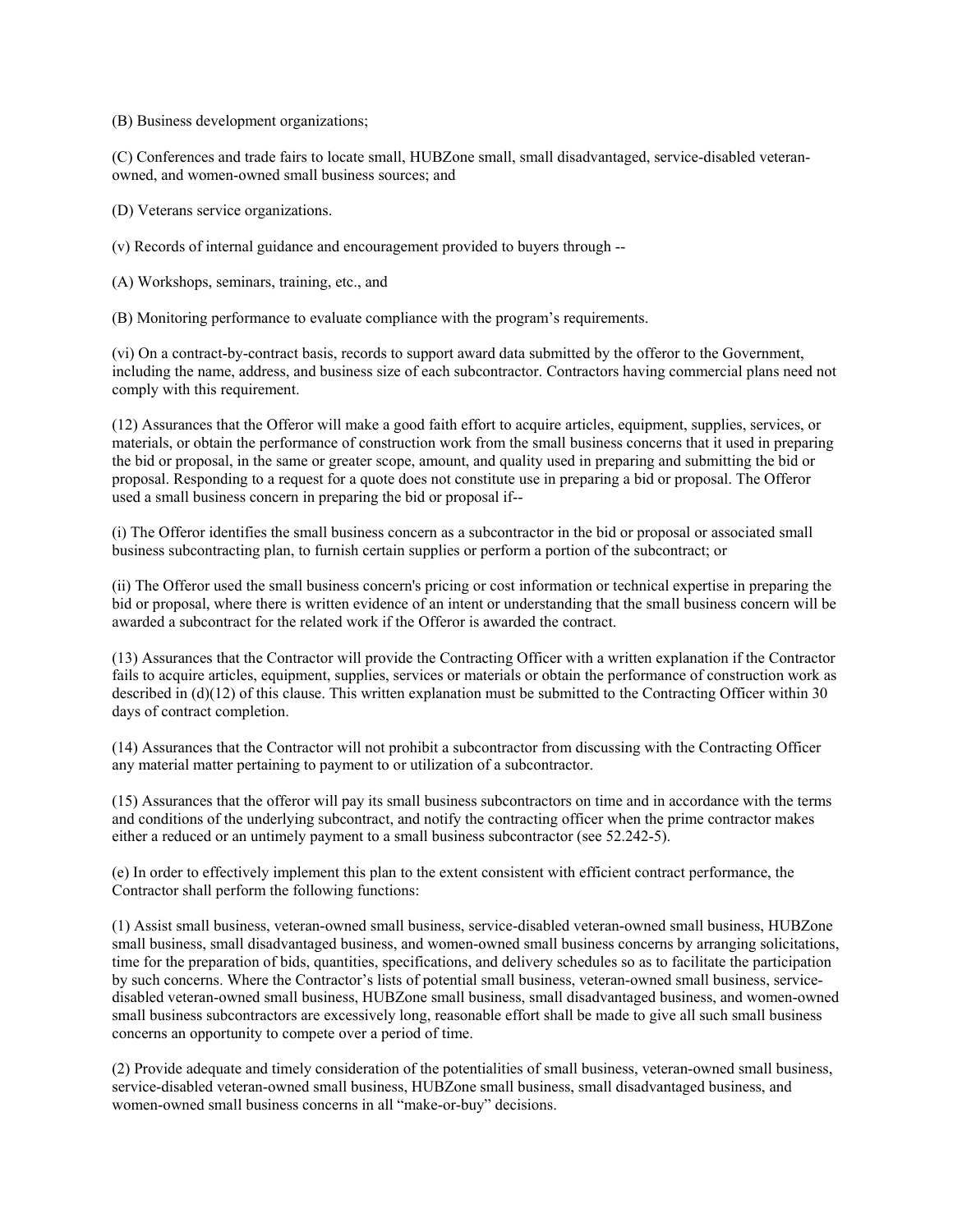(3) Counsel and discuss subcontracting opportunities with representatives of small business, veteran-owned small business, service-disabled veteran-owned small business, HUBZone small business, small disadvantaged business, and women-owned small business firms.

(4) Confirm that a subcontractor representing itself as a HUBZone small business concern is certified by SBA as a HUBZone small business concern in accordance with 52.219-8(d)(2).

(5) Provide notice to subcontractors concerning penalties and remedies for misrepresentations of business status as small, veteran-owned small business, HUBZone small, small disadvantaged or women-owned small business for the purpose of obtaining a subcontract that is to be included as part or all of a goal contained in the Contractor's subcontracting plan.

(6) For all competitive subcontracts over the simplified acquisition threshold, as defined in FAR 2.101 on the date of subcontract award, in which a small business concern received a small business preference, upon determination of the successful subcontract offeror, prior to award of the subcontract the Contractor must inform each unsuccessful small business subcontract offeror in writing of the name and location of the apparent successful offeror and if the successful subcontract offeror is a small business, veteran-owned small business, service-disabled veteran-owned small business, HUBZone small business, small disadvantaged business, or women-owned small business concern.

(7) Assign each subcontract the NAICS code and corresponding size standard that best describes the principal purpose of the subcontract.

(f) A master subcontracting plan on a plant or division-wide basis that contains all the elements required by paragraph (d) of this clause, except goals, may be incorporated by reference as a part of the subcontracting plan required of the Offeror by this clause; provided--

(1) The master subcontracting plan has been approved;

(2) The Offeror ensures that the master subcontracting plan is updated as necessary and provides copies of the approved master subcontracting plan, including evidence of its approval, to the Contracting Officer; and

(3) Goals and any deviations from the master subcontracting plan deemed necessary by the Contracting Officer to satisfy the requirements of this contract are set forth in the individual subcontracting plan.

(g) A commercial plan is the preferred type of subcontracting plan for contractors furnishing commercial items. The commercial plan shall relate to the offeror's planned subcontracting generally, for both commercial and Government business, rather than solely to the Government contract. Once the Contractor's commercial plan has been approved, the Government will not require another subcontracting plan from the same Contractor while the plan remains in effect, as long as the product or service being provided by the Contractor continues to meet the definition of a commercial item. A Contractor with a commercial plan shall comply with the reporting requirements stated in paragraph (d)(10) of this clause by submitting one SSR in eSRS for all contracts covered by its commercial plan. This report shall be acknowledged or rejected in eSRS by the Contracting Officer who approved the plan. This report shall be submitted within 30 days after the end of the Government's fiscal year.

(h) Prior compliance of the offeror with other such subcontracting plans under previous contracts will be considered by the Contracting Officer in determining the responsibility of the offeror for award of the contract.

(i) A contract may have no more than one subcontracting plan. When a contract modification exceeds the subcontracting plan threshold in FAR 19.702(a), or an option is exercised, the goals of the existing subcontracting plan shall be amended to reflect any new subcontracting opportunities. When the goals in a subcontracting plan are amended, these goal changes do not apply retroactively.

(j) Subcontracting plans are not required from subcontractors when the prime contract contains the clause at 52.212- 5, Contract Terms and Conditions Required to Implement Statutes or Executive Orders--Commercial Items, or when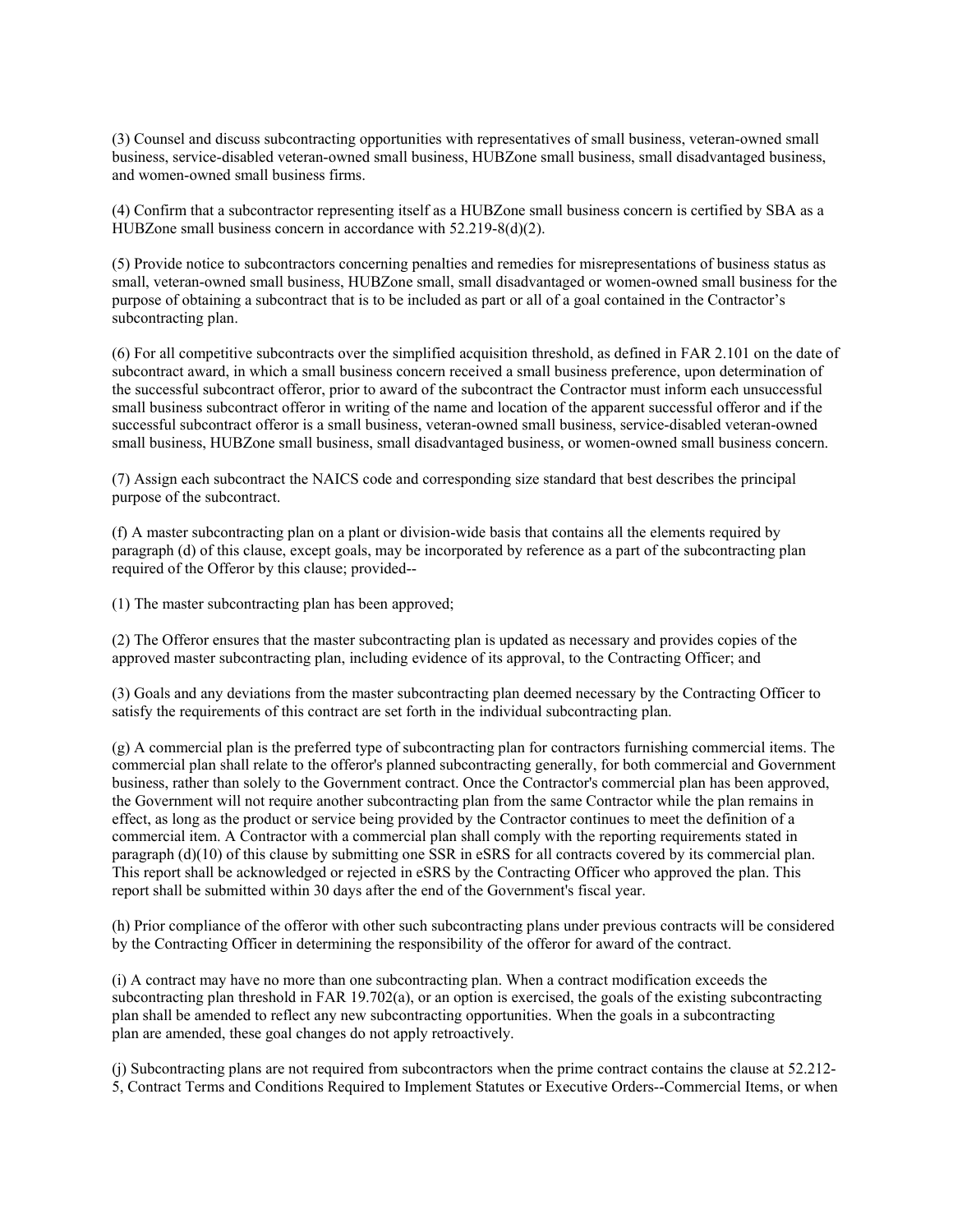the subcontractor provides a commercial item subject to the clause at 52.244-6, Subcontracts for Commercial Items, under a prime contract.

(k) The failure of the Contractor or subcontractor to comply in good faith with (1) the clause of this contract entitled ``Utilization Of Small Business Concerns,'' or (2) an approved plan required by this clause, shall be a material breach of the contract and may be considered in any past performance evaluation of the Contractor.

(l) The Contractor shall submit ISRs and SSRs using the web-based eSRS at http://www.esrs.gov. Purchases from a corporation, company, or subdivision that is an affiliate of the Contractor or subcontractor are not included in these reports. Subcontract awards by affiliates shall be treated as subcontract awards by the Contractor. Subcontract award data reported by the Contractor and subcontractors shall be limited to awards made to their immediate next-tier subcontractors. Credit cannot be taken for awards made to lower tier subcontractors, unless the Contractor or subcontractor has been designated to receive a small business or small disadvantaged business credit from an ANC or Indian tribe. Only subcontracts involving performance in the United States or its outlying areas should be included in these reports with the exception of subcontracts under a contract awarded by the State Department or any other agency that has statutory or regulatory authority to require subcontracting plans for subcontracts performed outside the United States and its outlying areas.

(1) ISR. This report is not required for commercial plans. The report is required for each contract containing an individual subcontracting plan.

(i) The report shall be submitted semi-annually during contract performance for the periods ending March 31 and September 30. A report is also required for each contract within 30 days of contract completion. Reports are due 30 days after the close of each reporting period, unless otherwise directed by the Contracting Officer. Reports are required when due, regardless of whether there has been any subcontracting activity since the inception of the contract or the previous reporting period. When the Contracting Officer rejects an ISR, the Contractor shall submit a corrected report within 30 days of receiving the notice of ISR rejection.

(ii)(A) When a subcontracting plan contains separate goals for the basic contract and each option, as prescribed by FAR 19.704(c), the dollar goal inserted on this report shall be the sum of the base period through the current option; for example, for a report submitted after the second option is exercised, the dollar goal would be the sum of the goals for the basic contract, the first option, and the second option.

(B) If a subcontracting plan has been added to the contract pursuant to 19.702(a)(1)(iii) or 19.301-2(e), the Contractor's achievements must be reported in the ISR on a cumulative basis from the date of incorporation of the subcontracting plan into the contract.

(iii) When a subcontracting plan includes indirect costs in the goals, these costs must be included in this report.

(iv) The authority to acknowledge receipt or reject the ISR resides--

(A) In the case of the prime Contractor, with the Contracting Officer; and

(B) In the case of a subcontract with a subcontracting plan, with the entity that awarded the subcontract.

(2) SSR.

(i) Reports submitted under individual subcontracting plans.

(A) This report encompasses all subcontracting under prime contracts and subcontracts with an executive agency, regardless of the dollar value of the subcontracts. This report also includes indirect costs on a prorated basis when the indirect costs are excluded from the subcontracting goals.

(B) The report may be submitted on a corporate, company or subdivision (e.g. plant or division operating as a separate profit center) basis, unless otherwise directed by the agency.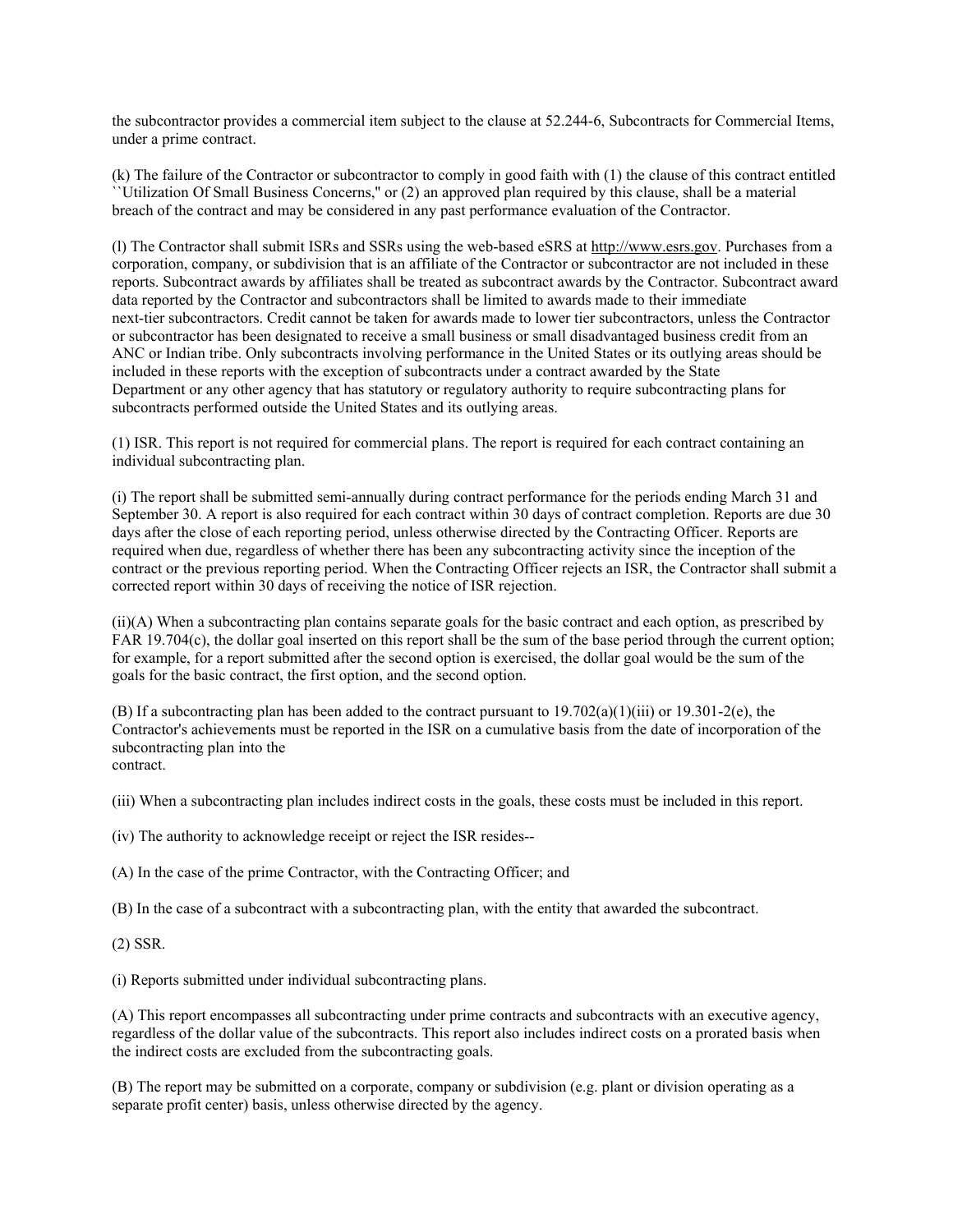(C) If the Contractor or a subcontractor is performing work for more than one executive agency, a separate report shall be submitted to each executive agency covering only that agency's contracts, provided at least one of that agency's contracts is over the applicable threshold specified in FAR 19.702 (a), and the contract contains a subcontracting plan. For DoD, a consolidated report shall be submitted for all contracts awarded by military departments/agencies and/or subcontracts awarded by DoD prime contractors.

(D) The report shall be submitted annually by October 30 for the twelve month period ending September 30. When a Contracting Officer rejects an SSR, the Contractor shall submit a revised report within 30 days of receiving the notice of SSR rejection.

(E) Subcontract awards that are related to work for more than one executive agency shall be appropriately allocated.

(F) The authority to acknowledge or reject SSRs in eSRS, including SSRs submitted by subcontractors with subcontracting plans, resides with the Government agency awarding the prime contracts unless stated otherwise in the contract.

(ii) Reports submitted under a commercial plan.

(A) The report shall include all subcontract awards under the commercial plan in effect during the Government's fiscal year and all indirect costs.

(B) The report shall be submitted annually, within thirty days after the end of the Government's fiscal year.

(C) If a Contractor has a commercial plan and is performing work for more than one executive agency, the Contractor shall specify the percentage of dollars attributable to each agency.

(D) The authority to acknowledge or reject SSRs for commercial plans resides with the Contracting Officer who approved the commercial plan.

(End of clause)

## 52.219-28 POST-AWARD SMALL BUSINESS PROGRAM REREPRESENTATION (NOV 2020)

(a) Definitions. As used in this clause--

Long-term contract means a contract of more than five years in duration, including options. However, the term does not include contracts that exceed five years in duration because the period of performance has been extended for a cumulative period not to exceed six months under the clause at 52.217-8, Option to Extend Services, or other appropriate authority.

Small business concern--

(1) Means a concern, including its affiliates, that is independently owned and operated, not dominant in the field of operation in which it is bidding on Government contracts, and qualified as a small business under the criteria in 13 CFR part 121 and the size standard in paragraph (d) of this clause. Such a concern is "not dominant in its field of operation" when it does not exercise a controlling or major influence on a national basis in a kind of business activity in which a number of business concerns are primarily engaged. In determining whether dominance exists, consideration shall be given to all appropriate factors, including

volume of business, number of employees, financial resources, competitive status or position, ownership or control of materials, processes, patents, license agreements, facilities, sales territory, and nature of business activity.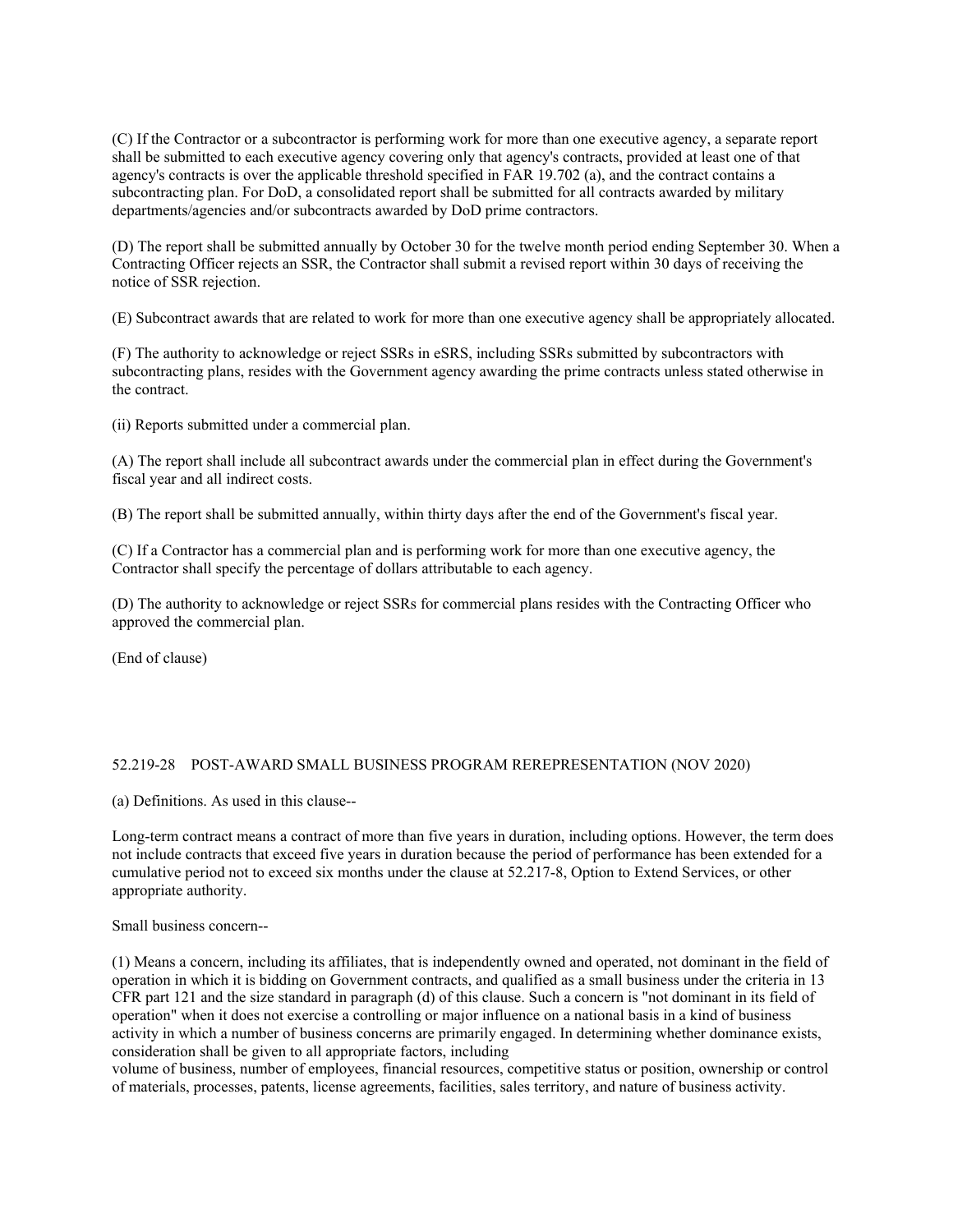(2) Affiliates, as used in this definition, means business concerns, one of whom directly or indirectly controls or has the power to control the others, or a third party or parties control or have the power to control the others. In determining whether affiliation exists, consideration is given to all appropriate factors including common ownership, common management, and contractual relationships. SBA determines affiliation based on the factors set forth at 13 CFR 121.103.

(b) If the Contractor represented that it was any of the small business concerns identified in 19.000(a)(3) prior to award of this contract, the Contractor shall rerepresent its size and socioeconomic status according to paragraph (f) of this clause or, if applicable, paragraph (h) of this clause, upon occurrence of any of the following:

(1) Within 30 days after execution of a novation agreement or within 30 days after modification of the contract to include this clause, if the novation agreement was executed prior to inclusion of this clause in the contract.

(2) Within 30 days after a merger or acquisition that does not require a novation or within 30 days after modification of the contract to include this clause, if the merger or acquisition occurred prior to inclusion of this clause in the contract.

(3) For long-term contracts--

(i) Within 60 to 120 days prior to the end of the fifth year of the contract; and

(ii) Within 60 to 120 days prior to the date specified in the contract for exercising any option thereafter.

(c) If the Contractor represented that it was any of the small business concerns identified in 19.000(a)(3) prior to award of this contract, the Contractor shall rerepresent its size and socioeconomic status according to paragraph (f) of this clause or, if applicable, paragraph (h) of this clause, when the Contracting Officer explicitly requires it for an order issued under a multiple-award contract.

(d) The Contractor shall rerepresent its size status in accordance with the size standard in effect at the time of this rerepresentation that corresponds to the North American Industry Classification System (NAICS) code(s) assigned to this contract. The small business size standard corresponding to this NAICS code(s) can be found at https://www.sba.gov/document/support--table-size-standards.

(e) The small business size standard for a Contractor providing a product which it does not manufacture itself, for a contract other than a construction or service contract, is 500 employees.

(f) Except as provided in paragraph (h) of this clause, the Contractor shall make the representation(s) required by paragraph (b) and (c) of this clause by validating or updating all its representations in the Representations and Certifications section of the System for Award Management (SAM) and its other data in SAM, as necessary, to ensure that they reflect the Contractor's current status. The Contractor shall notify the contracting office in writing within the timeframes specified in paragraph (b) of this clause, or with its offer for an order (see paragraph (c) of this clause), that the data have been validated or updated, and provide the date of the validation or update.

(g) If the Contractor represented that it was other than a small business concern prior to award of this contract, the Contractor may, but is not required to, take the actions required by paragraphs (f) or (h) of this clause.

(h) If the Contractor does not have representations and certifications in SAM, or does not have a representation in SAM for the NAICS code applicable to this contract, the Contractor is required to complete the following rerepresentation and submit it to the contracting office, along with the contract number and the date on which the rerepresentation was completed:

```
(1) The Contractor represents that it \begin{bmatrix} \phantom{a} \end{bmatrix} is, \begin{bmatrix} x \\ \end{bmatrix} is not a small business concern under NAICS Code
assigned to contract number .
```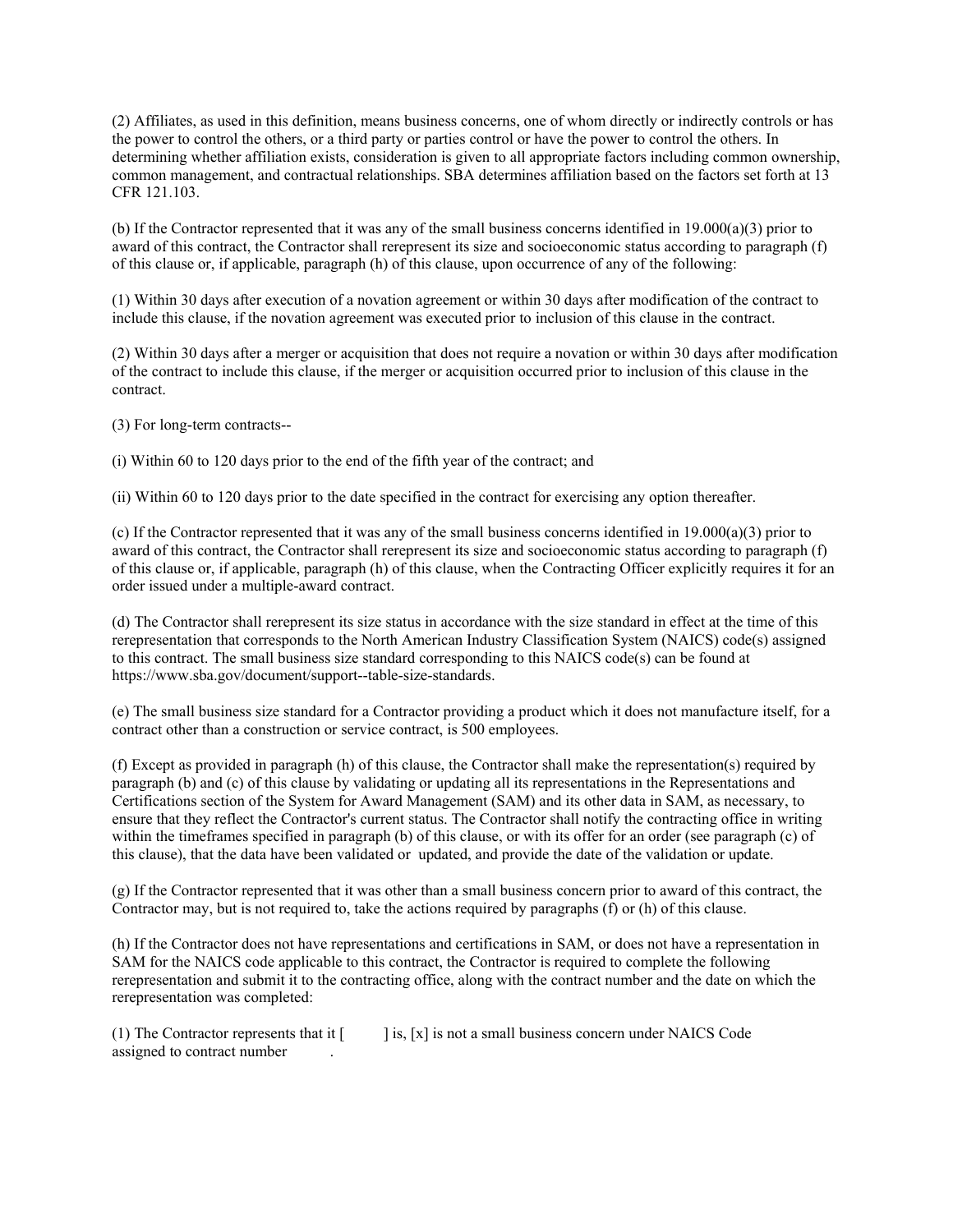(2) [Complete only if the Contractor represented itself as a small business concern in paragraph (h)(1) of this clause.] The Contractor represents that it  $\begin{bmatrix} 1 & 1 \end{bmatrix}$  is not, a small disadvantaged business concern as defined in 13 CFR 124.1002.

(3) [Complete only if the Contractor represented itself as a small business concern in paragraph (h)(1) of this clause.] The Contractor represents that it [ ] is, [ ] is not a women-owned small business concern.

(4) Women-owned small business (WOSB) concern eligible under the WOSB Program. [Complete only if the Contractor represented itself as a women-owned small business concern in paragraph  $(h)(3)$  of this clause.] The Contractor represents that--

(i) It [ ] is, [ ] is not a WOSB concern eligible under the WOSB Program, has provided all the required documents to the WOSB Repository, and no change in circumstances or adverse decisions have been issued that affects its eligibility; and

(ii) It  $\int$  is,  $\int$  is not a joint venture that complies with the requirements of 13 CFR part 127, and the representation in paragraph (h)(4)(i) of this clause is accurate for each WOSB concern eligible under the WOSB Program participating in the joint venture.

[The Contractor shall enter the name or names of the WOSB concern eligible under the WOSB Program and other small businesses that are participating in the joint venture: . . . ] Each WOSB concern eligible under the WOSB Program participating in the joint venture shall submit a separate signed copy of the WOSB representation.

(5) Economically disadvantaged women-owned small business (EDWOSB) concern. [Complete only if the Contractor represented itself as a women-owned small business concern eligible under the WOSB Program in (h)(4) of this clause.] The Contractor represents that--

(i) It [ ] is, [ ] is not an EDWOSB concern eligible under the WOSB Program, has provided all the required documents to the WOSB Repository, and no change in circumstances or adverse decisions have been issued that affects its eligibility; and

(ii) It  $\lceil \cdot \rceil$  is,  $\lceil \cdot \cdot \rceil$  is not a joint venture that complies with the requirements of 13 CFR part 127, and the representation in paragraph  $(h)(5)(i)$  of this clause is accurate for each EDWOSB concern participating in the joint venture. [The Contractor shall enter the name or names of the EDWOSB concern and other small businesses that are participating in the joint venture: .] Each EDWOSB concern participating in the joint venture shall submit a separate signed copy of the EDWOSB representation.

(6) [Complete only if the Contractor represented itself as a small business concern in paragraph (h)(1) of this clause.] The Contractor represents that it  $\int$  is,  $\int$  is not a veteran-owned clause.] The Contractor represents that it  $\lceil \cdot \cdot \cdot \rceil$  is,  $\lceil \cdot \cdot \rceil$ small business concern.

(7) [Complete only if the Contractor represented itself as a veteran-owned small business concern in paragraph (h)(6) of this clause.] The Contractor represents that it  $\begin{bmatrix} \cdot & \cdot \\ \cdot & \cdot \end{bmatrix}$  is not a service-disabled veteran-owned small business concern.

(8) [Complete only if the Contractor represented itself as a small business concern in paragraph (h)(1) of this clause.] The Contractor represents that--

(i) It [ ] is, [ ] is not a HUBZone small business concern listed, on the date of this representation, on the List of Qualified HUBZone Small Business Concerns maintained by the Small Business Administration, and no material changes in ownership and control, principal office, or HUBZone employee percentage have occurred since it was certified in accordance with 13 CFR part 126; and

(ii) It  $\lceil \cdot \rceil$  is,  $\lceil \cdot \cdot \rceil$  is not a HUBZone joint venture that complies with the requirements of 13 CFR part 126, and the representation in paragraph  $(h)(8)(i)$  of this clause is accurate for each HUBZone small business concern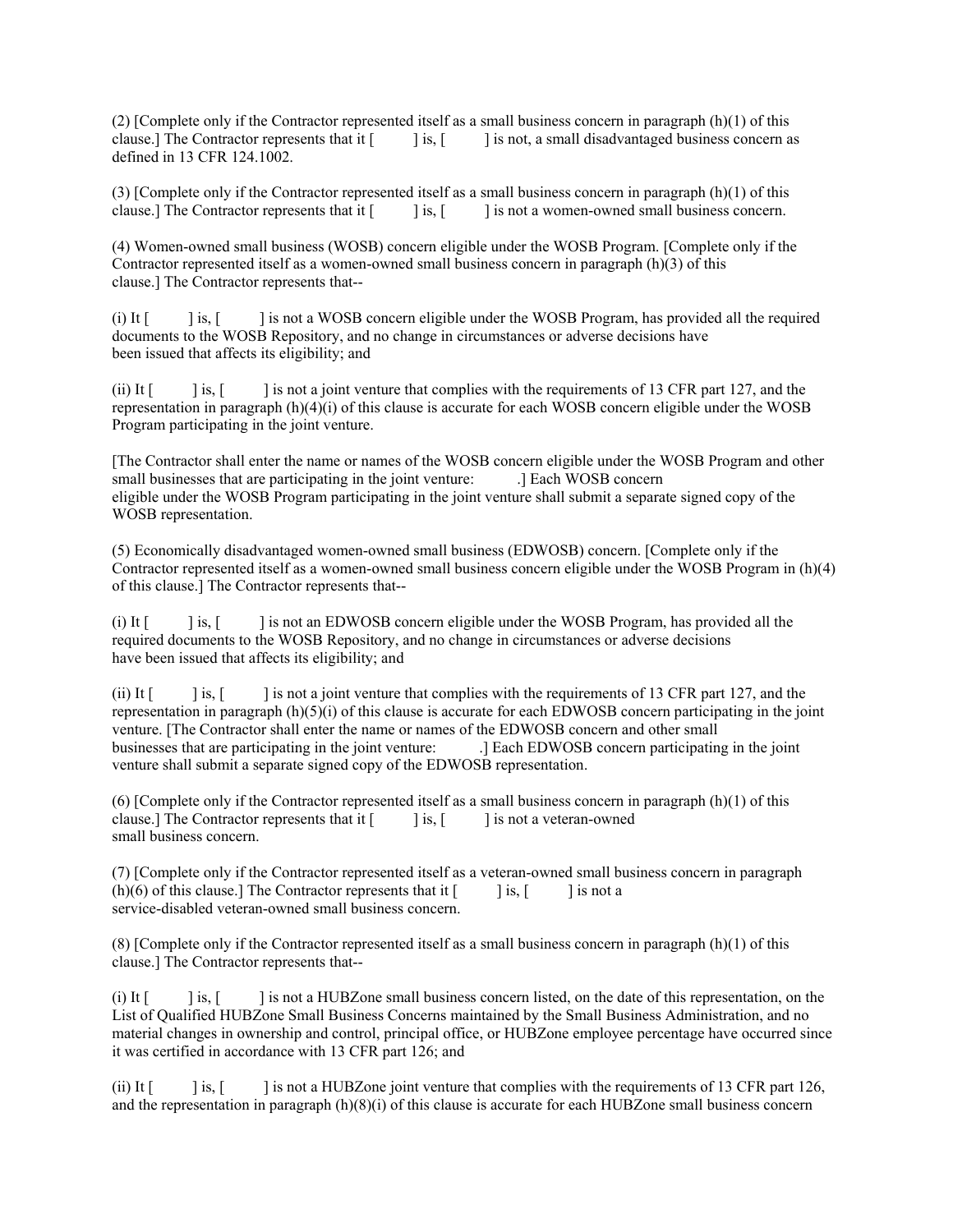participating in the HUBZone joint venture. [The Contractor shall enter the names of each of the HUBZone small business concerns participating in the HUBZone joint venture: .] Each HUBZone small business concern participating in the HUBZone joint venture shall submit a separate signed copy of the HUBZone representation.

[Contractor to sign and date and insert authorized signer's name and title.]

(End of clause)

## 52.222-26 EQUAL OPPORTUNITY (SEPT 2016)

(a) Definitions. As used in this clause--

Compensation means any payments made to, or on behalf of, an employee or offered to an applicant as remuneration for employment, including but not limited to salary, wages, overtime pay, shift differentials, bonuses, commissions, vacation and holiday pay, allowances, insurance and other benefits, stock options and awards, profit sharing, and retirement.

Compensation information means the amount and type of compensation provided to employees or offered to applicants, including, but not limited to, the desire of the Contractor to attract and retain a particular employee for the value the employee is perceived to add to the Contractor's profit or productivity; the availability of employees with like skills in the marketplace; market research about the worth of similar jobs in the relevant marketplace; job analysis, descriptions, and evaluations; salary and pay structures; salary surveys; labor union agreements; and Contractor decisions, statements and policies related to setting or altering employee compensation.

Essential job functions means the fundamental job duties of the employment position an individual holds. A job function may be considered essential if--

(1) The access to compensation information is necessary in order to perform that function or another routinely assigned business task; or

(2) The function or duties of the position include protecting and maintaining the privacy of employee personnel records, including compensation information.

Gender identity has the meaning given by the Department of Labor's Office of Federal Contract Compliance Programs, and is found at www.dol.gov/ofccp/LGBT/LGBT\_FAQs.html.

Sexual orientation has the meaning given by the Department of Labor's Office of Federal Contract Compliance Programs, and is found at www.dol.gov/ofccp/LGBT/LGBT\_FAQs.html.

United States means the 50 States, the District of Columbia, Puerto Rico, the Northern Mariana Islands, American Samoa, Guam, the U.S. Virgin Islands, and Wake Island.

(b)(1) If, during any 12-month period (including the 12 months preceding the award of this contract), the Contractor has been or is awarded nonexempt Federal contracts and/or subcontracts that have an aggregate value in excess of \$10,000, the Contractor shall comply with this clause, except for work performed outside the United States by employees who were not recruited within the United States. Upon request, the Contractor shall provide information necessary to determine the applicability of this clause.

(2) If the Contractor is a religious corporation, association, educational institution, or society, the requirements of this clause do not apply with respect to the employment of individuals of a particular religion to perform work connected with the carrying on of the Contractor's activities (41 CFR 60-1.5).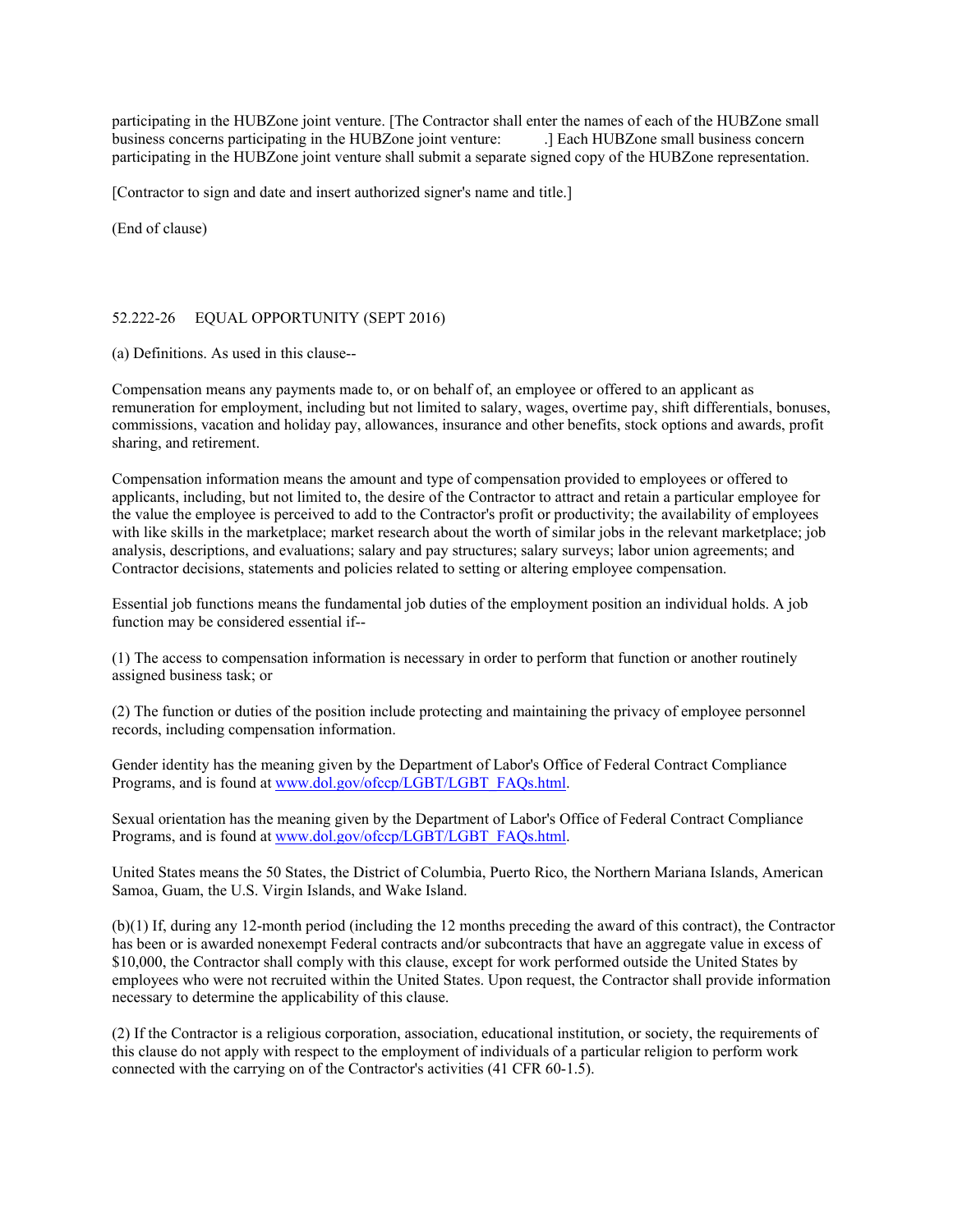(c) (1) The Contractor shall not discriminate against any employee or applicant for employment because of race, color, religion, sex, sexual orientation, gender identity, or national origin. However, it shall not be a violation of this clause for the Contractor to extend a publicly announced preference in employment to Indians living on or near an Indian reservation, in connection with employment opportunities on or near an Indian reservation, as permitted by 41 CFR 60-1.5.

(2) The Contractor shall take affirmative action to ensure that applicants are employed, and that employees are treated during employment, without regard to their race, color, religion, sex, sexual orientation, gender identity, or national origin. This shall include, but not be limited to, (i) employment, (ii) upgrading, (iii) demotion, (iv) transfer, (v) recruitment or recruitment advertising, (vi) layoff or termination, (vii) rates of pay or other forms of compensation, and (viii) selection for training, including apprenticeship.

(3) The Contractor shall post in conspicuous places available to employees and applicants for employment the notices to be provided by the Contracting Officer that explain this clause.

(4) The Contractor shall, in all solicitations or advertisements for employees placed by or on behalf of the Contractor, state that all qualified applicants will receive consideration for employment without regard to race, color, religion, sex, sexual orientation, gender identity, or national origin.

(5)(i) The Contractor shall not discharge or in any other manner discriminate against any employee or applicant for employment because such employee or applicant has inquired about, discussed, or disclosed the compensation of the employee or applicant or another employee or applicant. This prohibition against discrimination does not apply to instances in which an employee who has access to the compensation information of other employees or applicants as a part of such employee's essential job functions discloses the compensation of such other employees or applicants to individuals who do not otherwise have access to such information, unless such disclosure is in response to a formal complaint or charge, in furtherance of an investigation, proceeding, hearing, or action, including an investigation conducted by the employer, or is consistent with the Contractor's legal duty to furnish information.

(ii) The Contractor shall disseminate the prohibition on discrimination in paragraph  $(c)(5)(i)$  of this clause, using language prescribed by the Director of the Office of Federal Contract Compliance Programs (OFCCP), to employees and applicants by--

(A) Incorporation into existing employee manuals or handbooks; and

(B) Electronic posting or by posting a copy of the provision in conspicuous places available to employees and applicants for employment.

(6) The Contractor shall send, to each labor union or representative of workers with which it has a collective bargaining agreement or other contract or understanding, the notice to be provided by the Contracting Officer advising the labor union or workers' representative of the Contractor's commitments under this clause, and post copies of the notice in conspicuous places available to employees and applicants for employment.

(7) The Contractor shall comply with Executive Order 11246, as amended, and the rules, regulations, and orders of the Secretary of Labor.

(8) The Contractor shall furnish to the contracting agency all information required by Executive Order 11246, as amended, and by the rules, regulations, and orders of the Secretary of Labor. The Contractor shall also file Standard Form 100 (EEO-1), or any successor form, as prescribed in 41 CFR part 60-1. Unless the Contractor has filed within the 12 months preceding the date of contract award, the Contractor shall, within 30 days after contract award, apply to either the regional Office of Federal Contract Compliance Programs (OFCCP) or the local office of the Equal Employment Opportunity Commission for the necessary forms.

(9) The Contractor shall permit access to its premises, during normal business hours, by the contracting agency or the OFCCP for the purpose of conducting on-site compliance evaluations and complaint investigations. The Contractor shall permit the Government to inspect and copy any books, accounts, records (including computerized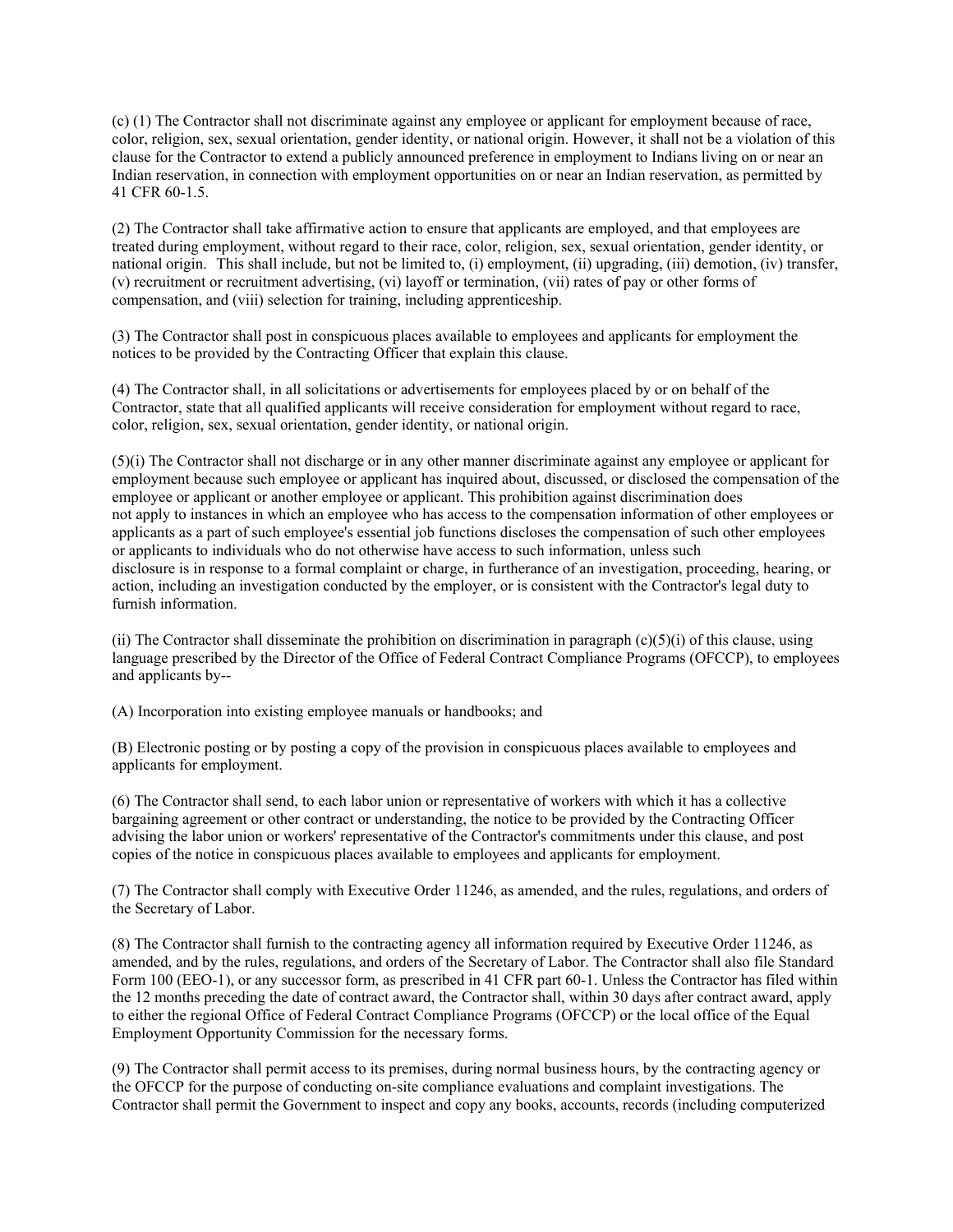records), and other material that may be relevant to the matter under investigation and pertinent to compliance with Executive Order 11246, as amended, and rules and regulations that implement the Executive Order.

(10) If the OFCCP determines that the Contractor is not in compliance with this clause or any rule, regulation, or order of the Secretary of Labor, this contract may be canceled, terminated, or suspended in whole or in part and the Contractor may be declared ineligible for further Government contracts, under the procedures authorized in Executive Order 11246, as amended. In addition, sanctions may be imposed and remedies invoked against the Contractor as provided in Executive Order 11246, as amended; in the rules, regulations, and orders of the Secretary of Labor; or as otherwise provided by law.

(11) The Contractor shall include the terms and conditions of this clause in every subcontract or purchase order that is not exempted by the rules, regulations, or orders of the Secretary of Labor issued under Executive Order 11246, as amended, so that these terms and conditions will be binding upon each subcontractor or vendor.

(12) The Contractor shall take such action with respect to any subcontract or purchase order as the Director of OFCCP may direct as a means of enforcing these terms and conditions, including sanctions for noncompliance; provided, that if the Contractor becomes involved in, or is threatened with, litigation with a subcontractor or vendor as a result of any direction, the Contractor may request the United States to enter into the litigation to protect the interests of the United States.

(d) Notwithstanding any other clause in this contract, disputes relative to this clause will be governed by the procedures in 41 CFR part 60-1.

(End of clause)

### 52.222-35 EQUAL OPPORTUNITY FOR VETERANS (JUN 2020)

(a) Definitions. As used in this clause--

"Active duty wartime or campaign badge veteran," "Armed Forces service medal veteran," "disabled veteran," "protected veteran," "qualified disabled veteran," and "recently separated veteran" have the meanings given at Federal Acquisition Regulation (FAR) 22.1301.

(b) Equal opportunity clause. The Contractor shall abide by the requirements of the equal opportunity clause at 41 CFR 60-300.5(a), as of March 24, 2014. This clause prohibits discrimination against qualified protected veterans, and requires affirmative action by the Contractor to employ and advance in employment qualified protected veterans.

(c) Subcontracts. The Contractor shall insert the terms of this clause in subcontracts valued at or above the threshold specified in FAR 22.1303(a) on the date of subcontract award, unless exempted by rules, regulations, or orders of the Secretary of Labor. The Contractor shall act as specified by the Director, Office of Federal Contract Compliance Programs, to enforce the terms, including action for noncompliance. Such necessary changes in language may be made as shall be appropriate to identify properly the parties and their undertakings.

(End of clause)

## 52.222-36 EQUAL OPPORTUNITY FOR WORKERS WITH DISABILITIES (JUN 2020)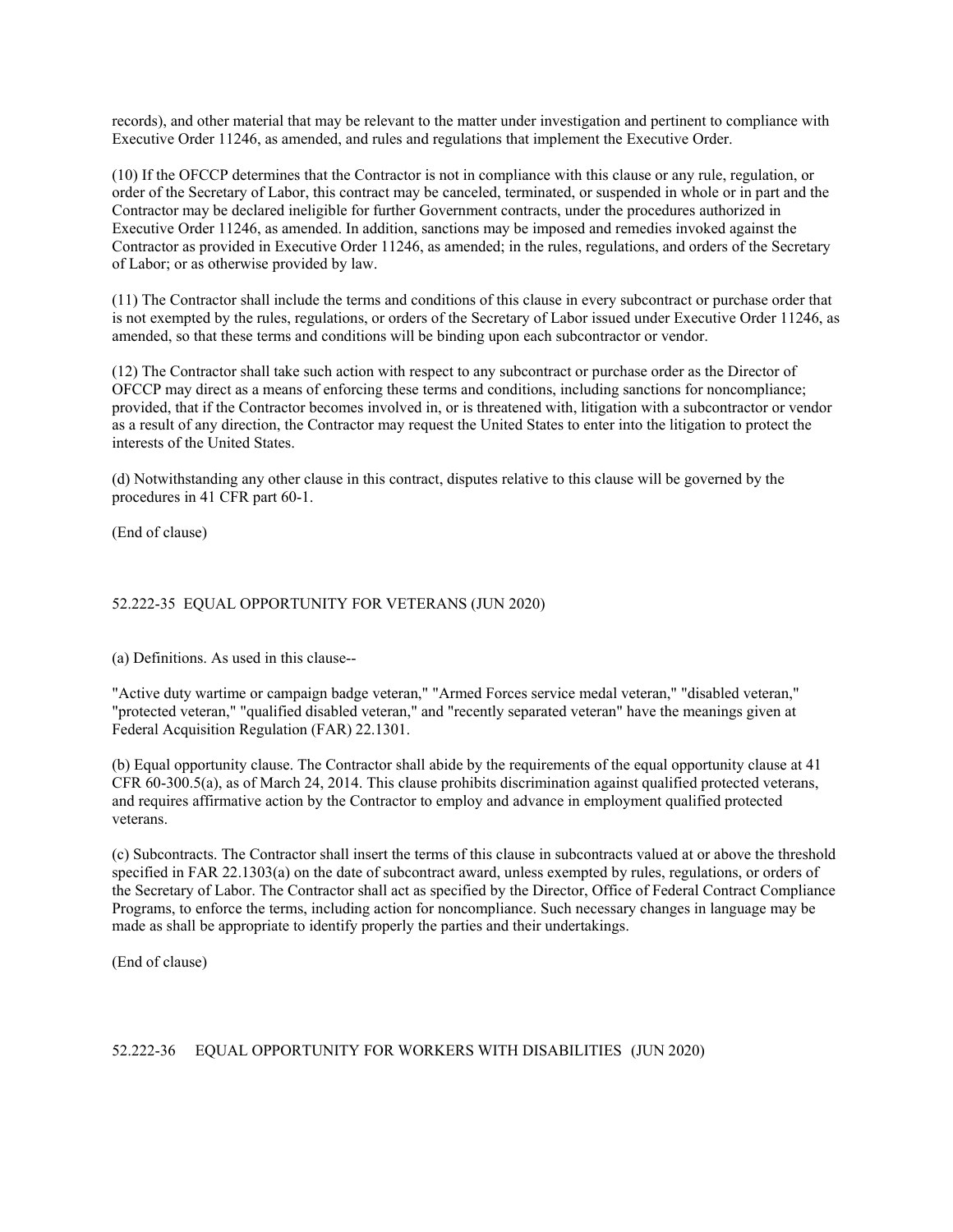(a) Equal opportunity clause. The Contractor shall abide by the requirements of the equal opportunity clause at 41 CFR 60-741.5(a), as of March 24, 2014. This clause prohibits discrimination against qualified individuals on the basis of disability, and requires affirmative action by the Contractor to employ and advance in employment qualified individuals with disabilities.

(b) Subcontracts. The Contractor shall include the terms of this clause in every subcontract or purchase order in excess of the threshold specified in Federal Acquisition Regulation (FAR) 22.1408(a) on the date of subcontract award, unless exempted by rules, regulations, or orders of the Secretary, so that such provisions will be binding upon each subcontractor or vendor. The Contractor shall act as specified by the Director, Office of Federal Contract Compliance Programs of the U.S. Department of Labor, to enforce the terms, including action for noncompliance. Such necessary changes in language may be made as shall be appropriate to identify properly the parties and their undertakings.

(End of clause)

## 52.223-9 ESTIMATE OF PERCENTAGE OF RECOVERED MATERIAL CONTENT FOR EPA-DESIGNATED ITEMS (MAY 2008)

(a) Definitions. As used in this clause--

Postconsumer material means a material or finished product that has served its intended use and has been discarded for disposal or recovery, having completed its life as a consumer item. Postconsumer material is a part of the broader category of "recovered material."

Recovered material means waste materials and by-products recovered or diverted from solid waste, but the term does not include those materials and by-products generated from, and commonly reused within, an original manufacturing process.

(b) The Contractor, on completion of this contract, shall--

(1) Estimate the percentage of the total recovered material content for EPA-designated item(s) delivered and/or used in contract performance, including, if applicable, the percentage of post-consumer material content; and

(2) Submit this estimate to (Contracting Officer complete in accordance with agency procedures).

Items that contain the following materials as defined by the Environmental Protection Agency's shall meet the recommended minimum percentages of recovered and/or postconsumer materials:

# **Environmental Protection Agency's Recommended Recovered and Postconsumer Fiber Content Levels for Commercial/Industrial Sanitary Tissue Products:**

|                 |     | DESCRIPTION RECOVERED POSTCONSUM<br>ER |  |  |
|-----------------|-----|----------------------------------------|--|--|
| <b>NAPKIN</b>   | 30% | 30%                                    |  |  |
| PAPER TOWEL 40% |     | $40\%$                                 |  |  |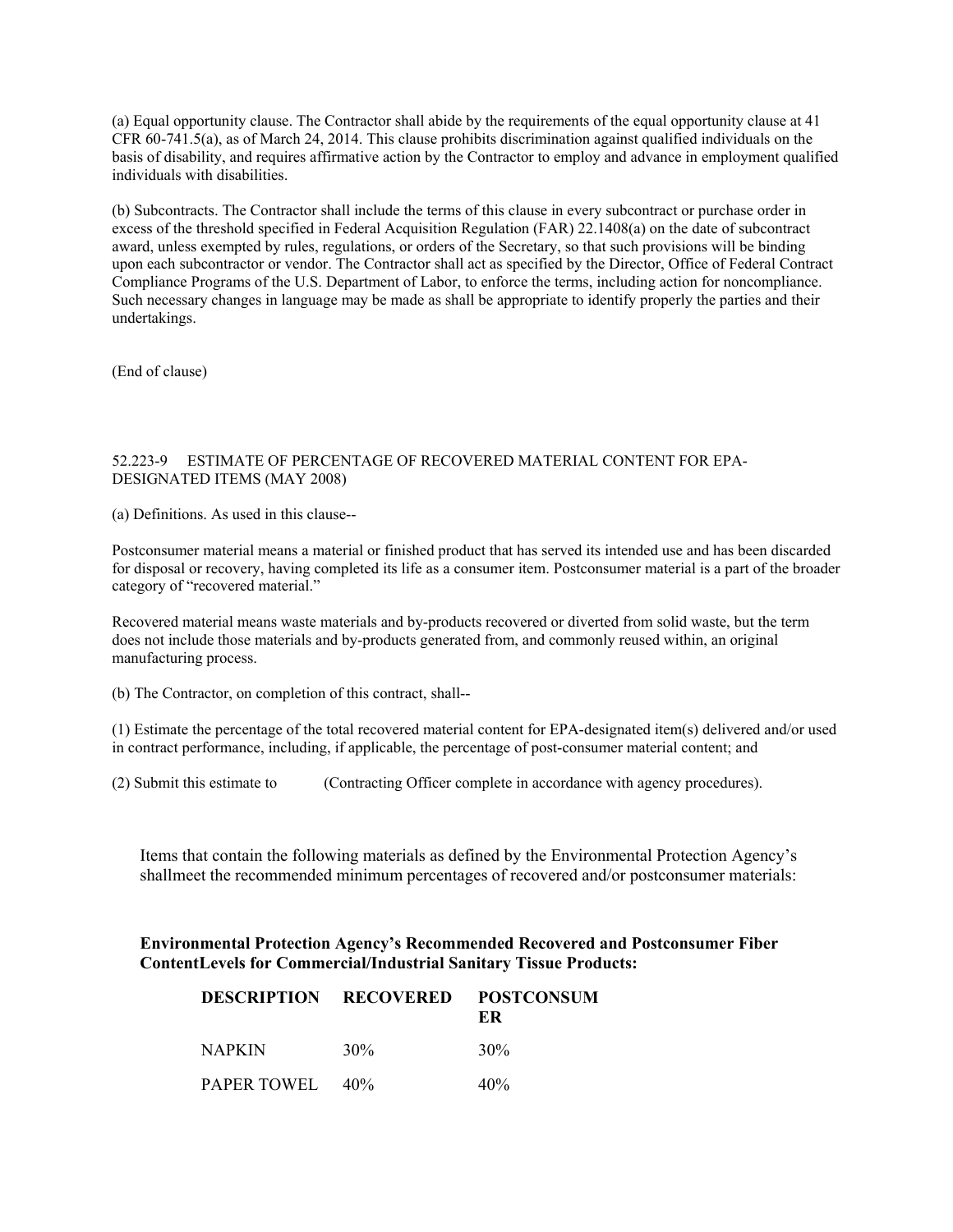Page 112 of 128

**Environmental Protection Agency's Recommended Recovered Fiber Content Levels for Paperboard and Packaging Products** 

**DESCRIPTION RECOVERED POSTCONSUMER** 

CORRUGATED CONTAINERS 25% 25%

CARRIERBOARD 10% 10%

BAG, PAPER 5% 5% (Note that DeCA's requirement is 40%)

**Environmental Protection Agency's Recommended Recovered Materials Content Levels for Plastic Trash Bags** 

**DESCRIPTION RECOVERED POSTCONSUMER** 

BAG, TRASH10% n/a

# **Environmental Protection Agency's Recommended Recovered Materials Content Levels for Manual-Grade Steel Strapping**

# **DESCRIPTION RECOVERED POSTCONSUMER**

BALE TIES 25% 16%

Within 30 days of contract award, the contractor shall provide a list of all items that are required to contain the minimum Environmental Protection Agency standards of recovered and/or postconsumer materials, and the percentages of Recovered and/or Postconsumer materials for each supply item on the list. The contractor shall provide a report, upon request (no more than twice per contract period), that shows the quantities ordered of each line item that contains required percentages of recovered and/or postconsumer materials. If during the contract any of the items are substituted or the percentage of recovered and/or postconsumer materials changes, the contractor shall provide notice of that change to the Contracting Officer. The reporting shall include the quantities ordered of the replacement item as well the replaced item.

Current information can be found at http://www.epa.gov/epawaste/conserve/tools/cpg/index.htm. If standards change, the contractor shall notify the government and adhere to the new standards within 90 days.

Current information can be found at http://www.epa.gov/epawaste/conserve/tools/cpg/index.htm. If standards change, the contractor shall notify the government and adhere to the new standards within 90 days.

(End of clause)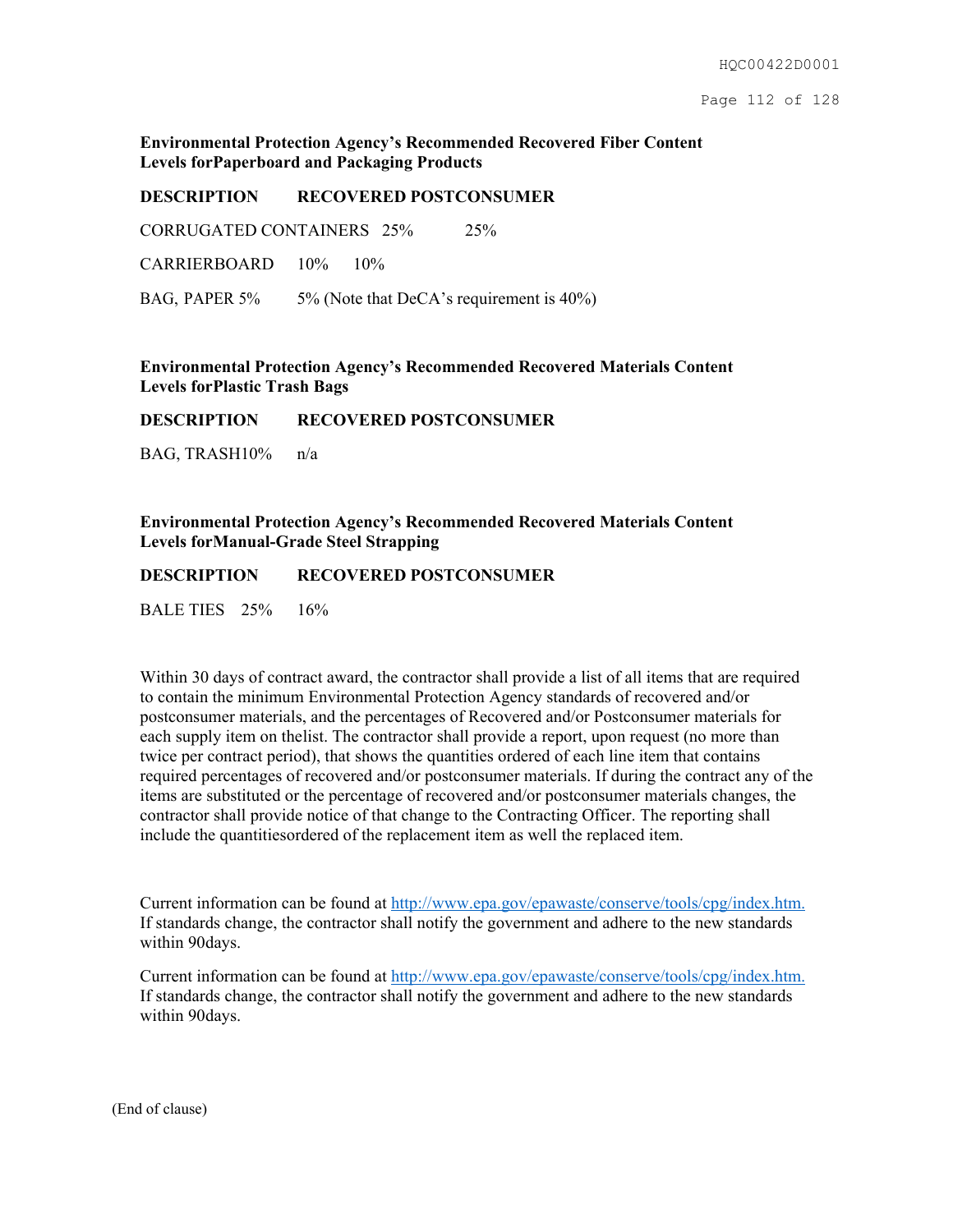### 52.228-4502 OTHER INSURANCE REQUIREMENTS (OCT 1995)

The contractor shall procure and maintain during the entire period of performance under this contract the following minimum insurance and shall furnish a certificate upon request by the Contracting Officer:

(1) Workmen's Compensation: As required by law of the State

(2) Employer's Liability: \$100,000

(3) Comprehensive General Liability: \$500,000 each occurrence.

#### 52.232-36 PAYMENT BY THIRD PARTY (MAY 2014)

(a) General.

(1) Except as provided in paragraph (a)(2) of this clause, the Contractor agrees to accept payments due under this contract, through payment by a third party in lieu of payment directly from the Government, in accordance with the terms of this clause. The third party and, if applicable, the particular Governmentwide commercial purchase card to be used are identified elsewhere in this contract.

(2) The Governmentwide commercial purchase card is not authorized as a method of payment during any period the System for Award Management (SAM) indicates that the Contractor has delinquent debt that is subject to collection under the Treasury Offset Program (TOP). Information on TOP is available at http://fms.treas.gov/debt/index.html. If the SAM subsequently indicates that the Contractor no longer has delinquent debt, the Contractor may request the Contracting Officer to authorize payment by Governmentwide commercial purchase card.

(b) Contractor payment request.

(1) Except as provided in paragraph (b)(2) of this clause, the Contractor shall make payment requests through a charge to the Government account with the third party, at the time and for the amount due in accordance with those clauses of this contract that authorize the Contractor to submit invoices, contract financing requests, other payment requests, or as provided in other clauses providing for payment to the Contractor.

(2) When the Contracting Officer has notified the Contractor that the Governmentwide commercial purchase card is no longer an authorized method of payment, the Contractor shall make such payment requests in accordance with instructions provided by the Contracting Officer during the period when the purchase card is not authorized.

(c) Payment. The Contractor and the third party shall agree that payments due under this contract shall be made upon submittal of payment requests to the third party in accordance with the terms and conditions of an agreement between the Contractor, the Contractor's financial agent (if any), and the third party and its agents (if any). No payment shall be due the Contractor until such agreement is made. Payments made or due by the third party under this clause are not payments made by the Government and are not subject to the Prompt Payment Act or any implementation thereof in this contract.

(d) Documentation. Documentation of each charge against the Government's account shall be provided to the Contracting Officer upon request.

(e) Assignment of claims. Notwithstanding any other provision of this contract, if any payment is made under this clause, then no payment under this contract shall be assigned under the provisions of the assignment of claims terms of this contract or the Assignment of Claims Act of 1940 (31 U.S.C. 3727, 41 U.S.C. 6305).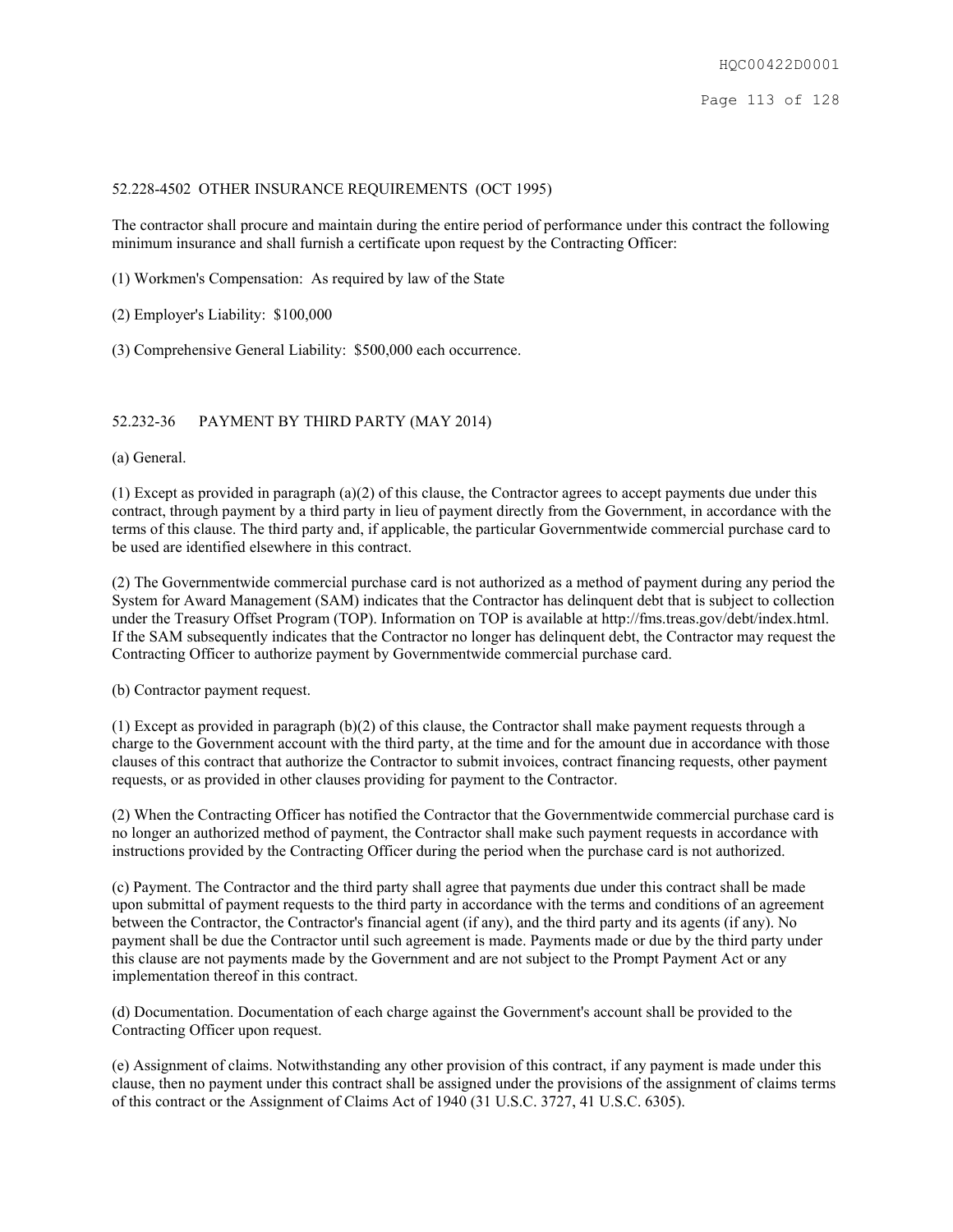(f) Other payment terms. The other payment terms of this contract shall govern the content and submission of payment requests. If any clause requires information or documents in or with the payment request, that is not provided in the third party agreement referenced in paragraph (c) of this clause, the Contractor shall obtain instructions from the Contracting Officer before submitting such a payment request.

(End of clause)

### 52.252-2 CLAUSES INCORPORATED BY REFERENCE (FEB 1998)

This contract incorporates one or more clauses by reference, with the same force and effect as if they were given in full text. Upon request, the Contracting Officer will make their full text available. Also, the full text of a clause may be accessed electronically at this/these address(es):

http://www.acq.osd.mil/dpap/dars/dfarspgi/current/index.html https://www.acquisition.gov/comp/far/index.html

(End of clause)

## 52.252-6 AUTHORIZED DEVIATIONS IN CLAUSES (NOV 2020)

a) The use in this solicitation or contract of any Federal Acquisition Regulation (48 CFR Chapter 1) clause with an authorized deviation is indicated by the addition of "(DEVIATION)" after the date of the clause.

(b) The use in this solicitation or contract of any Defense Federal Acquisition Regulation (48 CFR Chapter 2) clause with an authorized deviation is indicated by the addition of "(DEVIATION)" after the name of the regulation.

(End of clause)

## 252.211-7003 ITEM UNIQUE IDENTIFICATION AND VALUATION (MAR 2016)

(a) Definitions. As used in this clause-

Automatic identification device means a device, such as a reader or interrogator, used to retrieve data encoded on machine-readable media.

Concatenated unique item identifier means--

(1) For items that are serialized within the enterprise identifier, the linking together of the unique identifier data elements in order of the issuing agency code, enterprise identifier, and unique serial number within the enterprise identifier; or

(2) For items that are serialized within the original part, lot, or batch number, the linking together of the unique identifier data elements in order of the issuing agency code; enterprise identifier; original part, lot, or batch number; and serial number within the original part, lot, or batch number.

Data Matrix means a two-dimensional matrix symbology, which is made up of square or, in some cases, round modules arranged within a perimeter finder pattern and uses the Error Checking and Correction 200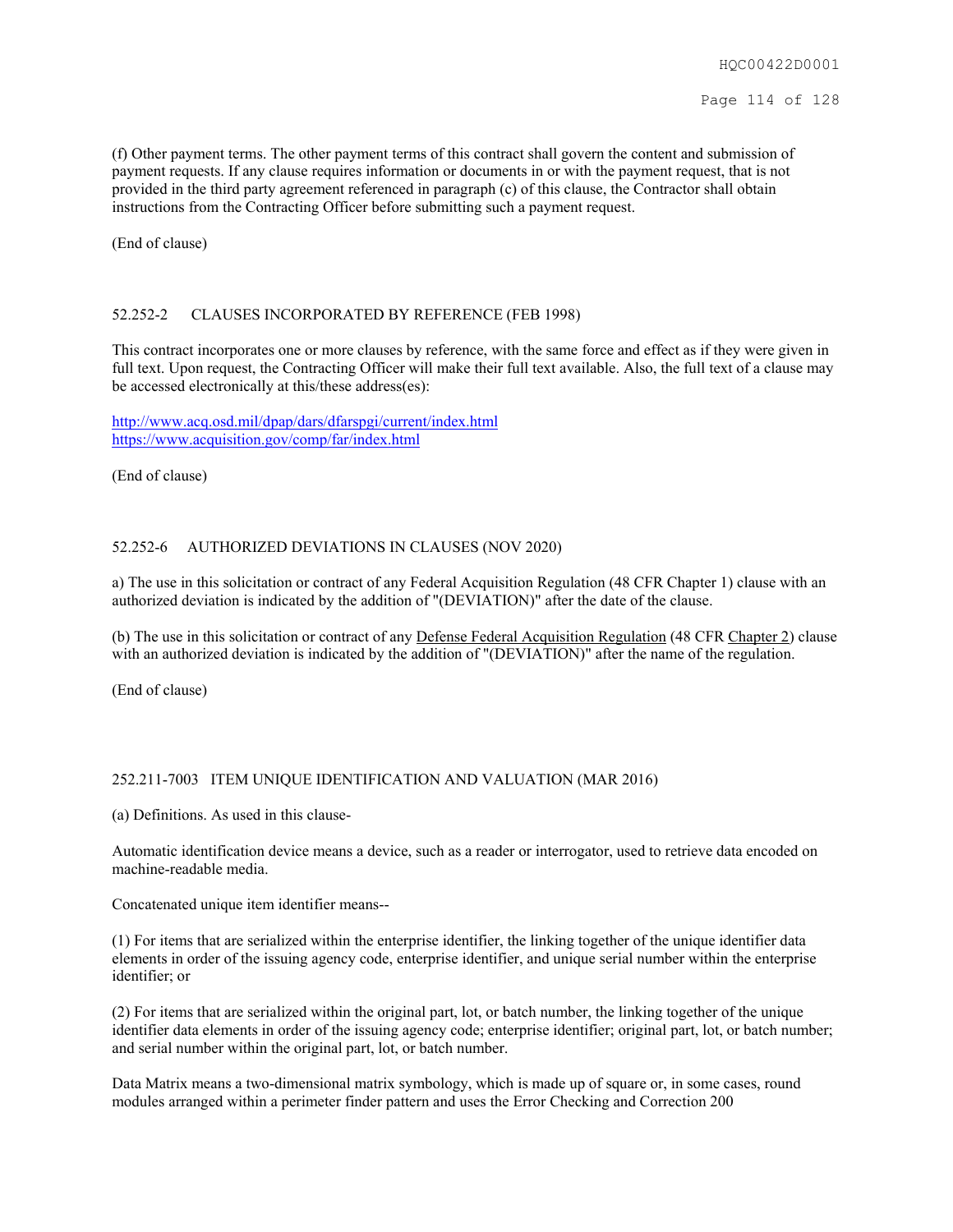(ECC200) specification found within International Standards Organization (ISO)/International Electrotechnical Commission (IEC) 16022.

Data qualifier means a specified character (or string of characters) that immediately precedes a data field that defines the general category or intended use of the data that follows.

DoD recognized unique identification equivalent means a unique identification method that is in commercial use and has been recognized by DoD. All DoD recognized unique identification equivalents are listed at http://www.acq.osd.mil/dpap/pdi/uid/iuid\_equivalents.html.

DoD item unique identification means a system of marking items delivered to DoD with unique item identifiers that have machine-readable data elements to distinguish an item from all other like and unlike items. For items that are serialized within the enterprise identifier, the unique item identifier shall include the data elements of the enterprise identifier and a unique serial number. For items that are serialized within the part, lot, or batch number within the enterprise identifier, the unique item identifier shall include the data elements of the enterprise identifier; the original part, lot, or batch number; and the serial number.

Enterprise means the entity (e.g., a manufacturer or vendor) responsible for assigning unique item identifiers to items.

Enterprise identifier means a code that is uniquely assigned to an enterprise by an issuing agency.

Government's unit acquisition cost means--

(1) For fixed-price type line, subline, or exhibit line items, the unit price identified in the contract at the time of delivery;

(2) For cost-type or undefinitized line, subline, or exhibit line items, the Contractor's estimated fully burdened unit cost to the Government at the time of delivery; and

(3) For items produced under a time-and-materials contract, the Contractor's estimated fully burdened unit cost to the Government at the time of delivery.

Issuing agency means an organization responsible for assigning a globally unique identifier to an enterprise, as indicated in the Register of Issuing Agency Codes for ISO/IEC 15459, located at http://www.aimglobal.org/?Reg\_Authority15459.

Issuing agency code means a code that designates the registration (or controlling) authority for the enterprise identifier.

Item means a single hardware article or a single unit formed by a grouping of subassemblies, components, or constituent parts.

Lot or batch number means an identifying number assigned by the enterprise to a designated group of items, usually referred to as either a lot or a batch, all of which were manufactured under identical conditions.

Machine-readable means an automatic identification technology media, such as bar codes, contact memory buttons, radio frequency identification, or optical memory cards.

Original part number means a combination of numbers or letters assigned by the enterprise at item creation to a class of items with the same form, fit, function, and interface.

Parent item means the item assembly, intermediate component, or subassembly that has an embedded item with a unique item identifier or DoD recognized unique identification equivalent.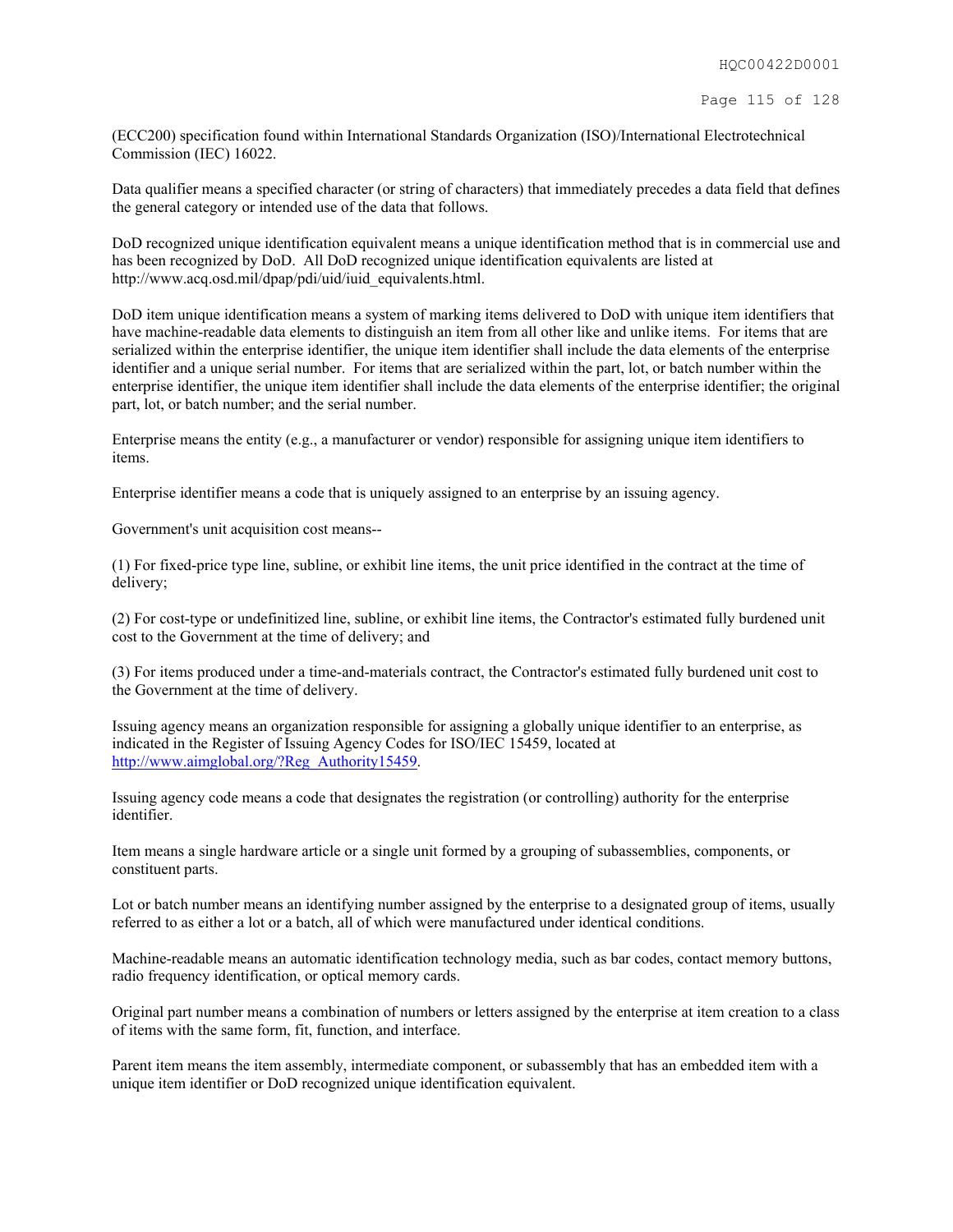# Page 116 of 128

Serial number within the enterprise identifier means a combination of numbers, letters, or symbols assigned by the enterprise to an item that provides for the differentiation of that item from any other like and unlike item and is never used again within the enterprise.

Serial number within the part, lot, or batch number means a combination of numbers or letters assigned by the enterprise to an item that provides for the differentiation of that item from any other like item within a part, lot, or batch number assignment.

Serialization within the enterprise identifier means each item produced is assigned a serial number that is unique among all the tangible items produced by the enterprise and is never used again. The enterprise is responsible for ensuring unique serialization within the enterprise identifier.

Serialization within the part, lot, or batch number means each item of a particular part, lot, or batch number is assigned a unique serial number within that part, lot, or batch number assignment. The enterprise is responsible for ensuring unique serialization within the part, lot, or batch number within the enterprise identifier.

Type designation means a combination of letters and numerals assigned by the Government to a major end item, assembly or subassembly, as appropriate, to provide a convenient means of differentiating between items having the same basic name and to indicate modifications and changes thereto.

Unique item identifier means a set of data elements marked on items that is globally unique and unambiguous. The term includes a concatenated unique item identifier or a DoD recognized unique identification equivalent.

Unique item identifier type means a designator to indicate which method of uniquely identifying a part has been used. The current list of accepted unique item identifier types is maintained at http://www.acq.osd.mil/dpap/pdi/uid/uii\_types.html.

(b) The Contractor shall deliver all items under a contract line, subline, or exhibit line item.

(c) Unique item identifier. (1) The Contractor shall provide a unique item identifier for the following:

(i) Delivered items for which the Government's unit acquisition cost is \$5,000 or more, except for the following line items:

------------------------------------------------------------------------ Contract line, subline, or exhibit line item No. Item description ------------------------------------------------------------------------ ...................................

------------------------------------------------------------------------

(ii) Items for which the Government's unit acquisition cost is less than \$5,000 that are identified in the Schedule or the following table:

------------------------------------------------------------------------ Contract line, subline, or exhibit line item No. Item description ------------------------------------------------------------------------ ................................... ------------------------------------------------------------------------

(If items are identified in the Schedule, insert ``See Schedule'' in this table.)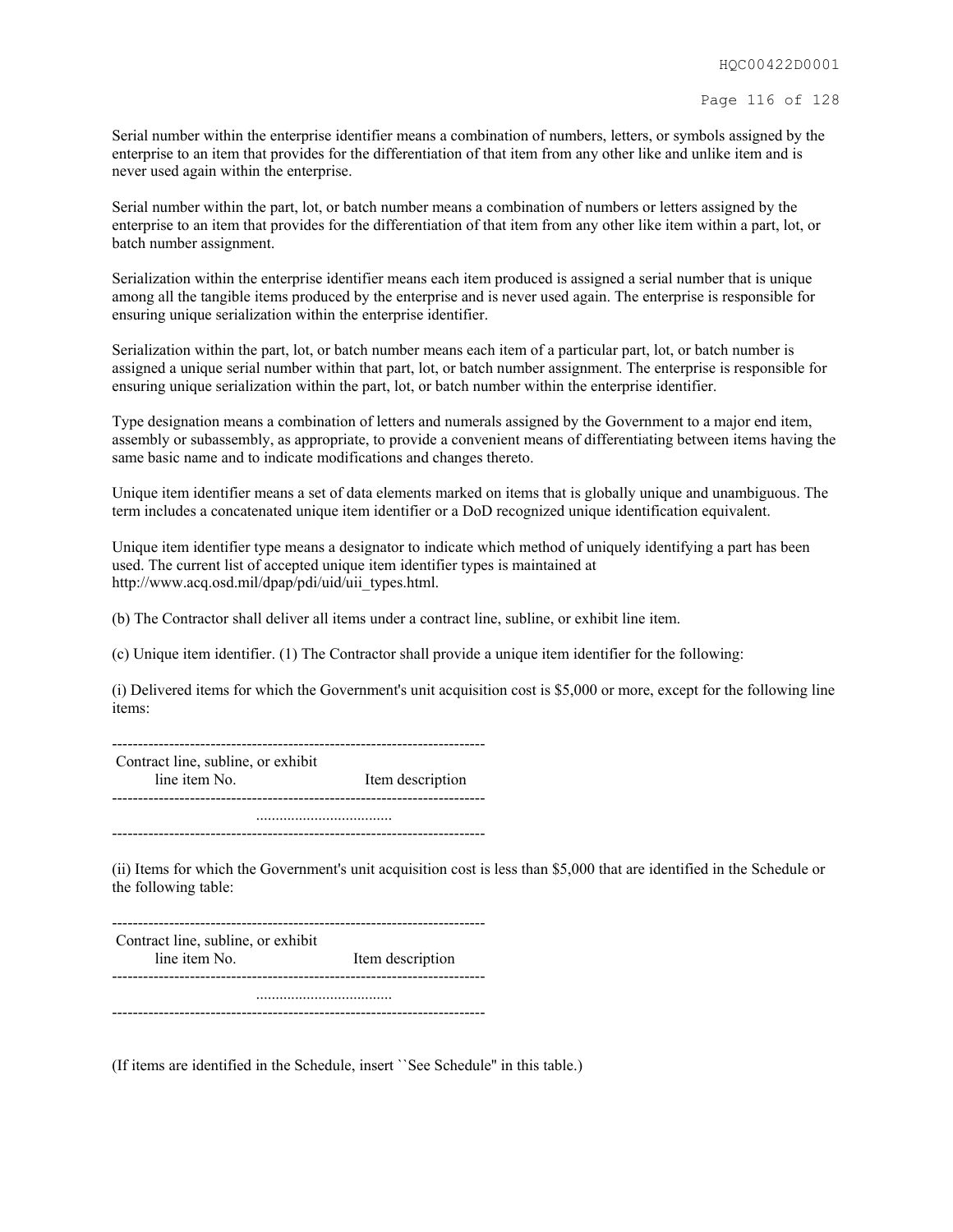(iii) Subassemblies, components, and parts embedded within delivered items, items with warranty requirements, DoD serially managed reparables and DoD serially managed nonreparables as specified in Attachment Number ----.

(iv) Any item of special tooling or special test equipment as defined in FAR 2.101 that have been designated for preservation and storage for a Major Defense Acquisition Program as specified in Attachment Number ----.

(v) Any item not included in paragraphs  $(c)(1)(i)$ ,  $(ii)$ ,  $(iii)$ , or

(iv) of this clause for which the contractor creates and marks a unique item identifier for traceability.

(2) The unique item identifier assignment and its component data element combination shall not be duplicated on any other item marked or registered in the DoD Item Unique Identification Registry by the contractor.

(3) The unique item identifier component data elements shall be marked on an item using two dimensional data matrix symbology that complies with ISO/IEC International Standard 16022, Information technology--International symbology specification--Data matrix; ECC200 data matrix specification.

(4) Data syntax and semantics of unique item identifiers. The Contractor shall ensure that--

(i) The data elements (except issuing agency code) of the unique item identifier are encoded within the data matrix symbol that is marked on the item using one of the following three types of data qualifiers, as determined by the Contractor:

(A) Application Identifiers (AIs) (Format Indicator 05 of ISO/IEC International Standard 15434), in accordance with ISO/IEC International Standard 15418, Information Technology--EAN/UCC Application Identifiers and Fact Data Identifiers and Maintenance and ANSI MH 10.8.2 Data Identifier and Application Identifier Standard.

(B) Data Identifiers (DIs) (Format Indicator 06 of ISO/IEC International Standard 15434), in accordance with ISO/IEC International Standard 15418, Information Technology--EAN/UCC Application Identifiers and Fact Data Identifiers and Maintenance and ANSI MH 10.8.2 Data Identifier and Application Identifier Standard.

(C) Text Element Identifiers (TEIs) (Format Indicator 12 of ISO/IEC International Standard 15434), in accordance with the Air Transport Association Common Support Data Dictionary; and

(ii) The encoded data elements of the unique item identifier conform to the transfer structure, syntax, and coding of messages and data formats specified for Format Indicators 05, 06, and 12 in ISO/IEC International Standard 15434, Information Technology-Transfer Syntax for High Capacity Automatic Data Capture Media.

(5) Unique item identifier.

- (i) The Contractor shall--
- (A) Determine whether to--
- (1) Serialize within the enterprise identifier;
- (2) Serialize within the part, lot, or batch number; or

(3) Use a DoD recognized unique identification equivalent (e.g. Vehicle Identification Number); and

(B) Place the data elements of the unique item identifier (enterprise identifier; serial number; DoD recognized unique

identification equivalent; and for serialization within the part, lot, or batch number only: Original part, lot, or batch number) on items requiring marking by paragraph (c)(1) of this clause, based on the criteria provided in MIL-STD-130, Identification Marking of U.S. Military Property, latest version;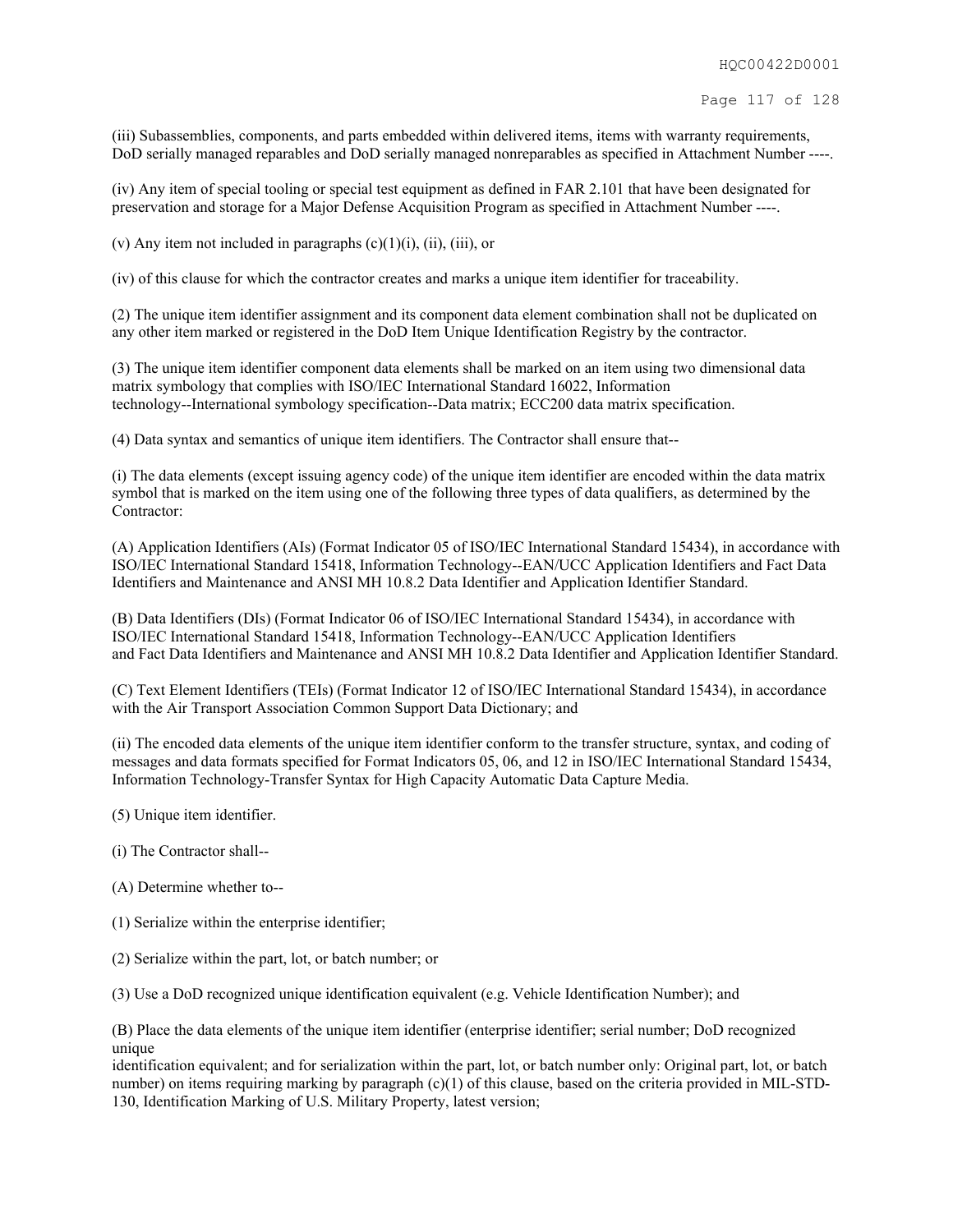(C) Label shipments, storage containers and packages that contain uniquely identified items in accordance with the requirements of MIL-STD-129, Military Marking for Shipment and Storage, latest version; and

(D) Verify that the marks on items and labels on shipments, storage containers, and packages are machine readable and conform to the applicable standards. The contractor shall use an automatic identification technology device for this verification that has been programmed to the requirements of Appendix A, MIL-STD-130, latest version.

- (ii) The issuing agency code--
- (A) Shall not be placed on the item; and
- (B) Shall be derived from the data qualifier for the enterprise identifier.

(d) For each item that requires item unique identification under paragraph  $(c)(1)(i)$ , (ii), or (iv) of this clause or when item unique identification is provided under paragraph  $(c)(1)(v)$ , in addition to the information provided as part of the Material Inspection and Receiving Report specified elsewhere in this contract, the Contractor shall report at the time of delivery, as part of the Material Inspection and Receiving Report, the following information:

- (1) Unique item identifier.
- (2) Unique item identifier type.
- (3) Issuing agency code (if concatenated unique item identifier is used).
- (4) Enterprise identifier (if concatenated unique item identifier is used).
- (5) Original part number (if there is serialization within the original part number).
- (6) Lot or batch number (if there is serialization within the lot or batch number).
- (7) Current part number (optional and only if not the same as the original part number).
- (8) Current part number effective date (optional and only if current part number is used).
- (9) Serial number (if concatenated unique item identifier is used).
- (10) Government's unit acquisition cost.
- (11) Unit of measure.
- (12) Type designation of the item as specified in the contract schedule, if any.
- (13) Whether the item is an item of Special Tooling or Special Test Equipment.
- (14) Whether the item is covered by a warranty.

(e) For embedded subassemblies, components, and parts that require DoD unique item identification under paragraph (c)(1)(iii) of this clause, the Contractor shall report as part of, or associated with, the Material Inspection and Receiving Report specified elsewhere in this contract, the following information:

(1) Unique item identifier of the parent item under paragraph (c)(1) of this clause that contains the embedded subassembly, component, or part.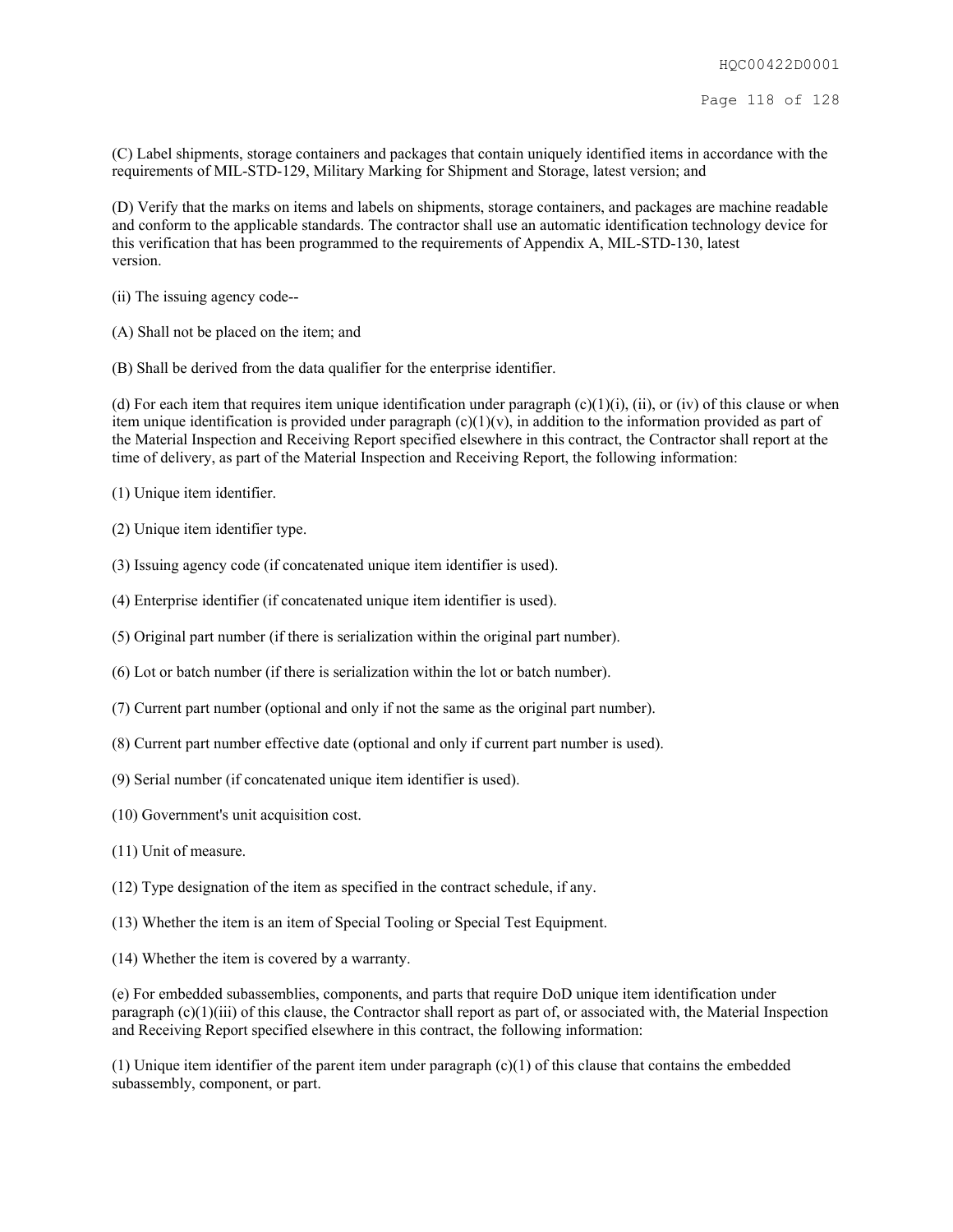Page 119 of 128

(2) Unique item identifier of the embedded subassembly, component, or part.

(3) Unique item identifier type.\*\*

(4) Issuing agency code (if concatenated unique item identifier is used).\*\*

(5) Enterprise identifier (if concatenated unique item identifier is used).\*\*

(6) Original part number (if there is serialization within the original part number).\*\*

(7) Lot or batch number (if there is serialization within the lot or batch number).\*\*

(8) Current part number (optional and only if not the same as the original part number).\*\*

(9) Current part number effective date (optional and only if current part number is used).\*\*

(10) Serial number (if concatenated unique item identifier is used).\*\*

(11) Description.

\*\* Once per item.

(f) The Contractor shall submit the information required by paragraphs (d) and (e) of this clause as follows:

(1) End items shall be reported using the receiving report capability in Wide Area WorkFlow (WAWF) in accordance with the clause at 252.232-7003. If WAWF is not required by this contract, and the contractor is not using WAWF, follow the procedures at http://dodprocurementtoolbox.com/site/uidregistry/.

(2) Embedded items shall be reported by one of the following methods--

(i) Use of the embedded items capability in WAWF;

(ii) Direct data submission to the IUID Registry following the procedures and formats at http://dodprocurementtoolbox.com/site/uidregistry/; or

(iii) Via WAWF as a deliverable attachment for exhibit line item number (fill in) ----, Unique Item Identifier Report for Embedded Items, Contract Data Requirements List, DD Form 1423.

(g) Subcontracts. If the Contractor acquires by subcontract any items for which item unique identification is required in accordance with paragraph  $(c)(1)$  of this clause, the Contractor shall include this clause, including this paragraph (g), in the applicable subcontract(s), including subcontracts for commercial items.

(End of clause)

### 252.223-7001 HAZARD WARNING LABELS (DEC 1991)

(a) "Hazardous material," as used in this clause, is defined in the Hazardous Material Identification and Material Safety Data clause of this contract.

(b) The Contractor shall label the item package (unit container) of any hazardous material to be delivered under this contract in accordance with the Hazard Communication Standard (29 CFR 1910.1200 et seq). The Standard requires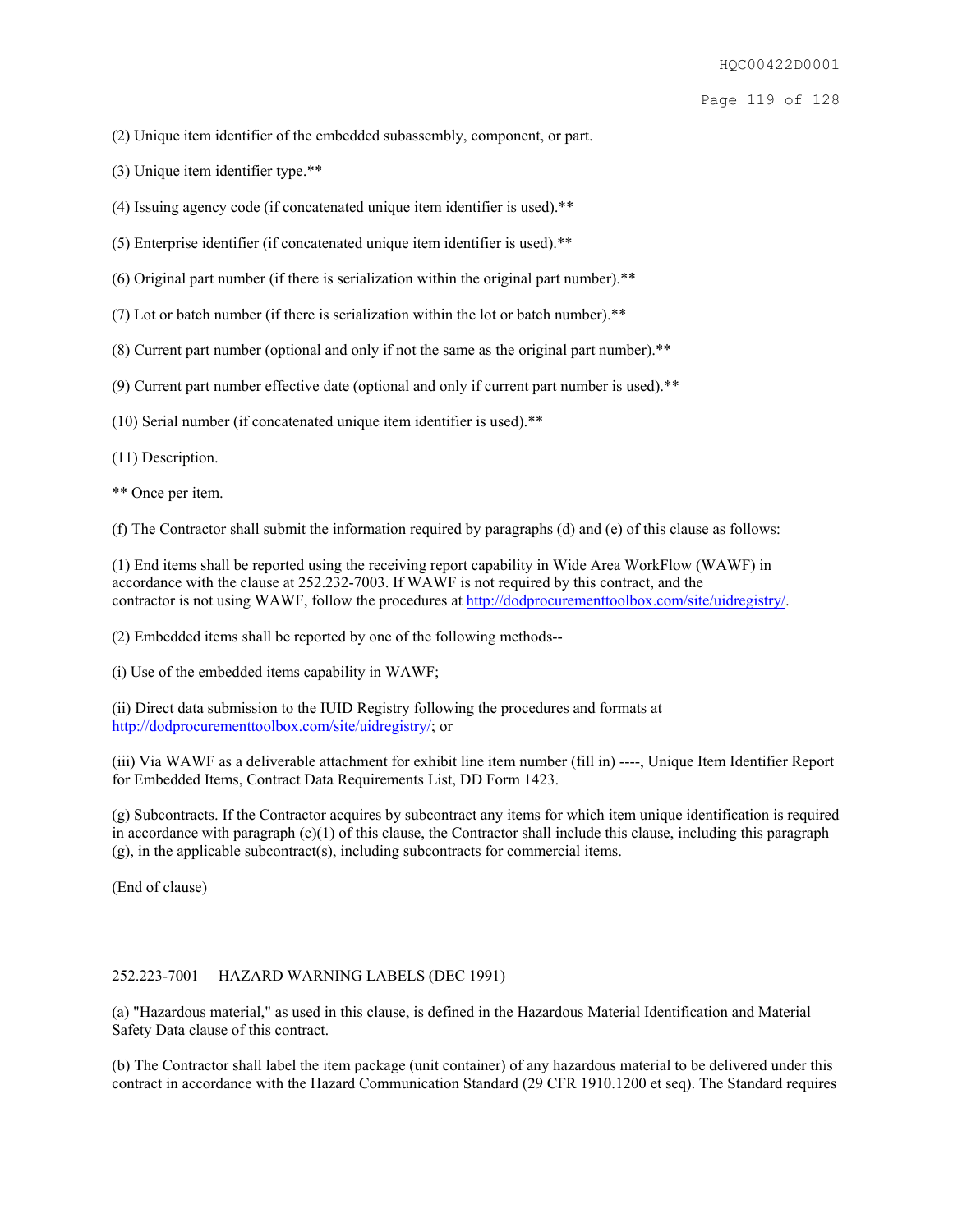that the hazard warning label conform to the requirements of the standard unless the material is otherwise subject to the labeling requirements of one of the following statutes:

(1) Federal Insecticide, Fungicide and Rodenticide Act;

(2) Federal Food, Drug and Cosmetics Act;

(3) Consumer Product Safety Act;

(4) Federal Hazardous Substances Act; or

(5) Federal Alcohol Administration Act.

(c) The Offeror shall list which hazardous material listed in the Hazardous Material Identification and Material Safety Data clause of this contract will be labeled in accordance with one of the Acts in paragraphs (b)(1) through (5) of this clause instead of the Hazard Communication Standard. Any hazardous material not listed will be interpreted to mean that a label is required in accordance with the Hazard Communication Standard.

 $\mathcal{L}_\text{max}$  , and the contribution of the contribution of the contribution of the contribution of the contribution of the contribution of the contribution of the contribution of the contribution of the contribution of t  $\mathcal{L}_\text{max}$ 

MATERIAL (If None, Insert "None.") ACT

(d) The apparently successful Offeror agrees to submit, before award, a copy of the hazard warning label for all hazardous materials not listed in paragraph (c) of this clause. The Offeror shall submit the label with the Material Safety Data Sheet being furnished under the Hazardous Material Identification and Material Safety Data clause of this contract.

(e) The Contractor shall also comply with MIL-STD-129, Marking for Shipment and Storage (including revisions adopted during the term of this contract).

(End of clause)

# 252.232-7003 ELECTRONIC SUBMISSION OF PAYMENT REQUESTS AND RECEIVING REPORTS (DEC 2018)

(a) Definitions. As used in this clause--

Contract financing payment means an authorized Government disbursement of monies to a contractor prior to acceptance of supplies or services by the Government.

(1) Contract financing payments include--

(i) Advance payments;

(ii) Performance-based payments;

(iii) Commercial advance and interim payments;

(iv) Progress payments based on cost under the clause at Federal Acquisition Regulation (FAR) 52.232-16, Progress Payments;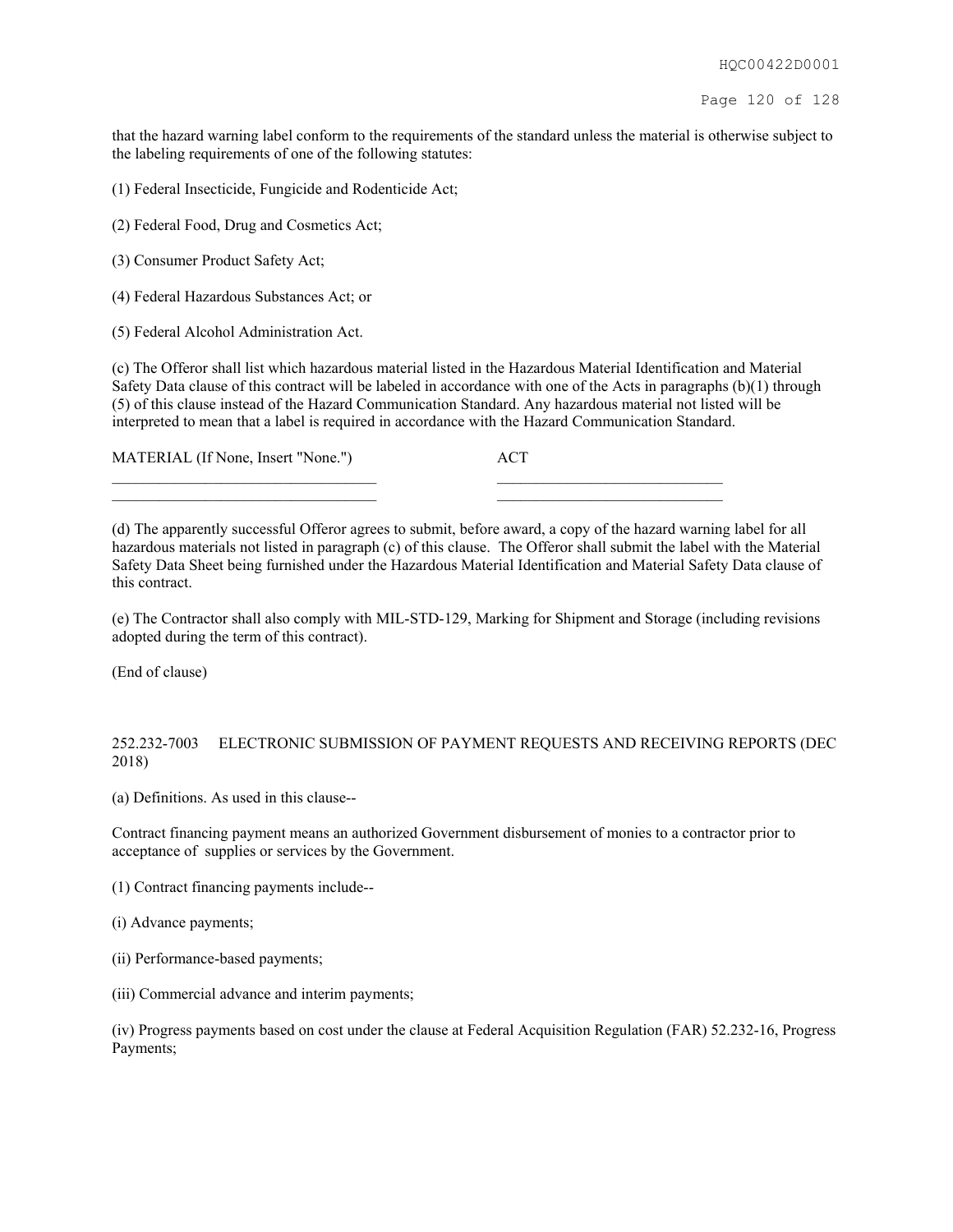(v) Progress payments based on a percentage or stage of completion (see FAR 32.102(e)), except those made under the clause at FAR 52.232-5, Payments Under Fixed-Price Construction Contracts, or the clause at FAR 52.232-10, Payments Under Fixed-Price Architect-Engineer Contracts; and

(vi) Interim payments under a cost reimbursement contract, except for a cost reimbursement contract for services when Alternate I of the clause at FAR 52.232-25, Prompt Payment, is used.

(2) Contract financing payments do not include--

(i) Invoice payments;

(ii) Payments for partial deliveries; or

(iii) Lease and rental payments.

Electronic form means any automated system that transmits information electronically from the initiating system to affected systems.

Invoice payment means a Government disbursement of monies to a contractor under a contract or other authorization for supplies or services accepted by the Government.

(1) Invoice payments include--

(i) Payments for partial deliveries that have been accepted by the Government;

(ii) Final cost or fee payments where amounts owed have been settled between the Government and the contractor;

(iii) For purposes of subpart 32.9 only, all payments made under the clause at 52.232-5, Payments Under Fixed-Price Construction Contracts, and the clause at 52.232-10, Payments Under Fixed-Price Architect-Engineer Contracts; and

(iv) Interim payments under a cost-reimbursement contract for services when Alternate I of the clause at 52.232-25, Prompt Payment, is used.

(2) Invoice payments do not include contract financing payments.

Payment request means any request for contract financing payment or invoice payment submitted by the Contractor under this contract or task or delivery order.

Receiving report means the data prepared in the manner and to the extent required by Appendix F, Material Inspection and Receiving Report, of the Defense Federal Acquisition Regulation Supplement.

(b) Except as provided in paragraph (d) of this clause, the Contractor shall submit payment requests and receiving reports in electronic form using Wide Area WorkFlow (WAWF). The Contractor shall prepare and furnish to the Government a receiving report at the time of each delivery of supplies or services under this contract or task or delivery order.

(c) Submit payment requests and receiving reports to WAWF in one of the following electronic formats:

(1) Electronic Data Interchange.

(2) Secure File Transfer Protocol.

(3) Direct input through the WAWF website.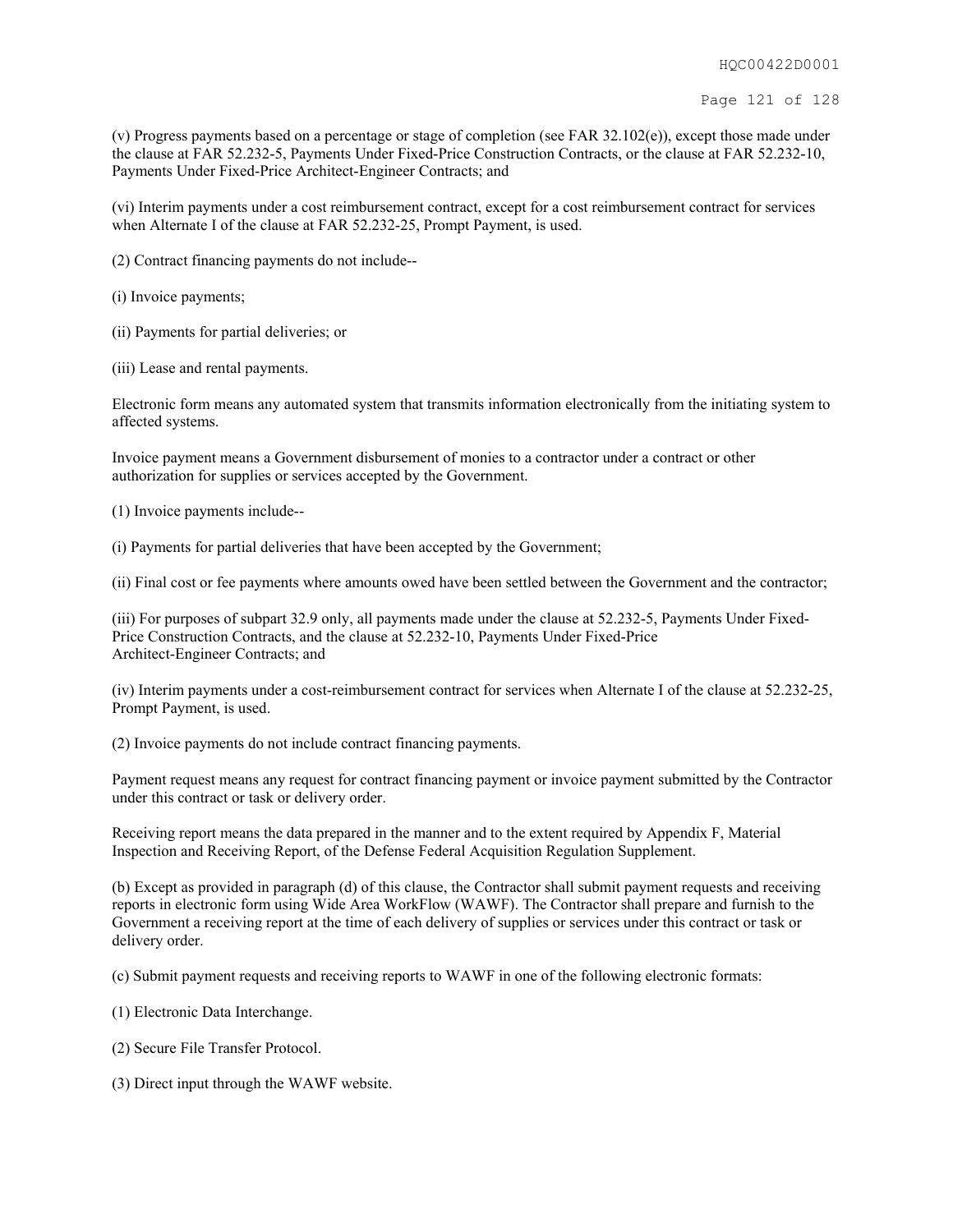(d) The Contractor may submit a payment request and receiving report using methods other than WAWF only when- -

(1) The Contractor has requested permission in writing to do so, and the Contracting Officer has provided instructions for a temporary alternative method of submission of payment requests and receiving reports in the contract administration data section of this contract or task or delivery order;

(2) DoD makes payment for commercial transportation services provided under a Government rate tender or a contract for transportation services using a DoD-approved electronic third party payment system or other exempted vendor payment/invoicing system (e.g., PowerTrack, Transportation Financial Management System, and Cargo and Billing System);

(3) DoD makes payment on a contract or task or delivery order for rendered health care services using the TRICARE Encounter Data System; or

(4) The Governmentwide commercial purchase card is used as the method of payment, in which case submission of only the receiving report in WAWF is required.

(e) Information regarding WAWF is available at https://wawf.eb.mil/.

(f) In addition to the requirements of this clause, the Contractor shall meet the requirements of the appropriate payment clauses in this contract when submitting payment requests.

(End of clause)

#### ADDENDUM 52.212-4

## **ADDENDUM TO 52.212-4 CONTRACT TERMS AND CONDITIONS – COMMERCIAL ITEMS**

(c) Changes. The government may issue unilateral written modifications that do not affect the substantive rights of the parties. Examples of administrative modifications are corrections in the payment office address or changes to the accounting and appropriation data.

(i) Payment. Authorized ordering officers are defined as DeCA employees that are Government Purchase Card (GPC) holders located at the commissaries or CDCs.

(u) Periods of Performance are as follows:

 Base Year: March 1, 2022 through February 28, 2023 Option Year 1: March 1, 2023 through February 29, 2024 Option Year 2: March 1, 2024 through February 28, 2025 Option Year 3: March 1, 2025 through February 28, 2026 Option Year 4: March 1, 2026 through February 28, 2027

(v) Availability: All supplies, as described in the solicitation (or resulting ordering guide including all future modifications) shall be available for order at any time throughout the period of this contract. Changes, as well as additions, deletions or case pack changes of any item shall not be made without the written consent of the Contracting Officer through a contract modification.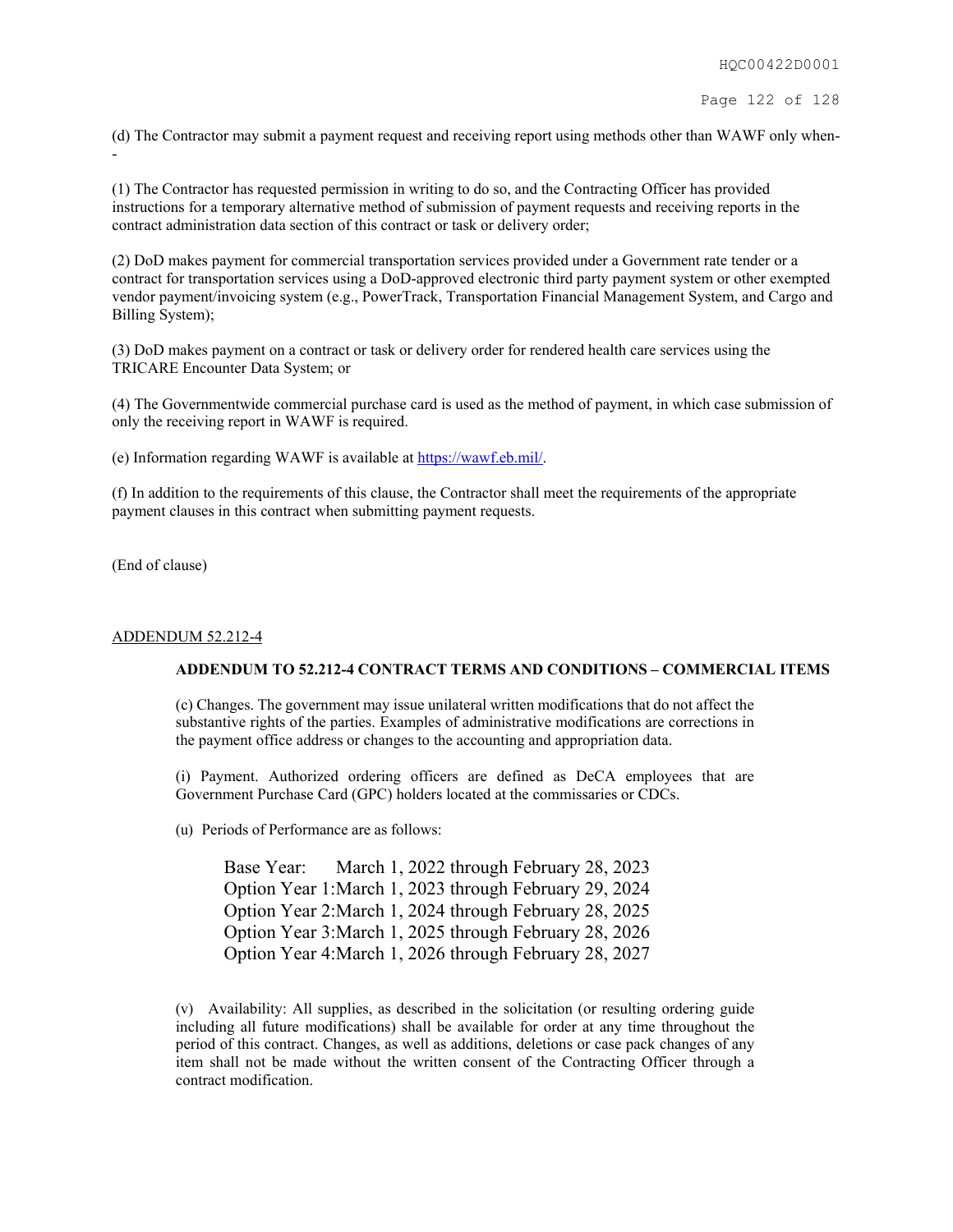Page 123 of 128

(w) Ordering and Delivery Requirements:

**Facsimile, E-Mail or Phone Ordering:** The contractor may use facsimile (fax) or phone based ordering process/system for use by stores to place orders. As a minimum, any proposed fax or phone ordering system must offer the following:

> 1. The contractor shall provide authorized users (GPC holders) with a password or Personal Identification Number (PIN) at time of registration on ordering web-site. The contractor shall have office procedures that are designed to keep GPC information safeguarded and secure. Offerors must provide a statement verifying such procedures.

> 2. Orders will be placed by FAX, encrypted e-mail or phone directly to the contractor, in accordance with the line items identified on the current ordering guide, by authorized individuals using a unique purchase request number for each order.

> 3. The contractor may reject orders based on invalid credit card information or failure to meet minimum order amount as stated in 52.216-19, "Ordering Limitations."

> 4. Prior to shipment, but no later than 3 days after order placement, the contractor shall provide ordering/store personnel an electronic confirmation/acknowledgement for each order. Notification shall include the following at a minimum:

Store/CDC Supplied Purchase Request Number Items Ordered Total Amount of Order Expected Shipping Date A list of any out-of-stock/backordered items with estimated availability dates\*

\*Upon receipt of notification, store personnel will make a determination to either delete the item(s) from the order or allow it to remain for later delivery as agreed to by both parties.

- 5. The required delivery schedule for all items ordered is 14 days after placement of order (to the point of embarkation). The required delivery schedule for all items ordered for Alaska and Hawaii is 21 days after placement of order.
- 6. Once the order has been shipped, the contractor is authorized to charge the credit card for the appropriateamount. The order number must be present on the statement issued from the bank so proper identification can be made. Normal credit card payment and dispute procedures apply. Upon receipt of the item(s) at the store, a physical inspection will be performed. After delivery, items found to comply with the terms and conditions of the contract will be accepted by the store. Items found to be in non-compliance with the terms and conditions of the contract will be rejected by the store. In the case of a rejection, the store will contact the contractor directly to coordinate replacement of the item or items. Rejected items will be replaced by the contractor at no additional charge within 10 days.

(x) For the purpose of this solicitation, use of the term "delivery order" or "task order" means any order placed by DeCA headquarter personnel or GPC order placed by any DeCA authorized ordering officers (Store/CDC Personnel).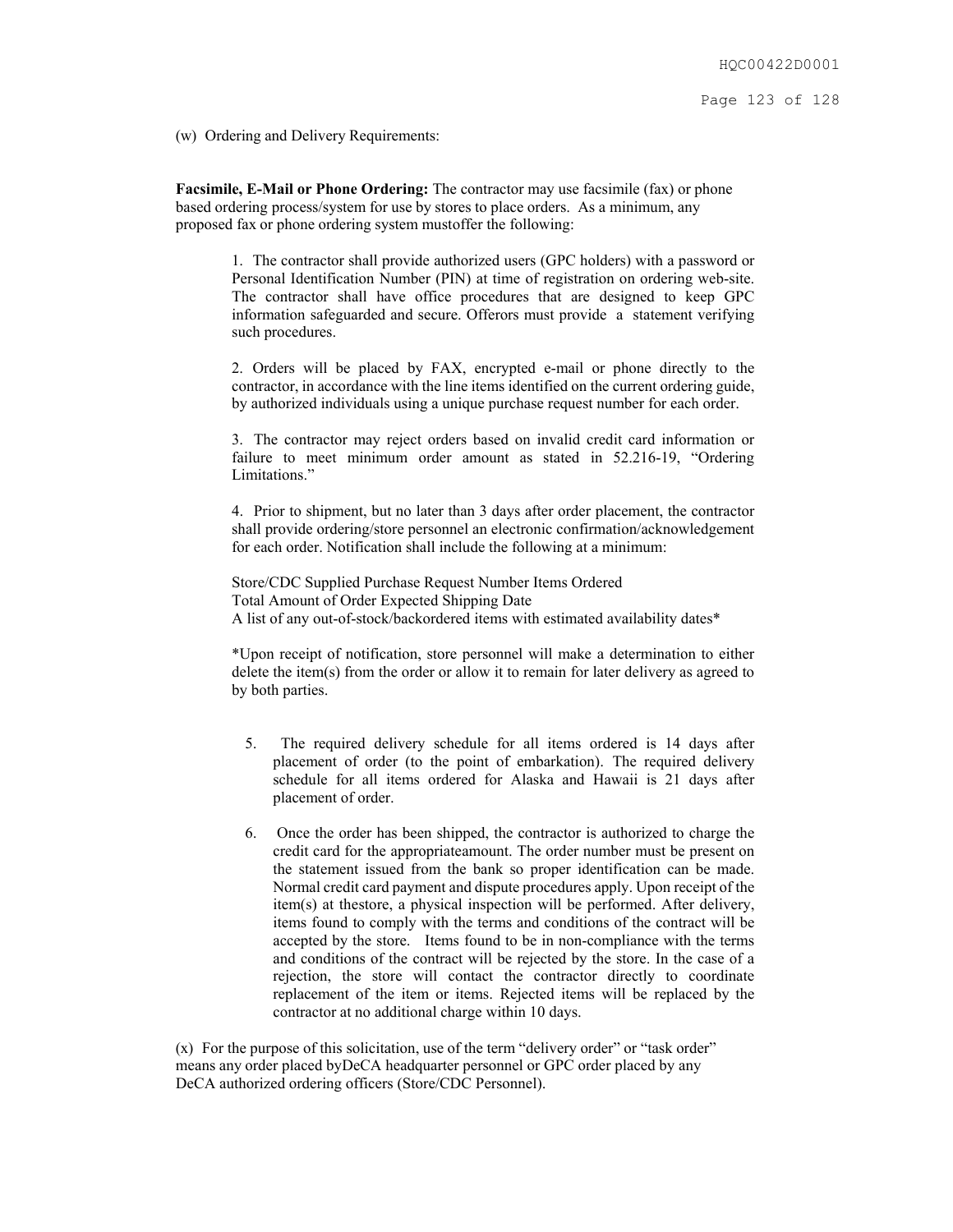(y) Product samples: The awardee shall provide a sample of certain items (to be identified by DeCA) within 30 days of award. DeCA may require the contractor to provide product samples of any item during the contract performance period to ensure contract compliance. No more than one of each item may be requested per contract year unless quality control problems have been identified for a particular item.

#### (z) Transportation Requirements:

All Shipments are to be FOB: Destination – Transshipment Point (Point of Embarkation)

GENERAL Below is a list of the steps that will be taken to coordinate transportation requirements of each delivery order.

#### A. CONTAINER UTILIZATION

The Government will, to the extent practicable, order in quantities sufficient to provide maximum utilization of a 20 foot or 40 foot container. Maximum utilization occurs where the cube and/or weight of a container is filled with a line item or combination of line items to fill a minimum of 75% of the cubic or weight capacity of the container. If the quantity from a delivery order is such that a container cannot be filled to meet maximum utilization of a 20 foot container, the contractor will contact DeCA West Traffic Manager and advise them of this. The Traffic Manager will direct them to go ahead and ship the 20 foot container with proper blocking and bracing for over the ocean movement or direct them to make arrangement to have the pallets moved to Coastal Pacific in Stockton for onward movement to the Pacific Theater and Guam.

#### B. SYSTEMS ACCESS REQUIREMENTS

The contractor must be able to access the SDDC (Military Surface Deployment and Distribution Command) website to process shipments through ESS (Electronic Shipper System). The contractor must contact DeCA West Transportation office and provide physical address where containers are going to be loaded, telephone number and point of contact for their shipping requirements. DeCA West Transportation will provide instructions on how to obtain user id and password for ESS. (Shipping point of contact needs to have a valid e-mail address in order to get user id and password for ESS)

#### C. INFORMATION REQUIRED FROM THE CONTRACTOR

1. Within three (3) workdays after the order is issued, the contractor will notify DeCA West Transportation Office via fax or e-mail what their container requirements are. The e-mail or fax must contain the following information by final destination: Requisition number, ESS ID number, quantity of containers and size of containers required.

## D. NOTIFICATION OF OCEAN CARRIER

Within 24 hours after providing DeCA West Transportation of their container requirements contractor can go into ESS and retrieve the booking number, carrier name and DeCA cut-off date.

All containers will ship off of the West Coast from either Los Angeles or San Francisco, California. All bookings are Pier to Door service. It is the contractor's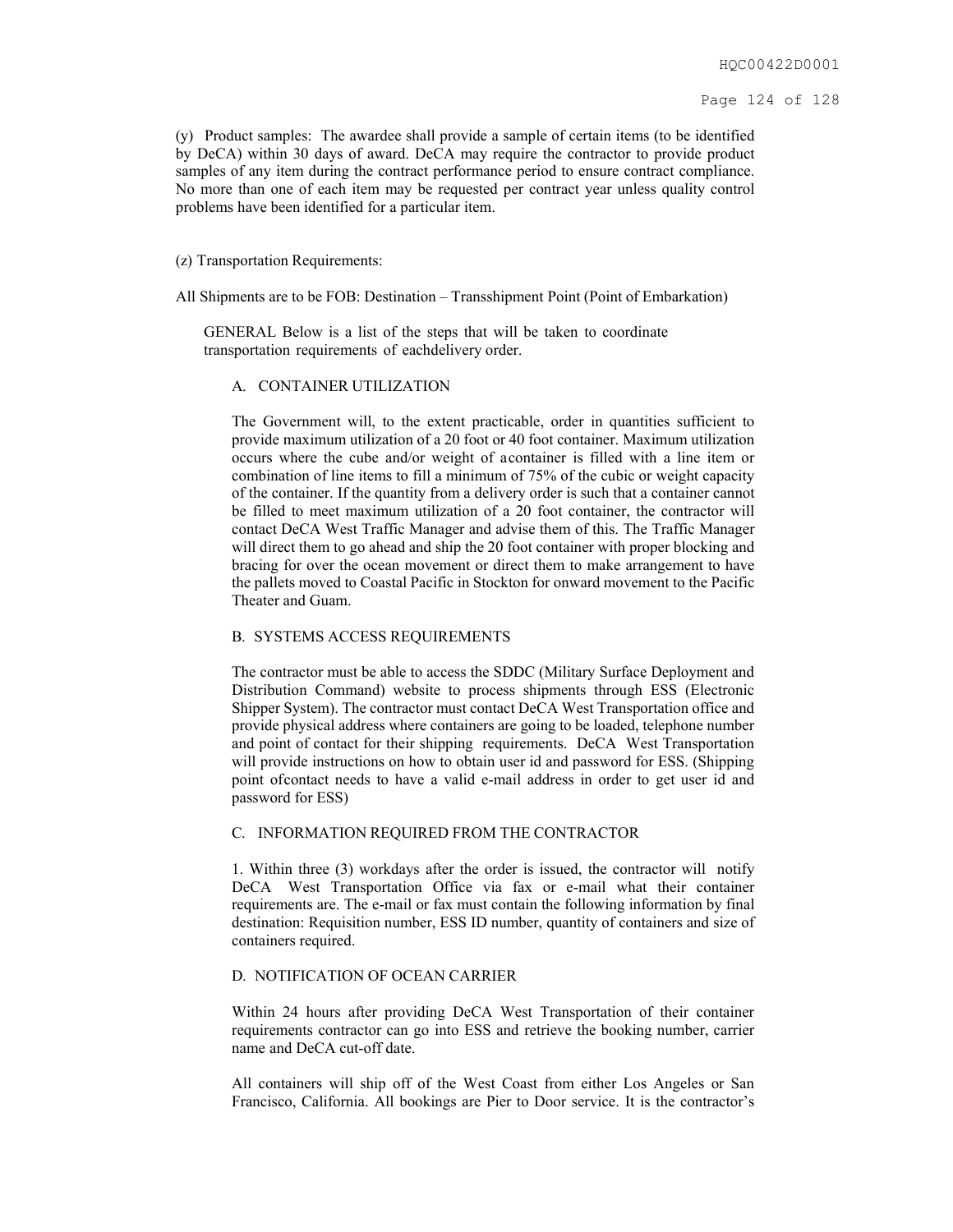responsibility to obtain the containers from the carrier and return them to the port prior to the cut-off date.

## E. CONTAINER TO BE USED IN FILLING ORDERS

The below information indicates the sizes that are available to use for shipment to the Pacific Theater and Guam.

- I. 20 Foot Standard Containers: Approximate inside Dimensions: Length: 19' 4'' Width: 7' 8" Height: 7' 9" Approximate Cubic Capacity: 1158-1186 Approximate Weight Capacity: 39,380-47,880
- II. 40 Foot Standard Containers: Approximate inside Dimensions: Length: 39'6" Width: 7' 8" Height: 7' 10' Approximate Cubic Capacity: 2390-2397 cubic feet Approximate Weight Capacity: 58,820-60,740
- III. 40 Foot High Cube Containers Approximate inside Dimensions: Length: 39' 6" Width: 7' 8" Height: 8' 10" Approximate Cubic Capacity: 2700-2715 cubic feet Approximate Weight Capacity: 58,970-60,400

### F. DOCUMENTATION

After the container is loaded and prior to the container being drayed to the port, the shipping point of contact needs to go into ESS and enter the pieces, weight, cube, and seal number for each container.

Prior to sealing each container the shipping point of contact needs to print out the SI (shipping instruction) from ESS and affix a copy of it to the inside of the containers door.

## G. CUT-OFF DATE

All containers must be at the designated POE by the specified cut-off date. The required "Cut-Off" date provided to the Contractor will allow no more than fourteen (14) calendar days after notification of the "Booking Number". The required delivery schedule for all items ordered for Alaska and Hawaii is 21 days after placement of order*.* 

## H. ORDER SIZE.

Orders for supplies placed under this contract may be for a full container or less than a full container (see paragraph A titled; "Container UTILIZATION") size delivery. If the order is for a full container size requirement, the Contractor will be expected to follow the procedures set forth under TRANSPORTATIONREQUIREMENTS. If the order is for less than full container size requirement, the contractor will be responsible for properly shipping the order to the destination shown under DELIVERY INSTRUCTIONS (see paragraph (y) below).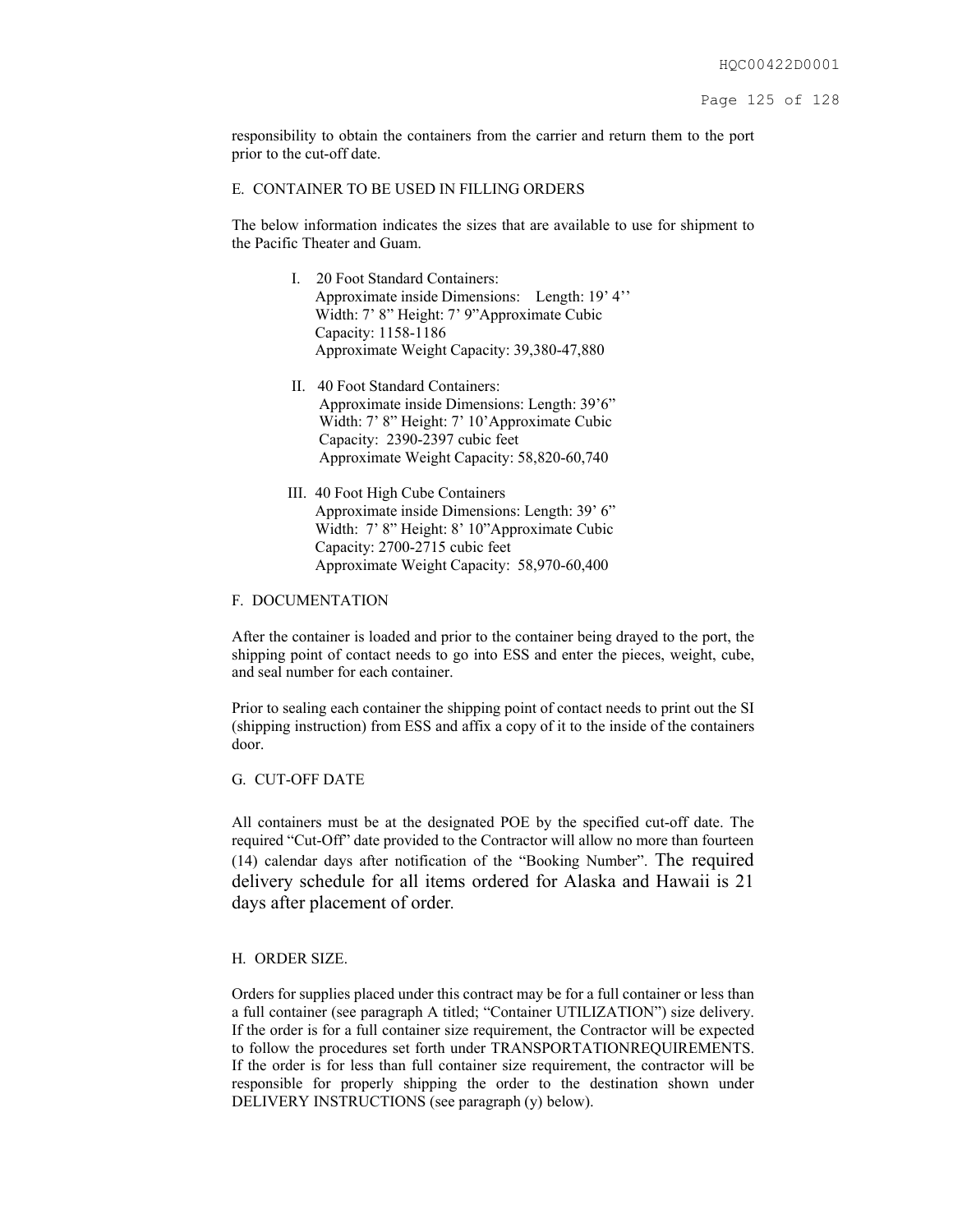Page 126 of 128

## DELIVERY INSTRUCTIONS - LESS THAN MAXIMUM UTILIZATION OF CONTAINERS

The Contractor shall follow instructions indicated below for all small quantity deliveries.

1. EACH BOX IS TO BE IDENTIFIED WITH A WATERPROOF/SMUDGEPROOF LABEL. THE LABEL SHALL LIST THE REQUISITION NUMBER, 13 DIGIT CONTRACT NUMBER (AND DELIVERY ORDER NUMBER IF APPLICABLE), AS WELL AS THE NAME OF THE REQUESTING ACTIVITY.

(aa) Reporting Requirements: The contractor shall provide an electronic spreadsheet (excel spreadsheet) by the 10th of each month to the Contracting Officer showing the previous month's sales information. This spreadsheet shall provide the following information:

Store Name (actual store name) Order Number (DeCA Provided) Item Number (must match the Item number on the Ordering Guide – no substitutions) Item Cost Item Quantity Total Item Cost Total Cost for the Roll-Up Period

The report shall be in the following excel format:

| Store / Location Name   Order number   Item Number   Item Cost   Quantity |  |  |  |  | Total Item Cost Monthly Total |  |
|---------------------------------------------------------------------------|--|--|--|--|-------------------------------|--|
|                                                                           |  |  |  |  |                               |  |
|                                                                           |  |  |  |  |                               |  |
| Subtotal for <i>[Name of Store]</i>                                       |  |  |  |  |                               |  |
| Total for all Stores                                                      |  |  |  |  |                               |  |

The government may request additional reports as needed using the format above (with different date ranges) at no cost. Other reports may be submitted by the contractor at their discretion.

#### TESTING OF PAPER BAGS

The contractor shall provide a yearly grocery bag specification compliance report, to DeCA at no added cost to DeCA, that shows that the bags provided through this contract are meeting the current minimum specifications (as follows):

BAG, GROCERY, KRAFT PAPER, 1/6 BARREL, UNBLEACHED KRAFT PAPER. GROCERY BAG SHALL BE 1/6 BARREL, (1386 CUBIC INCHES), WITH THE FOLLOWING MEASUREMENTS: 12" FACE WIDTH X 7" GUSSET X 17" LENGTH. BAGS SHALL BE HEAVY DUTY, SELF-OPENING, SINGLE WALL, AND MADE WITH A MINIMUM 40% POST-CONSUMER OR RECOVERED FIBER. MINIMUM PAPER STRENGTH SHALL BE AS FOLLOWS:

TEAR M.D. 120 GRAM (TAPPI TEST T414 OR EQUAL) TEAR C.D. 140 GRAM (TAPPI TEST T414 OR EQUAL) TENSILE M.D. 50 LB/IN (TAPPI TEST T404 OR EQUAL) MULLEN 45 LB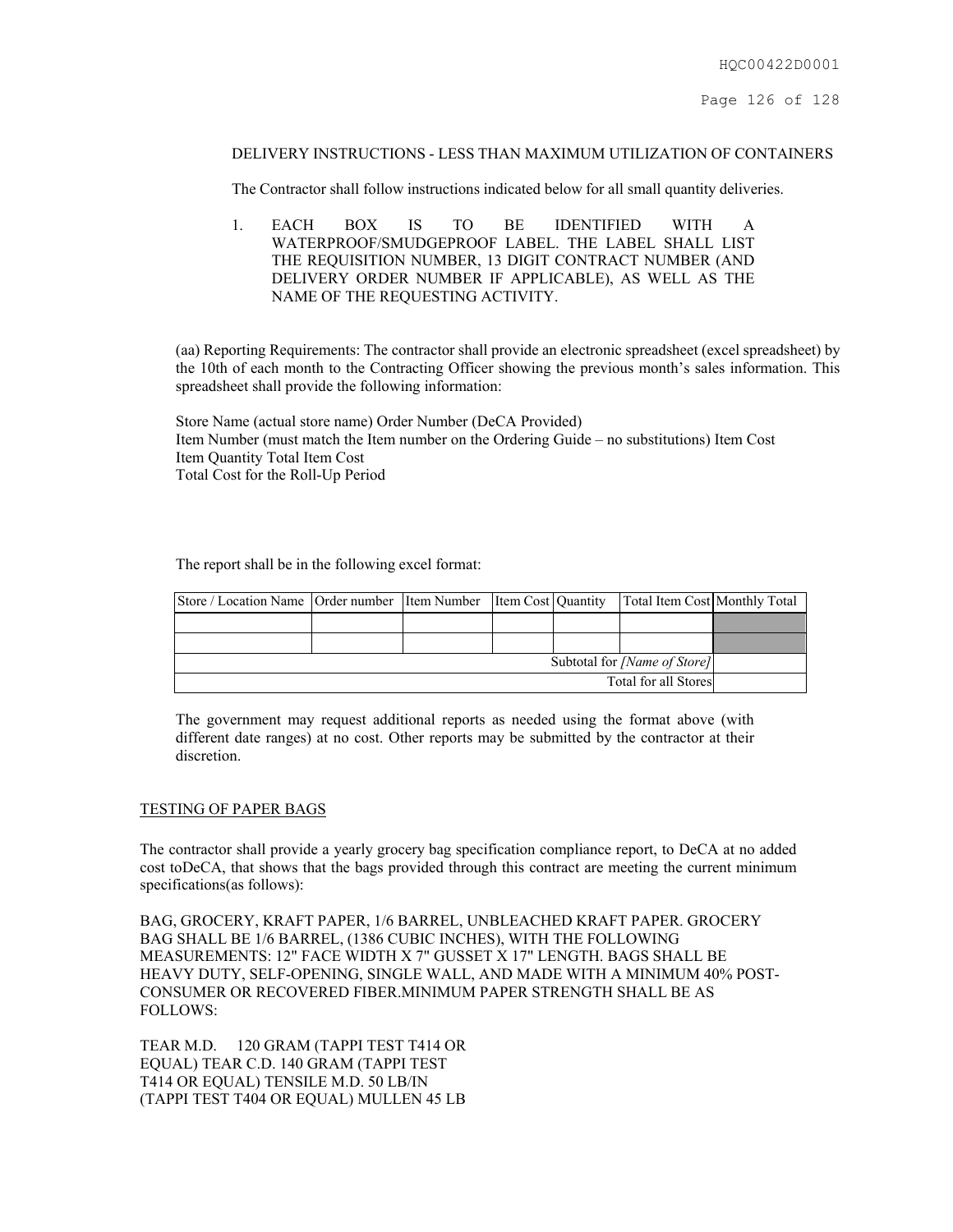### (TAPPI TEST T403 OR EQUAL)

The report shall include testing of paper grocery bags from twelve (12) different manufacturing lots (preferably one from each month). If using more than one (1) manufacturing facility, the testing shall include samples from all manufacturing facilities.

The report shall be sent to the following address directly from an independent\* and reputable testing company/organization:

Defense Commissary Agency Attn: Contracting Officer, CCQSM 1300 E Avenue Fort Lee, VA 23801-1800

\*An independent company is not one that is financially influenced by the prime contractor, subcontractors to the prime, or one that supplies grocery bags to the prime or its subcontractors.

DeCA Reserves the right to request (at no cost to DeCA) additional quality test report if the quality of the bags are in question or it is suspected that they do not meet the minimum specifications outline above. DeCA also reserves the right to all other contractual remedies.

### FOIA INFO

# **IMPORTANT INFORMATION FREEDOM OF INFORMATION ACT (FOIA)**

# **SOLICITATION AND CONTRACTS FOIA AND POSTING NOTICE**

Any award(s) resulting from issuance of this solicitation or quote may be posted in the DeCA Freedom of Information Act (FOIA) electronic reading room at www.commissaries.com. The posting will contain the total contract award amount, as well as any awarded individual contract line item pricing (CLIN and Sub-CLIN). Unexercised option prices will not be published. In compliance with the provisions of Executive Order 12600, the contract holder may identify to the agency FOIA Officer (foia@deca.mil), within 21 calendar days of the contract award date, any information contained in the contract that it deems to be confidential commercial information. The FOIA officer will review the submission and contact the contract holder with a decision. Failure to identify any such information will be interpreted by the Agency as the contract holder having no such information to identify or withhold from posting in the FOIA electronic reading room.

The postings typically take place at a minimum of two distinct points; upon the initial award of the contract and then again after the final option period has been exercised. However, should a FOIA request for the contract be received in the interim, the contract may be reposted including any awarded contract pricing up to the date of the FOIA request. Unexercised option prices will not be published.

This action is being taken to ensure contract award information is available to the general public, as it was in the past, pursuant to the President's January 21, 2009 memorandum regarding the Freedom of Information Act (FOIA).